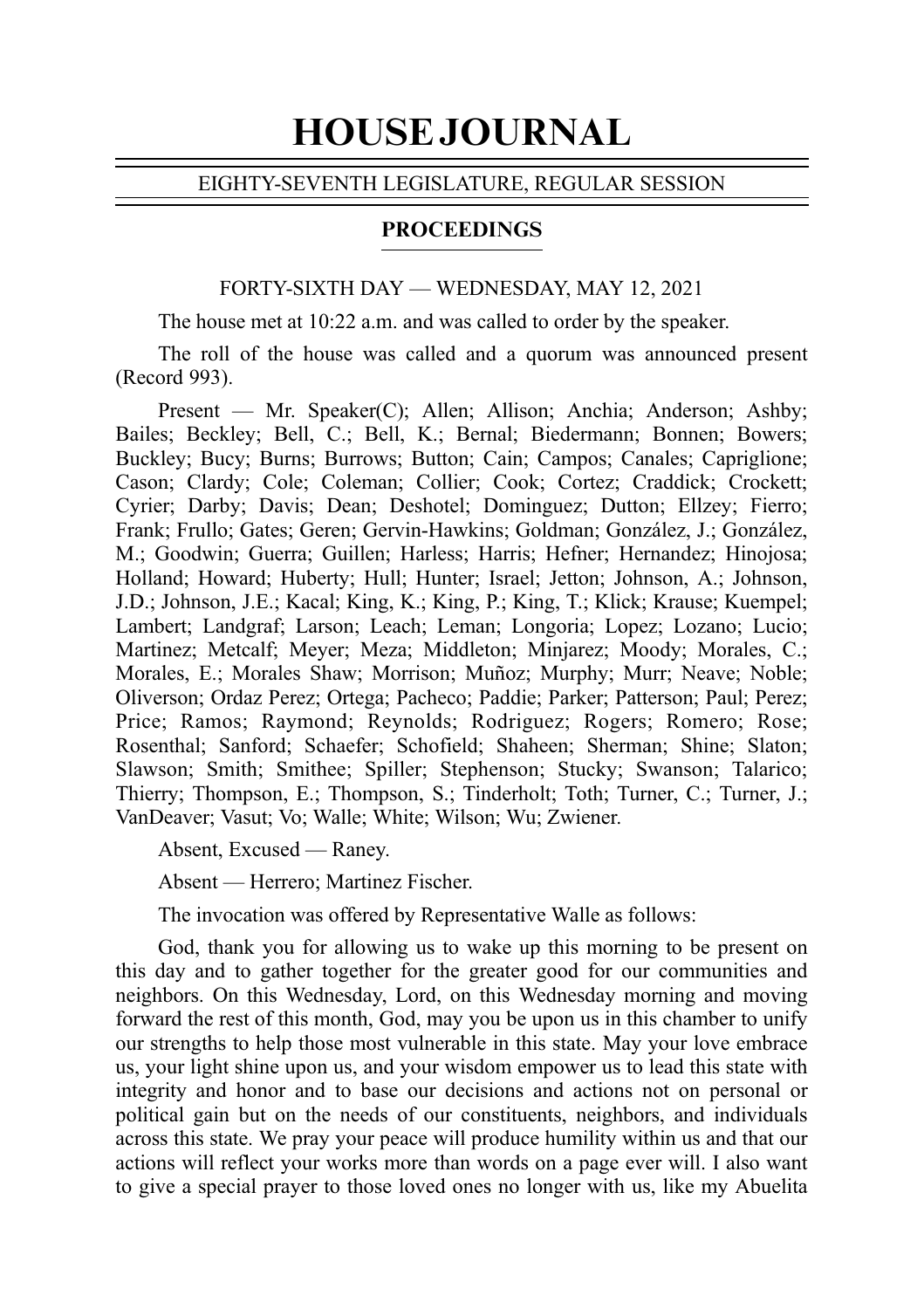Polly, who sat in chair 24 in 2009 to watch me get sworn into office. I love you, Abuelita. And a special prayer for Gabe, our food manager in the back in the member's lounge, whose father passed away last year. Y que Dios los cubre con sus bendiciones. It is in your name we pray. Amen.

The chair recognized Representative Bailes who led the house in the pledges of allegiance to the United States and Texas flags.

# **LEAVE OF ABSENCE GRANTED**

The following member was granted leave of absence for the remainder of today and the remainder of the week because of important business:

Coleman on motion of Walle.

# **BILLS AND RESOLUTIONS SIGNED BY THE SPEAKER**

Notice was given at this time that the speaker had signed bills and resolutions in the presence of the house (see the addendum to the daily journal, Signed by the Speaker, House List No. 19).

# **BILLS AND JOINT RESOLUTIONS ON FIRST READING AND REFERRAL TO COMMITTEES RESOLUTIONS REFERRED TO COMMITTEES**

Bills and joint resolutions were at this time laid before the house, read first time, and referred to committees. Resolutions were at this time laid before the house and referred to committees. (See the addendum to the daily journal, Referred to Committees, List No. 1.)

# **MAJOR STATE CALENDAR SENATE BILLS THIRD READING**

The following bills were laid before the house and read third time:

### **SB 700 ON THIRD READING (Cyrier - House Sponsor)**

**SB 700**, A bill to be entitled An Act relating to the continuation and functions of the Texas Parks and Wildlife Department.

**SBi700** was passed by (Record 994): 140 Yeas, 1 Nays, 1 Present, not voting.

Yeas — Allen; Allison; Anchia; Anderson; Ashby; Bailes; Beckley; Bell, C.; Bell, K.; Bernal; Biedermann; Bonnen; Bowers; Buckley; Bucy; Burns; Burrows; Button; Cain; Campos; Capriglione; Clardy; Cole; Collier; Cook; Cortez; Craddick; Crockett; Cyrier; Darby; Davis; Dean; Deshotel; Dominguez; Dutton; Ellzey; Fierro; Frank; Frullo; Gates; Geren; Gervin-Hawkins; Goldman; González, J.; González, M.; Goodwin; Guerra; Guillen; Harless; Harris; Hefner; Hernandez; Hinojosa; Holland; Howard; Huberty; Hull; Israel; Jetton; Johnson, A.; Johnson, J.D.; Johnson, J.E.; Kacal; King, K.; King, P.; King, T.; Klick; Krause; Kuempel; Lambert; Landgraf; Larson; Leach; Leman; Longoria; Lopez; Lozano; Lucio; Martinez; Metcalf; Meyer; Meza; Middleton; Minjarez; Moody;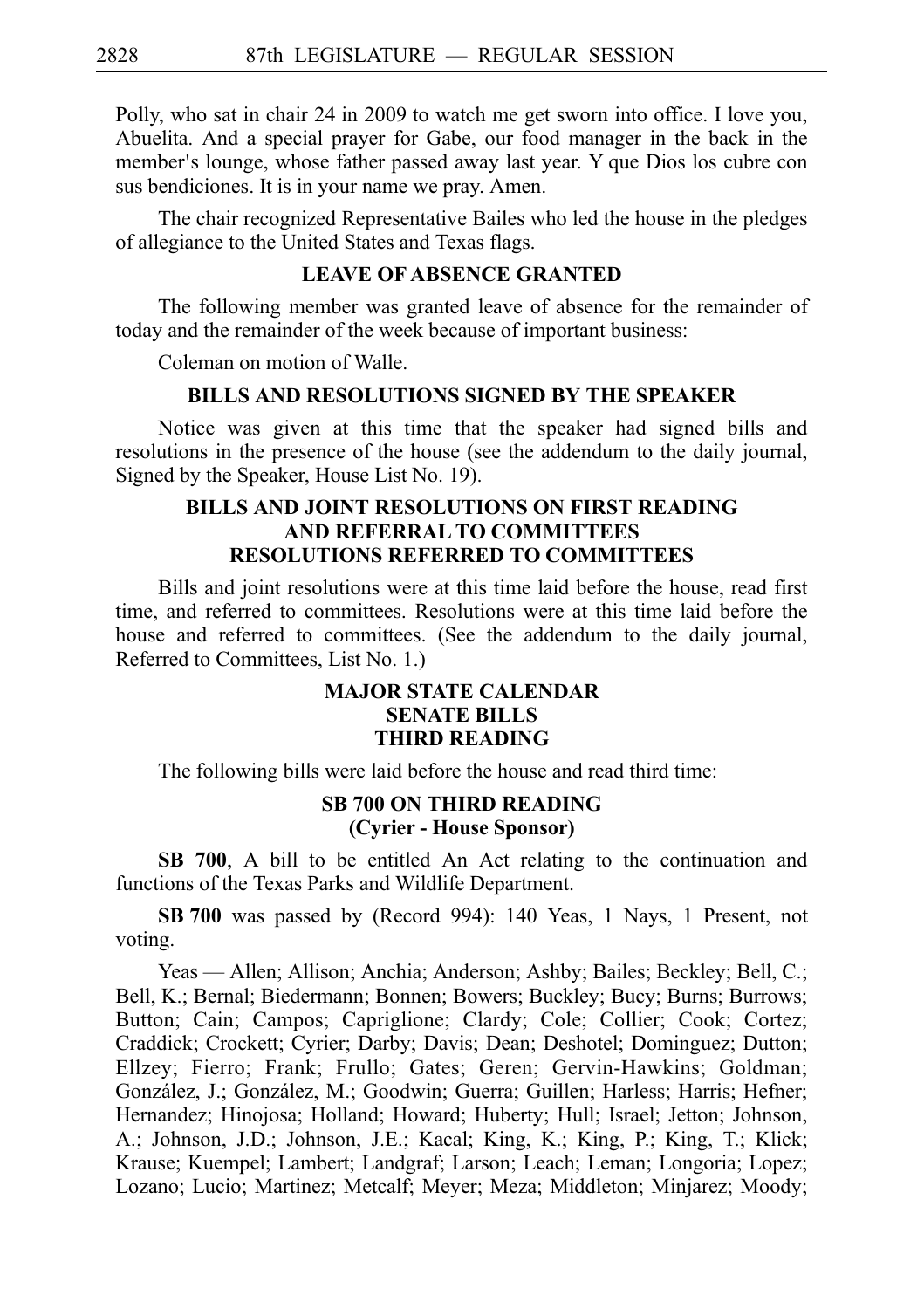Morales, C.; Morales, E.; Morales Shaw; Morrison; Muñoz; Murphy; Murr; Neave; Noble; Oliverson; Ordaz Perez; Ortega; Pacheco; Paddie; Parker; Patterson; Paul; Perez; Price; Ramos; Raymond; Reynolds; Rogers; Romero; Rose; Rosenthal; Sanford; Schaefer; Schofield; Shaheen; Sherman; Shine; Slawson; Smith; Smithee; Spiller; Stephenson; Stucky; Swanson; Talarico; Thierry; Thompson, E.; Thompson, S.; Tinderholt; Toth; Turner, C.; Turner, J.; VanDeaver; Vasut; Vo; Walle; White; Wilson; Wu; Zwiener.

Nays — Cason.

Present, not voting — Mr. Speaker(C).

Absent, Excused — Coleman; Raney.

Absent — Canales; Herrero; Hunter; Martinez Fischer; Rodriguez; Slaton.

#### **STATEMENTS OF VOTE**

When Record No. 994 was taken, I was in the house but away from my desk. I would have voted yes.

Canales

When Record No. 994 was taken, I was temporarily out of the house chamber. I would have voted yes.

**Herrero** 

When Record No. 994 was taken, I was temporarily out of the house chamber. I would have voted yes.

Martinez Fischer

When Record No. 994 was taken, I was in the house but away from my desk. I would have voted no.

Slaton

# **GENERAL STATE CALENDAR SENATE BILLS THIRD READING**

The following bills were laid before the house and read third time:

# **SB 530 ON THIRD READING (Cole - House Sponsor)**

**SB 530**, A bill to be entitled An Act relating to the prosecution and punishment of the criminal offense of harassment; creating a criminal offense.

**SBi530** was passed by (Record 995): 89 Yeas, 51 Nays, 1 Present, not voting.

Yeas — Allen; Allison; Anchia; Anderson; Bailes; Beckley; Bell, K.; Bernal; Bowers; Bucy; Burrows; Button; Campos; Canales; Clardy; Cole; Collier; Cortez; Crockett; Cyrier; Davis; Deshotel; Dominguez; Fierro; Frank; Frullo; Geren; Gervin-Hawkins; González, J.; González, M.; Goodwin; Guerra; Guillen; Harless; Hernandez; Hinojosa; Howard; Hunter; Israel; Johnson, A.;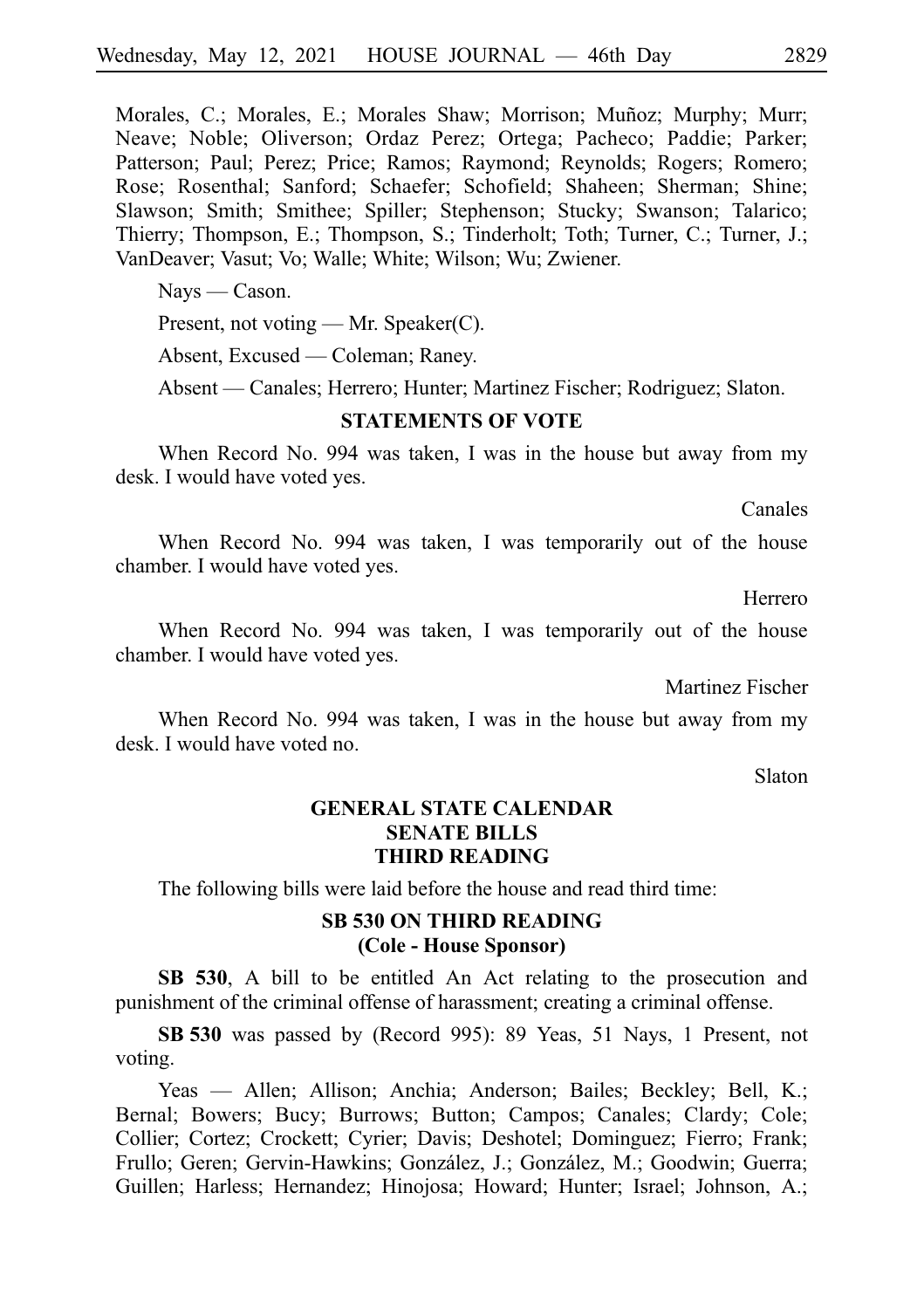Johnson, J.D.; Johnson, J.E.; King, T.; Kuempel; Lambert; Larson; Leman; Longoria; Lopez; Lozano; Lucio; Martinez; Meyer; Meza; Minjarez; Moody; Morales, C.; Morales, E.; Morales Shaw; Muñoz; Neave; Ordaz Perez; Ortega; Pacheco; Paddie; Perez; Ramos; Raymond; Reynolds; Rodriguez; Romero; Rose; Rosenthal; Sanford; Schofield; Sherman; Smith; Stephenson; Stucky; Talarico; Thierry; Thompson, S.; Turner, C.; Turner, J.; Vo; Walle; White; Wu; Zwiener.

Nays — Ashby; Bell, C.; Biedermann; Bonnen; Buckley; Burns; Cain; Cason; Cook; Craddick; Darby; Dean; Ellzey; Gates; Goldman; Harris; Hefner; Holland; Hull; Jetton; Kacal; King, P.; Klick; Krause; Landgraf; Leach; Metcalf; Middleton; Morrison; Murphy; Murr; Noble; Oliverson; Parker; Patterson; Paul; Price; Rogers; Schaefer; Shaheen; Shine; Slaton; Slawson; Smithee; Spiller; Swanson; Thompson, E.; Toth; VanDeaver; Vasut; Wilson.

Present, not voting — Mr. Speaker(C).

Absent, Excused — Coleman; Raney.

Absent — Capriglione; Dutton; Herrero; Huberty; King, K.; Martinez Fischer; Tinderholt.

# **STATEMENTS OF VOTE**

When Record No. 995 was taken, I was shown voting yes. I intended to vote no.

Anderson

When Record No. 995 was taken, I was shown voting yes. I intended to vote no.

Cyrier

When Record No. 995 was taken, I was temporarily out of the house chamber. I would have voted yes.

Herrero

When Record No. 995 was taken, I was shown voting no. I intended to vote yes.

Hull

When Record No. 995 was taken, I was shown voting no. I intended to vote yes.

Jetton

When Record No. 995 was taken, I was temporarily out of the house chamber. I would have voted yes.

Martinez Fischer

When Record No. 995 was taken, I was shown voting yes. I intended to vote no.

#### Sanford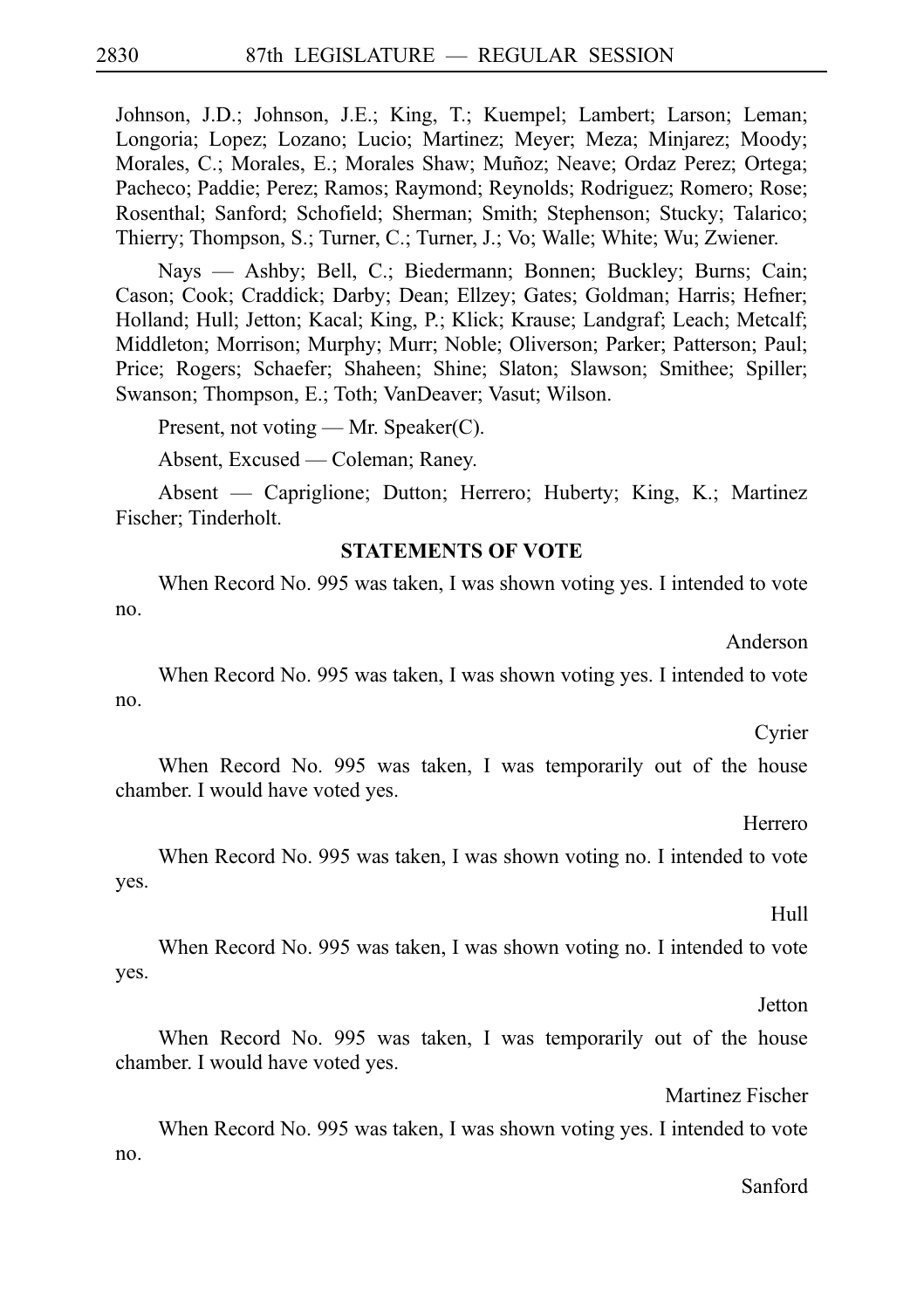When Record No. 995 was taken, I was shown voting yes. I intended to vote no.

**Stucky** 

When Record No. 995 was taken, I was in the house but away from my desk. I would have voted no.

Tinderholt

# **SB 1295 - RULES SUSPENDED HOUSE SPONSOR AUTHORIZED**

Representative Murphy moved to suspend Rule 8, Section 5(d), of the House Rules to designate as house sponsors and co-sponsors for **SBi1295** all joint authors and co-authors for **HB** 3175.

The motion prevailed.

# **SB 1295 ON THIRD READING (Morrison - House Sponsor)**

**SB 1295**, A bill to be entitled An Act relating to financial support and incentives for comprehensive regional universities.

**SBi1295** was passed by (Record 996): 119 Yeas, 26 Nays, 1 Present, not voting.

Yeas — Allen; Allison; Anchia; Anderson; Ashby; Bailes; Beckley; Bell, C.; Bernal; Bonnen; Bowers; Buckley; Bucy; Burns; Burrows; Campos; Canales; Capriglione; Clardy; Cole; Collier; Cook; Cortez; Craddick; Crockett; Cyrier; Darby; Davis; Deshotel; Dominguez; Dutton; Ellzey; Fierro; Frank; Frullo; Geren; Gervin-Hawkins; Goldman; González, J.; González, M.; Goodwin; Guerra; Guillen; Harless; Harris; Hernandez; Hinojosa; Howard; Huberty; Hull; Hunter; Israel; Jetton; Johnson, A.; Johnson, J.D.; Johnson, J.E.; Kacal; King, K.; King, P.; King, T.; Klick; Kuempel; Lambert; Larson; Leach; Longoria; Lopez; Lozano; Lucio; Martinez; Metcalf; Meyer; Meza; Middleton; Minjarez; Moody; Morales, C.; Morales, E.; Morales Shaw; Morrison; Muñoz; Murphy; Neave; Oliverson; Ordaz Perez; Ortega; Pacheco; Paddie; Parker; Paul; Perez; Price; Ramos; Raymond; Reynolds; Rodriguez; Rogers; Romero; Rose; Rosenthal; Sanford; Schofield; Sherman; Slawson; Smithee; Stephenson; Stucky; Talarico; Thierry; Thompson, E.; Thompson, S.; Turner, C.; Turner, J.; VanDeaver; Vo; Walle; White; Wu; Zwiener.

Nays — Bell, K.; Biedermann; Button; Cain; Cason; Dean; Gates; Hefner; Holland; Krause; Landgraf; Leman; Murr; Noble; Patterson; Schaefer; Shaheen; Shine; Slaton; Smith; Spiller; Swanson; Tinderholt; Toth; Vasut; Wilson.

Present, not voting — Mr. Speaker(C).

Absent, Excused — Coleman; Raney.

Absent — Herrero; Martinez Fischer.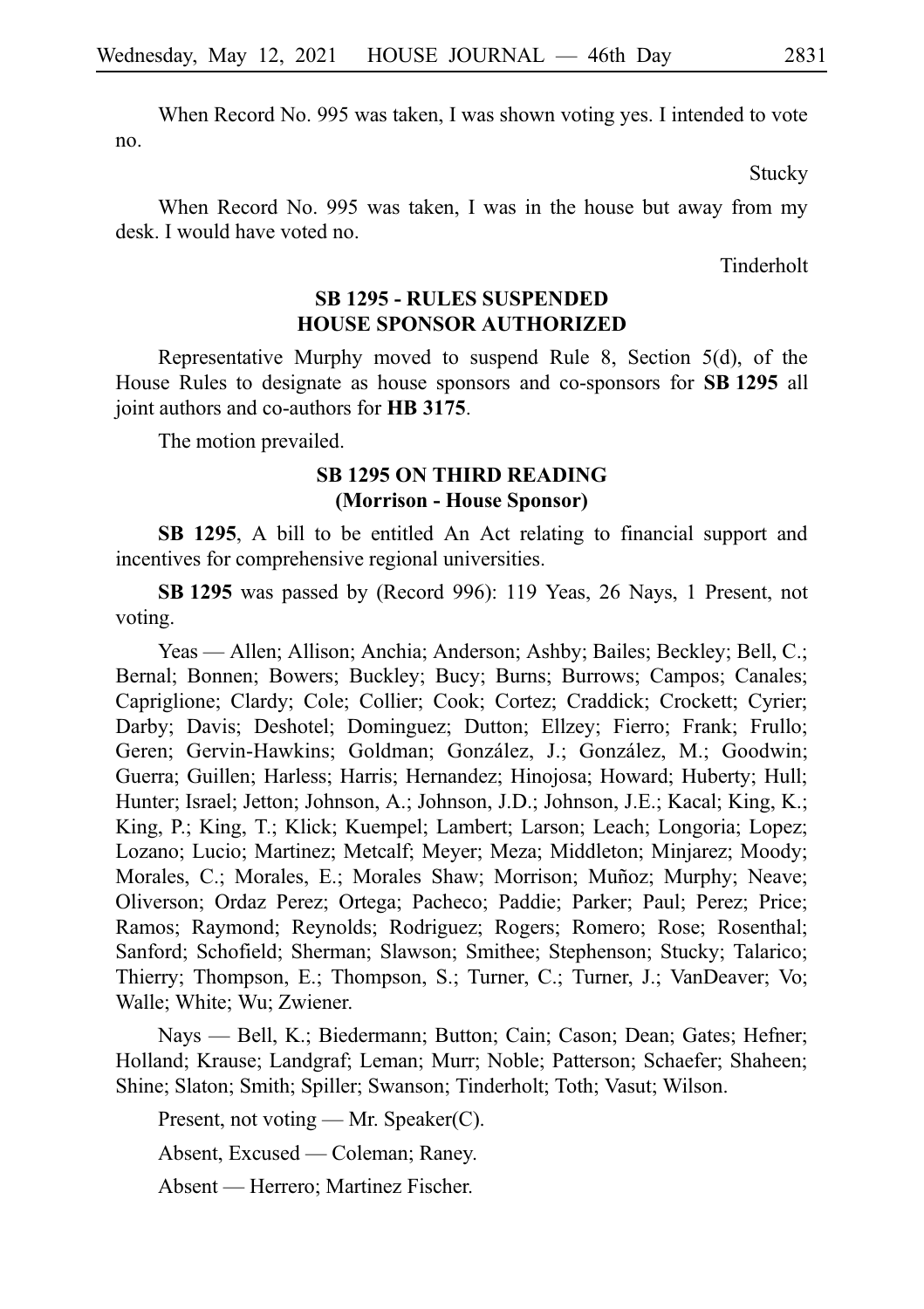### **STATEMENTS OF VOTE**

When Record No. 996 was taken, I was shown voting no. I intended to vote yes.

Button

When Record No. 996 was taken, I was shown voting yes. I intended to vote no.

Cyrier

When Record No. 996 was taken, I was temporarily out of the house chamber. I would have voted yes.

Herrero

When Record No. 996 was taken, I was shown voting yes. I intended to vote no.

Leach

When Record No. 996 was taken, I was temporarily out of the house chamber. I would have voted yes.

Martinez Fischer

#### **POSTPONED BUSINESS**

The following bills were laid before the house as postponed business:

# **HB 416 ON SECOND READING (by Walle, Reynolds, et al.)**

**HB 416**, A bill to be entitled An Act relating to plot plan requirements for an application for a standard permit for a concrete batch plant issued by the Texas Commission on Environmental Quality.

**HB 416** was read second time on May 6, postponed until 10 a.m. May 11, and was again postponed until 10 p.m. May 11.

Representative Walle moved to postpone consideration of **HB 416** until 10 a.m. Tuesday, June 1.

The motion prevailed.

# **CSSB 219 ON SECOND READING**

#### **(Leach, Gervin-Hawkins, Lucio, Holland, et al. - House Sponsors)**

**CSSB 219**, A bill to be entitled An Act relating to civil liability and responsibility for the consequences of defects in the plans, specifications, or related documents for the construction or repair of an improvement to real property.

**CSSB 219** was considered in lieu of **CSHB 1418**.

**CSSBi219** was read second time.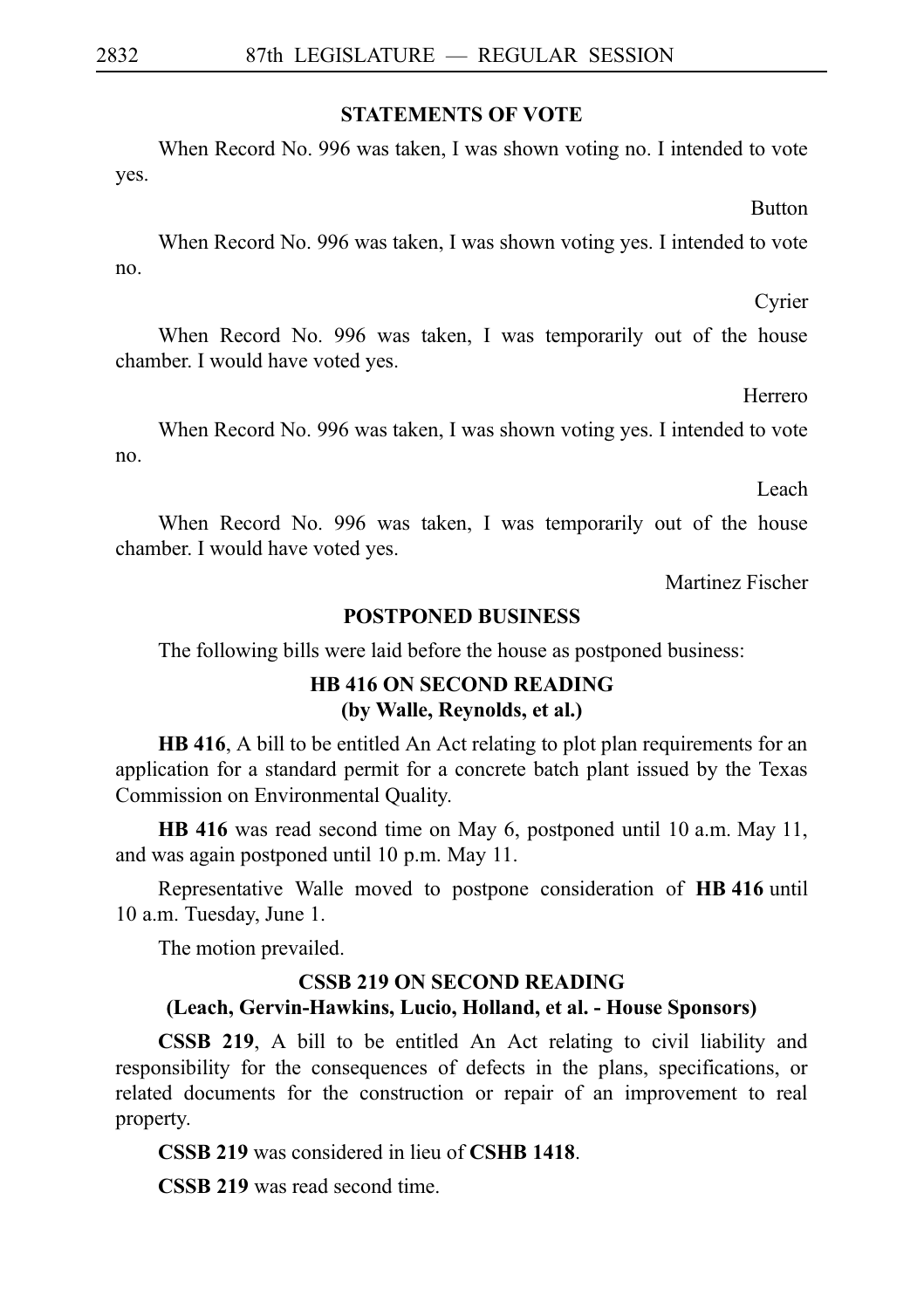### **Amendment No. 1**

Representative Leach offered the following amendment to **CSSB 219**:

Amend **CSSB 219** (house committee printing) as follows:

(1) On page 8, line 17, strike "The changes" and substitute "Except as provided by Subsection (c) of this section, the changes".

(2) On page 9, between lines 3 and 4, insert the following:

(c) The changes in law made by this Act to Section  $473.003$ , Transportation Code, as added by Chapter 382 (**HB 2899**), Acts of the 86th Legislature, Regular Session, 2019, are intended to clarify existing law and apply to a contract entered into before, on, or after the effective date of this Act.

(3) Add the following appropriately numbered SECTION to the bill and renumber SECTIONS of the bill appropriately:

SECTION . Section 473.003, Transportation Code, as added by Chapter 382 (**HB 2899**), Acts of the 86th Legislature, Regular Session, 2019, is amended by adding Subsection (c-1) to read as follows:

 $(c-1)$  This section does not apply to a design-build contract.

# **CSSB 219 - REMARKS**

REPRESENTATIVE J. TURNER: Representative Leach, I just wanted to see if I could take a second to see if I do understand what's in the amendment. It came up kind of quickly. Can you walk us through what's in this amendment, please?

REPRESENTATIVE LEACH: Yes, Representative Turner. I was following the motto that if you can see the door, get off the floor. So I was trying to move quickly, but I don't want to obfuscate the purpose of the amendment. It's very simple. It simply makes it clear that it does not apply to design-build projects that are procured by TxDOT.

J. TURNER: Is that the only change in the amendment? That one line at the very bottom? I just didn't have a chance to look at it.

LEACH: Yes, Representative Turner. That's correct.

REPRESENTATIVE ROMERO: Chairman Leach, help me understand what your amendment did in terms of, as you mentioned, TxDOT. As you know, there was a pretty major accident in Fort Worth, probably one of the largest collisions, with 130 car accidents. Tell me, what did this do in a scenario to either absolve—is this going to be the engineer, architect, or the entity here? I'm trying to understand what might have happened right now.

LEACH: Thank you for the question. The committee substitute that came out of the senate changed our house language or did its own thing with respect to which projects and which contractual arrangements this bill applied to. We, via the bill that's in front of you today, narrowed that term to "design-build" projects, which you're very familiar with. And the amendment in front of you today just very simply makes sure that TxDOT design-build projects are also covered by the bill. That's all it does.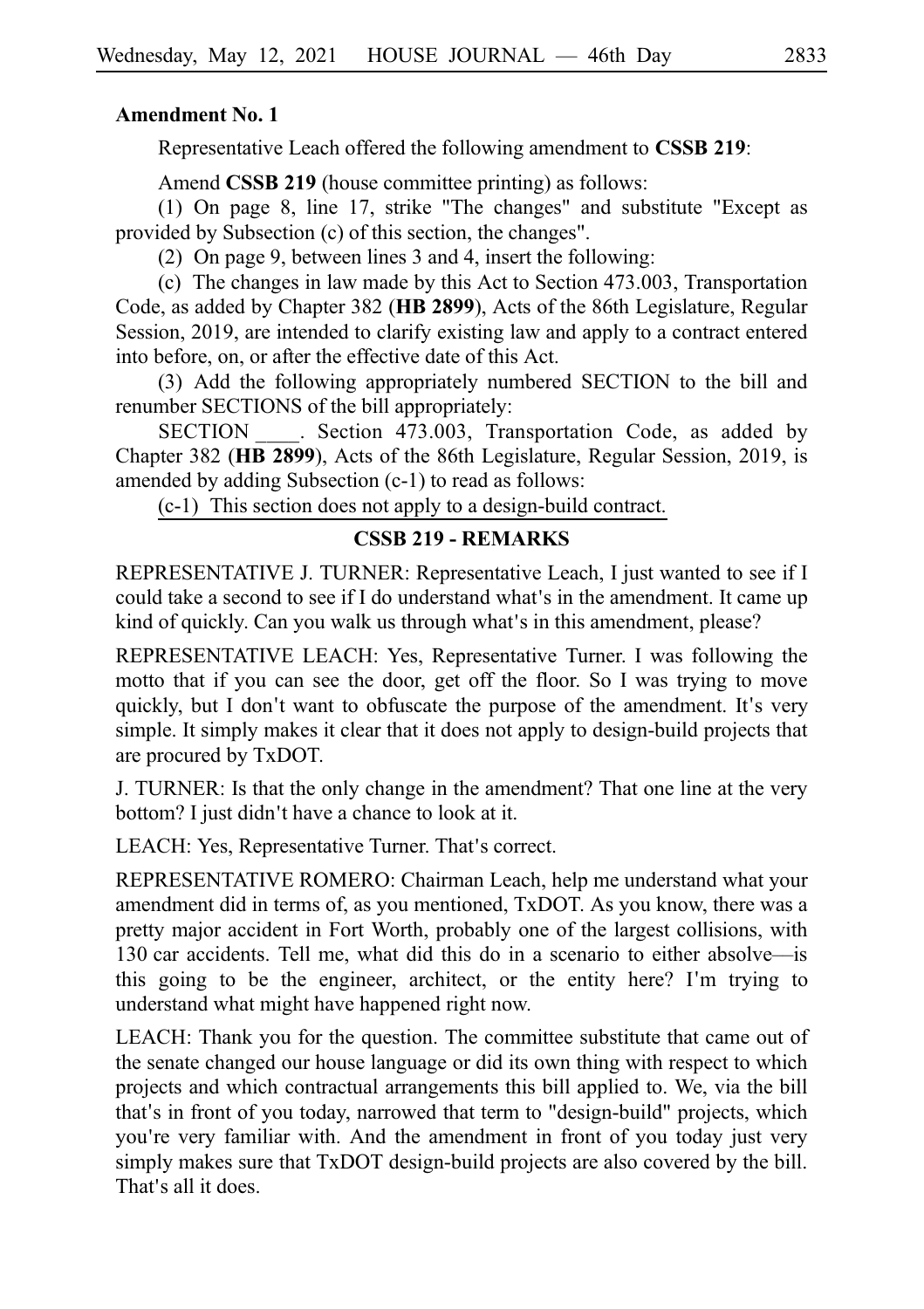ROMERO: And the bill previously? I'm asking you to guide me through your bill, and I apologize here that I didn't read it, at least what you're describing. How would a situation like what happened in my district, where there's a question about the safety of that design-build project––through your amendment, did we help or did we not help in determining what finally is going to happen in that type of situation?

LEACH: So Representative, I don't know the specifics about that contract. If it was design-build, then—

ROMERO: It was.

LEACH: Okay, if it was a design-build contract, then this bill does not address that specifically. Those design-build contracts are still protected and, in fact, encouraged under Texas law, whether it's for TxDOT or other commercial construction projects. What the bill does, and I want to make sure—I think we're still on the amendment, and so I'm happy to still talk about the amendment specifically. Very simply put, the design-build contracts are still protected under Texas law, and this bill, including the amendment, makes sure that that's protected.

J. TURNER: I'm back again just to make sure that I do understand a little bit more about the amendment. Though as I read the amendment—lines 5 through 10 of the amendment if you have it there in front of you—am I correct that it does add to the bill the language in lines 6 through 10?

LEACH: It adds that to the bill. Yes, sir.

J. TURNER: Okay, so that language as I read it here, and I haven't had a chance, of course, to study this very much, but I just want to make sure that we understand it. It says, "The changes in law made by this Act to Section 473.003, Transportation Code, as added by Chapter 382 (HB 2899), Acts of the 86th Legislature, Regular Session, 2019, are intended to clarify existing law and apply to a contract entered into before, on, or after the effective date of this Act." Correct?

LEACH: Correct.

J. TURNER: Okay, so if––and I m just reading this cold, so if you could help me ' understand it. Am I understanding correctly that this amendment would mean that the new provisions of this law would go back and change all existing contracts? Or am I misunderstanding that?

LEACH: No, you're not intentionally misunderstanding. I've probably not informed you as simply and as clearly as I can. So there was a floor amendment on the senate side, Representative Turner, that actually changed the term "design-build" contract to "involved contractor" contract, something I've actually never heard of in construction law. Okay? So the bill in front of you today, without the amendment, changed the term back to design-build contract, which as you know is a term of art in the construction industry. What this amendment does is it ' s really a clarifying amendment, Representative Turner, for TxDOT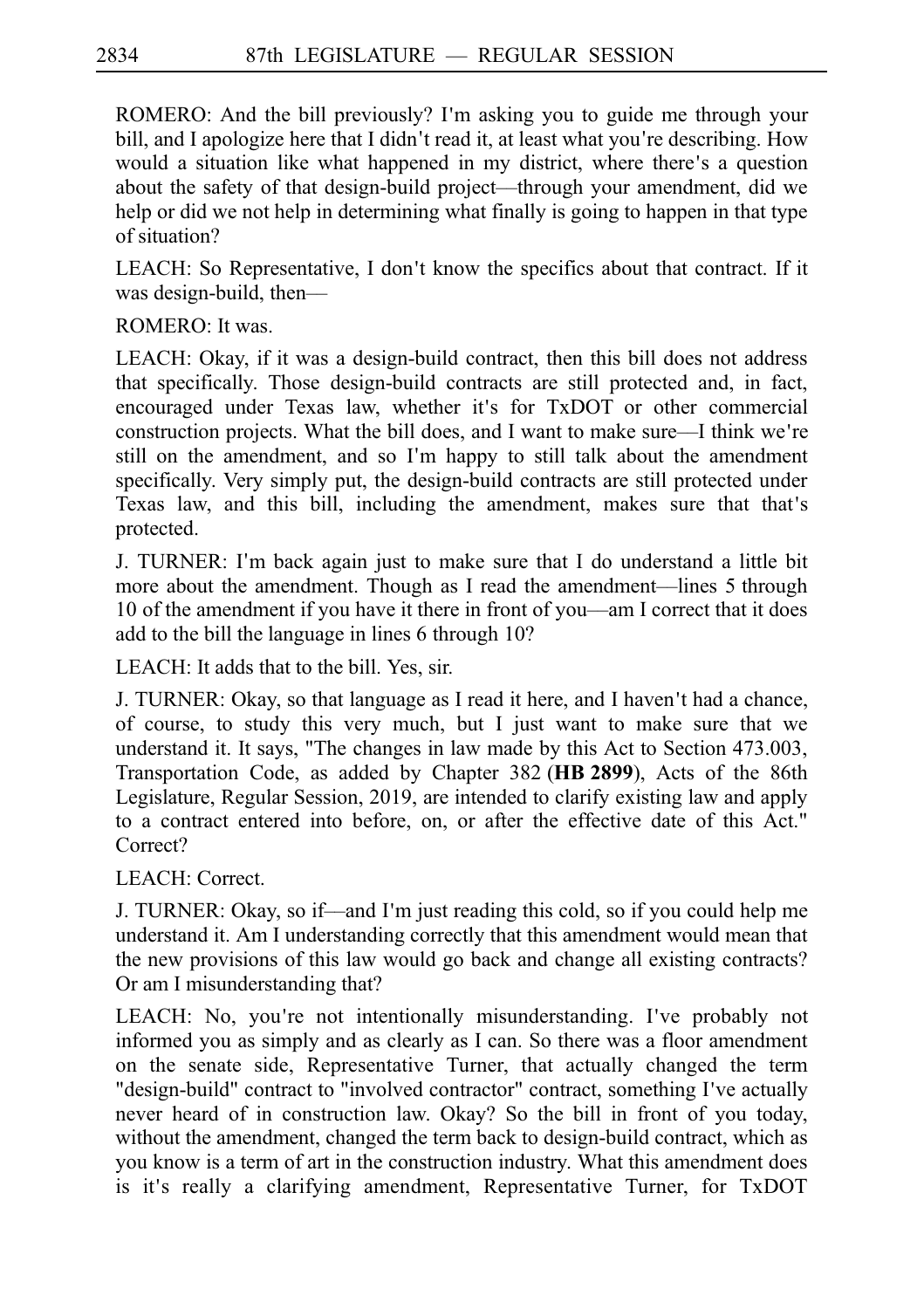design-build contracts. TxDOT brought us a concern that perhaps those existing contracts were not excluded from the provisions of the bill. And that's what this amendment does, is clarify that those contracts are still protected.

J. TURNER: Okay, I appreciate you helping me understand this. So the change that's in lines 6 through 10, that we just read, only applies to that one subject and not to the broader provisions of the bill? Is that correct?

LEACH: The key term in lines  $6$  through 10 is really starting on the very end of line 8. These changes in the bill "are intended to clarify existing law" and, yes, "apply to a contract entered into before, on, or after the effective date." This does not change. This amendment protects existing law and protects those existing contracts, Representative Turner.

J. TURNER: So existing contracts––you re saying that this amendment does not ' have the effect of changing existing contracts?

LEACH: Correct.

REPRESENTATIVE J.E. JOHNSON: So this bill came through our committee, and my question to you, Mr. Leach, is one of the concerns that I had in the committee discussion of this was how it would affect residential homeowners. And the way the original bill was filed, if a person wants to remodel their home and if they hire a contractor to—say I want a new carport but there's not an architect or an engineer plan and the contractor builds it. Then, technically, the plan is designed by the homeowner and there's no repercussions for a faulty build. And I know that you put in a provision that says if there's a known defect, the contractor must disclose. But were there any other amendments made in the senate to address the concerns of residential homeowners in this bill?

LEACH: Representative Johnson, I'm happy to answer your question, but I do think we re still on the amendment. And so I want to answer your questions about ' the larger bill, but can I move adoption of the amendment and then we get back to the bill?

J.E. JOHNSON: Oh, absolutely.

Amendment No. 1 was adopted.

(Martinez Fischer now present)

J.E. JOHNSON: I d like to make sure that the body understands the impact on ' homeowner claims. I think as far as commercial claims go, this bill is a great bill. If you have an informed architect, an informed builder, an informed commercial customer, all of their information––they re level. But my concern is always on the ' homeowner, who may not have that same level of information as a builder, where there's an architect not involved and they do a direct build with a builder and there's not set plans. How does that affect the homeowner when they have a problem with the build and the design? Because they say, "Hey, I want this shower moved over here. I want this patio changed." But there's not plans. What's the recourse for when the builder says, "Hey, man, I just did what you wanted"?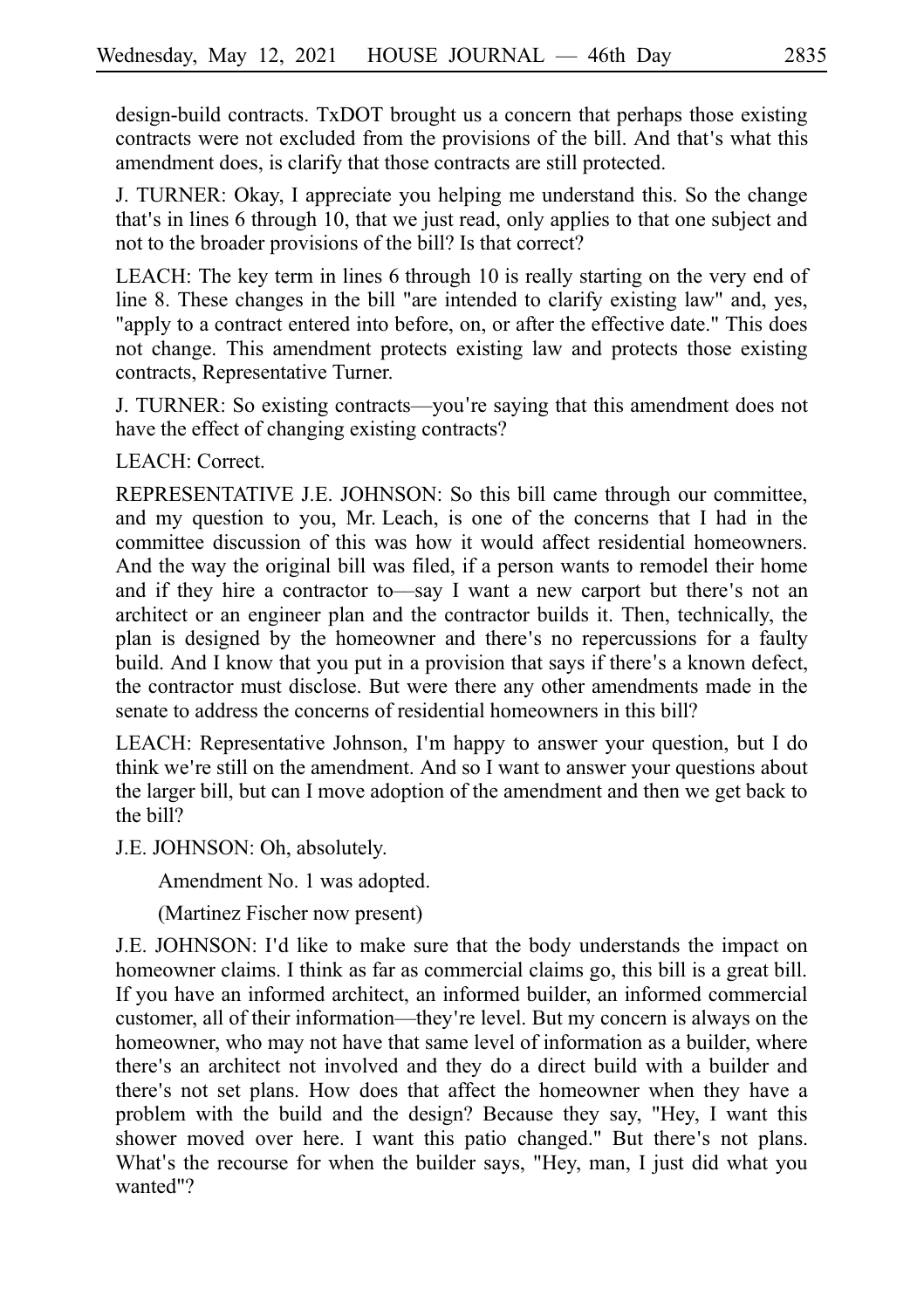LEACH: Representative Johnson, I actually share your exact same concern and question. So just 30 minutes ago before we came on the floor, I got on the phone with the home builders and with the contractors just to make sure I fully understand my own bill and how it applies to residential construction contracts. And I do. And there's a very simple answer. The Residential Construction Liability Act, RCLA, which you're very familiar with, governs and overrides. There's actually text in RCLA–Property Code, Section 27.002(b)–that it overrides all other statutes.

J.E. JOHNSON: Would you be amenable to an amendment to your bill, then, that accepts residential homeowners' claims since you're saying another statute applies? Because I think in the commercial space, this is a very good bill and it's fair. It levels the playing field. But it's not fair in the residential space. So would you be willing to accept an amendment that restricts this applicability to residential claims since you're claiming there's another statute that applies?

LEACH: Well, I don't think that's necessary. And I have made an agreement to all those stakeholders we've been working with not to amend the bill or accept any amendments today. So I'm not going to, but I'm happy to have this legislative intent entered into the journal. I think it's very clear in RCLA. You know RCLA. You're very familiar with RCLA and that the purpose of that statute is to protect homeowners and to address exactly what you're talking about. We can have a conversation, and I think we should have a conversation, about whether it adequately does so. But it's very clear for purposes of this bill that RCLA still governs the relationship between a homeowner, a home builder, and any design professional that is involved in the construction of that home.

J.E. JOHNSON: Well, I would beg to disagree just because I think there could be some misconstruction from the judicial point of view because here we're passing a bill subsequent to RCLA that seems to be in conflict with that because this does not address the residential build. Again, I think in terms of the commercial space, there's a level playing field between all the parties, and so this is a great bill. But I'm very concerned about the disproportionate impact on residential properties, and I just think that it causes confusion in the statutes and confusion as to the judicial application of which law is going to govern. And I just have a lot of concerns about what the impact of this is going to be on our homeowners who are trying to get their homes fixed as a result of the storm, who are dealing with builders directly where there's not set plans, and the implication and the liability limitations that that's going to put on builders as far as homeowners' claims are concerned.

LEACH: Well, I haven't heard from any practitioners who practice in the area of residential construction law who've brought this concern to me. And I don't necessarily disagree with your concern, but I trust the members of the bar and the judges. We require folks, whether it's new construction of a single-family residence, whether people are actually designing and building their own home, or whether they're substantially improving their property, there are documents and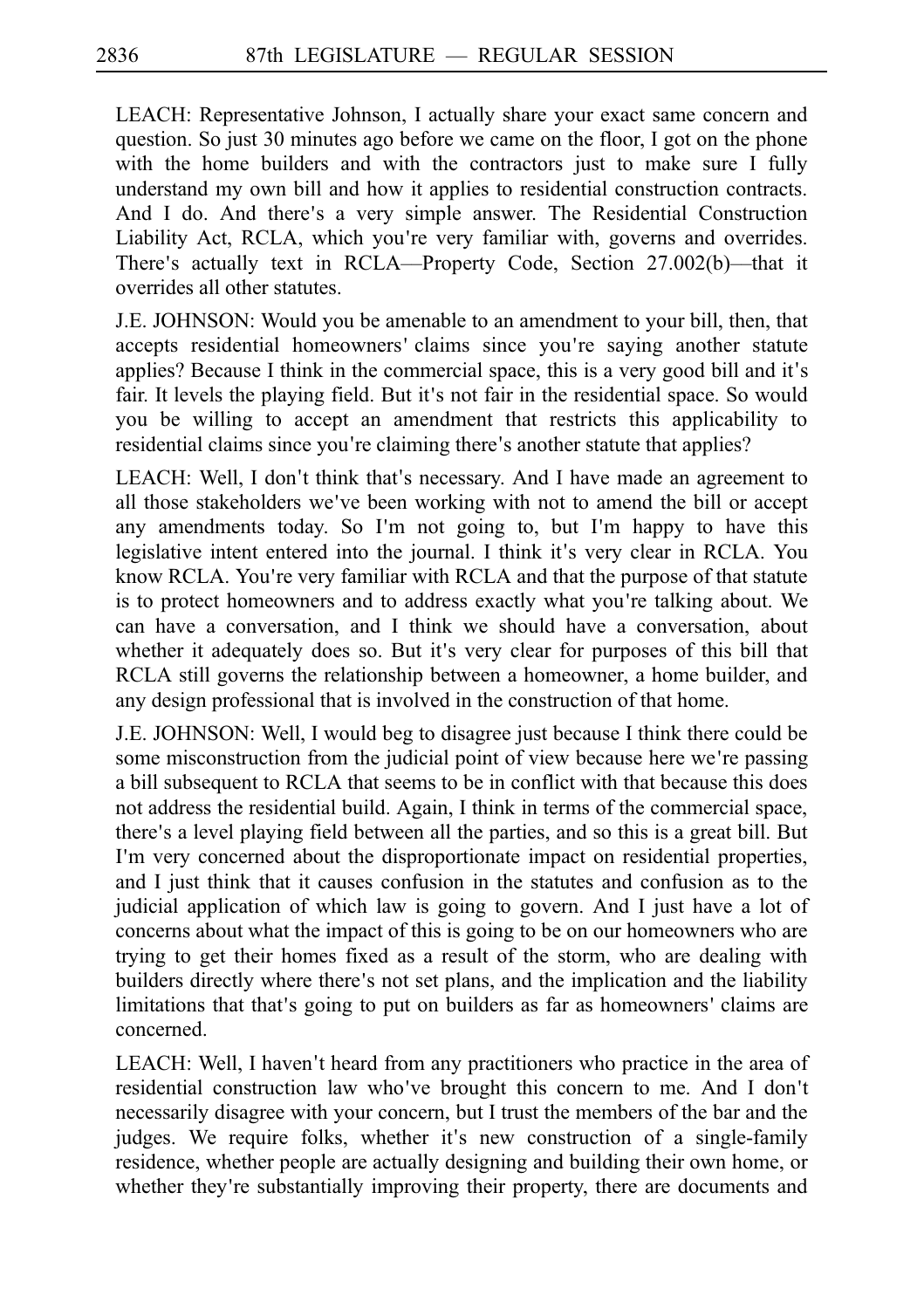information given to them at that time that RCLA controls. In the very text of the Property Code it is very explicit that RCLA controls. And so I get your point. I don't disagree with you, but I don't think we need it for purposes of this bill.

J.E. JOHNSON: So just for clarity then, for the purposes of legislative intent, it is not your intent that this legislation applies to residential builds between a single homeowner and a builder directly. Is that correct?

LEACH: My intent of this bill is that RCLA, which is very detailed and very designed––specifically, the intent of that statute, as I said, is to govern that relationship and provide a recourse and liability. I mean, it sets it all out there for you. My intent is that that statute still controls.

REPRESENTATIVE COLLIER: Chair Leach, thank you so much for taking my questions earlier before we started on the bill. I just want to ask some clarifying questions about liability. So earlier, you were talking to Representative Turner about your amendment, and it said any contracts that were entered into on, before, or after the effective date. So would that mean––now that this is on your bill, does that mean that existing claims that are filed in court will be subject to this new standard or this new provision in your bill?

LEACH: Are you talking about the amendment specifically?

COLLIER: Yes.

LEACH: So again, what that amendment does, Madam Chair Collier, is it simply protects existing design-build contracts. That amendment was brought to us by TxDOT. I believe that the bill was clear and fine as is, but TxDOT had a concern that they wanted it to be explicitly clear that those existing design-build contracts were protected. So we agreed to accept the TxDOT amendment that makes that clearer for their satisfaction.

COLLIER: And then the last question I have deals with school districts. How does this bill, **CSSB 219**, impact construction projects for school districts?

LEACH: This bill will apply to the construction of schools and other buildings across the state with the exception of those residences that Representative Johnson and I just talked about. And so I think, as Representative Johnson correctly said, this creates more of a level playing field between the owner––which in that instance would be the school district very likely––and the contractor and the design professional. And so they would fall under the parameters of this bill should it become law.

COLLIER: Okay, so based on my understanding, if a school district has a claim for some type of design or some type of problem with the construction project, they still would be able to pursue a claim against the designer or the architect or engineer as well as the contractor and the standard would be that the contractor knew that there was a defect or should have known using ordinary diligence. Is that correct?

LEACH: Should have discovered using ordinary diligence.

COLLIER: Should have. So it doesn t preclude claims against contractors? '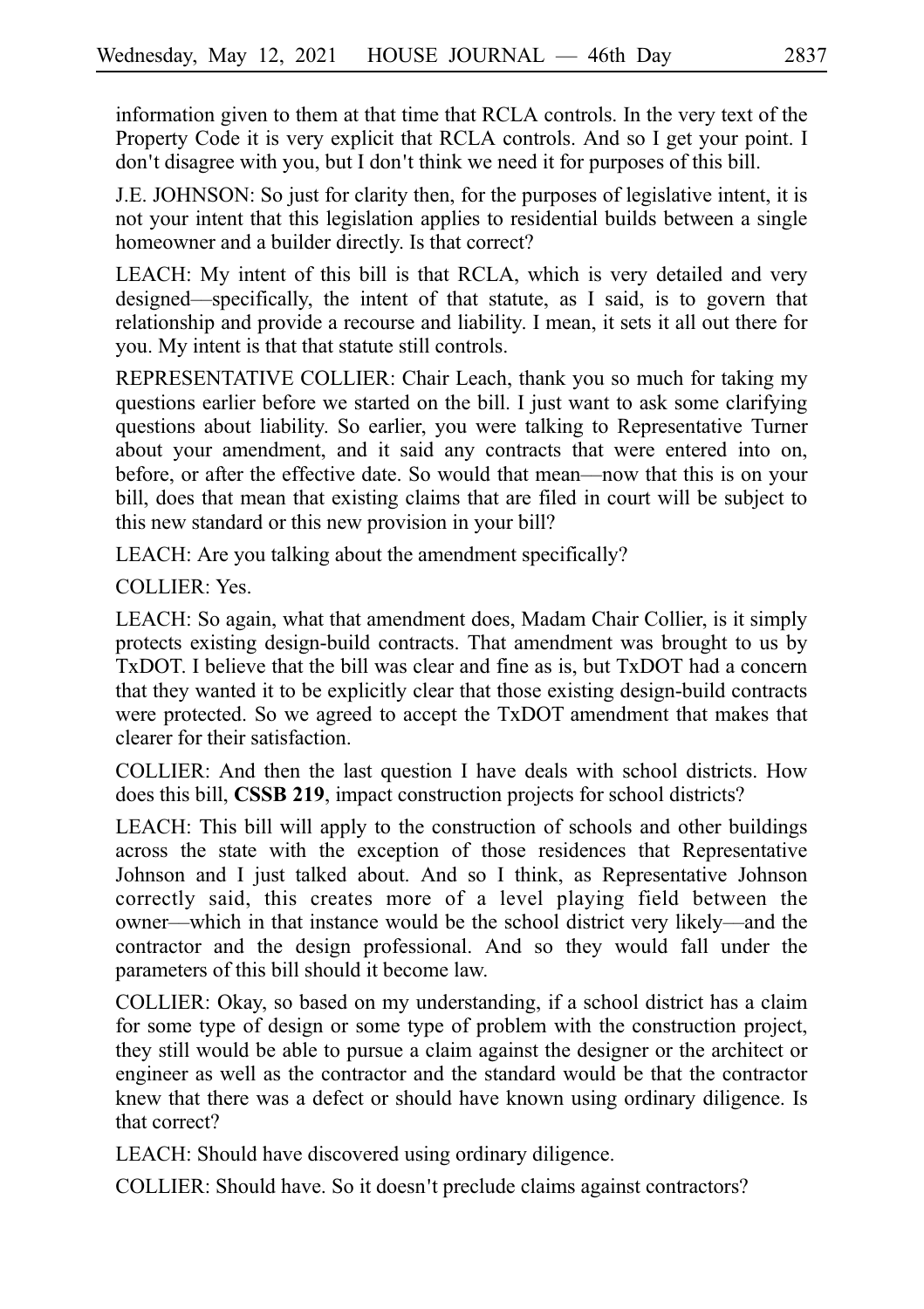LEACH: Not at all.

COLLIER: You're just providing the basis of what the standard is. It's like a "should" or "should have" known.

LEACH: Yes, absolutely. This does nothing to prevent or build some sort of wall between who the owner of a construction project can bring a claim against. If it's a construction defect for which the contractor should be liable, then that contractor's going to be liable. If it's a design defect for which a design professional should be liable, then that design professional is going to be liable.

COLLIER: Unless the contractor knew or should have discovered.

LEACH: If the contractor knew or using ordinary diligence should have known, then that's going to be a fact question for the court. Contractors are not going to be able to escape liability by having plans in front of them or by constructing a load bearing wall where they know for sure a post should be. If using ordinary diligence—again, they should have known—then they've got to bring that to the attention of the owner or the design professional and work together to make sure the contracts are built safely or on time or under budget. But at the same time, if it's a design issue that the contractor did not know about and should not have known about and it's clearly a design issue, then the contractor's not going to be forced to be responsible for that, which under current law is what's happening. And that's what this bill is intended to fix

# **REMARKS ORDERED PRINTED**

Representative Collier moved to print all remarks on **CSSB 219**.

The motion prevailed.

REPRESENTATIVE LUCIO: I'm happy to joint author this bill with you and try to provide some clarity and a means to have responsible construction and a path moving forward on responsible operation. So regarding the residential side, there's an overwhelming majority of homes where the builder is responsible for both production of the plans and building the homes, right? Those are kind of like your spec homes.

LEACH: That's correct.

LUCIO: And those are volume builders. Would you agree?

LEACH: That's right, yes.

LUCIO: So if we're looking at a design or construction defect, you're looking at the same person.

LEACH: In most cases, yes.

LUCIO: In most cases, right. But for custom homes where there's an outside architect, the RCLA is still in play as a civil procedure for construction defects for one- or two-family homes. But in short, it would apply to everything but could factor only into a dispute between design professional and builder. The RCLA states that to the extent of conflict between that chapter and any other law,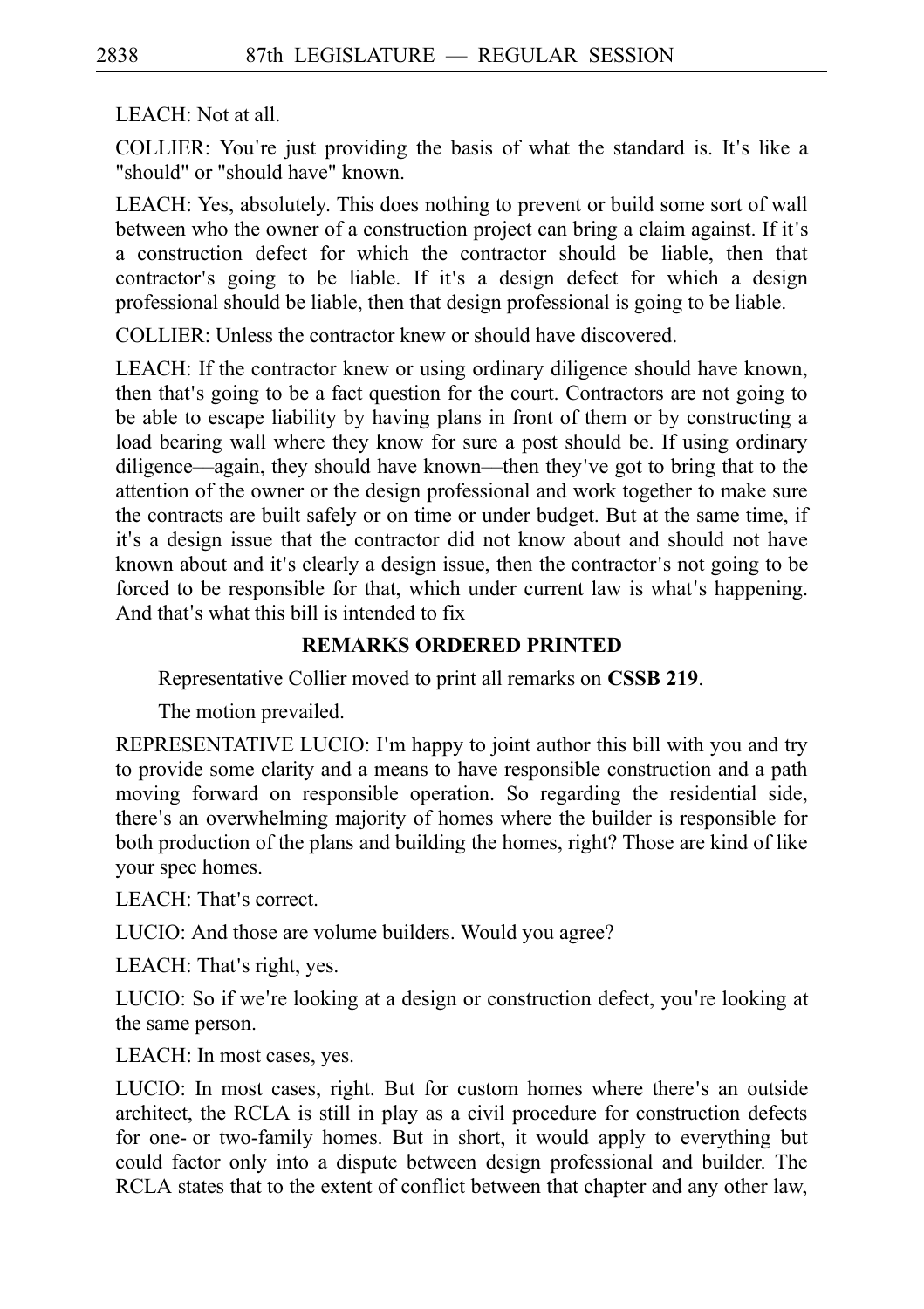that chapter prevails. So concerns for residential home design and construction, those aren't going to be changed for the large majority of the claims that may happen after passage of this legislation.

LEACH: That's correct, yes.

LUCIO: So we re dealing with construction in commercial circumstances where ' there ' s definitely a sophisticated architect, a sophisticated owner, and a sophisticated construction builder GC. And we're trying to provide consistency and clarity in how contractors can do their business responsibly and those that are harmed by bad contractors can have remedy.

LEACH: That's correct—clarity, consistency, fairness—and it brings us in line with the vast majority of other states who beat us to the punch on this one.

REPRESENTATIVE ROSENTHAL: I apologize if this has been covered. I'm having a hard time hearing but I want to get this loud and clear so that everyone hears. I believe I heard you talk about the lines of responsibility between design, construction, and supply, right? Help me make sure that my understanding is correct. So if the intent of the bill is that the constructor is only responsible for the part of the work that they do, and so in other words, if the design is messed up from the start coming off the drawing board—and you know I'm a designer—then it should be the designer who's responsible for that, right?

LEACH: Correct.

ROSENTHAL: Designers should be responsible for design. If the design was good as certified by the engineer and the constructor makes an error in constructing, they should be responsible for that, right?

LEACH: That's correct.

ROSENTHAL: So if it's not built according to the design, that's on the constructor. If the material supplied is not what they said it was, so the constructor buys materials requesting a certain spec and whatever is provided doesn't meet that, then it's the supplier that's responsible, right?

 $LEACH: That's correct$ 

**CSSB 219**, as amended, was passed to third reading. (Ellzey recorded voting no.)

# **CSHB 1418 - LAID ON THE TABLE SUBJECT TO CALL**

Representative Leach moved to lay **CSHBi1418** on the table subject to call.

The motion prevailed.

# **CSHB 1396 ON SECOND READING (by White, et al.)**

**CSHB 1396**, A bill to be entitled An Act relating to law enforcement agencies and policies and procedures affecting peace officers.

**CSHB 1396** was read second time on May 10 and was postponed until 10 a.m. today.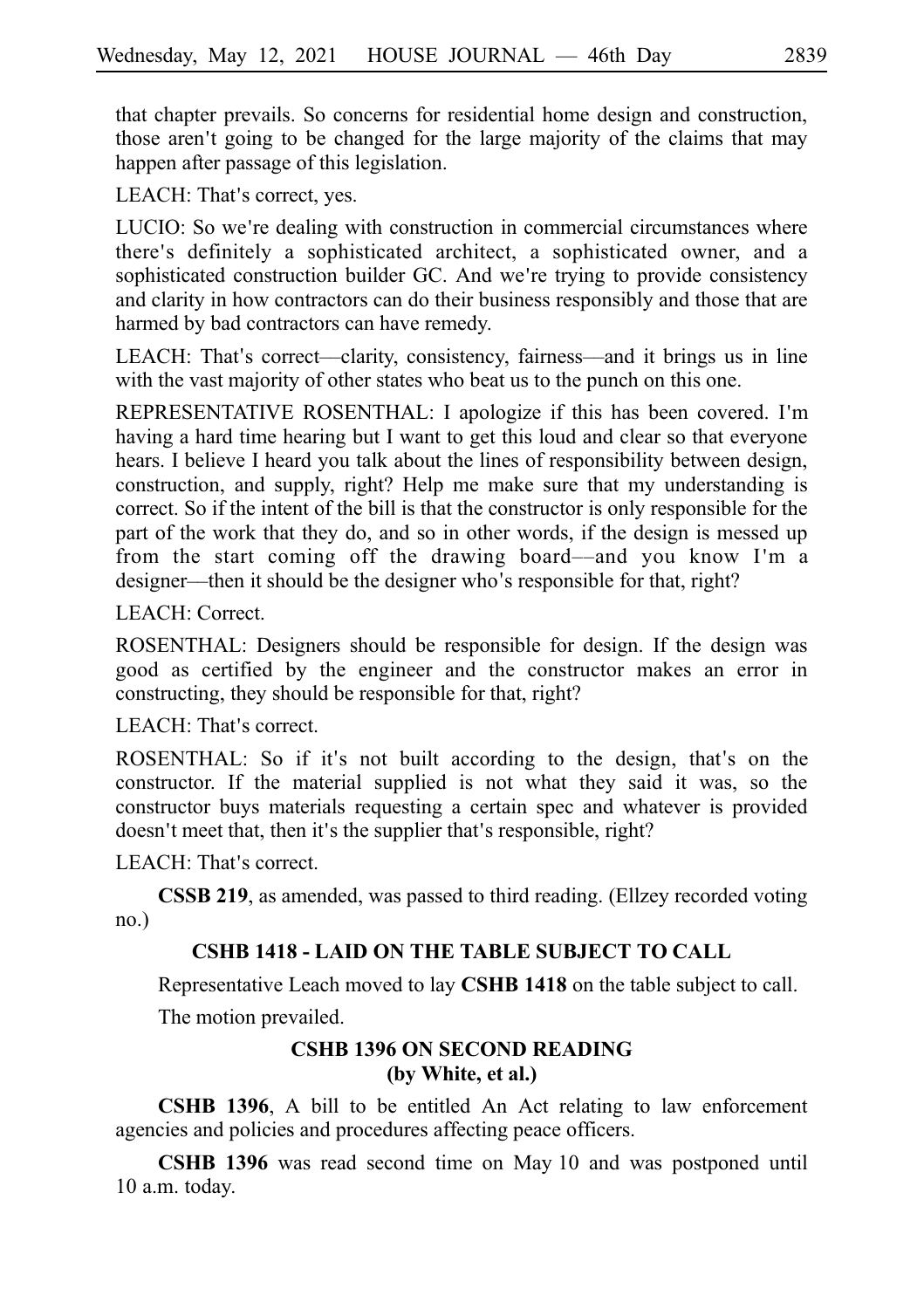Representative White moved to postpone consideration of **CSHB 1396** until 10 a.m. Saturday, July 16, 2022.

The motion prevailed.

# **HB 1550 ON SECOND READING (by Cyrier)**

**HB 1550**, A bill to be entitled An Act relating to the continuation and functions of the Texas Commission on Law Enforcement.

**HB 1550** was read second time on May 11 and was postponed until 11 a.m. today.

Representative Cyrier moved to postpone consideration of **HB 1550** until 10 a.m. Thursday, June 3.

The motion prevailed.

(Herrero now present)

(Harris in the chair)

### **MAJOR STATE CALENDAR HOUSE BILLS SECOND READING**

The following bills were laid before the house and read second time:

# **CSHB 2730 ON SECOND READING (by Deshotel, Burns, Geren, K. King, Canales, et al.)**

**CSHB 2730**, A bill to be entitled An Act relating to the acquisition of real property by an entity with eminent domain authority and the regulation of easement or right-of-way agents.

A record vote was requested by Representative Canales.

**CSHB 2730** was passed to engrossment by (Record 997): 144 Yeas, 1 Nays, 2 Present, not voting.

Yeas — Allen; Allison; Anchia; Anderson; Ashby; Bailes; Beckley; Bell, C.; Bell, K.; Bernal; Biedermann; Bonnen; Bowers; Buckley; Bucy; Burns; Burrows; Button; Cain; Campos; Canales; Capriglione; Cason; Clardy; Cole; Collier; Cook; Cortez; Crockett; Cyrier; Darby; Davis; Dean; Deshotel; Dominguez; Dutton; Ellzey; Fierro; Frank; Frullo; Gates; Geren; Gervin-Hawkins; Goldman; González, J.; González, M.; Goodwin; Guerra; Guillen; Harless; Hefner; Hernandez; Herrero; Hinojosa; Holland; Howard; Huberty; Hull; Hunter; Israel; Jetton; Johnson, A.; Johnson, J.D.; Johnson, J.E.; Kacal; King, K.; King, P.; King, T.; Klick; Krause; Kuempel; Lambert; Landgraf; Larson; Leach; Leman; Longoria; Lopez; Lozano; Lucio; Martinez; Martinez Fischer; Metcalf; Meyer; Meza; Middleton; Minjarez; Moody; Morales, C.; Morales, E.; Morales Shaw; Morrison; Muñoz; Murphy; Murr; Neave; Noble; Oliverson; Ordaz Perez; Ortega; Pacheco; Paddie; Parker; Patterson; Paul; Perez; Price; Ramos; Raymond; Reynolds; Rodriguez; Romero; Rose; Rosenthal; Sanford; Schaefer; Schofield; Shaheen; Sherman; Shine; Slaton; Slawson; Smith; Smithee; Spiller; Stephenson;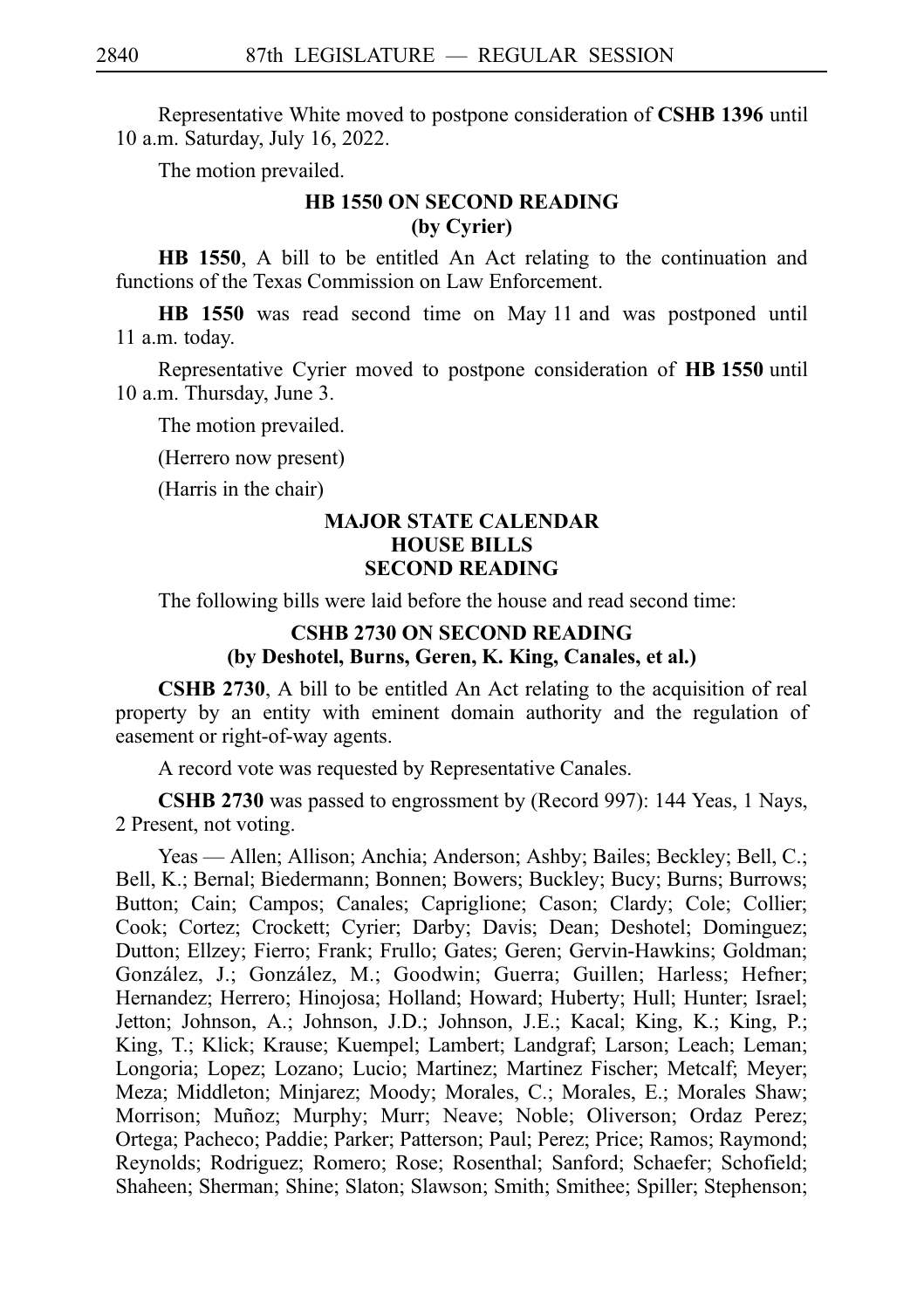Stucky; Swanson; Talarico; Thierry; Thompson, E.; Thompson, S.; Tinderholt; Toth; Turner, C.; Turner, J.; VanDeaver; Vasut; Vo; Walle; White; Wilson; Wu; Zwiener.

Nays — Craddick.

Present, not voting — Mr. Speaker; Harris(C).

Absent, Excused — Coleman; Raney.

Absent — Rogers.

# **STATEMENT OF VOTE**

When Record No. 997 was taken, I was in the house but away from my desk. I would have voted yes.

Rogers

# **CSHB 2275 ON SECOND READING (by Zwiener, Huberty, Oliverson, Frank, Paddie, et al.)**

**CSHB 2275**, A bill to be entitled An Act relating to the creation and uses of the critical infrastructure resiliency fund and the eligibility of certain water-related projects for state financial assistance.

### **Amendment No. 1**

Representative Zwiener offered the following amendment to **CSHB 2275**:

Amend **CSHB 2275** (house committee report) as follows:

(1) On page 1, lines 14 and 15, strike ", without further legislative appropriation,".

 $(2)$  On page 2, line 19, between "infrastructure" and the underlined semicolon, insert "and demand response technology".

(3) On page  $\overline{5}$ , lines 23 and 24, strike "institutions licensed under Chapter 242" and substitute "nursing facilities, as defined by Section 242.301".

(4) On page  $1\overline{1}$ , strike lines 2 through 10 and substitute the following appropriately numbered SECTION:

SECTION Finity Act takes effect January 1, 2022.

Amendment No. 1 was adopted.

#### **Amendment No. 2**

Representative E. Thompson offered the following amendment to **CSHBi2275**:

Amend CSHB 2275 (house committee report) by striking page 5, lines 22 through 26, substituting the following appropriately lettered subsections, and relettering subsequent subsections accordingly:

(a) The division may use the account only to make matching grants to eligible institutions for purchasing reserve power supply, such as on-site generation and energy storage systems, necessary to:

 $(1)$  sustain critical medical care; or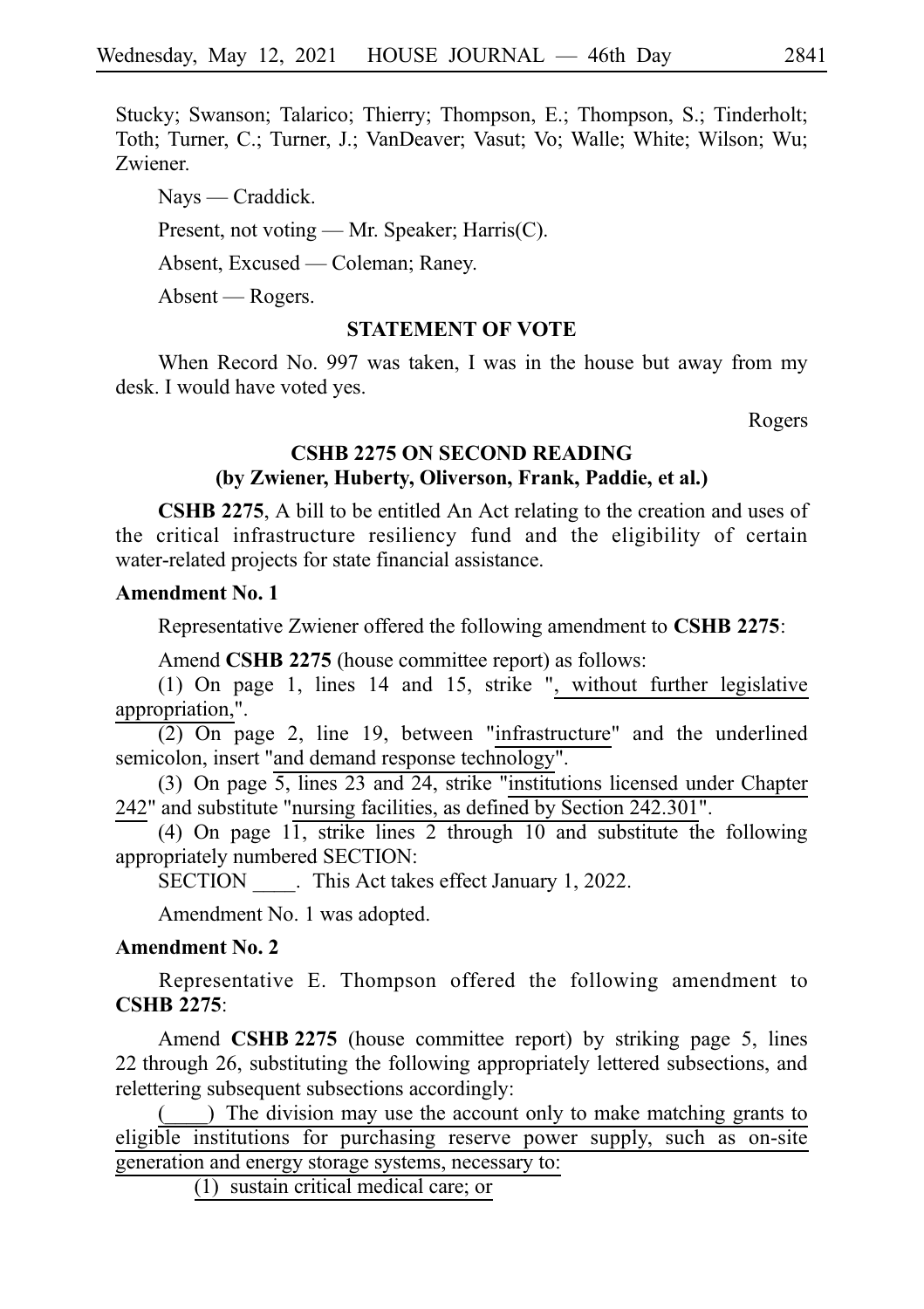$(2)$  maintain the air temperature in the institution's facilities at not less than 68 degrees Fahrenheit or more than 81 degrees Fahrenheit for at least 72 hours during a power outage.

) An institution is eligible to receive a matching grant under this section only if the institution is:

(1) licensed under Chapter 242, Health and Safety Code; or

(2) an assisted living facility, as defined by Section  $247.002$ , Health and Safety Code.

Amendment No. 2 was adopted.

(Speaker in the chair)

Representative Zwiener moved to postpone consideration of **CSHB 2275** until 12:30 p.m. today.

The motion prevailed.

# **CONSTITUTIONAL AMENDMENTS CALENDAR HOUSE JOINT RESOLUTIONS SECOND READING**

The following resolutions were laid before the house and read second time:

### **CSHJR 99 ON SECOND READING**

# **(by Canales, Ashby, Kuempel, K. King, Geren, et al.)**

**CSHJR 99**, A joint resolution proposing a constitutional amendment authorizing a county to finance the development or redevelopment of transportation or infrastructure in unproductive, underdeveloped, or blighted areas in the county; authorizing the issuance of bonds and notes.

**CSHJR 99** was adopted by (Record 998): 127 Yeas, 15 Nays, 2 Present, not voting.

Yeas — Allen; Allison; Anchia; Anderson; Ashby; Bailes; Bell, C.; Bell, K.; Bernal; Bonnen; Bowers; Buckley; Bucy; Burns; Burrows; Button; Campos; Canales; Clardy; Cole; Collier; Cortez; Craddick; Crockett; Cyrier; Darby; Davis; Dean; Deshotel; Dominguez; Dutton; Fierro; Frullo; Gates; Geren; Gervin-Hawkins; Goldman; González, J.; González, M.; Goodwin; Guerra; Guillen; Harless; Harris; Hernandez; Herrero; Hinojosa; Holland; Howard; Huberty; Hull; Hunter; Israel; Jetton; Johnson, A.; Johnson, J.D.; Johnson, J.E.; Kacal; King, K.; King, P.; King, T.; Klick; Krause; Kuempel; Lambert; Landgraf; Larson; Leach; Leman; Longoria; Lopez; Lozano; Lucio; Martinez; Martinez Fischer; Metcalf; Meyer; Meza; Minjarez; Moody; Morales, C.; Morales, E.; Morales Shaw; Morrison; Muñoz; Murphy; Murr; Neave; Oliverson; Ordaz Perez; Ortega; Paddie; Parker; Perez; Price; Ramos; Raymond; Reynolds; Rodriguez; Rogers; Romero; Rose; Rosenthal; Sanford; Schaefer; Schofield; Sherman; Shine; Smith; Smithee; Spiller; Stephenson; Stucky; Swanson; Thierry; Thompson, E.; Thompson, S.; Tinderholt; Toth; Turner, C.; Turner, J.; VanDeaver; Vo; Walle; White; Wu; Zwiener.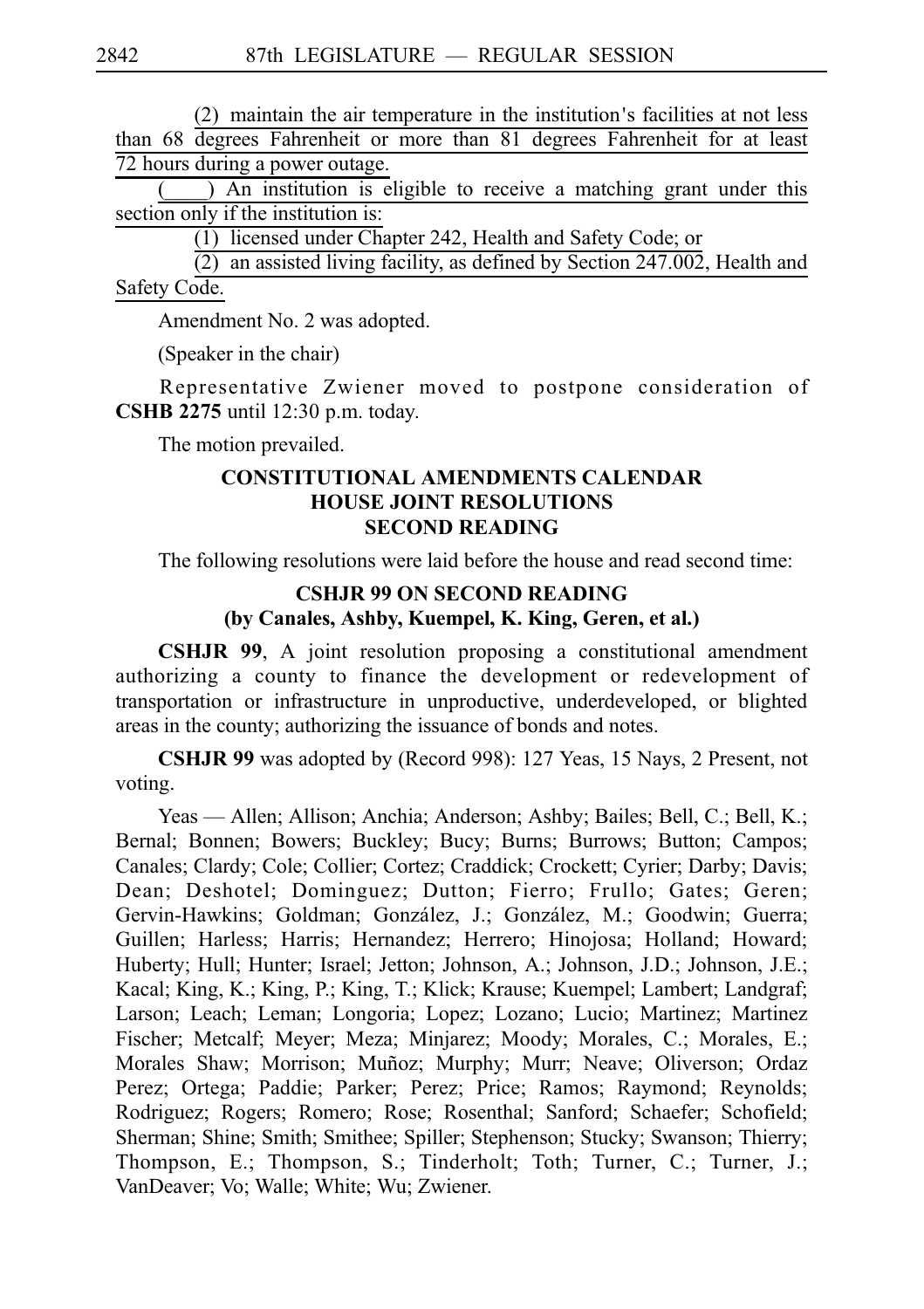Nays — Beckley; Biedermann; Cain; Cason; Cook; Ellzey; Hefner; Middleton; Noble; Patterson; Paul; Shaheen; Slaton; Slawson; Vasut.

Present, not voting — Mr. Speaker(C); Talarico.

Absent, Excused — Coleman; Raney.

Absent — Capriglione; Frank; Pacheco; Wilson.

#### **STATEMENTS OF VOTE**

When Record No. 998 was taken, I was shown voting yes. I intended to vote no.

When Record No. 998 was taken, I was shown voting yes. I intended to vote no.

Holland

Anderson

When Record No. 998 was taken, I was shown voting yes. I intended to vote no.

Leach

When Record No. 998 was taken, I was shown voting yes. I intended to vote no.

Leman

When Record No. 998 was taken, I was shown voting yes. I intended to vote no.

#### Murr

When Record No. 998 was taken, I was shown voting yes. I intended to vote no.

# Oliverson

When Record No. 998 was taken, I was in the house but away from my desk. I would have voted yes.

Pacheco

When Record No. 998 was taken, I was shown voting yes. I intended to vote no.

Schaefer

When Record No. 998 was taken, I was shown voting yes. I intended to vote no.

Schofield

When Record No. 998 was taken, I was shown voting yes. I intended to vote no.

#### Swanson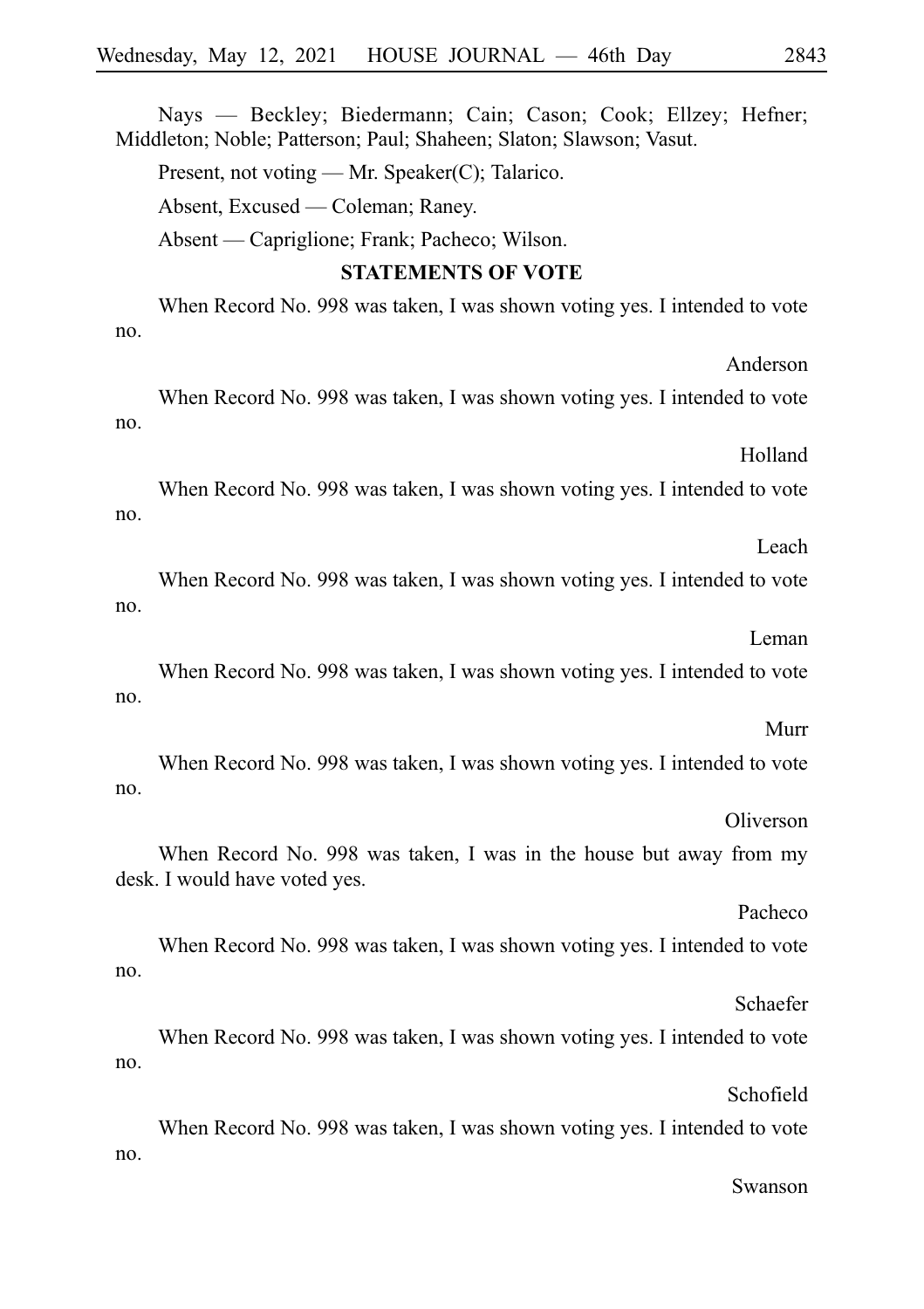When Record No. 998 was taken, I was shown voting yes. I intended to vote no.

Tinderholt

When Record No. 998 was taken, I was shown voting yes. I intended to vote no.

Toth

# **CSHJR 82 ON SECOND READING (by Craddick, Raymond, Darby, Landgraf, and Paddie)**

**CSHJR 82**, A joint resolution proposing a constitutional amendment providing for the creation of and use of money in the Grow Texas fund and allocating certain general revenues to that fund, the economic stabilization fund, and the state highway fund.

**CSHJR 82** was adopted by (Record 999): 129 Yeas, 12 Nays, 1 Present, not voting.

Yeas — Allen; Allison; Anchia; Anderson; Ashby; Bailes; Bell, C.; Bell, K.; Bernal; Biedermann; Bonnen; Bowers; Buckley; Bucy; Burns; Burrows; Button; Campos; Canales; Capriglione; Clardy; Cole; Collier; Cook; Cortez; Craddick; Crockett; Cyrier; Darby; Davis; Dean; Deshotel; Dominguez; Dutton; Fierro; Frank; Frullo; Gates; Geren; Gervin-Hawkins; Goldman; González, J.; González, M.; Goodwin; Guerra; Guillen; Harless; Harris; Herrero; Hinojosa; Holland; Howard; Huberty; Hull; Hunter; Israel; Jetton; Johnson, A.; Johnson, J.D.; Johnson, J.E.; Kacal; King, K.; King, P.; King, T.; Klick; Krause; Kuempel; Lambert; Landgraf; Larson; Leman; Longoria; Lopez; Martinez; Martinez Fischer; Metcalf; Meyer; Meza; Minjarez; Moody; Morales, C.; Morales, E.; Morales Shaw; Morrison; Muñoz; Murphy; Murr; Neave; Noble; Oliverson; Ordaz Perez; Ortega; Paddie; Parker; Patterson; Paul; Perez; Price; Ramos; Raymond; Reynolds; Rodriguez; Rogers; Romero; Rose; Rosenthal; Sanford; Schofield; Sherman; Shine; Smithee; Spiller; Stephenson; Stucky; Swanson; Talarico; Thierry; Thompson, E.; Thompson, S.; Tinderholt; Turner, J.; VanDeaver; Vasut; Vo; Walle; White; Wilson; Wu; Zwiener.

Nays — Beckley; Cain; Cason; Hefner; Leach; Middleton; Schaefer; Shaheen; Slaton; Slawson; Smith; Toth.

Present, not voting — Mr. Speaker(C).

Absent, Excused — Coleman; Raney.

Absent — Ellzey; Hernandez; Lozano; Lucio; Pacheco; Turner, C.

# **STATEMENTS OF VOTE**

When Record No. 999 was taken, I was shown voting yes. I intended to vote no.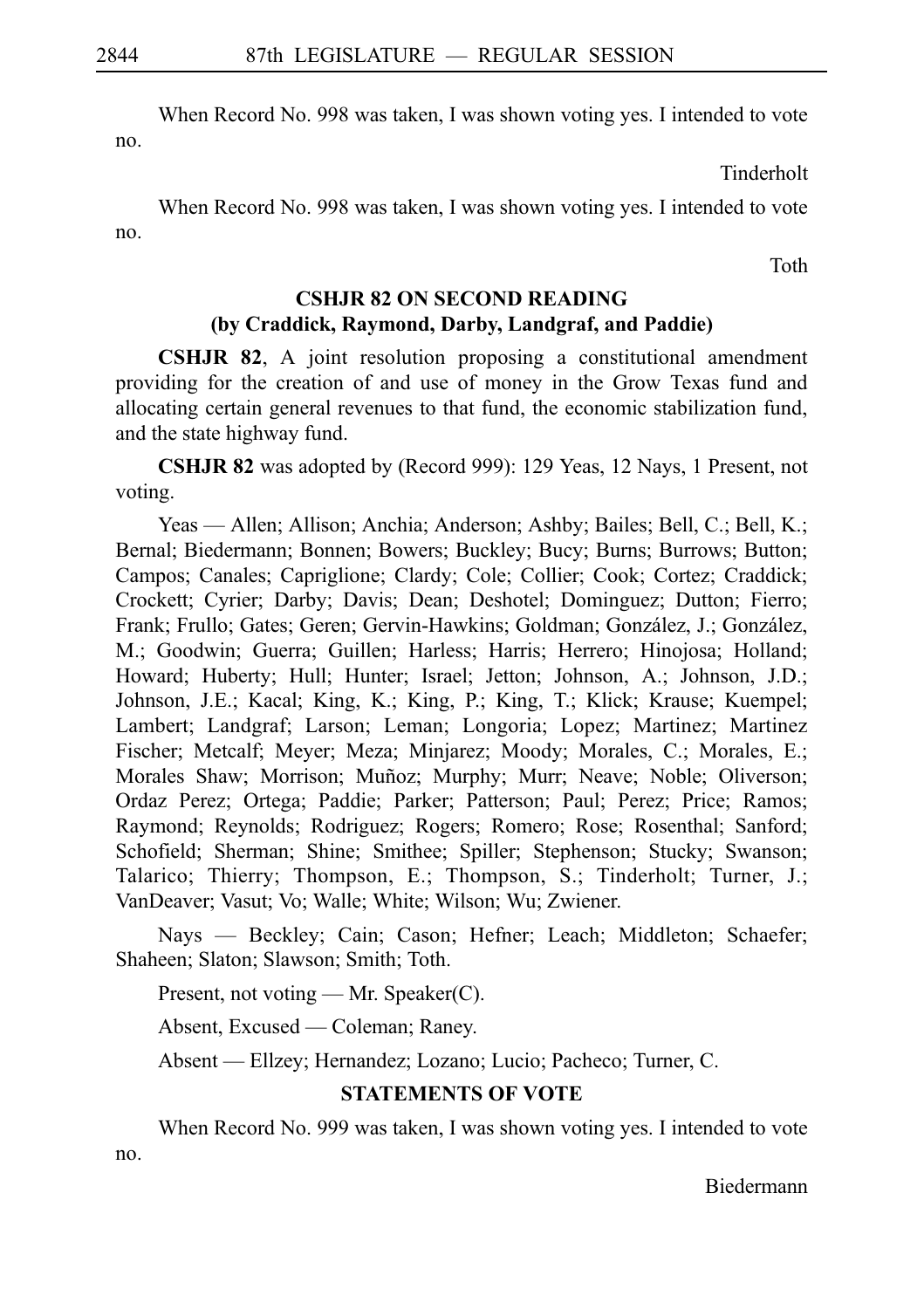When Record No. 999 was taken, I was in the house but away from my desk. I would have voted yes.

Ellzey

When Record No. 999 was taken, I was in the house but away from my desk. I would have voted yes.

Lozano

When Record No. 999 was taken, I was shown voting yes. I intended to vote no.

Murr

When Record No. 999 was taken, I was shown voting yes. I intended to vote no.

Vasut

# **HJR 141 ON SECOND READING (by Goldman)**

**HJR 141**, A joint resolution proposing a constitutional amendment to authorize a political subdivision other than a school district to establish a limitation on the amount of ad valorem taxes that the political subdivision may impose on the residence homesteads of persons who are disabled or elderly and their surviving spouses.

#### **Amendment No. 1**

Representative Shine offered the following amendment to **HJR 141**:

Amend **HJR 141** (house committee printing) on page 3, line 6, after "under this subsection.", by inserting the following:

This subsection does not apply to a district created under Article XVI, Section 59, or Article III, Section 52, of this constitution that has outstanding bonds, notes, or other obligations.

Amendment No. 1 was adopted.

**HJR 141**, as amended, was adopted by (Record 1000): 144 Yeas, 1 Nays, 1 Present, not voting.

Yeas — Allen; Allison; Anchia; Anderson; Ashby; Bailes; Beckley; Bell, C.; Bell, K.; Bernal; Biedermann; Bonnen; Bowers; Buckley; Bucy; Burns; Burrows; Button; Cain; Campos; Canales; Capriglione; Clardy; Cole; Collier; Cook; Cortez; Craddick; Crockett; Cyrier; Darby; Davis; Dean; Deshotel; Dominguez; Dutton; Ellzey; Fierro; Frank; Frullo; Gates; Geren; Gervin-Hawkins; Goldman; González, J.; González, M.; Goodwin; Guerra; Guillen; Harless; Harris; Hefner; Hernandez; Herrero; Hinojosa; Holland; Howard; Huberty; Hull; Hunter; Israel; Jetton; Johnson, A.; Johnson, J.D.; Johnson, J.E.; Kacal; King, K.; King, P.; King, T.; Klick; Krause; Kuempel; Lambert; Landgraf; Larson; Leach; Leman; Longoria; Lopez; Lucio; Martinez; Martinez Fischer; Metcalf; Meyer; Meza; Middleton; Minjarez; Moody; Morales, C.; Morales, E.; Morales Shaw; Morrison; Muñoz; Murphy; Murr; Neave; Noble; Oliverson; Ordaz Perez;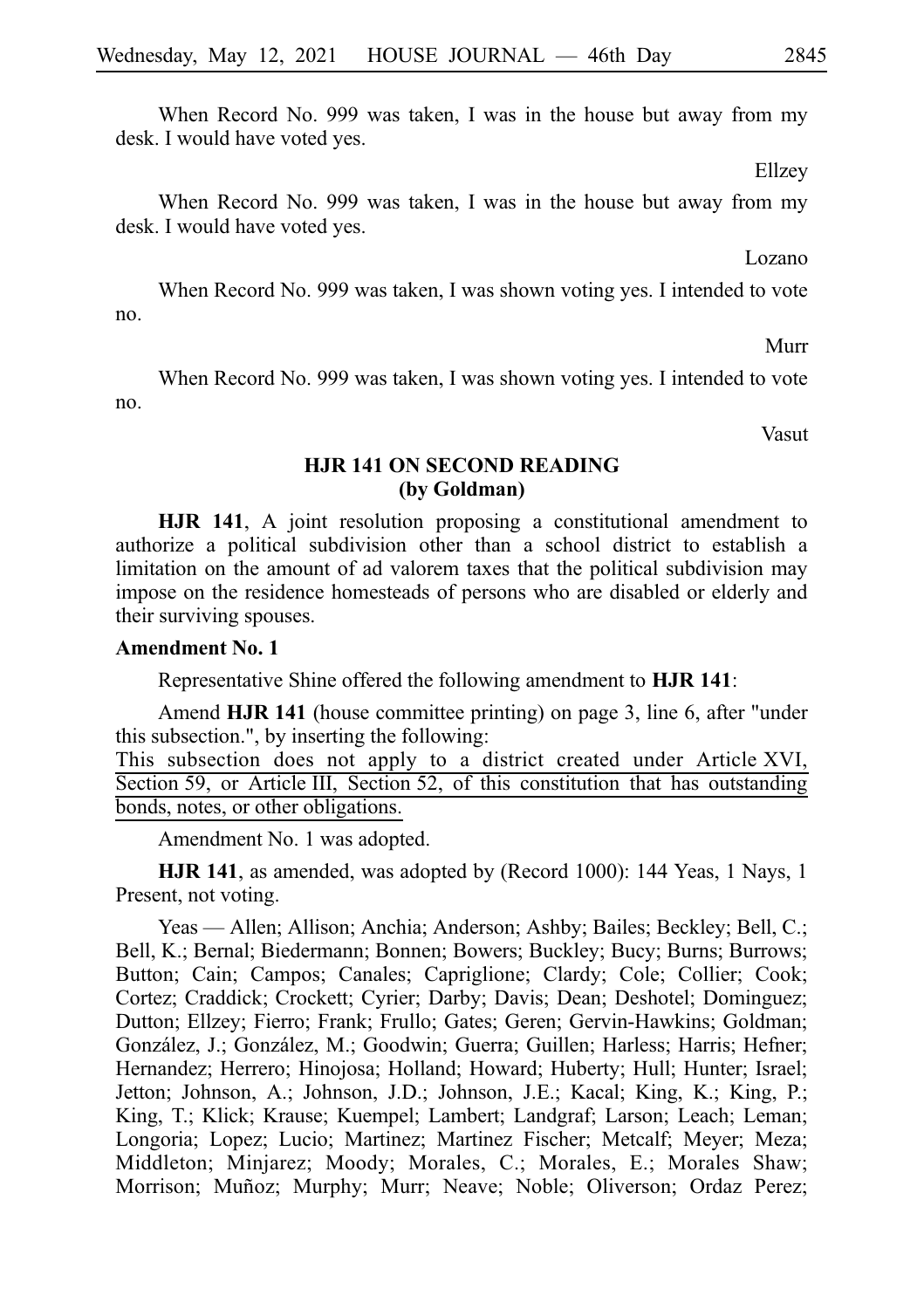Ortega; Paddie; Parker; Patterson; Paul; Perez; Price; Ramos; Raymond; Reynolds; Rodriguez; Rogers; Romero; Rose; Rosenthal; Sanford; Schaefer; Schofield; Shaheen; Sherman; Shine; Slaton; Slawson; Smith; Smithee; Spiller; Stephenson; Stucky; Swanson; Talarico; Thierry; Thompson, E.; Thompson, S.; Tinderholt; Toth; Turner, C.; Turner, J.; VanDeaver; Vasut; Vo; Walle; White; Wilson; Wu; Zwiener.

Nays — Cason.

Present, not voting — Mr. Speaker(C).

Absent, Excused — Coleman; Raney.

Absent — Lozano; Pacheco.

### **STATEMENTS OF VOTE**

When Record No. 1000 was taken, I was shown voting no. I intended to vote yes.

Cason

When Record No. 1000 was taken, I was in the house but away from my desk. I would have voted yes.

Lozano

#### **LEAVE OF ABSENCE GRANTED**

Pursuant to a previous motion, the following member was granted leave of absence temporarily for today to attend a meeting of the Conference Committee on **SBi1**:

Capriglione on motion of Goldman.

#### **COMMITTEE MEETING ANNOUNCEMENT**

At 12:39 p.m., the following committee meeting was announced:

Higher Education, scheduled to meet at 8 a.m. tomorrow, will convene at 9 a.m. tomorrow in the posted location.

### **PROVIDING FOR AN ADDENDUM TO LOCAL, CONSENT, AND RESOLUTIONS CALENDAR**

On motion of Representative Geren and by unanimous consent, the Committee on Local and Consent Calendars was granted permission to add **HB** 4667, **HB** 4368, and **HB** 4555 in an addendum to the local, consent, and resolutions calendar set for 9 a.m. Friday, May 14.

#### **BILLS AND RESOLUTIONS SIGNED BY THE SPEAKER**

Notice was given at this time that the speaker had signed bills and resolutions in the presence of the house (see the addendum to the daily journal, Signed by the Speaker, Senate List No. 10).

# **RECESS**

Representative Metcalf moved that the house recess until 2 p.m. today.

The motion prevailed.

The house accordingly, at 12:48 p.m., recessed until 2 p.m. today.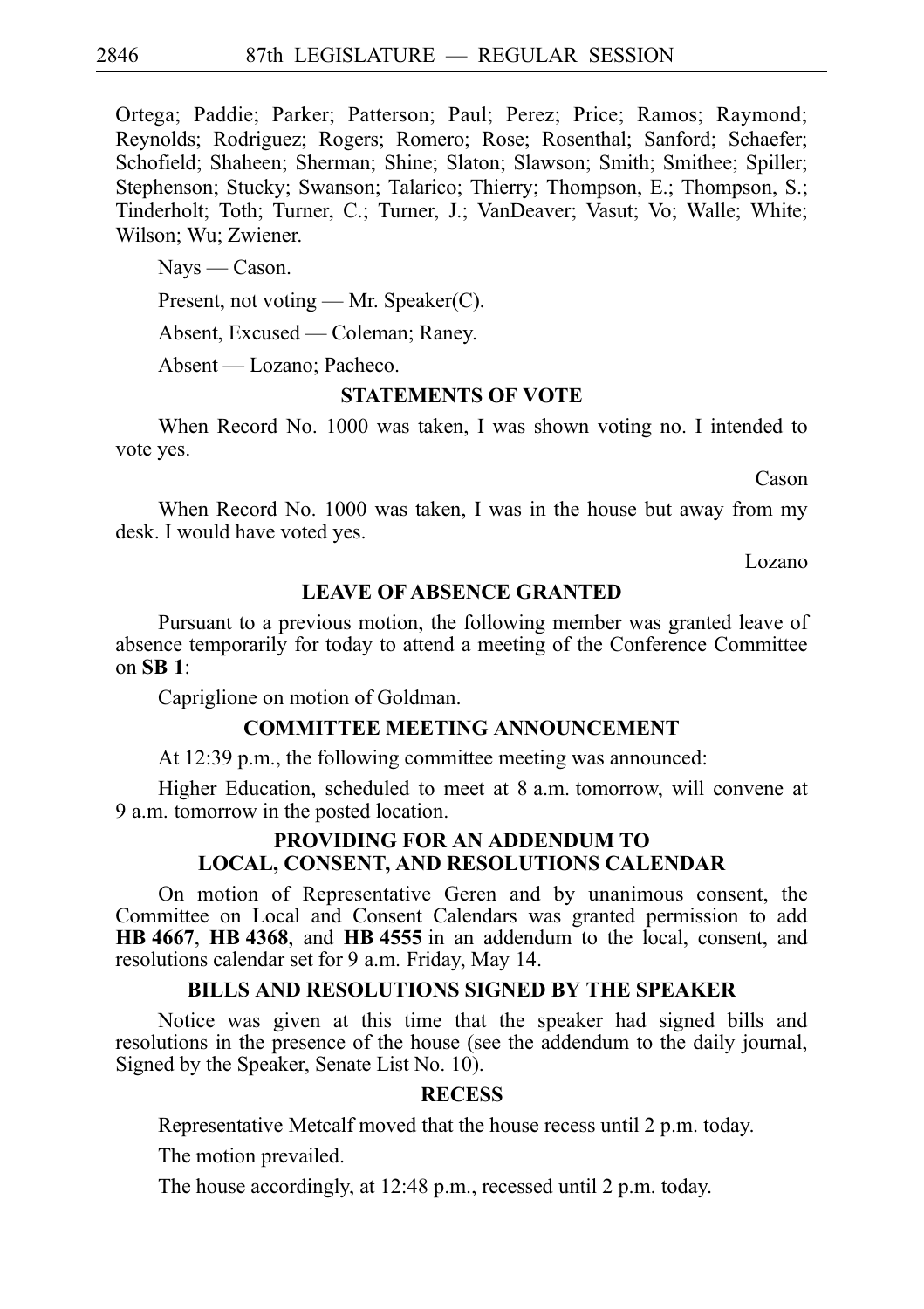# **AFTERNOON SESSION**

The house met at 2:13 p.m. and was called to order by the speaker.

# **POSTPONED BUSINESS**

The following bills were laid before the house as postponed business:

# **CSHB 2275 ON SECOND READING (by Zwiener, Huberty, Oliverson, Frank, Paddie, et al.)**

**CSHB 2275**, A bill to be entitled An Act relating to the creation and uses of the critical infrastructure resiliency fund and the eligibility of certain water-related projects for state financial assistance.

**CSHB 2275** was read second time earlier today, amendments were offered and disposed of, and **CSHB 2275** was postponed until this time.

# **Amendment No. 3**

Representatives Patterson and Toth offered the following amendment to **CSHBi2275**:

Amend **CSHB 2275** (house committee report) as follows:

 $(1)$  In each of the following places, between "supply" and the underlined comma, insert "that is reliable during an extreme weather event":

- (A) on page 4, line 12;
- (B) on page 5, line 24; and
- $(C)$  on page 6, line 22.

(2) On page 5, strike lines 10 through 14 and substitute the following appropriately lettered subsection:

(a) The division shall condition each grant awarded under this section on the grant recipient:

 $(1)$  providing funds from non-state sources in a total amount at least equal to 10 percent of the grant amount, with at least five percent of the recipient's match coming from local sources; and

 $(2)$  reimbursing the division for the amount of the grant if the recipient ceases operation or relocates before the fifth anniversary of the date on which the project for which the grant was made is completed.

(3) On page 6, strike lines 7 through  $11$  and substitute the following appropriately lettered subsection:

(a) The division shall condition each grant awarded under this section on the grant recipient:

 $(1)$  providing funds from non-state sources in a total amount at least equal to 10 percent of the grant amount, with at least five percent of the recipient's match coming from local sources; and

 $(2)$  reimbursing the division for the amount of the grant if the recipient ceases operation or relocates before the fifth anniversary of the date on which the project for which the grant was made is completed.

(4) On page 7, strike lines 20 through  $24$  and substitute the following appropriately lettered subsection: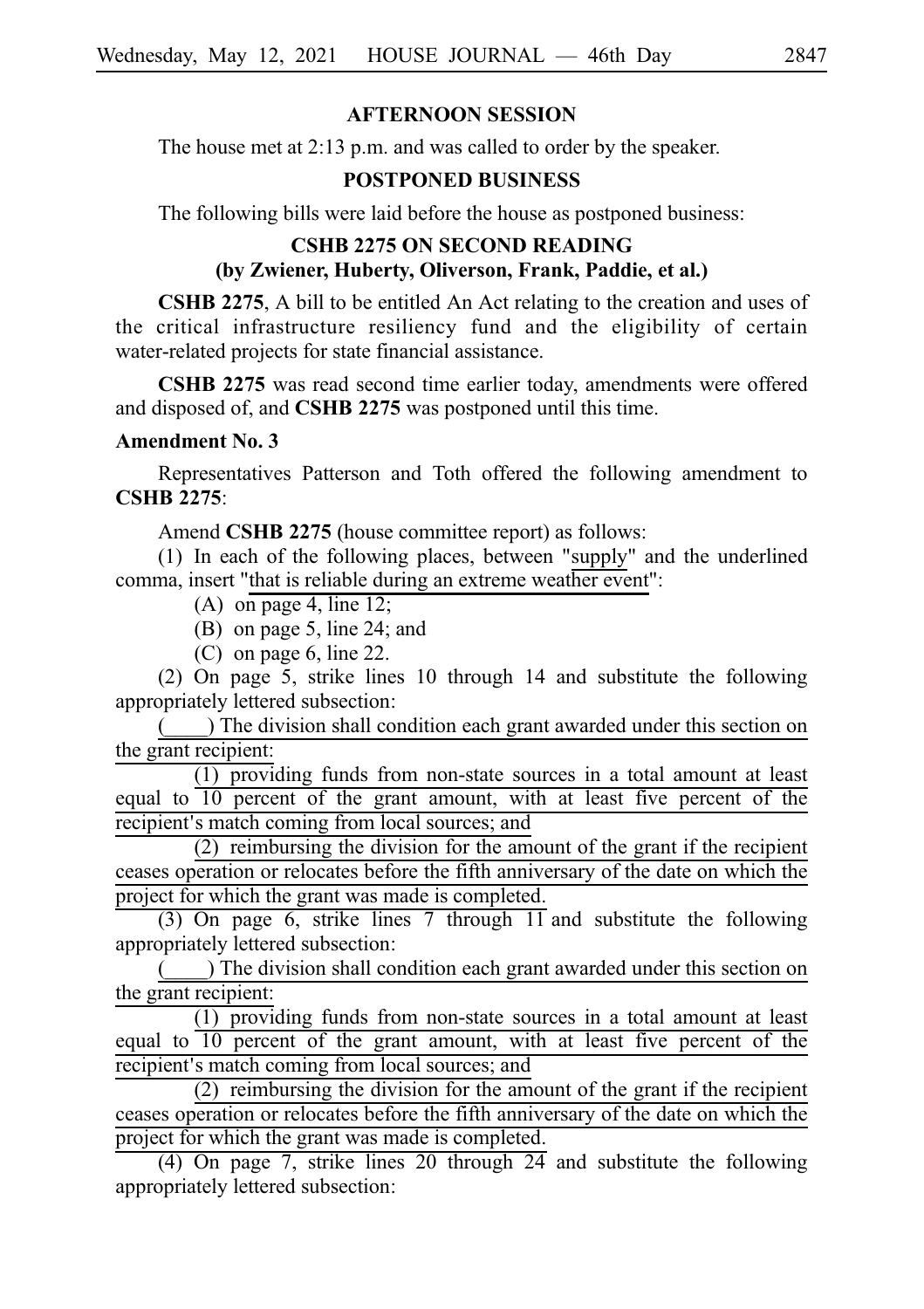) The division shall condition each grant awarded under this section on the grant recipient:

 $(1)$  providing funds from non-state sources in a total amount at least equal to 10 percent of the grant amount, with at least five percent of the recipient's match coming from local sources; and

 $(2)$  reimbursing the division for the amount of the grant if the recipient ceases operation or relocates before the fifth anniversary of the date on which the project for which the grant was made is completed.

Amendment No. 3 was adopted.

**CSHB 2275**, as amended, was passed to engrossment.

# **GENERAL STATE CALENDAR HOUSE BILLS SECOND READING**

The following bills were laid before the house and read second time:

# **CSHB 547 ON SECOND READING (by Frank, Dutton, Huberty, M. Gonza´lez, Burrows, et al.)**

**CSHB 547**, A bill to be entitled An Act relating to authorizing equal opportunity for access by home-schooled students to University Interscholastic League sponsored activities; authorizing a fee.

### **Amendment No. 1**

Representative Vasut offered the following amendment to **CSHB 547**:

Amend **CSHB 547** (house committee report) as follows:

(1) On page 1, line 8, strike "HOME-SCHOOLED" and substitute "CERTAIN".

(2) Strike page 1, lines 10 and 11, and substitute the following:

(a) In this section, "non-enrolled student" means a student who receives instruction as described by Section 29.916(a)(1) from a nonpublic school.

(3) On page 1, between lines 11 and 12, insert the following appropriately lettered subsection and reletter subsequent subsections and cross-references to those subsections accordingly:

(\_\_\_\_) Nothing in this section may be construed to affect the holding in Texas Educ. Agency v. Leeper, 893 S.W.2d 432 (Tex. 1994), classifying home schools as private schools. The legislature finds that a home school is a private school for purposes of this section.

(3) Strike "home-schooled student" in each instance in which it appears in the bill and substitute "non-enrolled student".

(4) On page 2, line 19, strike "home schooled student's" and substitute "non-enrolled student's".

Amendment No. 1 was adopted.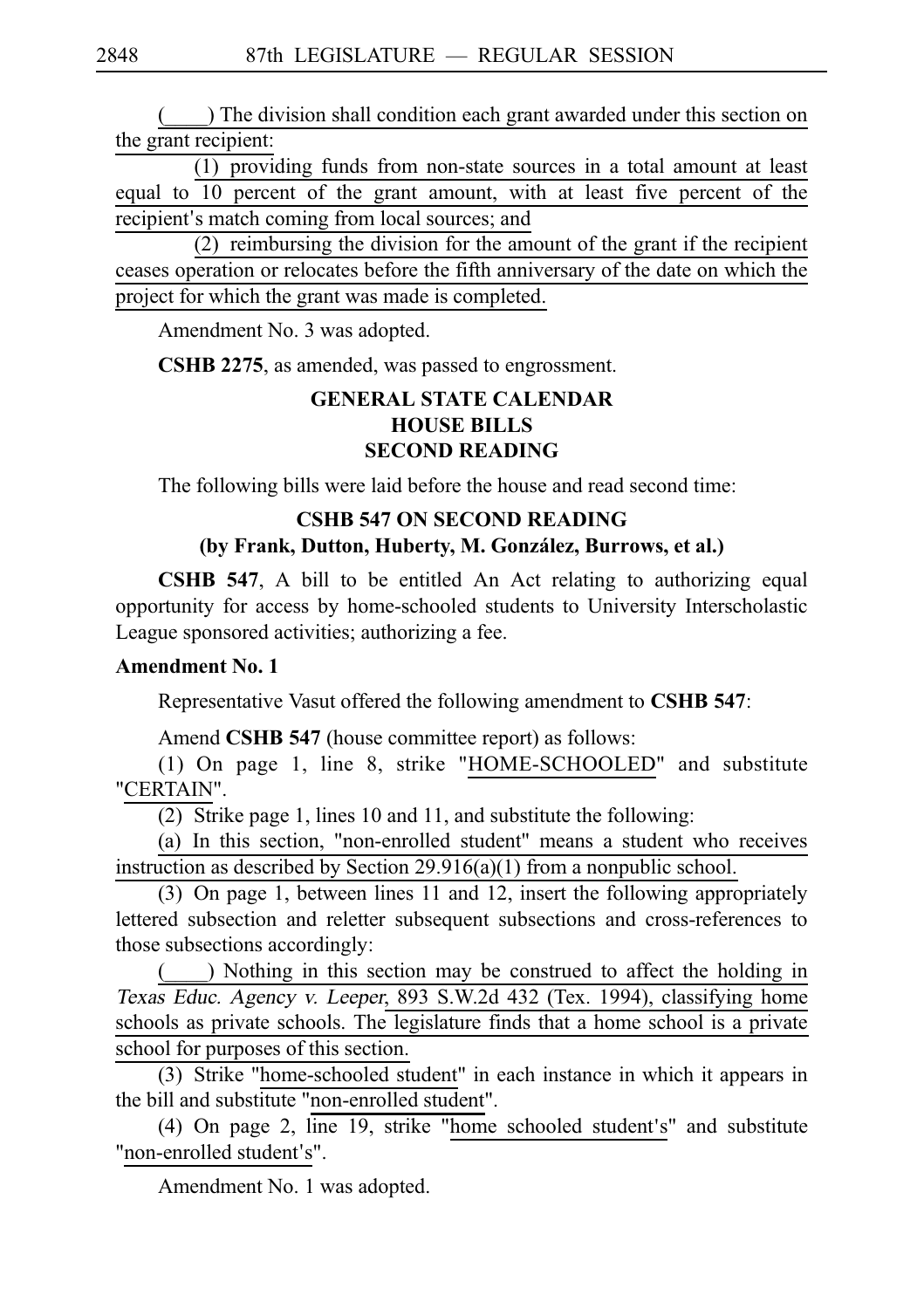#### **Amendment No. 2**

Representatives Romero and J.D. Johnson offered the following amendment to **CSHB** 547:

Amend **CSHB 547** (house committee report) on page 2, between lines 2 and 3, by inserting the following appropriately lettered subsection and relettering subsequent subsections and cross-references to those subsections accordingly:

) A home-schooled student may only participate in a league activity for the school in the school district that the student would be eligible to attend based on the student's residential address. A home-schooled student who seeks to participate in a league activity on behalf of a school shall be required to establish minimum proof of residency acceptable to the district in the same manner as an applicant to attend a school in the district under Section 25.001.

Amendment No. 2 was adopted.

#### **Amendment No. 3**

Representative E. Thompson offered the following amendment to **CSHB** 547:

Amend **CSHB 547** (house committee report) on page 2, by striking lines 7 through 18 and substituting the following:

activity, a home-schooled student must demonstrate academic proficiency by performing satisfactorily on assessment instruments required under Section  $39.023$  for students enrolled in the equivalent grade level at the public school in which the student seeks to participate in the league activity.

#### **Amendment No. 3 - Point of Order**

Representative Schofield raised a point of order against further consideration of Amendment No. 3 under Rule 11, Section 2, of the House Rules on the grounds that the amendment is not germane.

(Dean in the chair)

The point of order was withdrawn.

A record vote was requested by Representative Bailes.

Amendment No. 3 failed of adoption by (Record 1001): 48 Yeas, 93 Nays, 2 Present, not voting.

Yeas — Allen; Allison; Beckley; Bowers; Canales; Clardy; Cole; Collier; Crockett; Darby; Davis; Frullo; Geren; González, J.; González, M.; Goodwin; Guerra; Guillen; Harless; Herrero; Kacal; King, K.; Kuempel; Lambert; Larson; Martinez Fischer; Muñoz; Paddie; Perez; Price; Ramos; Reynolds; Rodriguez; Rogers; Rose; Rosenthal; Sherman; Shine; Smith; Spiller; Stucky; Thierry; Thompson, E.; Thompson, S.; Turner, C.; Turner, J.; VanDeaver; Walle.

Nays — Anchia; Anderson; Bailes; Bell, C.; Bell, K.; Bernal; Biedermann; Bonnen; Buckley; Bucy; Burns; Burrows; Button; Cain; Campos; Cason; Cook; Cortez; Craddick; Cyrier; Deshotel; Dominguez; Dutton; Frank; Gates; Gervin-Hawkins; Goldman; Harris; Hefner; Hernandez; Hinojosa; Holland;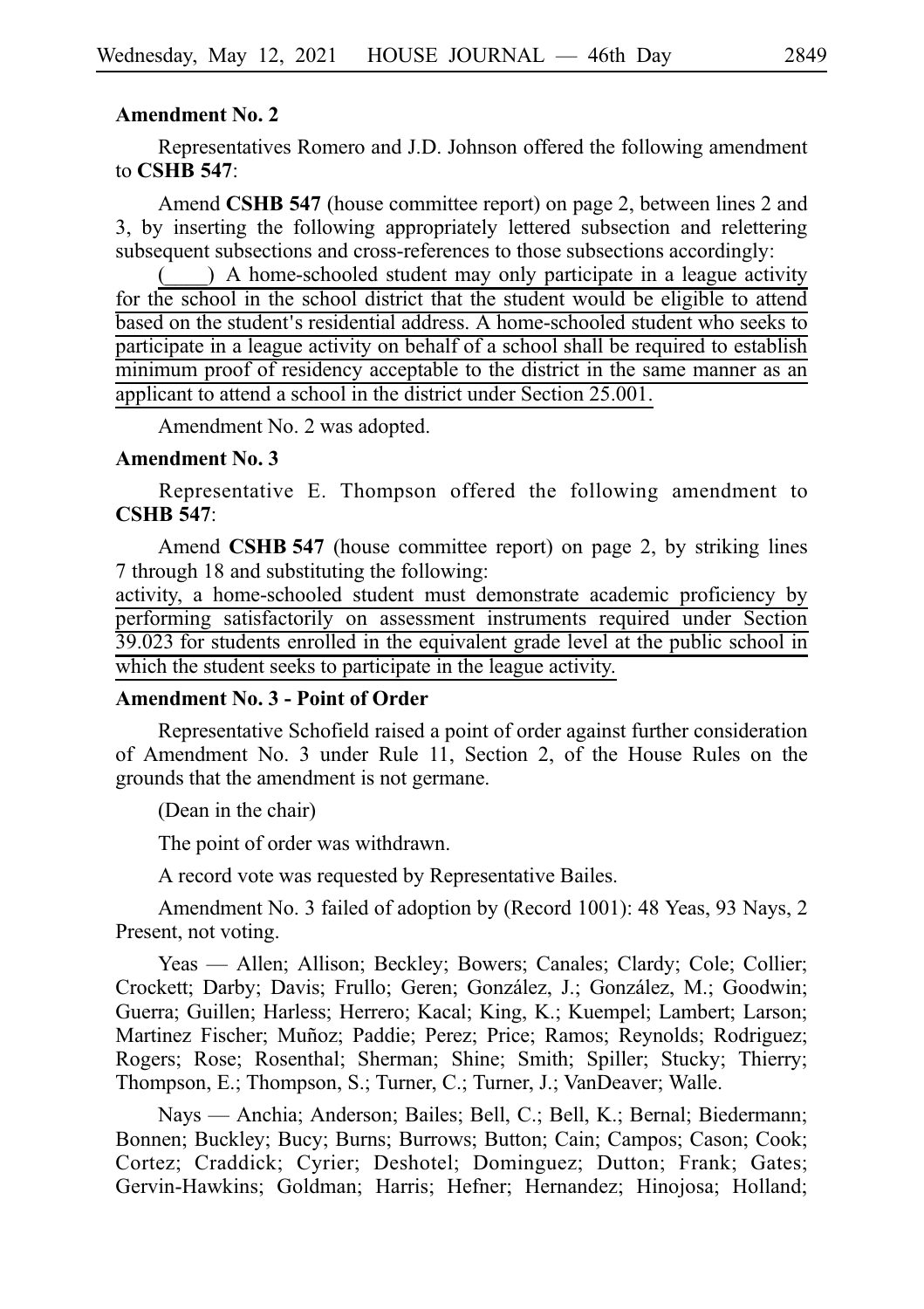Howard; Huberty; Hull; Hunter; Israel; Jetton; Johnson, A.; Johnson, J.D.; Johnson, J.E.; King, P.; Klick; Krause; Landgraf; Leach; Leman; Longoria; Lopez; Lozano; Lucio; Martinez; Metcalf; Meyer; Meza; Middleton; Minjarez; Moody; Morales, C.; Morales, E.; Morales Shaw; Morrison; Murphy; Murr; Neave; Noble; Oliverson; Ordaz Perez; Ortega; Pacheco; Parker; Patterson; Paul; Raymond; Romero; Sanford; Schaefer; Schofield; Shaheen; Slaton; Slawson; Smithee; Stephenson; Swanson; Talarico; Tinderholt; Toth; Vasut; Vo; White; Wilson; Wu; Zwiener.

Present, not voting — Mr. Speaker; Dean(C).

Absent, Excused — Coleman; Raney.

Absent, Excused, Committee Meeting — Capriglione.

Absent — Ashby; Ellzey; Fierro; King, T.

# **STATEMENTS OF VOTE**

When Record No. 1001 was taken, my vote failed to register. I would have voted no.

Ellzey

When Record No. 1001 was taken, I was shown voting yes. I intended to vote no.

Smith

(Speaker in the chair)

# **Amendment No. 4**

Representative E. Thompson offered the following amendment to **CSHB** 547:

Amend **CSHB 547** (house committee report) on page 2, line 23, between "year" and the underlined comma, insert "or beginning at an earlier time on request by the coach of the activity".

Amendment No. 4 was adopted.

# **Amendment No. 5**

Representatives K. King, Bailes, Frullo, Price, Kuempel, and Larson offered the following amendment to **CSHB 547**:

Amend **CSHB 547** (house committee report) on page 4, between lines 3 and 4, by inserting the following appropriately lettered subsection and relettering subsequent subsections and cross-references to those subsections accordingly:

) Notwithstanding any other law, a home-schooled student who participates in a league activity under this section is subject to the immunization requirements of Section 38.001 in the same manner as a public school student.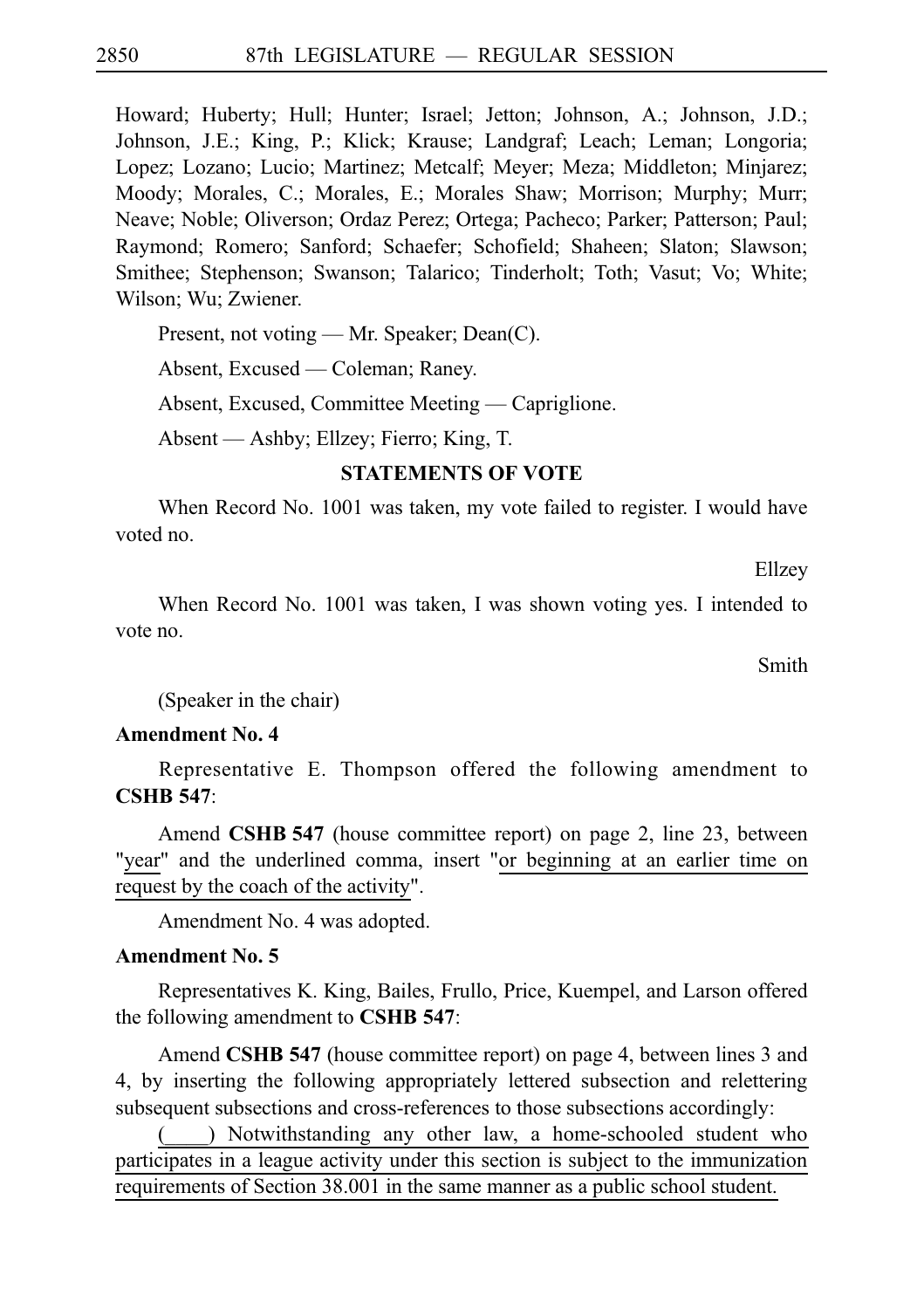### **Amendment No. 6**

Representative Cain offered the following amendment to Amendment No. 5:

Amend Amendment No. 5 to CSHB 547 (house committee printing) as follows:

(1) On line 7, between "requirements" and "of", insert "and exceptions".

Amendment No. 6 was adopted.

A record vote was requested by Representative Bailes.

Amendment No. 5, as amended, was adopted by (Record 1002): 111 Yeas, 31 Nays, 1 Present, not voting.

Yeas — Allen; Allison; Anchia; Anderson; Ashby; Bailes; Beckley; Bell, K.; Bernal; Biedermann; Bowers; Buckley; Bucy; Burns; Button; Campos; Canales; Clardy; Cole; Collier; Cook; Cortez; Craddick; Cyrier; Darby; Dean; Deshotel; Dominguez; Dutton; Ellzey; Fierro; Frank; Frullo; Gates; Geren; Gervin-Hawkins; González, J.; González, M.; Goodwin; Guerra; Guillen; Harless; Harris; Hernandez; Herrero; Hinojosa; Howard; Huberty; Israel; Jetton; Johnson, A.; Johnson, J.E.; Kacal; King, K.; King, P.; King, T.; Kuempel; Lambert; Larson; Leach; Longoria; Lopez; Lozano; Lucio; Martinez; Martinez Fischer; Meyer; Meza; Minjarez; Moody; Morales, C.; Morales, E.; Morrison; Muñoz; Murr; Neave; Noble; Oliverson; Ordaz Perez; Ortega; Paddie; Parker; Paul; Perez; Price; Ramos; Raymond; Reynolds; Rodriguez; Rogers; Romero; Rose; Rosenthal; Sherman; Shine; Smithee; Spiller; Stephenson; Stucky; Talarico; Thierry; Thompson, E.; Thompson, S.; Toth; Turner, C.; Turner, J.; VanDeaver; Vo; Walle; Wu; Zwiener.

Nays — Bell, C.; Bonnen; Burrows; Cason; Crockett; Davis; Goldman; Hefner; Holland; Hull; Hunter; Klick; Krause; Landgraf; Leman; Metcalf; Middleton; Murphy; Pacheco; Patterson; Sanford; Schaefer; Schofield; Shaheen; Slaton; Slawson; Swanson; Tinderholt; Vasut; White; Wilson.

Present, not voting — Mr. Speaker(C).

Absent, Excused — Coleman; Raney.

Absent, Excused, Committee Meeting — Capriglione.

Absent — Cain; Johnson, J.D.; Morales Shaw; Smith.

#### **STATEMENTS OF VOTE**

When Record No. 1002 was taken, I was shown voting yes. I intended to vote no.

Biedermann

When Record No. 1002 was taken, I was in the house but away from my desk. I would have voted no.

Cain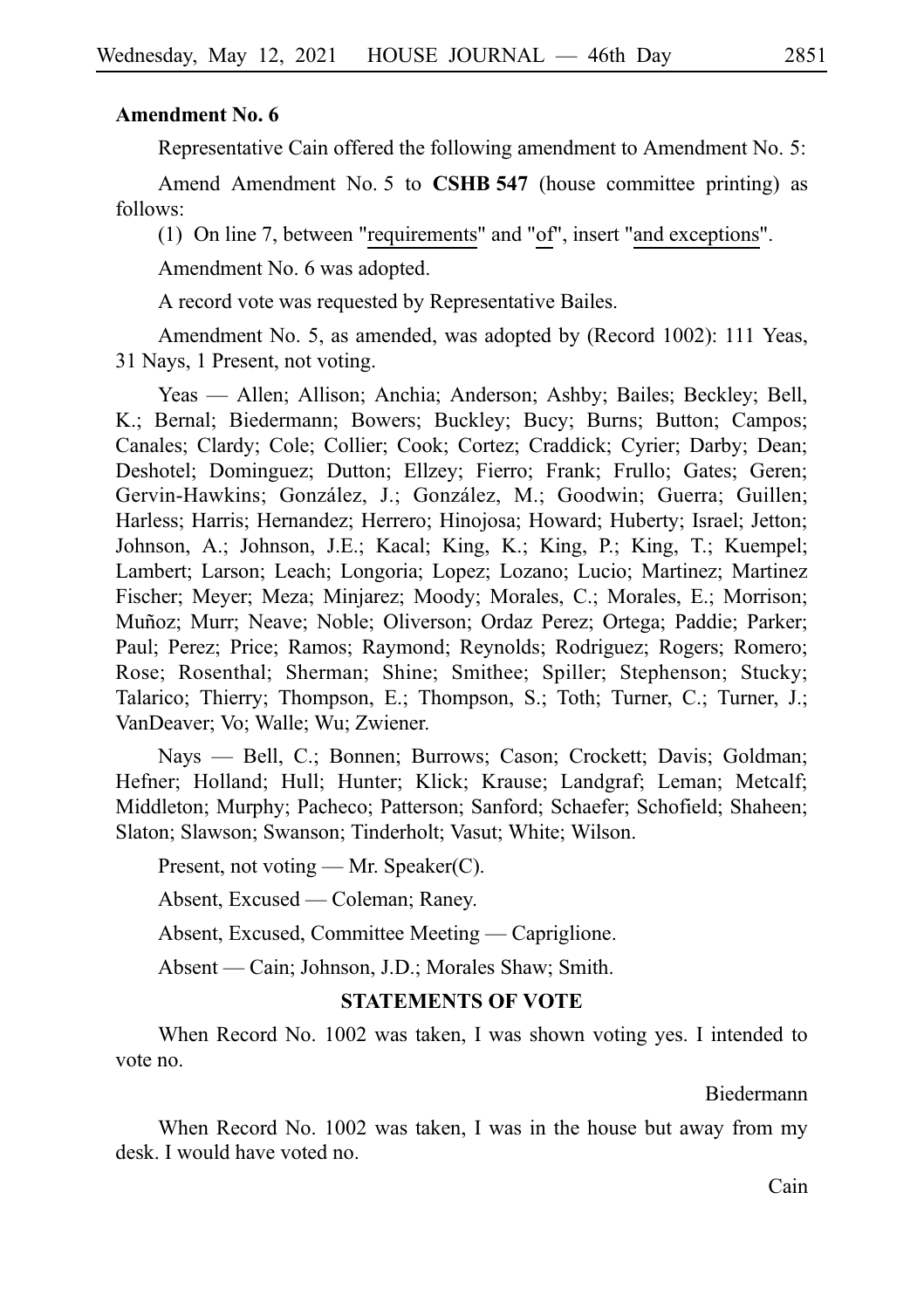When Record No. 1002 was taken, I was shown voting yes. I intended to vote no.

Cyrier

When Record No. 1002 was taken, I was shown voting yes. I intended to vote no.

Leach

When Record No. 1002 was taken, my vote failed to register. I would have voted yes.

Morales Shaw

When Record No. 1002 was taken, I was shown voting yes. I intended to vote no.

Paul

### **Amendment No. 7**

Representative Canales offered the following amendment to **CSHB 547**:

Amend **CSHB 547** (house committee report) as follows:

(1) On page 1, line 7, strike "Section  $33.0832$ " and substitute "Sections 33.0832 and 33.08321".

(2) On page 4, between lines 3 and 4, insert the following:

Sec. 33.08321. ACCESS TO UNIVERSITY INTERSCHOLASTIC LEAGUE SPONSORED ACTIVITIES FOR STUDENTS UNDER SUPERVISION OF TEXAS JUVENILE JUSTICE DEPARTMENT. (a) The University Interscholastic League shall provide students receiving educational services under the supervision of the Texas Juvenile Justice Department with the opportunity to participate in activities sponsored by the league in the same manner that the league provides the opportunity to participate to students enrolled in public schools.

(b) The University Interscholastic League shall enter into a memorandum of understanding with the Texas Juvenile Justice Department regarding the policies governing:

 $(1)$  the conditions of eligibility for students under the supervision of the department in activities sponsored by the league, including:

 $(A)$  age of students eligible to participate;

(B) academic performance requirements for students; and

(C) standards of behavior for students;

(2) the appropriate league in which students under the supervision of the department will participate; and

 $(3)$  the duties of the department regarding other policies of the league, including fees, insurance, and transportation.

Amendment No. 7 was adopted.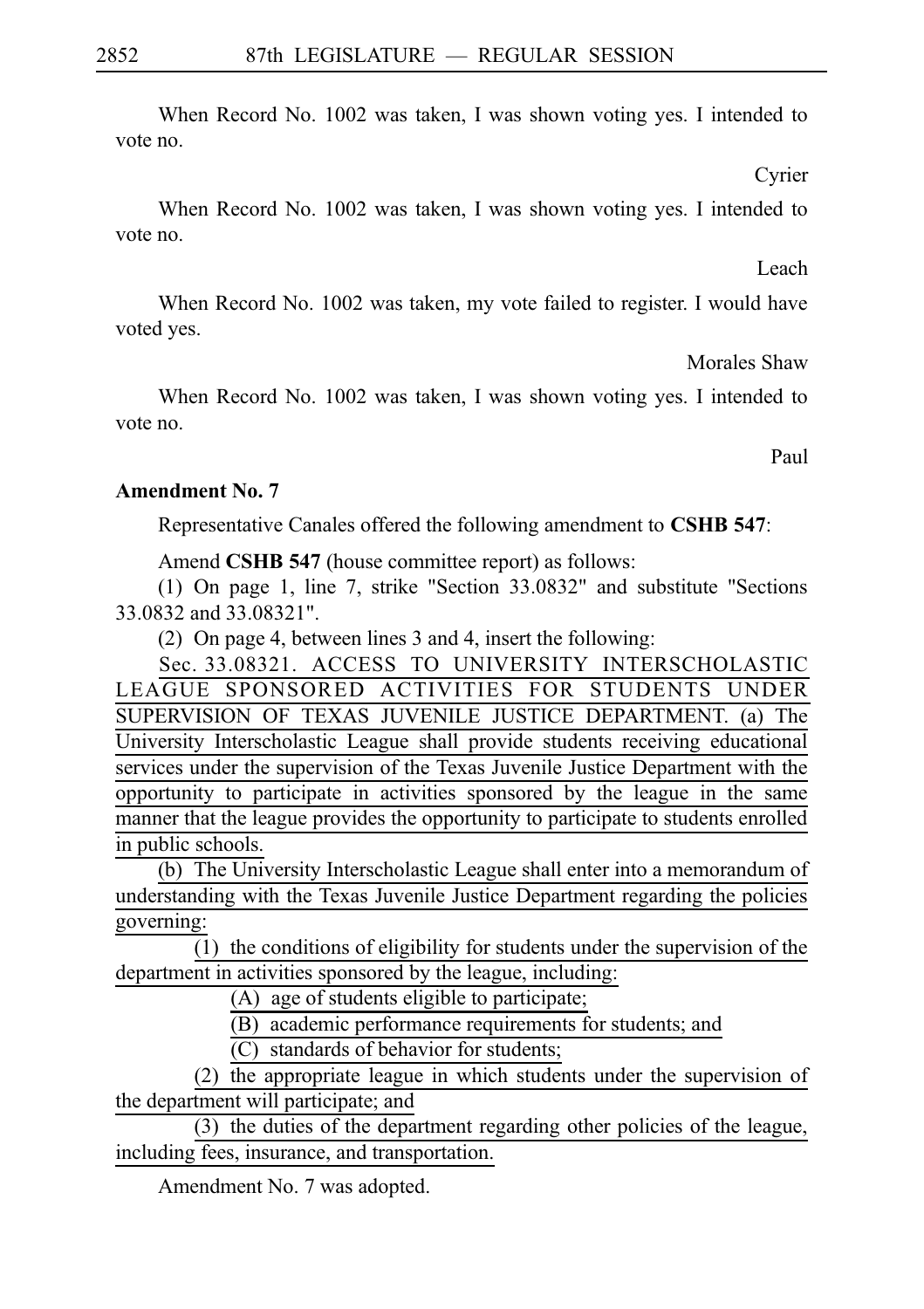# **CSHB 547 - REMARKS**

REPRESENTATIVE COLLIER: I just want to get some clarifying information. Earlier, there was an amendment by Representative Romero that said that the home-schooled student would be required to attend the school within their attendance zone.

REPRESENTATIVE FRANK: That's correct. Again, that's one of those that was in the bill because they participate in the same way that the UIL does attendance zones with the public schools. But that, I guess, clarified that we really meant what we said in the bill.

COLLIER: Absolutely. So does this mean that those parents would be precluded from applying for an intradistrict transfer? So right now, a parent can apply for a transfer to a different school within the school district. So does this bill preclude that?

FRANK: If approved by the school board, they could. But it would have to be approved by the school board just the same as a public school student.

COLLIER: Okay, so they can apply for intradistrict transfer?

FRANK: Yes. We're not intending to make it harder on them than we are on the public school. We re intending to put them in the same category as the public ' school.

COLLIER: And then also during your bill layout, you said that a school district can opt in to include homeschoolers in the participation of UIL sports, correct?

FRANK: The bill language is very clear that a school district may allow this. They do not have to allow this. That is a change that was made in committee from the original filed bill. It becomes "may." It is permissive. So yes, they can opt in or opt out.

COLLIER: So how would a home-schooling parent know that a school district is opting in? Would this be a resolution that the school board passed?

FRANK: Trust me, homeschoolers will find out stuff like that. I mean, ask the 4-H places. They can actually participate in 4-H. They find out. I hadn't really been worried about that.

COLLIER: I just wanted to make sure because if a school district decides not to opt in, I want to make sure that everyone is aware of that. And then if a school board says they re not going to opt in this year, can they do it the following year? '

FRANK: I believe the school board––I believe it would be open to that. They may do it, and there's no time frames in there. Honestly, my hope is that school districts want to allow kids that are in their community, whose parents are paying taxes––my hope is that school districts actually want kids in their schools. That is my hope. But if they don't, they don't have to. But right now, the bill simply says school districts may.

COLLIER: Okay, so can they change it from year to year?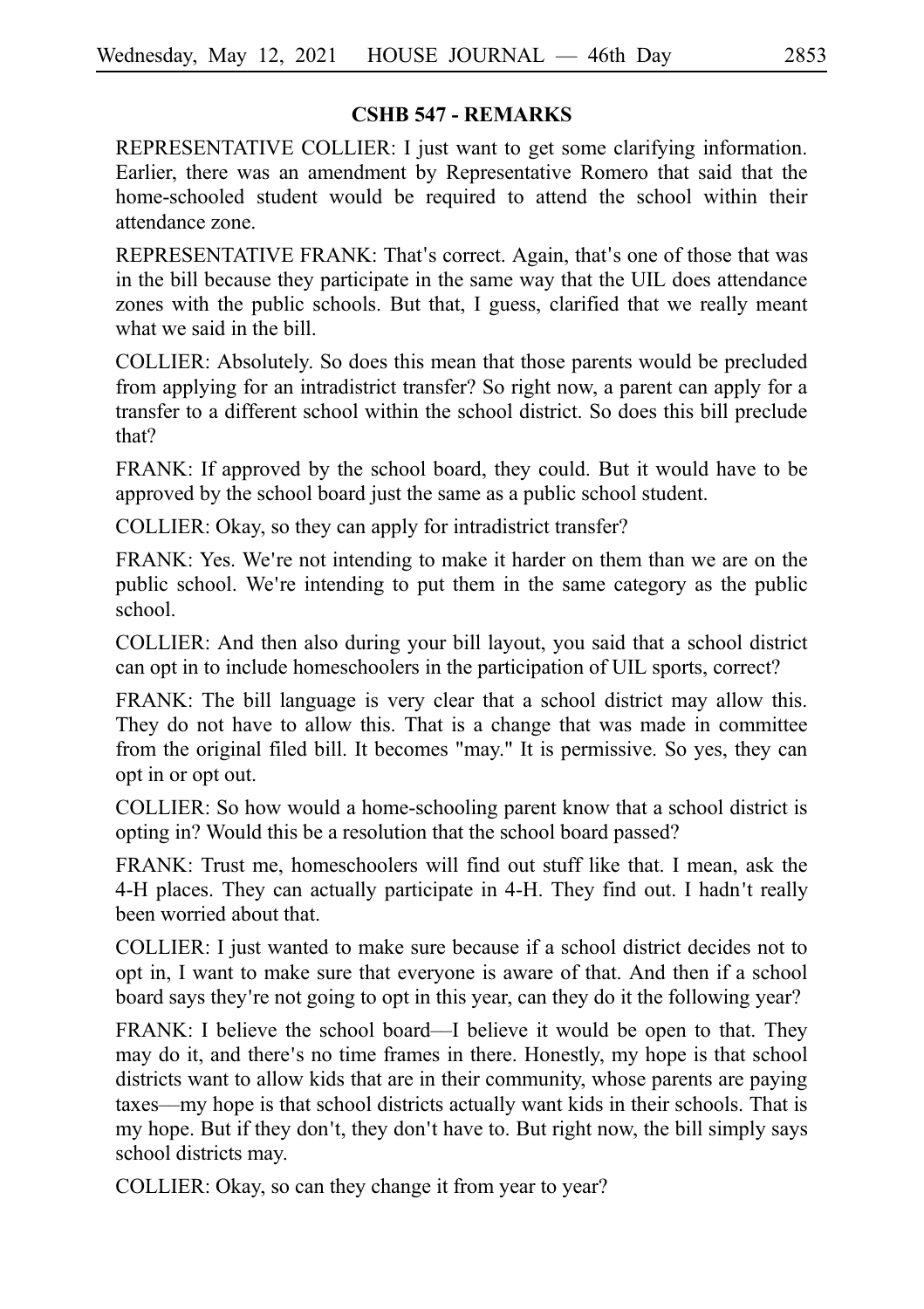FRANK: I believe they can change it whenever they want to. That's what my reading of it would be.

REPRESENTATIVE VANDEAVER: You and I have had a lot of discussions about this, and I truly appreciate your passion. I just wanted to ask a couple of questions, and these are not questions, necessarily, to convince anyone to vote for or to vote against. I think everyone is going to vote their conscience on this. But I do want to clarify a couple of things. With the amendments that have been put on this bill, a student must live within the attendance zone of the school they are going to participate in. Is that correct?

FRANK: Yes, the school and the district.

VANDEAVER: And also according to this bill, a student has to have been homeschooled for the previous year prior to coming into the UIL activity. Is that correct?

FRANK: Can you say that again? They had to have been homeschooled?

VANDEAVER: Yes.

FRANK: So there's a provision that's kind of a protection to keep—what we didn't want in the bill was to have somebody who's in school opt out to say they were schooled, right? And so if you're playing sports and you say, "I'm going to go be homeschooled," they are not allowed to play for the rest of that year. We wanted that in the bill. Is that what you were referring to?

VANDEAVER: Yes. So basically, I guess it's not totally accurate to say they have to be homeschooled. But they cannot be in public school for the year prior to opting in to the UIL activity, right?

FRANK: Yes, that's correct.

VANDEAVER: So I guess my question is, and I think I asked you about this in committee, are you familiar with the previous athletic participation form that UIL currently uses in schools?

 $FRANK: I'm not.$ 

VANDEAVER: That's a form that is required when a student comes into a school district and is going to participate in UIL activities. The sending school and the receiving school have to complete this form. And basically they answer the questions: Was this student enrolled in your school previously? Did they participate in athletics? And then they ask a very important important question. They ask: In your opinion, did this student move for athletic purposes? And so the purpose of that is to keep a child who goes to a school and who maybe is on a team that is not very successful and the neighboring school looks like they might win the state championship this year—well, I want to go be on that team. And it's to prevent that from happening. So I guess my question is, what is the safeguard to keep a home-schooled student who has been homeschooled for the previous five years from moving into a district––the parent establishes residence in that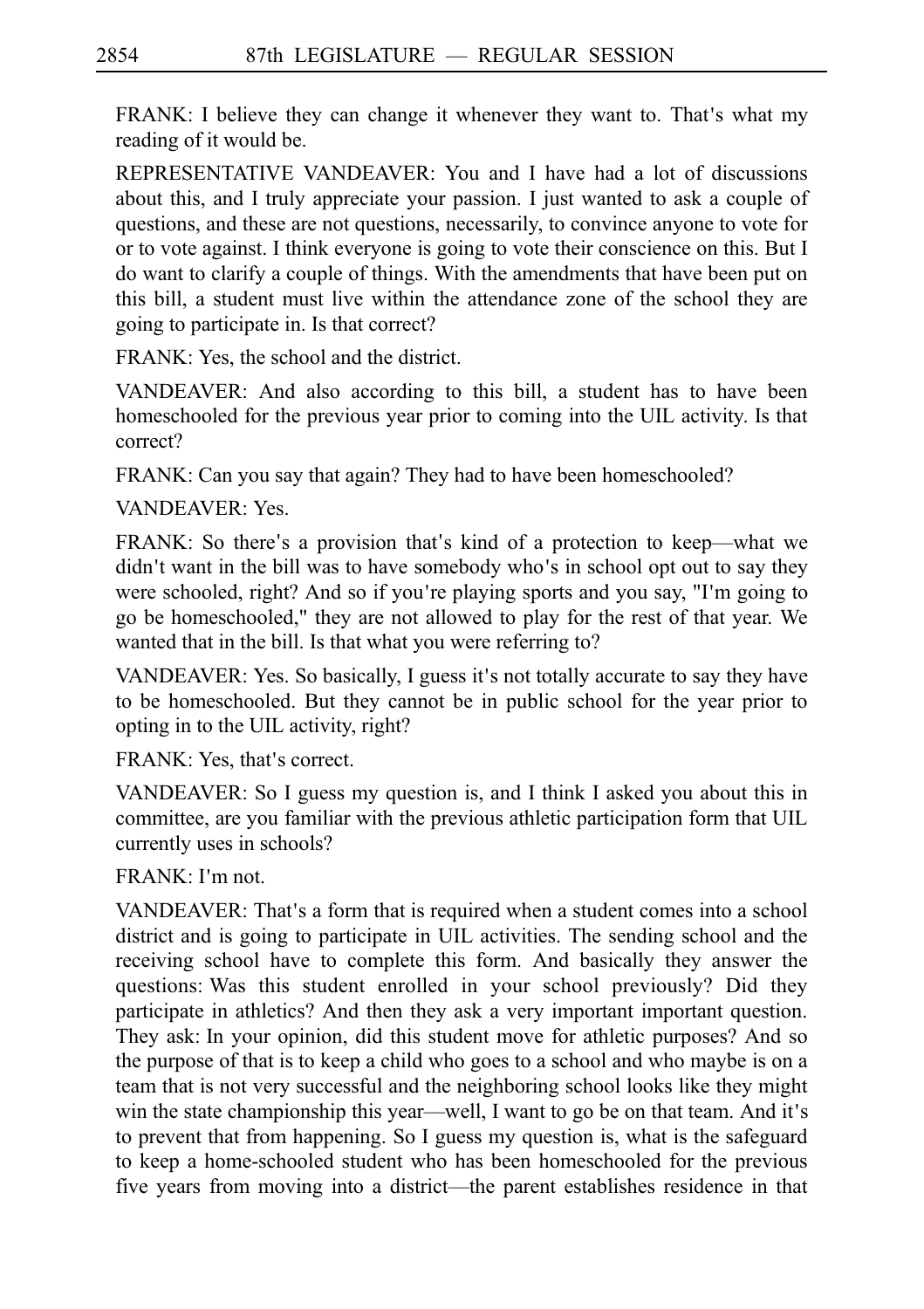district but they choose the district because they're going to be state champions this year––and that child wants to play on that team? What is to prevent that from happening?

FRANK: They do have to satisfy the residency requirements, and they would be subject to the same requirements of moving for athletic reasons as the traditional public school student. I don't know that there's anything that would prevent—and doesn't now prevent—somebody from moving to a better team.

VANDEAVER: Well, there is something now that would prevent them from being able to play varsity sports for a year when they do that. And I'm just asking, what is the safeguard that would keep a home-schooled student from being able to immediately play for a varsity team when they come into the school?

FRANK: The bill is asking UIL to promulgate those rules. I don't know exactly what rules they're going to put in place, but I fully expect, based on my knowledge of UIL, they will make them at least as stringent as they have for the public school student.

VANDEAVER: Right. Well, under the current rules for UIL, it is the coach and the superintendent at the previous school that would complete this form and that would certify that this child did not move for athletic purposes. So I just have a hard time envisioning if the child was homeschooled for the last six years, who is going to certify that this child did not move for athletic purposes?

FRANK: The parent or the person that homeschools them would be the one doing that.

VANDEAVER: So the parent is going to be the one who would certify that we just happened to pick this address, this was the home that we wanted to buy, and we moved here not knowing that this team was probably going to be state champions this year?

FRANK: Yes. I mean, they're going to be subject to the same—as much as possible––the same rules as the public school students.

VANDEAVER: Thank you, I appreciate it. And I wanted just to clarify this bill only deals with UIL activities. A child cannot participate in FFA activities, 4-H activities, National Honor Society.

FRANK: Well, this bill specifically only includes UIL activities. Keep in mind, 4-H is a separate organization, and 4-H already allows homeschoolers to participate. So those organizations will make their own decisions. I really would hope if you're an educational organization, you're actually trying to pull more kids to you and educate. That's what I'm hoping—to give the opportunity to the schools in Texas.

VANDEAVER: But this bill does not provide a student the opportunity to participate in FFA?

FRANK: This bill does not. This is UIL.

A record vote was requested by Representative Herrero.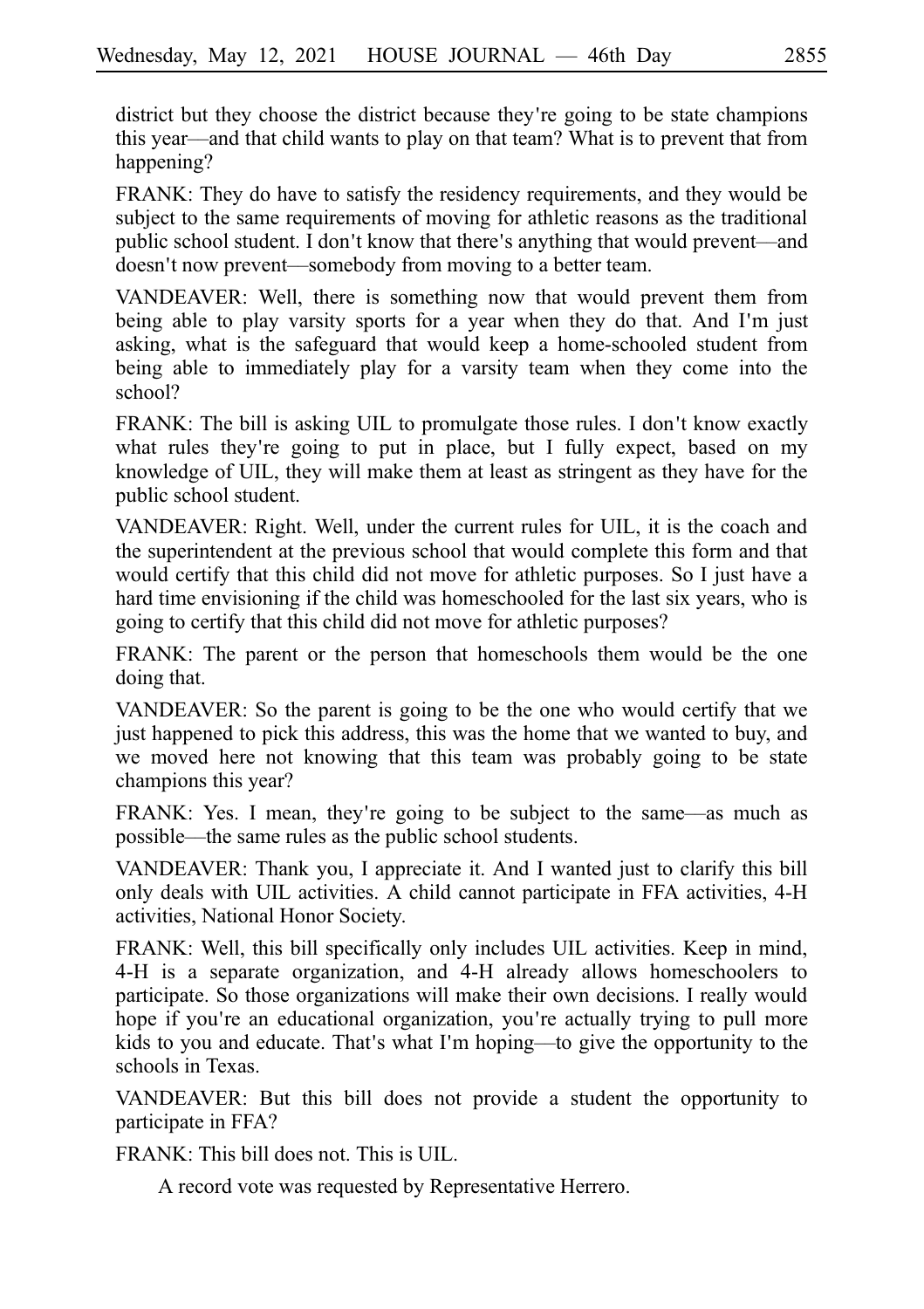**CSHB 547**, as amended, was passed to engrossment by (Record 1003): 78 Yeas, 65 Nays, 1 Present, not voting.

Yeas — Anchia; Anderson; Bernal; Biedermann; Bonnen; Buckley; Burrows; Button; Cain; Campos; Canales; Cason; Cortez; Deshotel; Dominguez; Dutton; Ellzey; Fierro; Frank; Frullo; Gates; Gervin-Hawkins; Goldman; Guillen; Harris; Hefner; Howard; Huberty; Israel; Jetton; Johnson, J.D.; Johnson, J.E.; King, P.; Klick; Krause; Leach; Longoria; Lozano; Lucio; Martinez; Metcalf; Middleton; Minjarez; Moody; Morales, E.; Morales Shaw; Morrison; Murphy; Neave; Noble; Oliverson; Ordaz Perez; Ortega; Pacheco; Parker; Patterson; Paul; Perez; Raymond; Rodriguez; Romero; Sanford; Schaefer; Shaheen; Slaton; Smithee; Stephenson; Swanson; Talarico; Thierry; Tinderholt; Toth; Turner, C.; Vasut; Vo; Wilson; Wu; Zwiener.

Nays — Allen; Allison; Ashby; Bailes; Beckley; Bell, C.; Bell, K.; Bowers; Bucy; Burns; Clardy; Cole; Collier; Cook; Craddick; Cyrier; Darby; Davis; Dean; Geren; González, J.; González, M.; Goodwin; Guerra; Harless; Hernandez; Herrero; Hinojosa; Holland; Hull; Hunter; Johnson, A.; Kacal; King, K.; King, T.; Kuempel; Lambert; Landgraf; Larson; Leman; Lopez; Martinez Fischer; Meyer; Meza; Morales, C.; Muñoz; Murr; Paddie; Price; Ramos; Rogers; Rose; Rosenthal; Sherman; Shine; Slawson; Smith; Spiller; Stucky; Thompson, E.; Thompson, S.; Turner, J.; VanDeaver; Walle; White.

Present, not voting — Mr. Speaker(C).

Absent, Excused — Coleman; Raney.

Absent, Excused, Committee Meeting — Capriglione.

Absent — Crockett; Reynolds; Schofield.

#### **STATEMENTS OF VOTE**

When Record No. 1003 was taken, I was in the house but away from my desk. I would have voted no.

Crockett

When Record No. 1003 was taken, I was shown voting no. I intended to vote yes.

M. González

When Record No. 1003 was taken, I was shown voting no. I intended to vote yes.

White

#### **REMARKS ORDERED PRINTED**

Representative Collier moved to print remarks between Representative Frank and Representative Collier on **CSHB 547**.

The motion prevailed.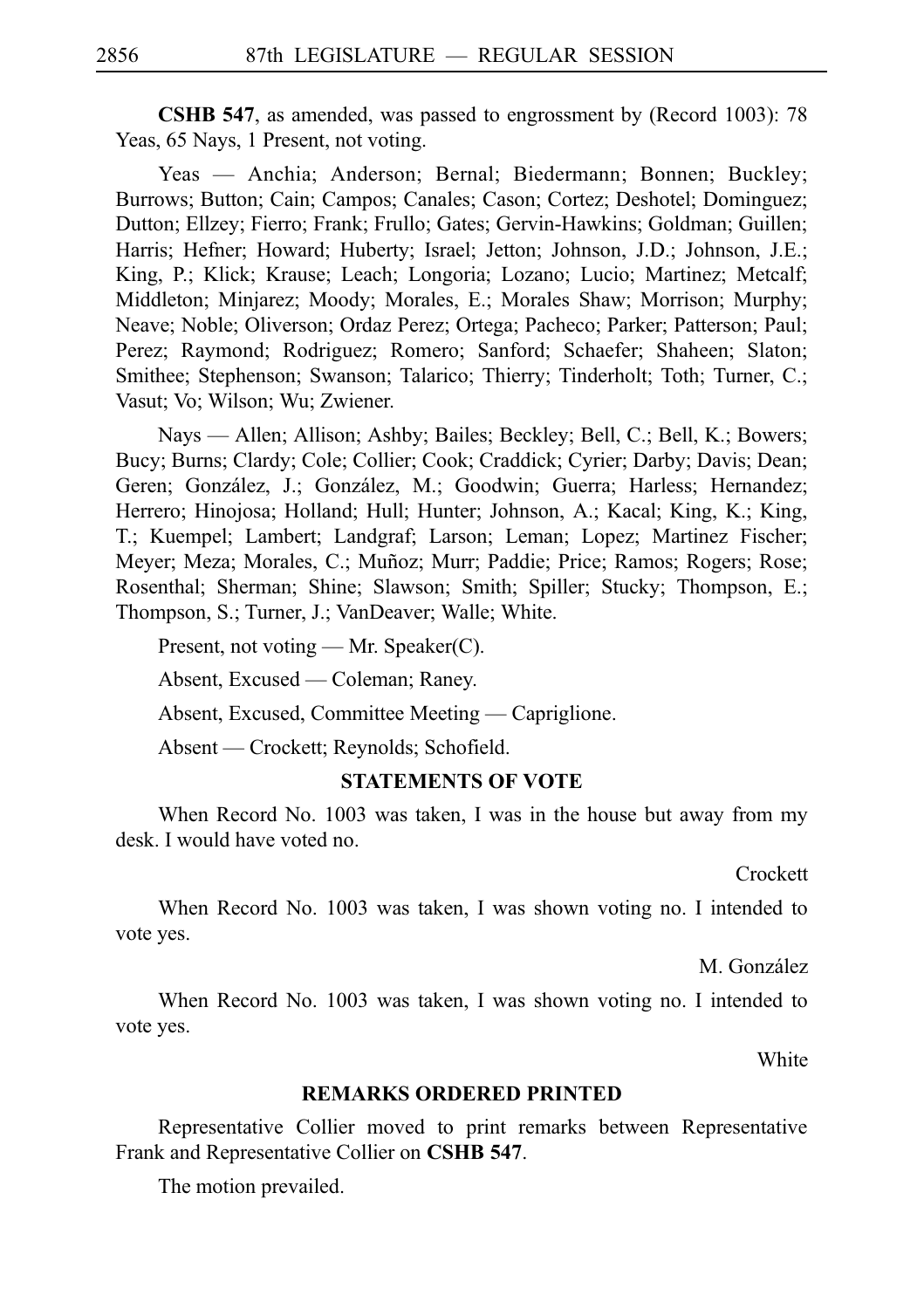Representative Collier moved to print remarks between Representative Frank and Representative VanDeaver on **CSHB 547**.

The motion prevailed.

### **MESSAGE FROM THE SENATE**

A message from the senate was received at this time (see the addendum to the daily journal, Messages from the Senate, Message No. 1).

### **HB 3333 ON SECOND READING (by Smithee)**

**HB 3333**, A bill to be entitled An Act relating to limitations periods in arbitration proceedings.

HB 3333 was passed to engrossment.

# **HB 3789 ON SECOND READING (by Guillen, et al.)**

**HB 3789**, A bill to be entitled An Act relating to the statute of limitations for tampering with certain physical evidence.

**HB** 3789 was passed to engrossment.

### **HB 805 ON SECOND READING** (by Huberty, Muñoz, Guillen, Raymond, Martinez, et al.)

**HB 805**, A bill to be entitled An Act relating to certain increases in benefits under the firefighters' relief and retirement fund in certain municipalities.

**HB 805** was passed to engrossment.

# **CSHB 2014 ON SECOND READING (by Lucio and Shine)**

**CSHB 2014**, A bill to be entitled An Act relating to the system for appraising property for ad valorem tax purposes.

#### **Amendment No. 1**

Representative Shine offered the following amendment to **CSHB 2014**:

Amend **CSHB 2014** (house committee report) by adding the following appropriately numbered SECTIONS to the bill and renumbering subsequent SECTIONS of the bill accordingly:

SECTION Section 403.303(d), Government Code, is amended to read as follows:

(d) A protesting school district may appeal a determination of a protest by the comptroller to a district court of Travis County by filing a petition with the court. An owner of property subject to the determination of the protest may, with the written approval of the protesting school district, join the school district as a party to the appeal. An appeal must be filed not later than the 30th day after the date the school district receives notification of a final decision on a protest. The Review is conducted by the court shall review de novo the comptroller's determination of the protest sitting without a jury. The court shall order specific changes to the property value study [remand the determination to the comptroller] if on the review the court determines [discovers that substantial rights of the school district have been prejudiced, and that: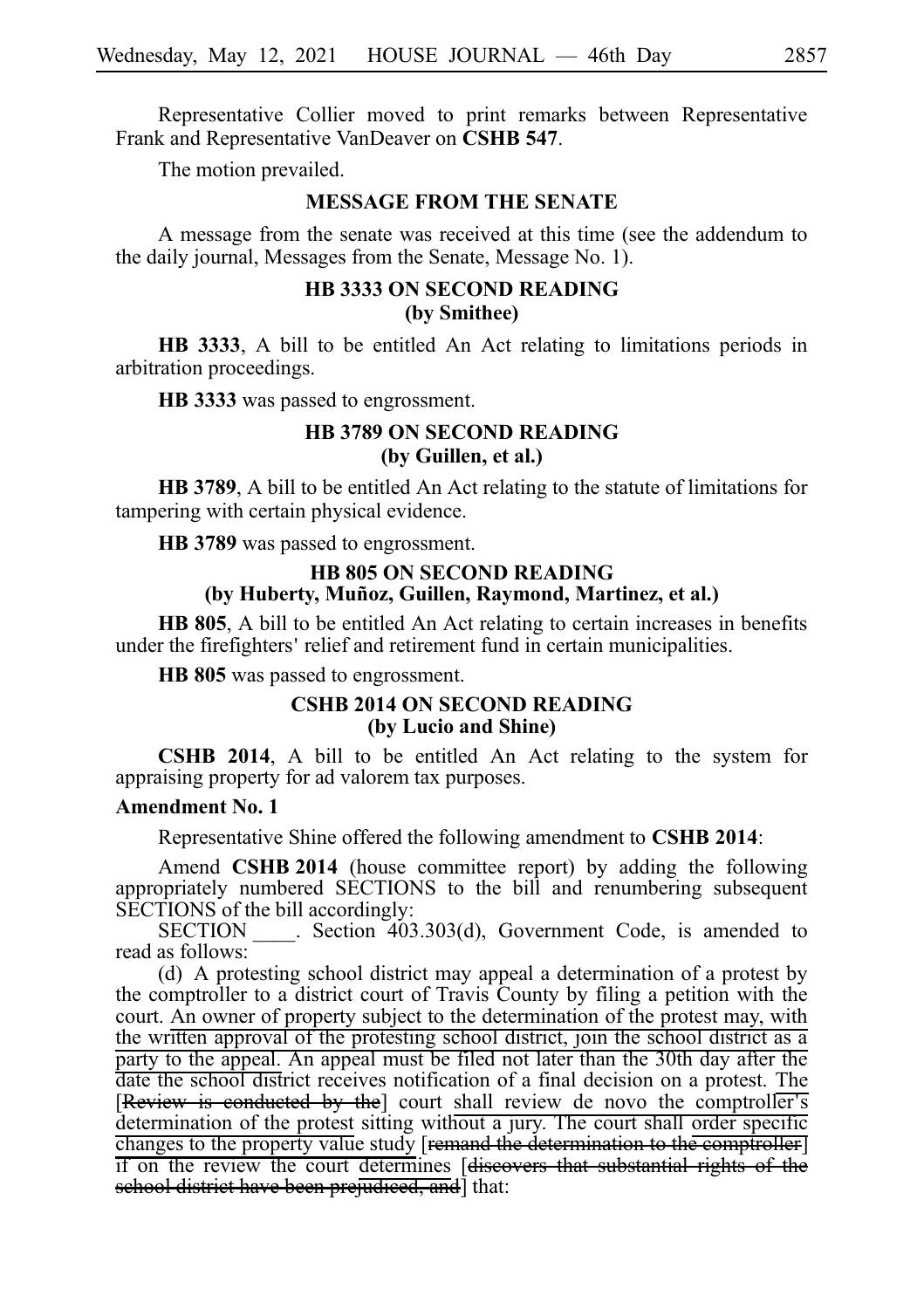- or
- $(1)$  the comptroller has acted arbitrarily and without regard to the facts;

 $(2)$  the finding of the comptroller is not reasonably supported by a preponderance of the [substantial] evidence introduced before the court at the hearing.

SECTION Section 403.303(d), Government Code, as amended by this Act, applies to an appeal of a determination by the comptroller of public accounts of a protest of the comptroller's findings in a study of school district property values that is pending on the effective date of this Act or is filed on or after the effective date of this Act.

SECTION . The comptroller of public accounts is required to implement the change in law made by this Act to Section  $403.303(d)$ , Government Code, only if the legislature appropriates money specifically for that purpose. If the legislature does not appropriate money specifically for that purpose, the comptroller may, but is not required to, implement the change in law made by this Act to Section 403.303(d), Government Code, using other appropriations available for that purpose.

Amendment No. 1 was adopted.

### **Amendment No. 2**

Representative Rodriguez offered the following amendment to **CSHB 2014**:

Amend **CSHB 2014** (house committee printing) by adding the following appropriately numbered SECTION to the bill and renumbering subsequent SECTIONS of the bill accordingly:

SECTION Section 1.071(b), Tax Code, is amended to read as follows:

(b) Notwithstanding Subsection (a), if a person files a written request with the collector or taxing unit that a refund owed to the person be sent to a particular address, the collector or taxing unit shall send the refund to the address stated in the request. The collector or taxing unit:

 $(1)$  may require that the written request be notarized; or

 $(2)$  may require that the written request include a copy of the requestor's driver's license or state-issued personal identification certificate.

Amendment No. 2 was adopted.

**CSHB 2014**, as amended, was passed to engrossment.

# **SB 833 ON SECOND READING (Paddie - House Sponsor)**

**SB 833**, A bill to be entitled An Act relating to a sales tax refund for sales tax overpayments by certain oil or gas severance taxpayers.

**SB 833** was considered in lieu of **HB 1346**.

**SB 833** was passed to third reading.

# **HB 1346 - LAID ON THE TABLE SUBJECT TO CALL**

Representative Paddie moved to lay **HBi1346** on the table subject to call.

The motion prevailed.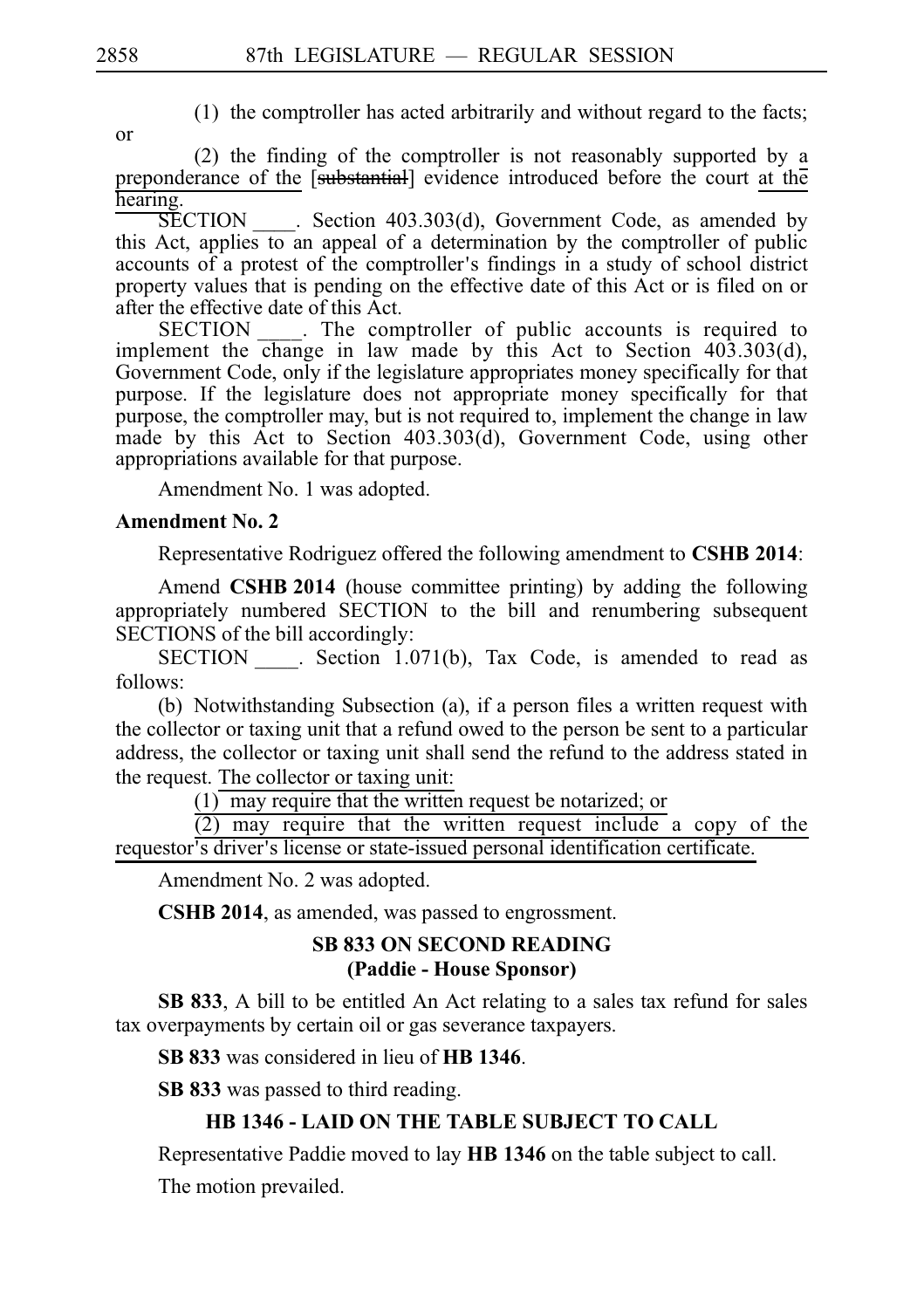# **HB 525 ON SECOND READING (by Shaheen, Dean, et al.)**

**HB 525**, A bill to be entitled An Act relating to the protection of religious organizations.

# **Amendment No. 1**

Representative Shaheen offered the following amendment to **HB** 525:

Amend **HB** 525 (house committee report) on page 2, line 8, by striking "that" and substituting "open to the public that".

Amendment No. 1 was adopted.

**HB 525**, as amended, was passed to engrossment.

# **SB 1911 ON SECOND READING (Rose - House Sponsor)**

**SB 1911**, A bill to be entitled An Act relating to the content of an application for Medicaid.

**SB 1911** was considered in lieu of **HB 4343**.

(Capriglione now present)

**SB 1911** was passed to third reading.

### **HB 4343 - LAID ON THE TABLE SUBJECT TO CALL**

Representative Rose moved to lay **HBi4343** on the table subject to call.

The motion prevailed.

# **HB 3629 ON SECOND READING (by Bonnen and Button)**

**HB 3629**, A bill to be entitled An Act relating to the date a deferral or abatement of the collection of ad valorem taxes on the residence homestead of an elderly or disabled person or disabled veteran expires.

**HB** 3629 was passed to engrossment.

# **CSHB 144 ON SECOND READING (by M. Gonza´lez)**

**CSHB 144**, A bill to be entitled An Act relating to supplemental information required for inclusion with a written statement of an individualized education program developed for certain public school students who received special education services during the 2019-2020 or 2020-2021 school year.

**CSHB 144** was passed to engrossment.

# **CSHB 3916 ON SECOND READING (by Goldman)**

**CSHB 3916**, A bill to be entitled An Act relating to the interconnection and operation of certain distributed electric generation facilities.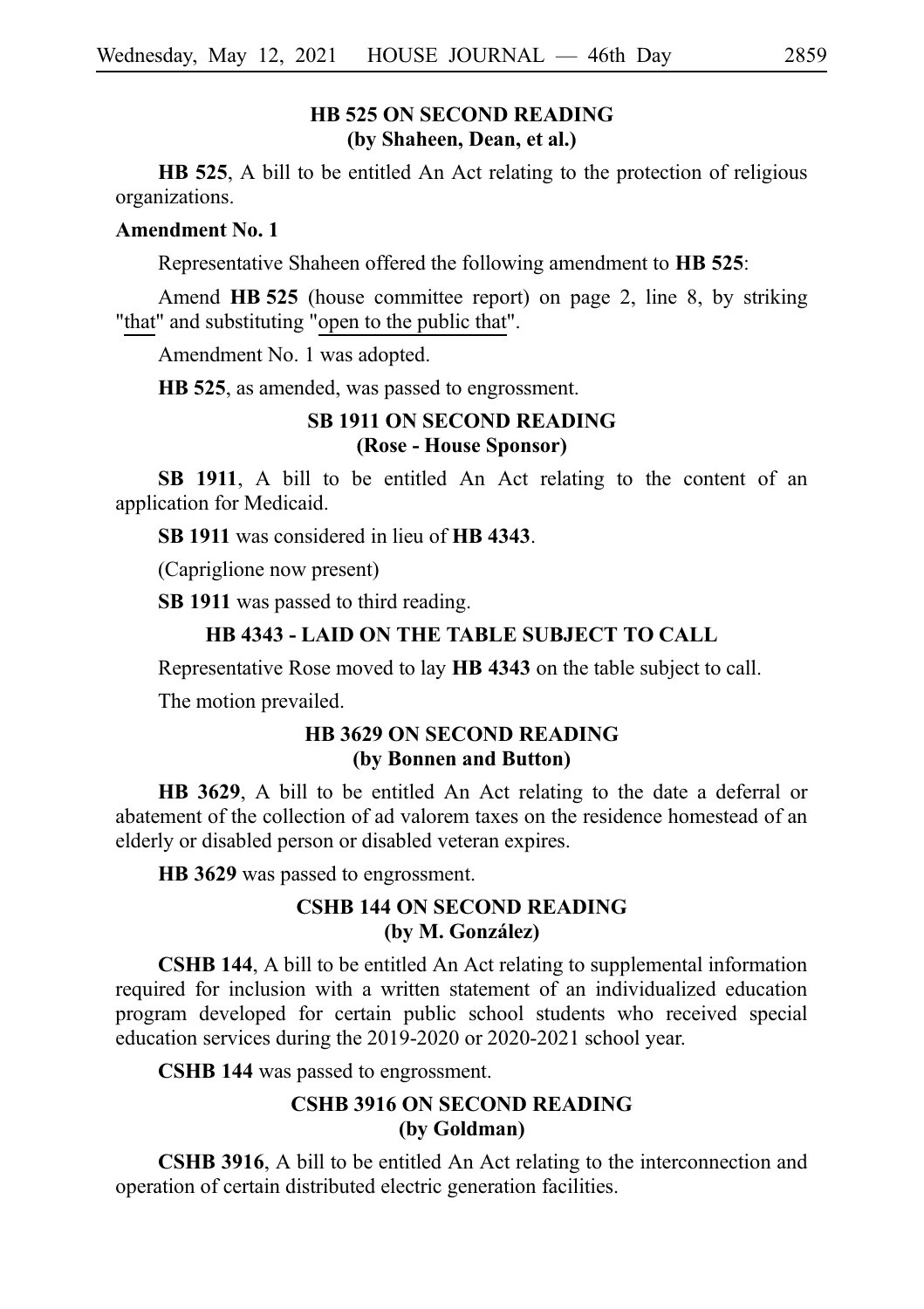Representative Goldman moved to postpone consideration of **CSHB 3916** until 10 a.m. tomorrow.

The motion prevailed.

# **CSHB 170 ON SECOND READING (by Ortega and Morrison)**

**CSHB 170**, A bill to be entitled An Act relating to the hours for public consumption of alcoholic beverages.

**CSHB 170** was passed to engrossment. (Ashby, Dean, and Shine recorded voting no.)

### **CSHB 2168 ON SECOND READING (by Krause)**

**CSHB 2168**, A bill to be entitled An Act relating to ticket sales for charitable raffles conducted by the charitable foundations of certain professional sports teams.

# **Amendment No. 1**

Representative Krause offered the following amendment to **CSHB 2168**:

Amend **CSHB 2168** (house committee printing) on page 1 as follows:

 $(1)$  On line 14, between "raffle" and the underlined period, insert the following:

, restricted by a virtual geographic boundary or other similar technology that limits the raffle ticket sales to only the home venue

(2) On line 16, strike "located in this state" and substitute "present at the home venue".

Amendment No. 1 was adopted.

**CSHB 2168**, as amended, was passed to engrossment. (Ashby, Dean, and Shine recorded voting no.)

# **CSHB 2204 ON SECOND READING (by S. Thompson)**

**CSHB 2204**, A bill to be entitled An Act relating to the conduct of charitable bingo.

### **Amendment No. 1**

Representative S. Thompson offered the following amendment to **CSHBi2204**:

Amend **CSHB 2204** (house committee printing) as follows:

(1) On page 8, line 10, between "subchapter" and the period, insert ", including any necessary reconciliation of a prize fee held by the commission that is due to a municipality or county".

- (2) On page 8, line 16, strike "at any time".
- $(3)$  On page 8, line 18, strike "but not" and substitute "and".

Amendment No. 1 was adopted.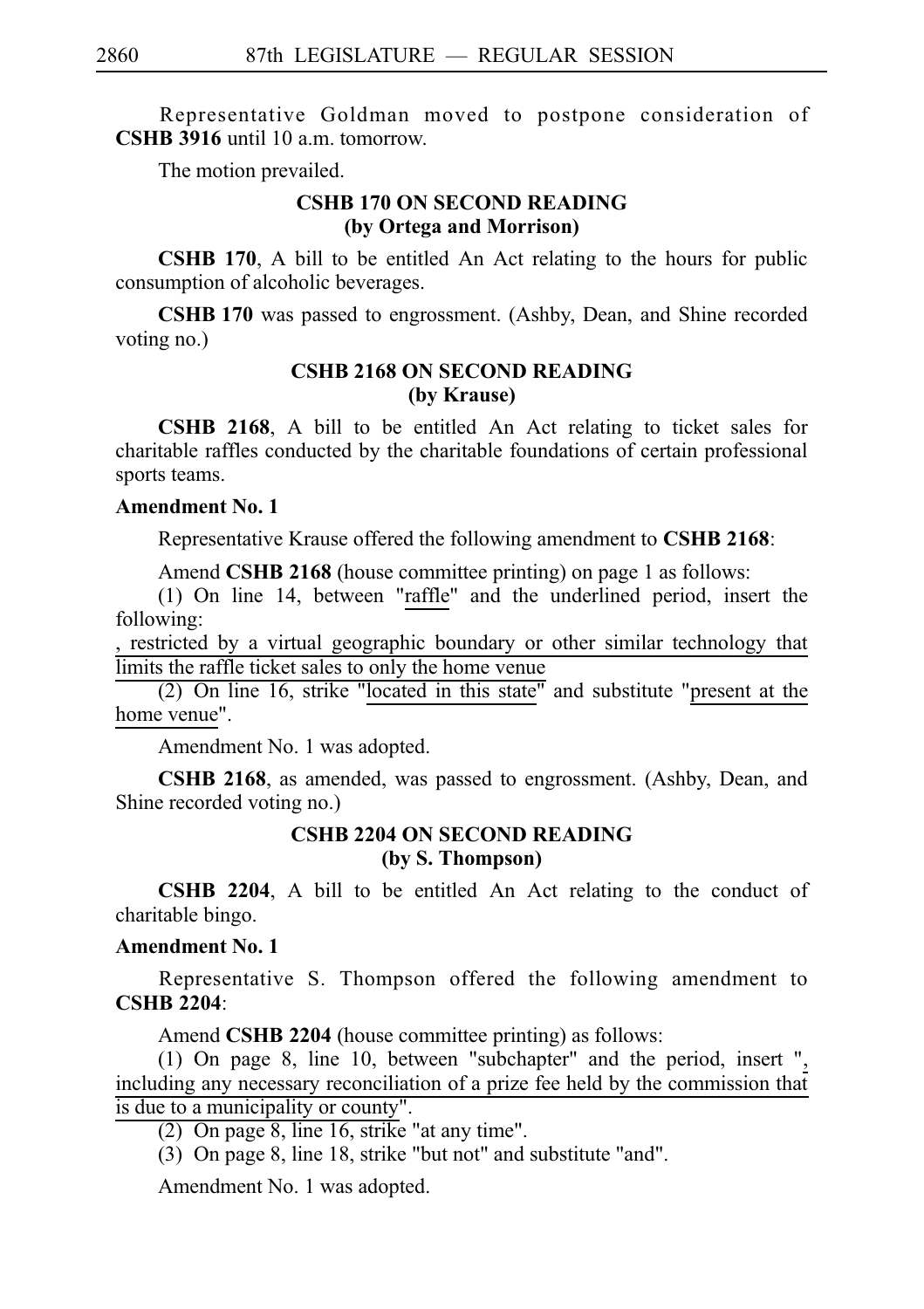**CSHB 2204**, as amended, was passed to engrossment. (Ashby, Dean, and Shine recorded voting no.)

# **CSHB 1838 ON SECOND READING** (by M. González, Schaefer, et al.)

**CSHB 1838**, A bill to be entitled An Act relating to intelligence databases for combinations and criminal street gangs.

**CSHB 1838** was passed to engrossment. (Dean recorded voting no.)

# **CSHB 1885 ON SECOND READING (by Harris and Gates)**

**CSHB 1885**, A bill to be entitled An Act relating to restrictions on municipal regulation in certain areas.

Representative Harris moved to postpone consideration of **CSHB 1885** until  $5:30$  p.m. today.

The motion prevailed.

# **HB 2405 ON SECOND READING (by Rodriguez)**

**HB 2405**, A bill to be entitled An Act relating to the municipal regulation of housing for homeless individuals provided by a religious organization.

**HB** 2405 was passed to engrossment.

# **CSSB 696 ON SECOND READING (Guillen - House Sponsor)**

**CSSB 696**, A bill to be entitled An Act relating to the imposition, rate, and use of hotel occupancy taxes in certain counties and municipalities; authorizing certain counties to impose a hotel occupancy tax; reducing the maximum rate of the hotel occupancy tax imposed by certain counties.

**CSSB 696** was considered in lieu of **HB 1764**.

**CSSB 696** was passed to third reading. (Anderson and Dean recorded voting no.)

# **HB 1764 - LAID ON THE TABLE SUBJECT TO CALL**

Representative Guillen moved to lay **HBi1764** on the table subject to call.

The motion prevailed.

# **CSHB 1686 ON SECOND READING (by Cortez, Wilson, Toth, Rodriguez, et al.)**

**CSHB 1686**, A bill to be entitled An Act relating to the regulation of food production on single-family residential lots by a municipality or property owners' association.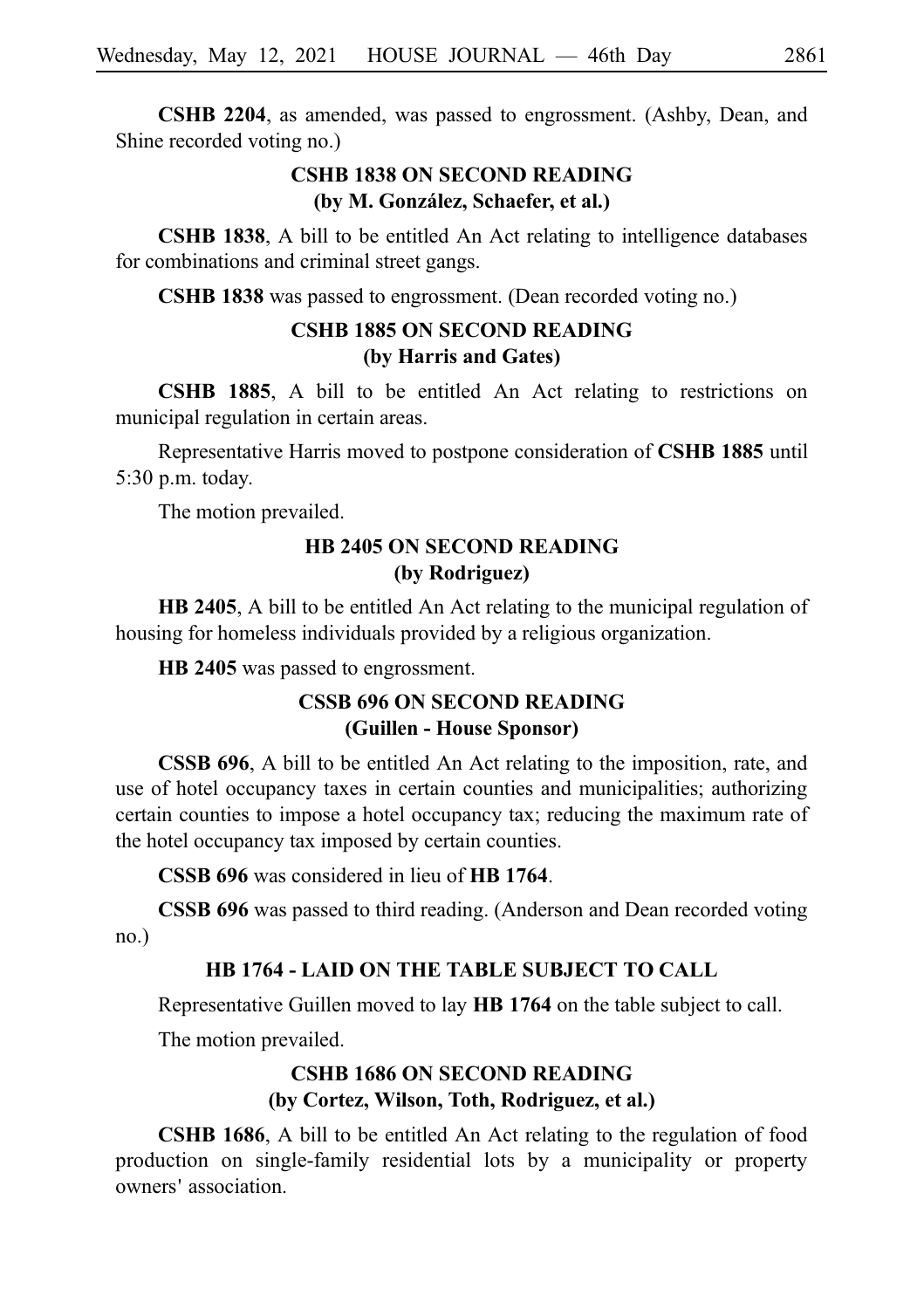# **Amendment No. 1**

Representative Rodriguez offered the following amendment to **CSHBi1686**:

Amend **CSHB 1686** (house committee report) as follows:

(1) On page 1, strike lines 21 through 23 and substitute the following: including:

 $\overline{1}$ ) a requirement that the growing area be maintained in good condition if visible from the street faced by the lot or from an adjoining lot; and

 $(2)$  a requirement for the trimming or removal of a tree as necessary for the maintenance of a utility easement.

(2) On page 3, strike lines  $18$  through 20 and substitute the following: including:

 $(1)$  a requirement that the growing area be maintained in good condition if visible from the street faced by the lot or from an adjoining lot; and

 $(2)$  a requirement for the trimming or removal of a tree as necessary for the maintenance of a utility easement.

Amendment No. 1 was adopted.

# **Amendment No. 2**

Representative Rodriguez offered the following amendment to **CSHB 1686**:

Amend **CSHB 1686** (house committee report) as follows:

- (1) On page 2, line 20, strike "or".
- (2) On page 2, line 23, strike the underlined period and substitute "; or".
- (3) On page 2, between lines 23 and 24, insert the following:

 $(7)$  a requirement that the fowls or rabbits may only be kept in the side or rear yard of a residence.

- $(4)$  On page 4, line 15, strike "or".
- (5) On page 4, line 18, strike the underlined period and substitute "; or".
- (6) On page 4, between lines 18 and 19, insert the following:  $(7)$  a requirement that the fowls or rabbits may only be kept in the side

or rear yard of a residence.

Amendment No. 2 was adopted.

**CSHB 1686**, as amended, was passed to engrossment.

# **HB 3016 ON SECOND READING (by Moody and Murr)**

**HB 3016**, A bill to be entitled An Act relating to the prohibited suspension of a provision of the Code of Criminal Procedure or Penal Code during a declared state of disaster.

# **Amendment No. 1**

Representative Schaefer offered the following amendment to **HB** 3016:

Amend **HB 3016** (house committee printing) on page 1, line 14, between "Code" and the underlined period, insert "or create or have the effect of creating an offense not provided for in the Code of Criminal Procedure or Penal Code".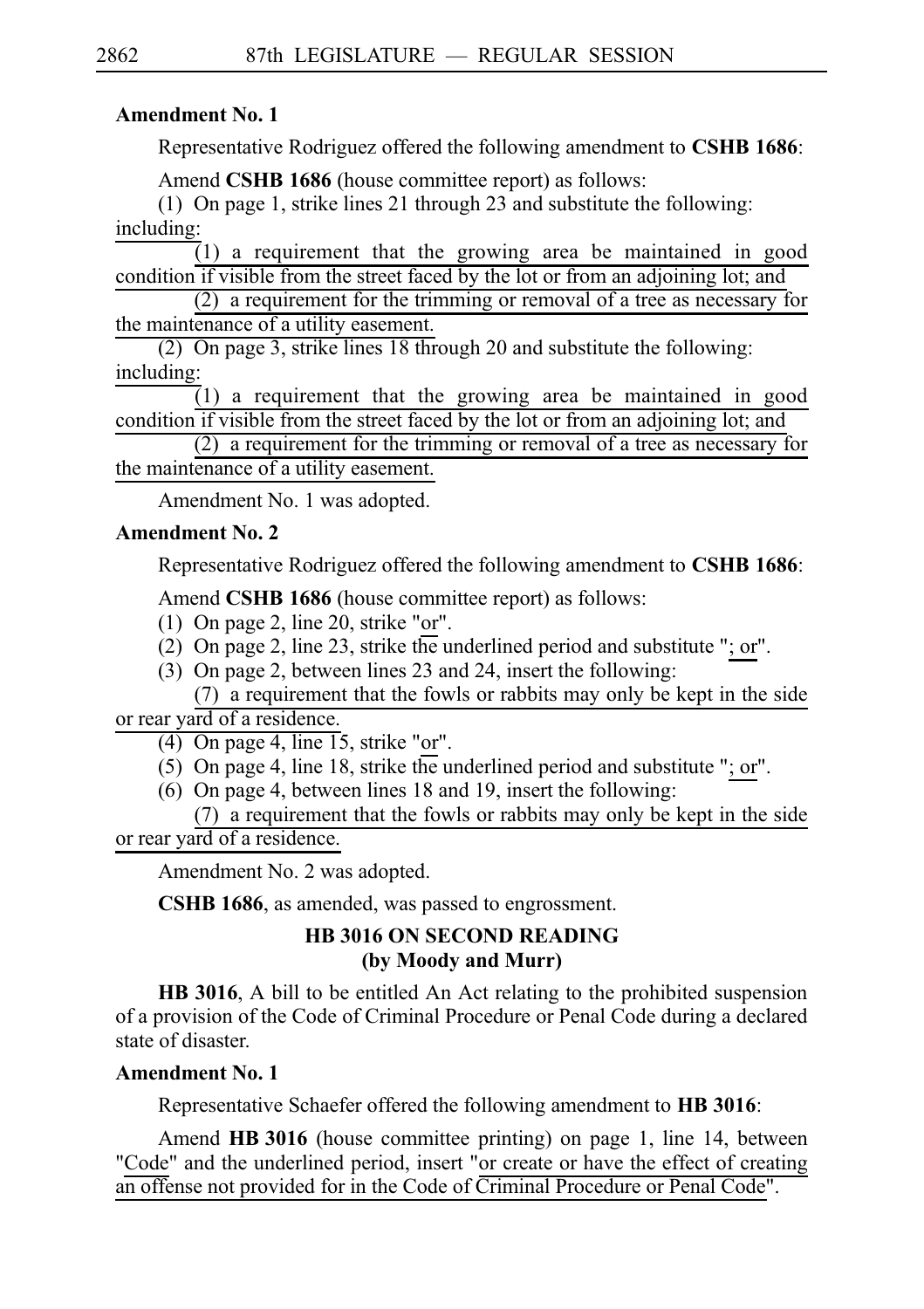#### **Amendment No. 1 - Point of Order**

Representative J. Turner raised a point of order against further consideration of Amendment No. 1 under Rule 11, Section 2, of the House Rules on the grounds that the amendment is not germane.

(Burns in the chair)

The point of order was withdrawn.

Amendment No. 1 was withdrawn.

#### **Amendment No. 2**

Representative Tinderholt offered the following amendment to **HB** 3016:

Amend **HB 3016** (house committee report) by adding the following appropriately numbered SECTION to the bill and renumbering SECTIONS of the bill as appropriate:

SECTION \_\_\_\_. Section 418.004, Government Code, is amended by adding Subdivision (11-a) to read as follows:

(11-a) "Regulatory statute" means a statute prescribing the procedures for conducting state business for a state agency in the executive branch of state government with authority to regulate persons engaged in an activity or occupation.

### **Amendment No. 2 - Point of Order**

Representative J. Turner raised a point of order against further consideration of Amendment No. 2 under Rule 11, Section 2, of the House Rules on the grounds that the amendment is not germane. The point of order was withdrawn.

Amendment No. 2 was withdrawn.

**HB 3016** was passed to engrossment.

## **HB 1861 ON SECOND READING (by Cortez)**

**HB 1861**, A bill to be entitled An Act relating to the requirements for interlocal contracts.

**HB** 1861 was passed to engrossment. (Ashby recorded voting no.)

#### **SB 1138 ON SECOND READING (Noble, Frank, Swanson, Shaheen, and Meza - House Sponsors)**

**SB 1138**, A bill to be entitled An Act relating to a study on streamlining public safety net programs to reduce costs and improve outcomes for recipients under the programs.

**SB 1138** was considered in lieu of **HB 1886**.

#### **SB 1138 - REMARKS**

REPRESENTATIVE ROMERO: I've got a question and concern and I want to make sure it's addressed in the study. Is it your intent in the study to address unexpended funds as well?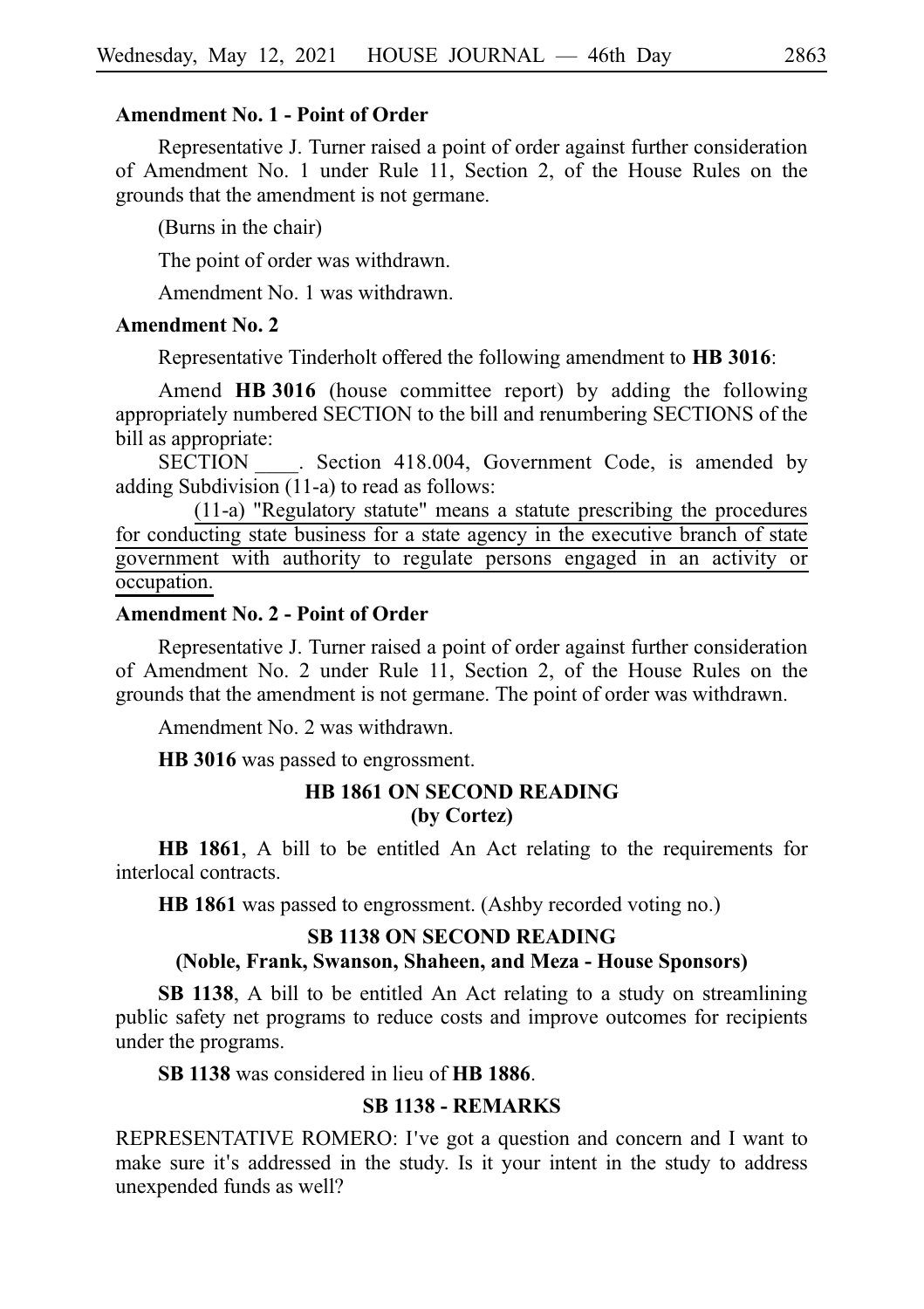REPRESENTATIVE NOBLE: Well, I don't understand exactly what you mean by unexpended funds since these are federal dollars that we have a certain amount of state dollars that go into there, so I'm not exactly sure. I'm talking about the monies that we're already using. That's why we're asking the Legislative Budget Board to do this. This is probably a 30,000-foot view instead of a ground-level view of these programs that we can all use to evaluate if they are doing the job they need to do and, frankly, how much is being lost to everyone in red tape.

ROMERO: So in your concerns for addressing money that may be lost, what my question is about is funds that the state has already received but hasn t distributed ' to Texas families. I want to ensure and I'm asking is your intent also-because if we want better outcomes, the only way for a lot of these families to have better outcomes is to have the resources to move forward. And if we have not been allocating those funds to those families or distributing those funds, is it your intent also to look and address where we as a state have not distributed those funds to families and why maybe some of the red tape is some of our own fault?

NOBLE: I have heard that especially where it comes to our TANF funds, that we're not using those specifically to address emergency needs, which is what it's for. So absolutely, I would love to see how those funds are being used, both at the level with the needs and if we are misappropriating them with our studies and whatnot.

ROMERO: So to your point, the TANF funds, you're stating that those dollars are not being spent correctly. Is that by Texas families, you're saying, when they distribute them?

NOBLE: No, I'm talking about us carving stuff out to use TANF funds for. I'm talking about us legislatively, actually.

ROMERO: How much do you––

NOBLE: I actually don't know yet. That's why I'm asking for this study, and I think that all of us will be able to benefit from the information that this study will garner. Again, this is not ground level digging in. This is the 30,000 foot level. That's why I asked that it be done by our Legislative Budget Board and not an outside audit or something else, because I want it to be something that, first of all, doesn't cost us money to do, and with out Legislative Budget Board, there's no fiscal note for this study. And also because we need to have this information. By the way, you don't know this about me, but I ran the food pantry clothes closet at my church for 17 years as a volunteer. So I have a heart for hurting people, and I want to make sure that we're doing things the right way to really help folks.

ROMERO: I actually did know that. You brought that to my attention before in regard to the food pantry. So you know food insecurity is a problem and has a major impact.

NOBLE: I do know it's a problem.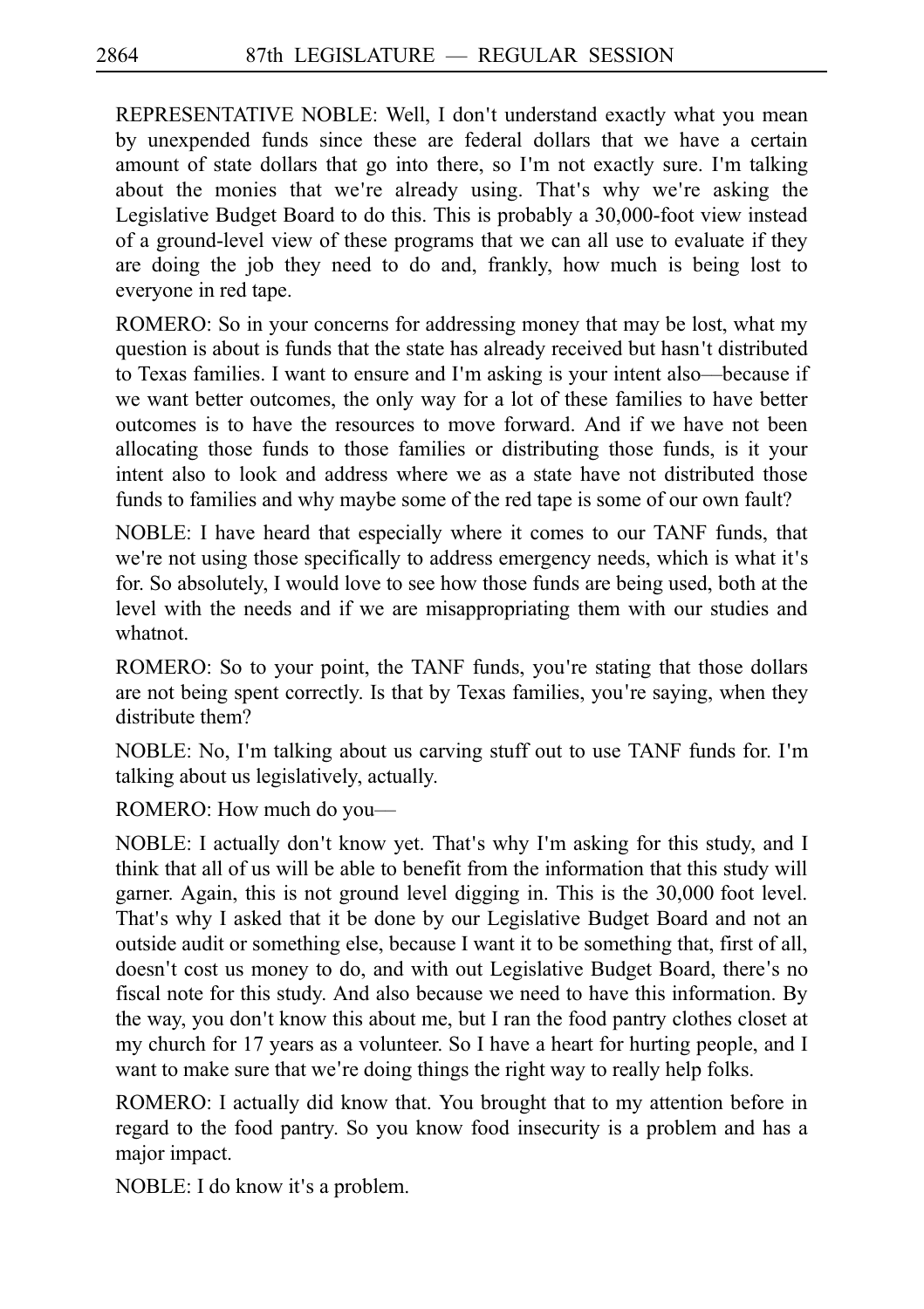ROMERO: But going back to one of the points you made earlier, you brought up TANF funds. Can you speak to how many dollars the State of Texas has now in TANF funds that have not been distributed?

NOBLE: I am not advised. And you know what? Maybe this study will give us that information.

ROMERO: If that number were in the hundreds of millions of dollars, do you believe that we should be more direct in our instruction of this study to why those dollars were not spent and why we weren't maximizing our return for Texas families with those dollars?

NOBLE: I am not asking for conclusions except for efficiency and effectiveness. And if your conclusion is where we get with what the LBB brings us, then hallelujah. I'm not going to make predictions today of where that 30,000-foot look will lead us, but I am certainly excited about the opportunity of seeing what we have and how we're doing. You know, when we look at our state agencies, we do a deep dig on how we're doing with our state monies when we put things under sunset. We really never do that with these federal programs. And this is certainly not a sunset for that, but it's a beginning point to see if there's a deeper dive and a deeper dig that's needed.

ROMERO: I'd like to get you to talk to me specifically about what your goal is, then, if we're not also looking at dollars that we're not spending. Because I'm troubled that we're looking for maybe where we're misusing funds, and it sounds to me a lot like what we're looking for is problems and how to cut costs rather than looking at the dollars that we have now and how those dollars should be helping our families move forward. Let me just move on for a minute. I've still got a few more questions. Mr. Speaker, I apologize I'm going on for so long. But Representative, going back to food, since you spent time in a food pantry, is your intent to also look at delivery programs of food to families and whether or not we are addressing that moving forward doing the right thing?

NOBLE: Again, this is not looking to expand any part of these at this point. This is just seeing what we have in place and how we're doing it now. I think what you're talking about may be something that we're already doing, and maybe it's something we can improve on. But that is not the purpose of this specific bill. It's probably a great bill. It's probably just not—it's not this bill.

ROMERO: So maybe I'm just going to have to get you to help me understand then. Are you just looking at how many dollars we have? What specifically is your study asking?

NOBLE: In the bill, we really spell out the things we want them to examine and the results we want to know about. And it is how much, how we re doing, how ' many are reaching the recipients, the employment status, the marital status. These are some things that kind of help us see, especially for our safety net programs that are a helping hand to help somebody get back on their feet, are they doing that? I would love to find that out. And if they're not, then how do we really make them more effective? But more importantly, there are some folks that depend on us for their very lives like our adult IDD population. And you know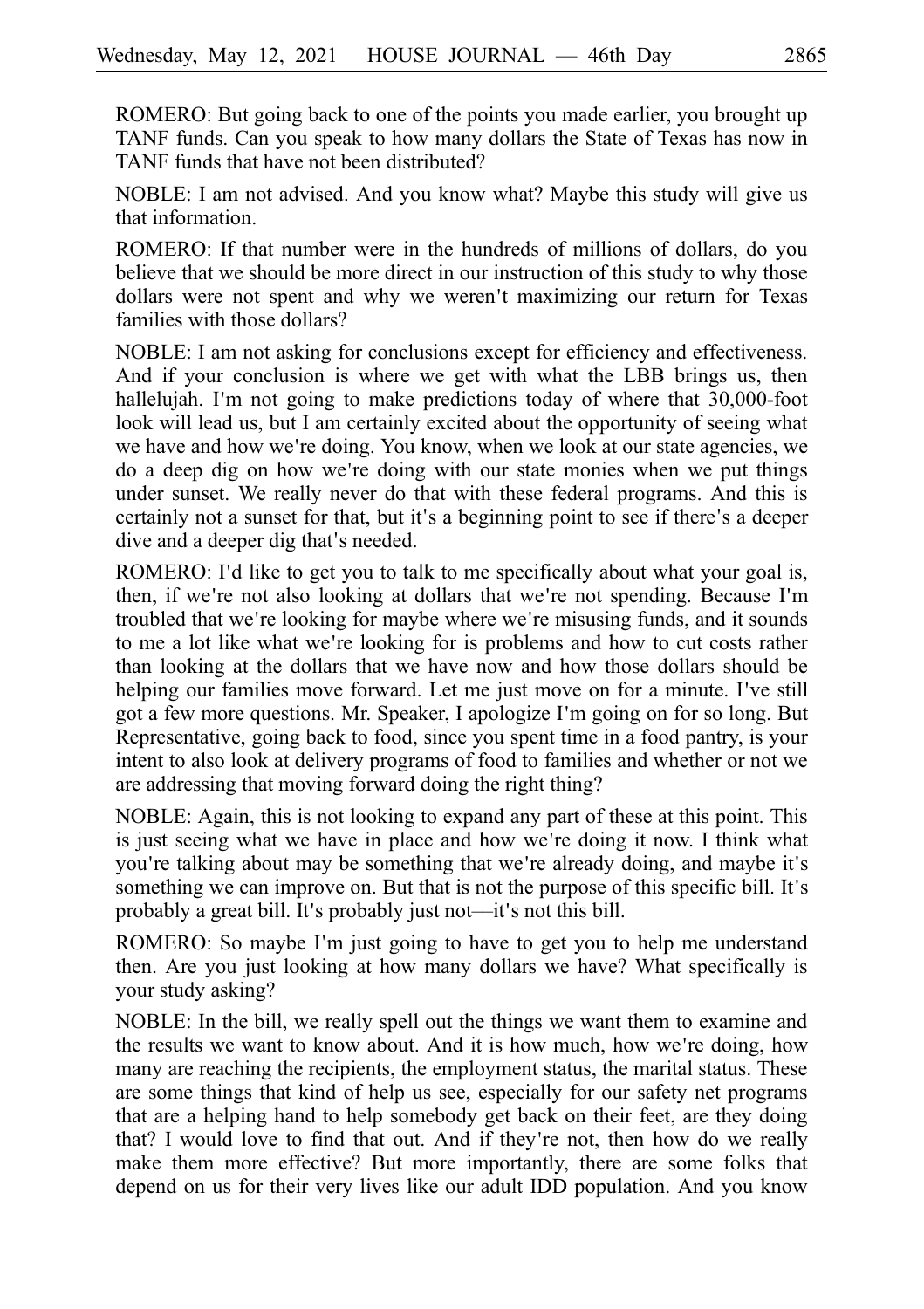what? We need to make sure we're getting this right because they need us in ways that no one else does. And so that's my heart, is to make sure that we're doing this effectively and efficiently in whatever way we're doing it. And I think you're kind of wanting to concentrate on one or two of these safety nets, but really there's seven of them that we do as a state.

ROMERO: There's some more questions, but I'm going to stop here. I just want to make sure, Representative Noble, that what we're looking at here is not just the families and how they're being spent but how we as a state have—and I think it's really important. I was shocked. I never filed a bill in Human Services before, but when I see that we're sitting on hundreds of millions of dollars post-COVID and that we are not distributing those dollars and you have a study that is to address effectiveness, I don't see how that study that is specifically-

NOBLE: Now, are you talking about monies that are coming into these seven safety net programs? Because I believe what you're talking about may be a different program altogether.

ROMERO: I'm talking about TANF.

NOBLE: And that may well be. Again, maybe that is something that we should encourage the agency to include in this report. I would be amiable to that, to making sure that we find out if it's--

ROMERO: What I'm getting at, Representative Noble, is that as a business owner, I can't think of any dollar that I've ever made and have not immediately reinvested into my business. And when I think of dollars being sent down from the feds and we're not immediately reinvesting in our families, helping them with their upward mobility, and we're sitting on those dollars—I really want to know and I believe you want to know and that's why you filed this bill.

NOBLE: You are 100 percent right. I do want to know. I want to know, are we getting it right? Are we getting it right? And you are right. That is something that we need to know as a body. That wasn't the focus when I wrote this bill. My focus was kind of, you know, my mindset was saying we really do a deep dig when we look at how we do our state agencies, and we just never have an opportunity to do that with this federal money. And I think it's an appropriate time to try that.

ROMERO: And the reason for my questions, again, Representative Noble, is just to make sure that your legislative intent for this bill is that we dive down into making sure that all those federal dollars that come down are maximized and in the pockets of our families.

REPRESENTATIVE ROSENTHAL: I do have a couple of questions about this one. Are you aware that every Texan registered against your bill in committee?

NOBLE: No, I actually didn't see that.

ROSENTHAL: So this bill, to me, the intent looks like we're trying to trim this sort of spending. Is that the aim of the bill?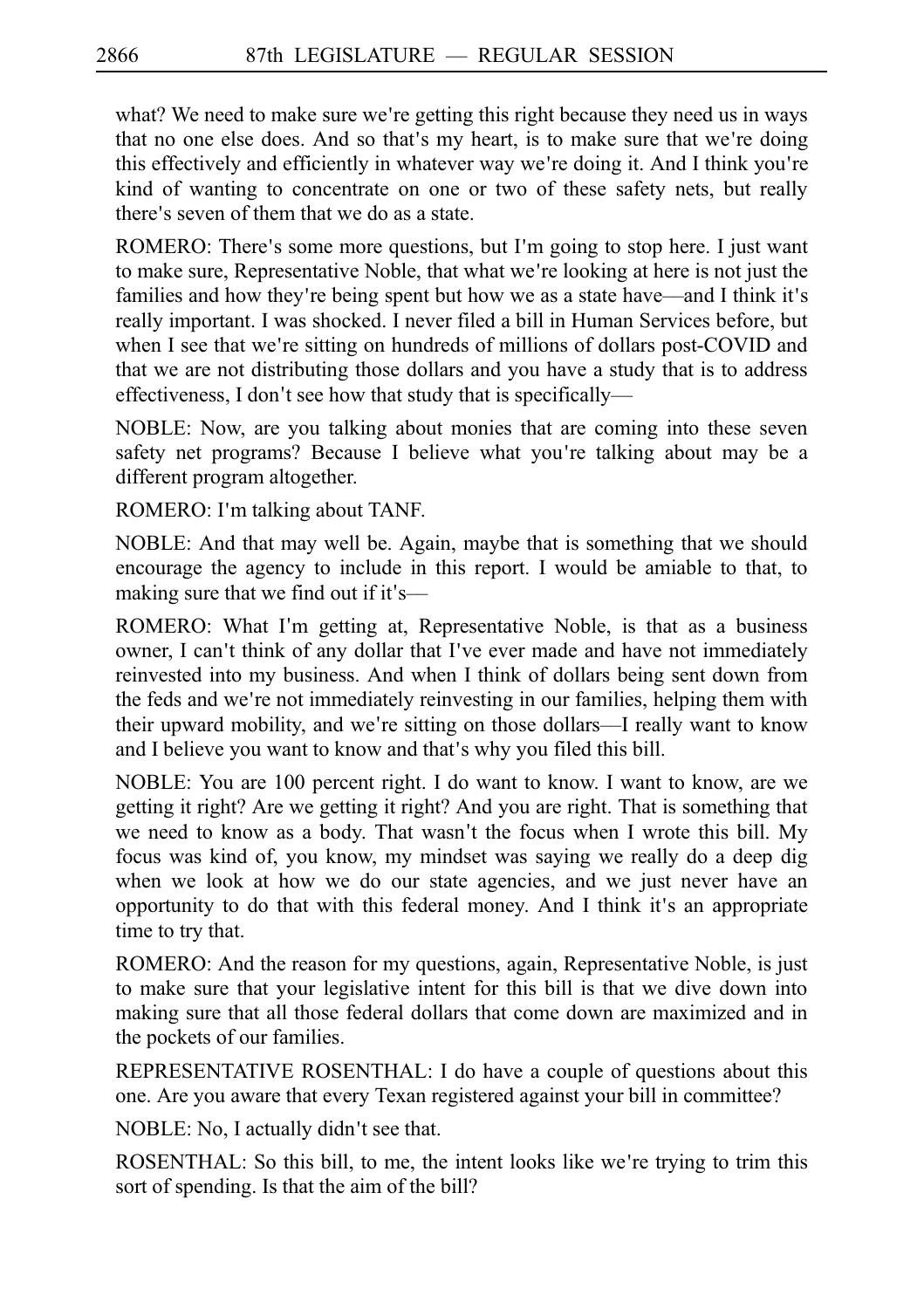NOBLE: Absolutely. My intent is very clear and that is to look at how much is lost in government red tape and overhead and how we can simplify and streamline and improve the outcomes of these programs for our neediest Texans. It's so important to me that we do this right.

ROSENTHAL: So how much Texas money goes into these programs? It's mostly federally funded, right?

NOBLE: It's our neediest Texans that benefit from them.

ROSENTHAL: I'm sorry, I couldn't hear you.

NOBLE: It's our neediest Texans that benefit from them.

ROSENTHAL: Okay, that was not my question. I do appreciate that position, though. The question was, how much Texas budget money goes into these programs? Aren't they primarily federally funded?

NOBLE: They are. But do you know what? As someone said earlier today, all tax dollars come out of taxpayers' pockets. Whether it's federal money or state money, it's still tax dollars.

ROSENTHAL: Okay, how were the particular programs on this list chosen for this? So we're looking at—

NOBLE: These are our seven federal safety net programs.

ROSENTHAL: Aren't these the programs that are intended to benefit the weakest, the most needy, the ones that need help the most?

NOBLE: Absolutely.

ROSENTHAL: So you'll forgive that it appears that this is an effort to curtail those programs. So let me ask you––

NOBLE: Again, please hear my heart.

ROSENTHAL: Shouldn't we be looking to help these families as much as possible, especially in the wake of economic downturn? People have lost their homes and lost their livelihoods.

NOBLE: Thank you for mentioning that because actually, the reason I wanted it to go back five years is because we know that there's kind of an anomaly last year with COVID. And so I wanted to kind of see trends with and without COVID, and that's why it covers a five-year span.

ROSENTHAL: Very good. Are there any programs that are run by the federal government and/or the State of Texas that provide food, medical, and financial assistance to individuals who qualify based solely on need that are not included in this bill? Do you know of any?

NOBLE: Not that I'm aware of. I may have missed something, but I tried really hard to make sure that we were looking at all of them.

ROSENTHAL: Is it true that this study is going to research the marital status of beneficiaries?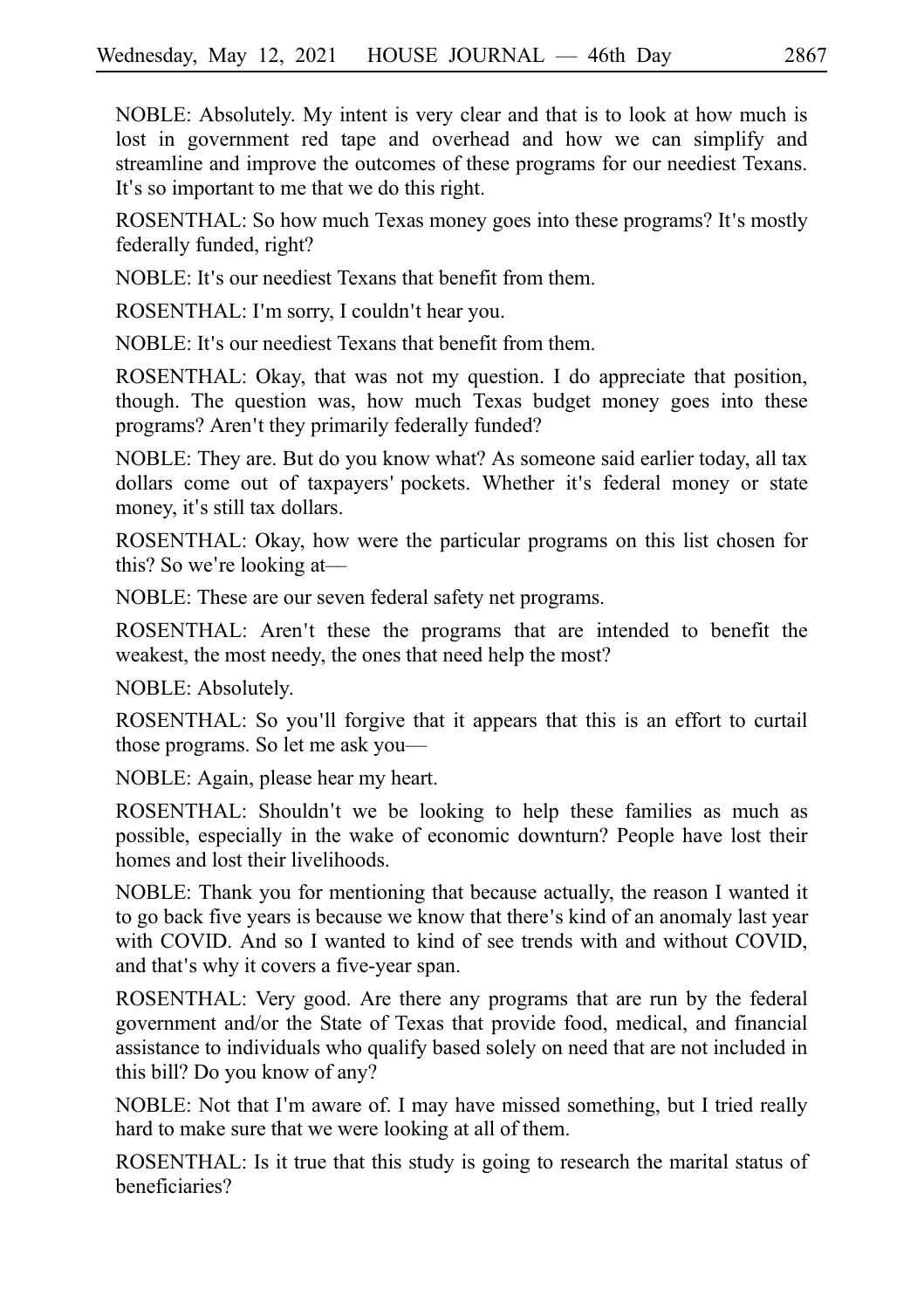NOBLE: Oh, and I really debated whether to have that in there or not. I really debated whether to include that or not, but some people really seem to think that that would help us understand if we were helping single moms well or not. And so that s—and we tried to make it really general demographics, so it's not, you know.

ROSENTHAL: So you don't find that to be an infringement on the privacy of these families at all?

NOBLE: Mainly because it's a 30,000-foot view and not an individual-ID'd kind of view.

ROSENTHAL: So the Legislative Budget Board, presumably, is going to do the study, right?

NOBLE: They're going to gather the information from the various departments of the state that already oversee these programs.

ROSENTHAL: And there's no fiscal note, right?

NOBLE: There's no fiscal note.

ROSENTHAL: Who pays for the work?

NOBLE: Well, you and I do because, you know, they're working really hard right now, but in the interim, this is a good use of the LBB's time.

ROSENTHAL: Did you know that the Senate and House Human Services Committees held days-long hearings on these issues in the '90s?

NOBLE: I wasn't here. Well, neither were you, actually.

ROSENTHAL: I didn't ask if you were here. I asked if you were knew about the history.

NOBLE: No, I actually did not know about that.

ROSENTHAL: At the time in the 90s when those hearings were conducted by ' then-Comptroller John Sharp, there was a similar research project done, the Texas Performance Review, with the aim to ensure that the project was a major undertaking involving many state agencies. Are you aware that that effort resulted in a report called Partnership for Independence?

NOBLE: I was not advised. But you know that was 20 years ago, I guess? The way you said it?

ROSENTHAL: I think the point is that if we're not aware of the history, we're doomed to make the same mistakes over and over again. Wouldn't you agree? So if we end up with a report in the '90s where these programs don't end up with a substantive change or any help to these families, what makes you think this time around would be any different?

NOBLE: Because you, Mr. Rosenthal, and I are here now.

ROSENTHAL: Are you and I going to be conducting the study, ma'am?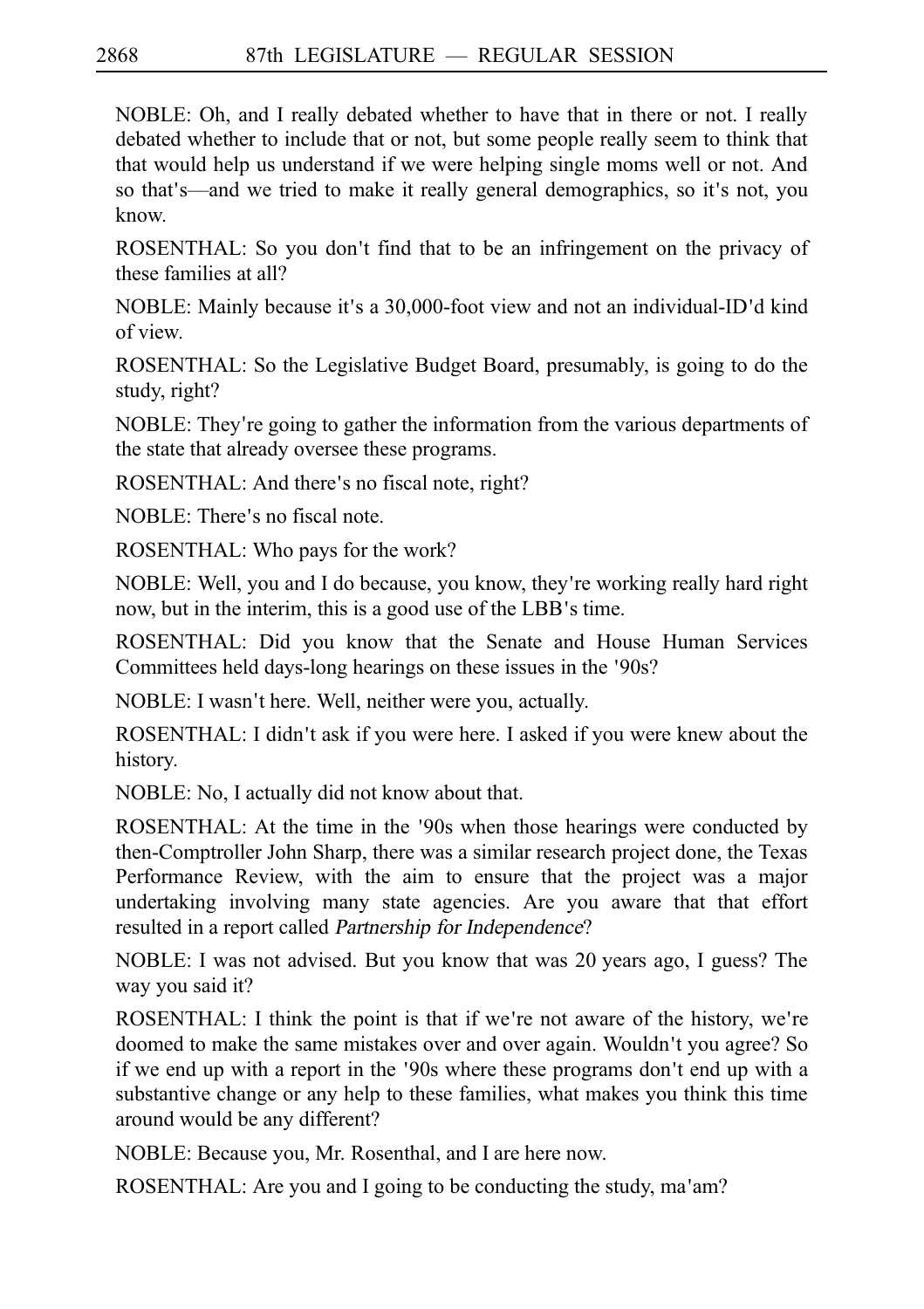NOBLE: No, but we will be able to look at the study and see if there are other things that we need to look into. And that's why I wanted it to be available in plenty of time for us to make adjustments if needed before the next legislative session meets.

ROSENTHAL: I'm just going to say I am very concerned that this goes after programs for the neediest.

## **COMMITTEE MEETING ANNOUNCEMENT**

At 5:09 p.m., the following committee meeting was announced:

Natural Resources, 5:45 p.m. today, 3W.15, for a formal meeting, to consider pending and referred business.

# **COMMITTEE GRANTED PERMISSION TO MEET**

Representative T. King requested permission for the Committee on Natural Resources to meet while the house is in session, at 5:45 p.m. today, in 3W.15, to consider pending and referred business.

Permission to meet was granted.

## **SB 1138 - (consideration continued)**

REPRESENTATIVE HOWARD: Representative Noble, I think we all share your goal here of wanting to make sure what we're doing is efficient. Are you aware of the fact that we already have a process in place for the LBB, the Strategic Fiscal Review?

NOBLE: So this bill is very specific to some questions that we want to be provided. It's a little different from that. But I have not looked at that particular––what did you call it?

HOWARD: It's called the the Strategic Fiscal Review. We've had it in place for a few years now—several sessions, actually—and it's actually an extremely thorough review. In fact, if you don't remember this, it's "a tool for comprehensive budgetary analysis of states agencies and programs . . . on the most appropriate and efficient means of funding the operations of the state." Anyway, it's got a long list of things and it's a very in-depth look at the benefit analysis and the costs and efficiencies within an agency.

NOBLE: That's really good to know. Since we've asked them to do this, that will fit really well into their wheelhouse, then.

HOWARD: But, I mean, we already have a process in place. I'm just asking why we need something additional when we already have something.

NOBLE: I have not seen these questions answered by that process. And I am looking forward to all of us having those answers in the days ahead.

HOWARD: And I appreciate that. I think that's part of the challenge of being able to share what happens in committees. For instance, Appropriations, in Article II, which Chairman Capriglione chaired, we had multiple discussions with several members here that are on that subcommittee about these very things throughout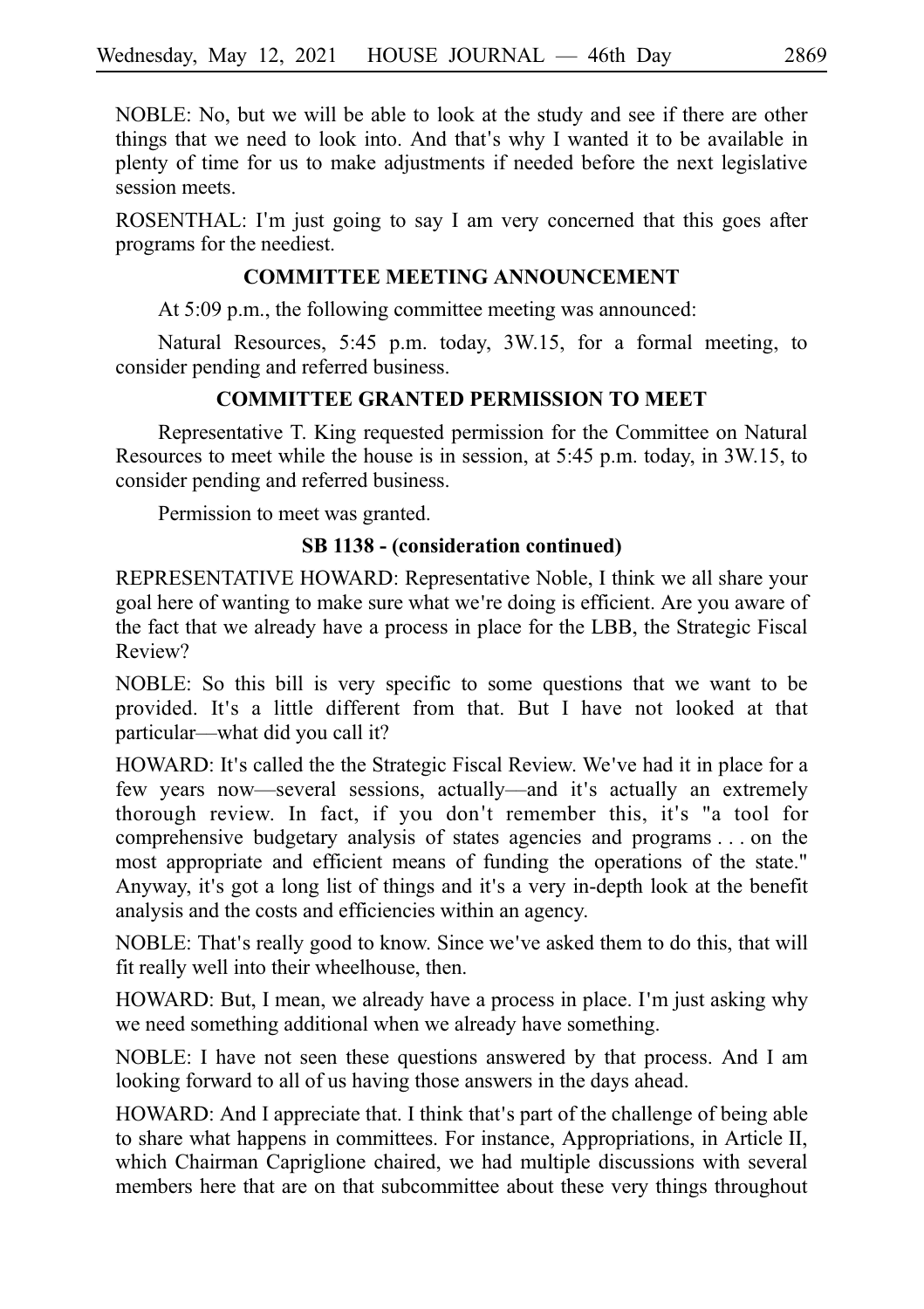this entire time that we were meeting. There actually was a special committee of Appropriations that was looking at exactly what you're talking about, too. I'm going to pass the mic to someone else who can talk about that.

REPRESENTATIVE MINJAREZ: Thank you for all of your hard work on your bill. I appreciate the aim that you're taking. But specifically, I think the issue I have is, were you aware that the Appropriations Committee had a subcommittee dealing with strategic fiscal review and federal funds for this particular session?

NOBLE: I was not advised.

MINJAREZ: Were you aware that Representative Cecil Bell was the chair and that I am the vice-chair of said committee?

NOBLE: So I'm not advised on that. However, I think that this particular bill deserves the opportunity to have this deep dive done by the LBB during the interim because there are just answers to these questions that we don't have today.

MINJAREZ: I think one of the most important aspects of what you're trying to do here that I hope will be considered is looking into those programs where yes, there are funds available, but they have not been distributed to families in need. For example, I laid out a bill in your committee where there are TANF funds, a one-time \$1,000 payment where there is no fiscal note to the state, that would be available to kinship families that are very poor in the State of Texas. Do you recall that?

NOBLE: I do recall that.

MINJAREZ: And so I thank you for your work, but I do hope that that will be considered in this study.

# **REMARKS ORDERED PRINTED**

Representative Minjarez moved to print remarks between Representative Noble and Representative Romero, Representative Rosenthal, Representative Howard, and Representative Minjarez on **SBi1138**.

The motion prevailed.

# **SB 1138 - POINT OF ORDER**

Representative Rosenthal raised a point of order against further consideration of **SBi1138** under Rule 12, Section 1(b), of the House Rules on the grounds that the bill did not properly underline or bracket and strike through language amending an existing statute. The point of order was withdrawn.

# **COMMITTEE MEETING ANNOUNCEMENT**

At 5:24 p.m., the following committee meeting was announced:

Resolutions Calendars, 6 p.m. today, 1W.14, for a formal meeting, to consider a calendar.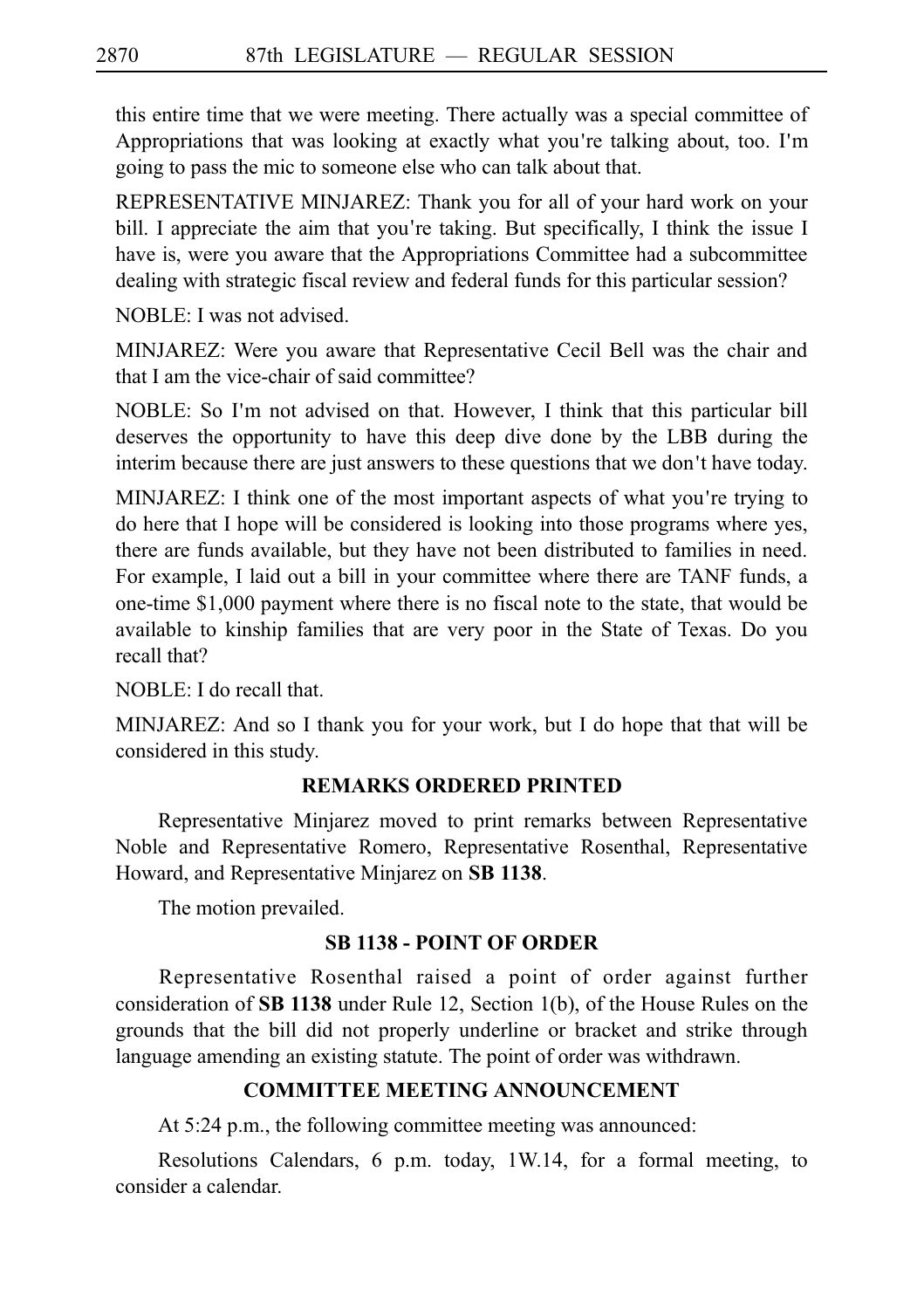### **COMMITTEE GRANTED PERMISSION TO MEET**

Representative Guillen requested permission for the Committee on Resolutions Calendars to meet while the house is in session, at 6 p.m. today, in 1W.14, to consider a calendar.

Permission to meet was granted.

## **SB 1138 - (consideration continued)**

### **Amendment No. 1**

Representative Goodwin offered the following amendment to **SB 1138**:

Amend **SB 1138** (house committee printing) as follows:

(1) On page 3, line 25, strike "and".

(2) Between page 3, line 27, and page 4, line 1, insert the following:

 $(K)$  the number and percentage of residents of this state, including a statement disaggregating the number and percentage of residents who are under 18 years of age, who:

(i) are experiencing poverty or food insecurity; and

(ii) may have avoided poverty or food insecurity as a result of the programs; and

(L) the extent to which greater investment in the programs may decrease the number of residents of this state who are experiencing poverty or food insecurity, including a statement disaggregating those residents who are under 18 years of age;

Amendment No. 1 was adopted.

Representative Noble moved to postpone consideration of **SB 1138** until  $6:30$  p.m. today.

The motion prevailed.

## **MESSAGE FROM THE SENATE**

A message from the senate was received at this time (see the addendum to the daily journal, Messages from the Senate, Message No. 2).

## **CSHB 1929 ON SECOND READING (by Wilson)**

**CSHB 1929**, A bill to be entitled An Act relating to the breach of development agreement contracts governing land in the extraterritorial jurisdiction of certain municipalities.

CSHB 1929 was passed to engrossment.

# **CSHB 3583 ON SECOND READING (by Paddie)**

**CSHB 3583**, A bill to be entitled An Act relating to energy savings performance contracts.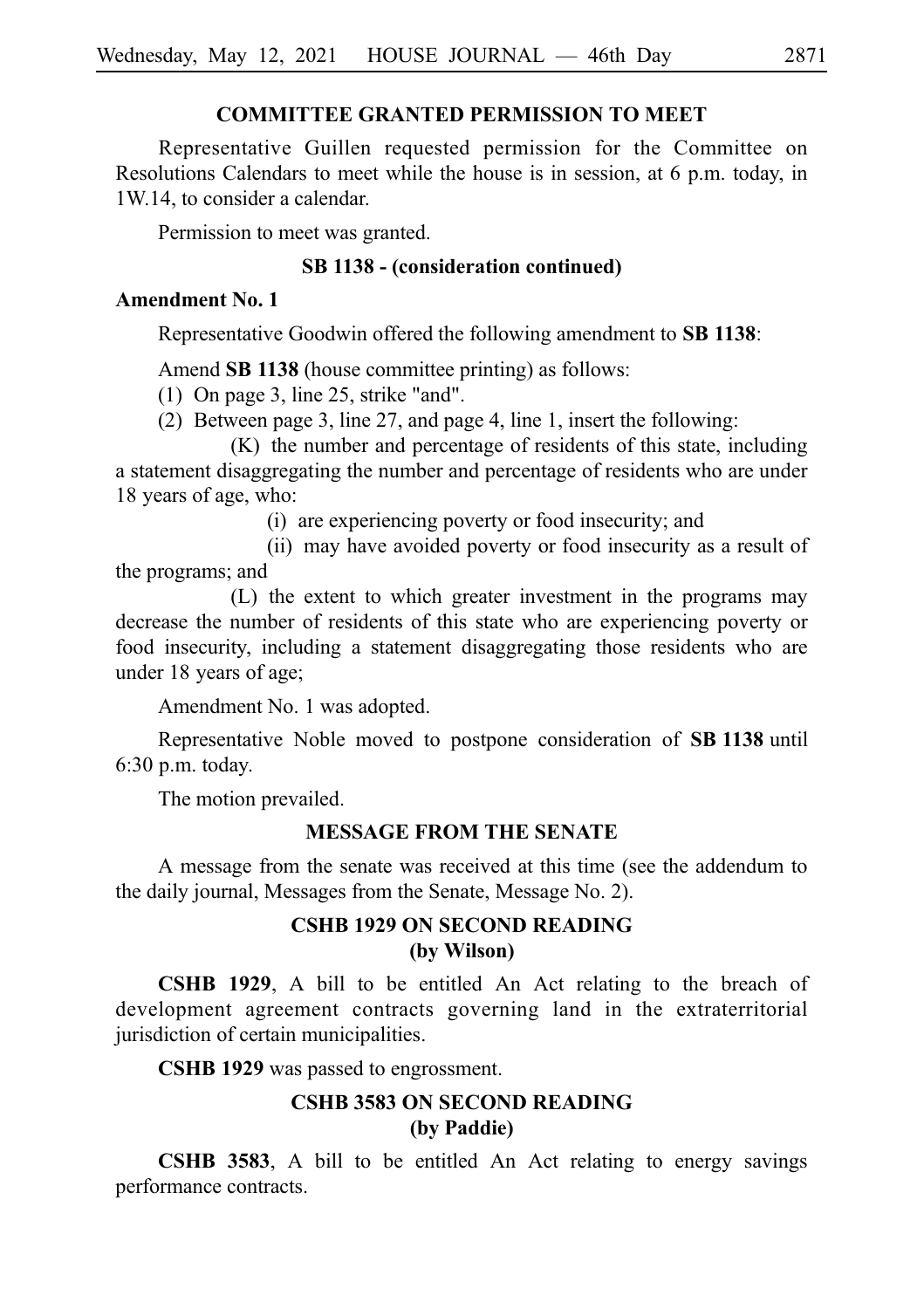## **Amendment No. 1**

Representative Paddie offered the following amendment to **CSHB 3583**:

Amend **CSHB 3583** (house committee report) on page 1, line 13, by striking "design, new construction, or new capacity expansion" and substituting "design or new construction".

Amendment No. 1 was adopted.

**CSHB 3583**, as amended, was passed to engrossment.

# **HB 2569 ON SECOND READING (by Cortez and Toth)**

**HB 2569**, A bill to be entitled An Act relating to the dates a retail fireworks permit holder may sell fireworks to the public.

**HB** 2569 was passed to engrossment.

## **CSHB 2641 ON SECOND READING (by Rodriguez and Ortega)**

**CSHB 2641**, A bill to be entitled An Act relating to annually adjusting for inflation the maximum amount of a motor vehicle excluded in determining eligibility for the supplemental nutrition assistance program.

## **Amendment No. 1**

Representative Landgraf offered the following amendment to **CSHB 2641**:

Amend **CSHB 2641** (house committee printing) on page 2, between lines 3 and 4 by inserting the following:

(c) In calculating the maximum amount of the fair market value of a motor vehicle described by Subsection (a) that may be excluded and notwithstanding Subsection (b), the commission shall ensure that the maximum excluded amounts of the first household vehicle and each additional household vehicle remain proportionate to each other in the same proportion as the excluded amounts for those vehicles in effect on August 31, 2021.

Amendment No. 1 was adopted.

**CSHB 2641**, as amended, was passed to engrossment. (Anderson, Ashby, Dean, and Shine recorded voting no.)

# **POSTPONED BUSINESS**

The following bills were laid before the house as postponed business:

# **CSHB 1885 ON SECOND READING (by Harris and Gates)**

**CSHB 1885**, A bill to be entitled An Act relating to restrictions on municipal regulation in certain areas.

**CSHB 1885** was read second time earlier today and was postponed until this time.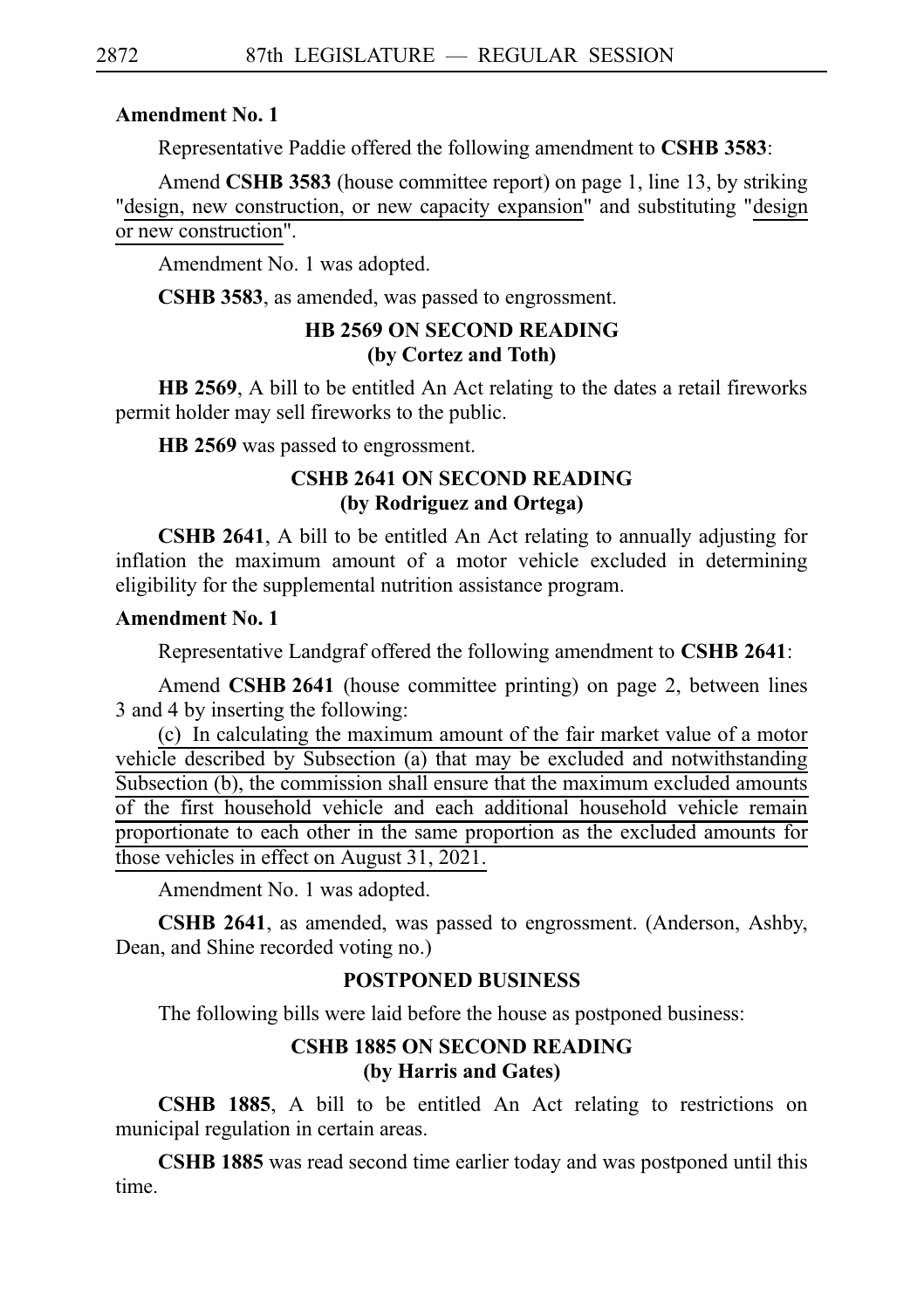#### **Amendment No. 1**

Representative Harris offered the following amendment to **CSHB 1885**:

Amend **CSHB 1885** (house committee report) on page 1, line 15, between "(2)" and "Section 212.002,", by inserting "Chapter 216 or".

Amendment No. 1 was adopted.

#### **Amendment No. 2**

Representative Zwiener offered the following amendment to **CSHB 1885**:

Amend **CSHB 1885** (house committee report) on page 1, line 16, by striking "217.042,", and substituting "217.042, 229.053, 229.054,".

Amendment No. 2 was adopted.

#### **Amendment No. 3**

Representative Canales offered the following amendment to **CSHB 1885**:

Amend **CSHB 1885** (house committee report) on page 1, by striking lines 4 through 23 and substituting the following:

SECTION 1. Subchapter A, Chapter 215, Local Government Code, is amended by adding Section 215.007 to read as follows:

Sec. 215.007. RESTRICTION ON MUNICIPAL REGULATION. (a) Notwithstanding any other law, a municipality may not adopt or enforce within the municipality or the municipality's extraterritorial jurisdiction an ordinance, rule, or regulation that establishes requirements for an individual to possess a license or registration certificate issued by the municipality to engage in the occupation, if the person is required to obtain a license or registration certificate from a state agency, department, board, or commission that authorizes the person to engage in that occupation. An ordinance that violates this subsection is void and unenforceable.

(b) This section does not limit the authority of a municipality to adopt or enforce:

(1) a zoning regulation or zoning district boundary adopted under Chapter 211 or 231;

 $(2)$  a restriction on the location where authorized business activity may be engaged in;

(3) an ordinance, order, regulation, law, or policy that regulates a credit access business, as defined by Section 393.601, Finance Code;

 $(4)$  a requirement on a towing company or vehicle storage facility, as defined by Section 2308.002, Occupations Code, adopted for the purpose of facilitating an incident management tow, as defined by that section, and storing the towed vehicle;

 $(5)$  an ordinance, order, regulation, law, or policy that protects the health or safety of persons;

 $(6)$  an ordinance, order, regulation, law, or policy relating to terms of employment in contracts or agreements entered into between a private entity, including an organization representing employees of the municipality, and a municipality;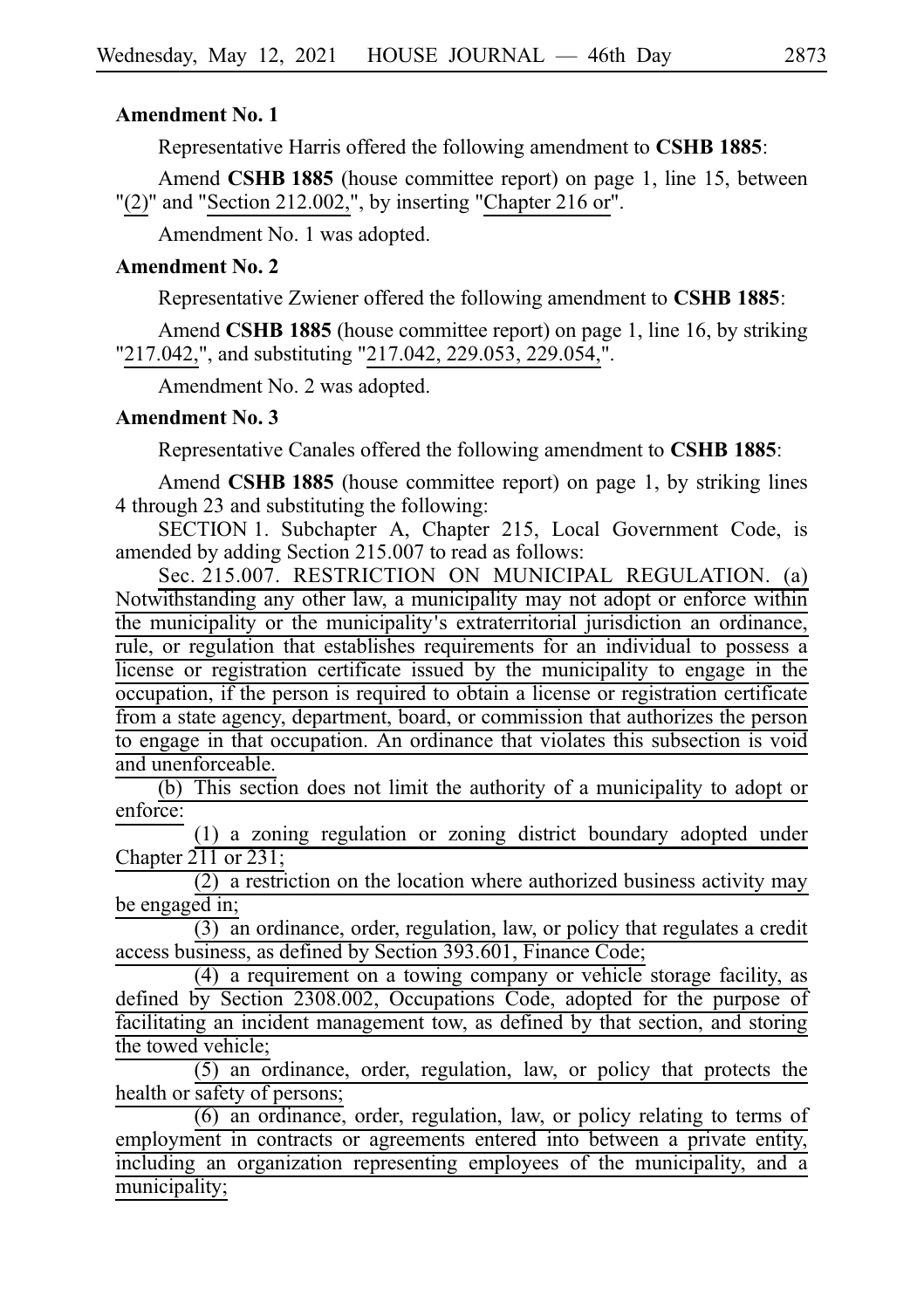(7) an ordinance, order, regulation, law, or policy relating to terms of employment for employees of a municipality;

 $(8)$  an ordinance, order, regulation, law, or policy that prohibits discrimination; or

 $(9)$  an ordinance or regulation that regulates an activity or structure under Chapter 216.

#### **Amendment No. 4**

Representative Anderson offered the following amendment to Amendment  $No.3$ :

Amend Amendment No. 3 by Canales to **CSHB 1885** (house committee report) by adding the following appropriately numbered subdivision to added Section 215.007(b), Local Government Code:

) an ordinance or regulation that regulates a game room as defined by Section 234.131.

Amendment No. 4 was adopted.

#### **Amendment No. 3 - Point of Order**

Representative C. Turner raised a point of order against further consideration of Amendment No. 3 under Rule 11, Section 2, of the House Rules on the grounds that the amendment is not germane. The point of order was withdrawn.

Amendment No. 3, as amended, was withdrawn.

A record vote was requested by Representative Martinez.

**CSHB 1885**, as amended, was passed to engrossment by (Record 1004): 79 Yeas, 60 Nays, 2 Present, not voting.

Yeas — Allison; Ashby; Bailes; Bell, C.; Bell, K.; Biedermann; Bonnen; Buckley; Burrows; Cain; Capriglione; Cason; Clardy; Cook; Cortez; Craddick; Cyrier; Darby; Dean; Dominguez; Ellzey; Frank; Frullo; Gates; Geren; Goldman; González, M.; Guillen; Harless; Harris; Hefner; Herrero; Holland; Huberty; Hull; Jetton; Kacal; King, P.; King, T.; Klick; Krause; Kuempel; Lambert; Landgraf; Leach; Leman; Lozano; Lucio; Metcalf; Meyer; Middleton; Morales, C.; Morrison; Murphy; Murr; Noble; Oliverson; Parker; Patterson; Paul; Raymond; Sanford; Schaefer; Schofield; Shaheen; Shine; Slaton; Smith; Smithee; Spiller; Stephenson; Stucky; Swanson; Thompson, E.; Tinderholt; Toth; VanDeaver; Vasut; Zwiener.

Nays — Allen; Anchia; Anderson; Beckley; Bernal; Bowers; Bucy; Button; Campos; Canales; Cole; Collier; Crockett; Davis; Deshotel; Fierro; Gervin-Hawkins; González, J.; Goodwin; Guerra; Hernandez; Hinojosa; Howard; Israel; Johnson, A.; Johnson, J.D.; Johnson, J.E.; Larson; Longoria; Lopez; Martinez; Martinez Fischer; Meza; Minjarez; Moody; Morales, E.; Morales Shaw; Muñoz; Neave; Ordaz Perez; Ortega; Pacheco; Paddie; Perez; Price; Ramos; Reynolds; Rodriguez; Romero; Rose; Rosenthal; Sherman; Talarico; Thierry; Thompson, S.; Turner, C.; Turner, J.; Vo; Walle; Wu.

Present, not voting — Mr. Speaker; Burns(C).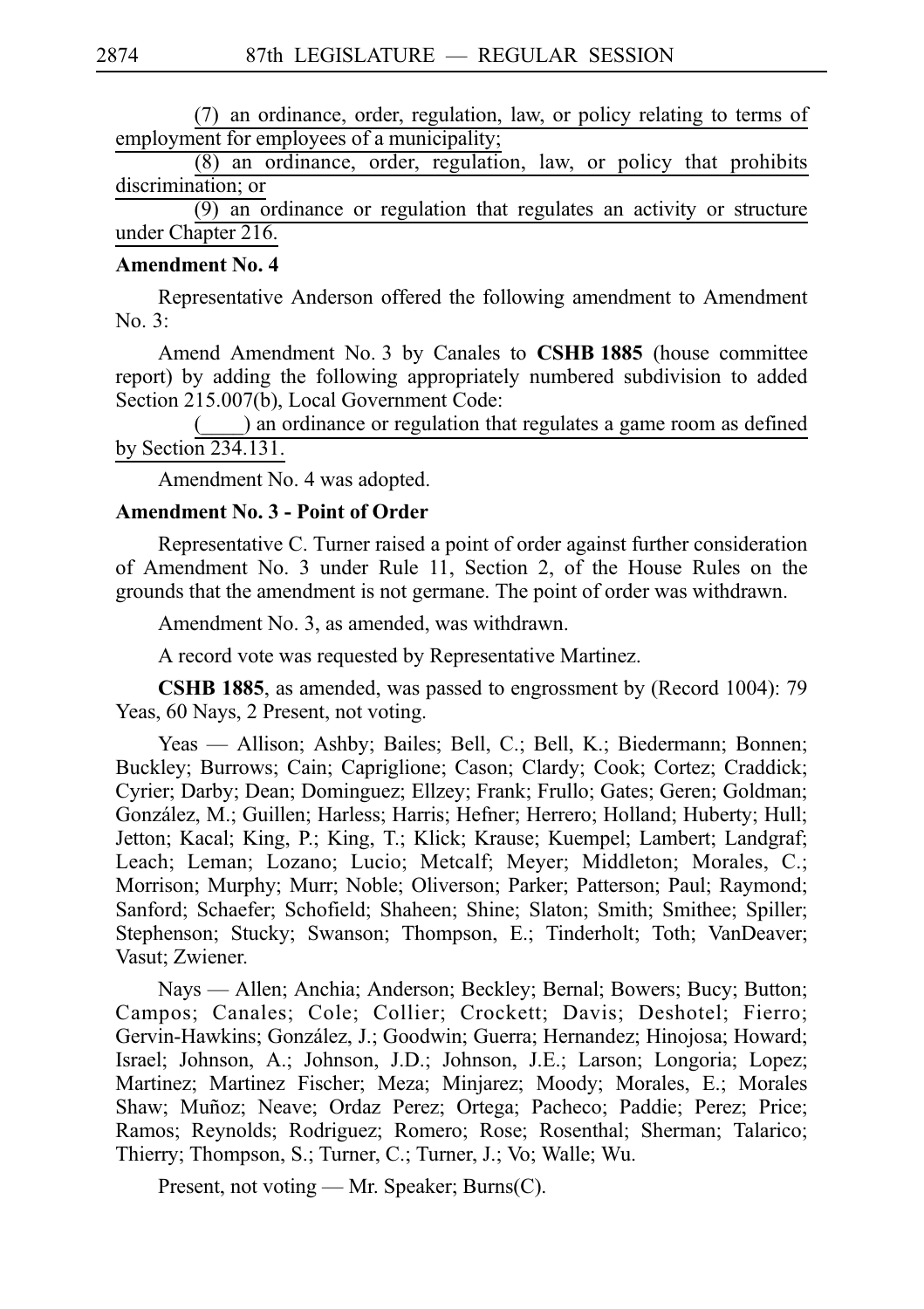Absent, Excused — Coleman; Raney.

Absent — Dutton; Hunter; King, K.; Rogers; Slawson; White; Wilson.

#### **STATEMENTS OF VOTE**

When Record No. 1004 was taken, I was shown voting yes. I intended to vote no.

When Record No. 1004 was taken, I was shown voting no. I intended to vote yes.

When Record No. 1004 was taken, I was in the house but away from my desk. I would have voted yes.

When Record No. 1004 was taken, I was in the house but away from my desk. I would have voted yes.

When Record No. 1004 was taken, my vote failed to register. I would have voted yes.

When Record No. 1004 was taken, I was in the house but away from my desk. I would have voted yes.

When Record No. 1004 was taken, my vote failed to register. I would have voted yes.

(Speaker in the chair)

#### **HB 1927 - WITH SENATE AMENDMENTS**

Representative Schaefer called up with senate amendments for consideration at this time,

**HB 1927**, A bill to be entitled An Act relating to provisions governing the carrying of a firearm by a person who is 21 years of age or older and not otherwise prohibited by state or federal law from possessing the firearm and to other provisions related to the carrying, possessing, transporting, or storing of a firearm or other weapon; creating criminal offenses.

#### **HB 1927 - POINT OF ORDER**

Representative C. Turner raised a point of order against further consideration of the senate amendments to **HBi1927** under Rule 11, Section 2, of the House Rules on the grounds that Senate Amendment No. 14 is not germane. The point of order was withdrawn.

Anderson

Hunter

Rogers

Allison

Slawson

White

Wilson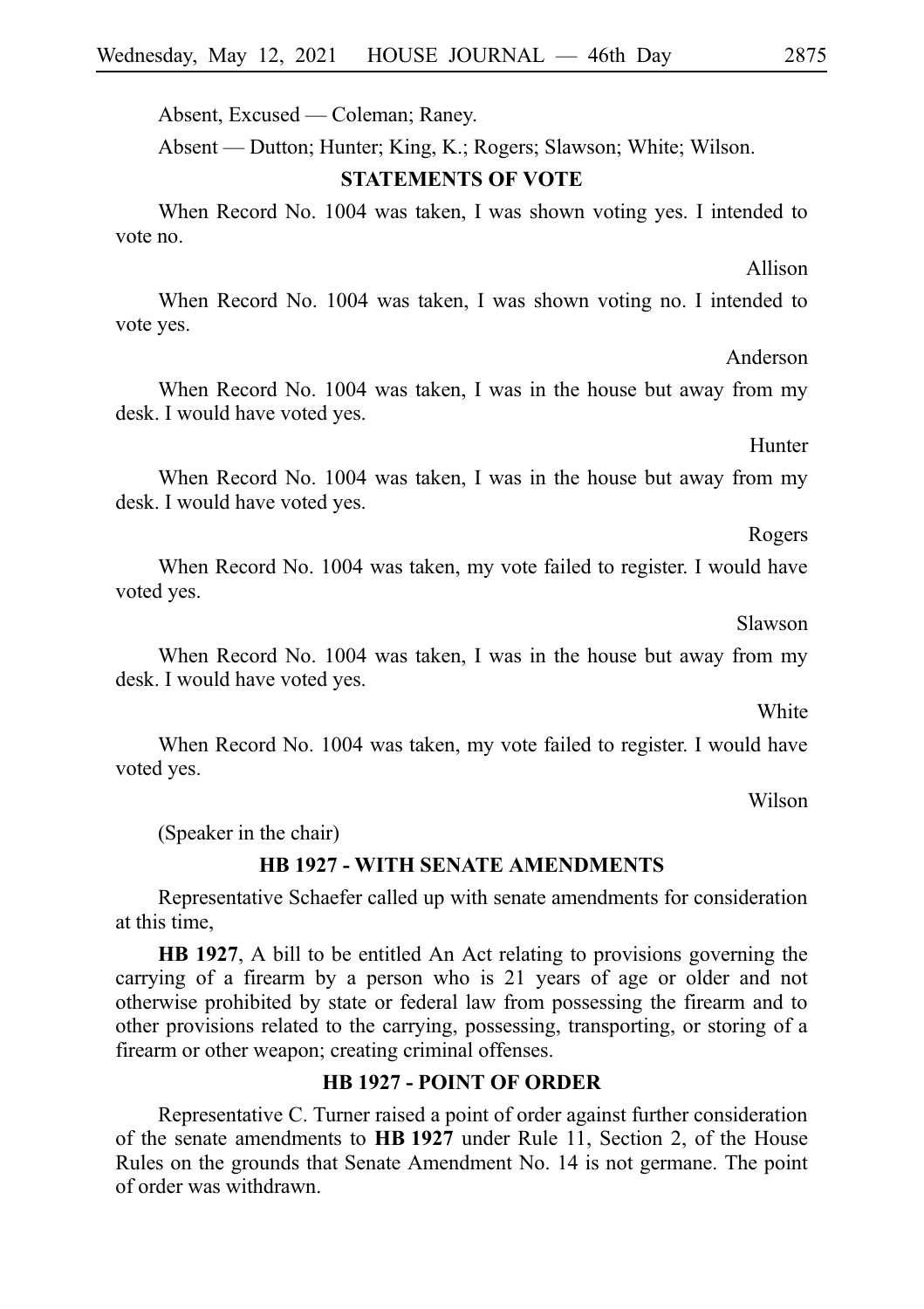## **POSTPONED BUSINESS**

The following bills were laid before the house as postponed business:

# **SB 1138 ON SECOND READING (Noble, Frank, Swanson, Shaheen, and Meza - House Sponsors)**

**SB 1138**, A bill to be entitled An Act relating to a study on streamlining public safety net programs to reduce costs and improve outcomes for recipients under the programs.

**SB 1138** was read second time earlier today, amendments were offered and disposed of, and **SB 1138** was postponed until this time.

## **Amendment No. 2**

Representative A. Johnson offered the following amendment to **SB 1138**:

Amend **SBi1138** on page 4, between lines 5 and 6, by inserting the following appropriately numbered subdivision:

 $($ ) a cost-benefit analysis of the historical impact of the state's failure to adopt Medicaid expansion under the Patient Protection and Affordable Care Act (Pub. L. No. 111-148)

## **AMENDMENT NO. 2 - REMARKS**

REPRESENTATIVE A. JOHNSON: I ask at this point that we consider the impact of not having expanded Medicaid expansion. We are looking at, as Ms. Noble has said, the impact of the safety net and how that—

## **Amendment No. 2 - Point of Order**

Representative Vasut raised a point of order against further consideration of Amendment No. 2 under Rule 11, Section 2, of the House Rules on the grounds that the amendment is not germane. The point of order was withdrawn.

A. JOHNSON: I recognize that what the bill author is trying to do, as she has said, is look at the evaluation of safety net programs and how they impact Texas revenue, assistance, monies appropriated, and federal monies that may have been received. It is illogical to evaluate these programs without evaluating the impact of our failure to expand Medicaid and what monies have been left off the table, what programs could've been provided. And so Ms. Noble has told me the reason that we are looking at this is to get information and to make decisions in the future. This is the biggest decision that we are failing to address and, in part, because we refuse to provide the information that could allow us to make an informed decision. We are one of just a handful of states that refuse to acknowledge and address this issue. And so all it a study, and all it the same information that we're asking for around Medicaid and how that would our Texas citizens and our economic impact.

REPRESENTATIVE J.E. JOHNSON: As you're aware, if the State of Texas actually undertakes Medicaid expansion, we could provide coverage for millions of Texans who desperately need health care. Is that right?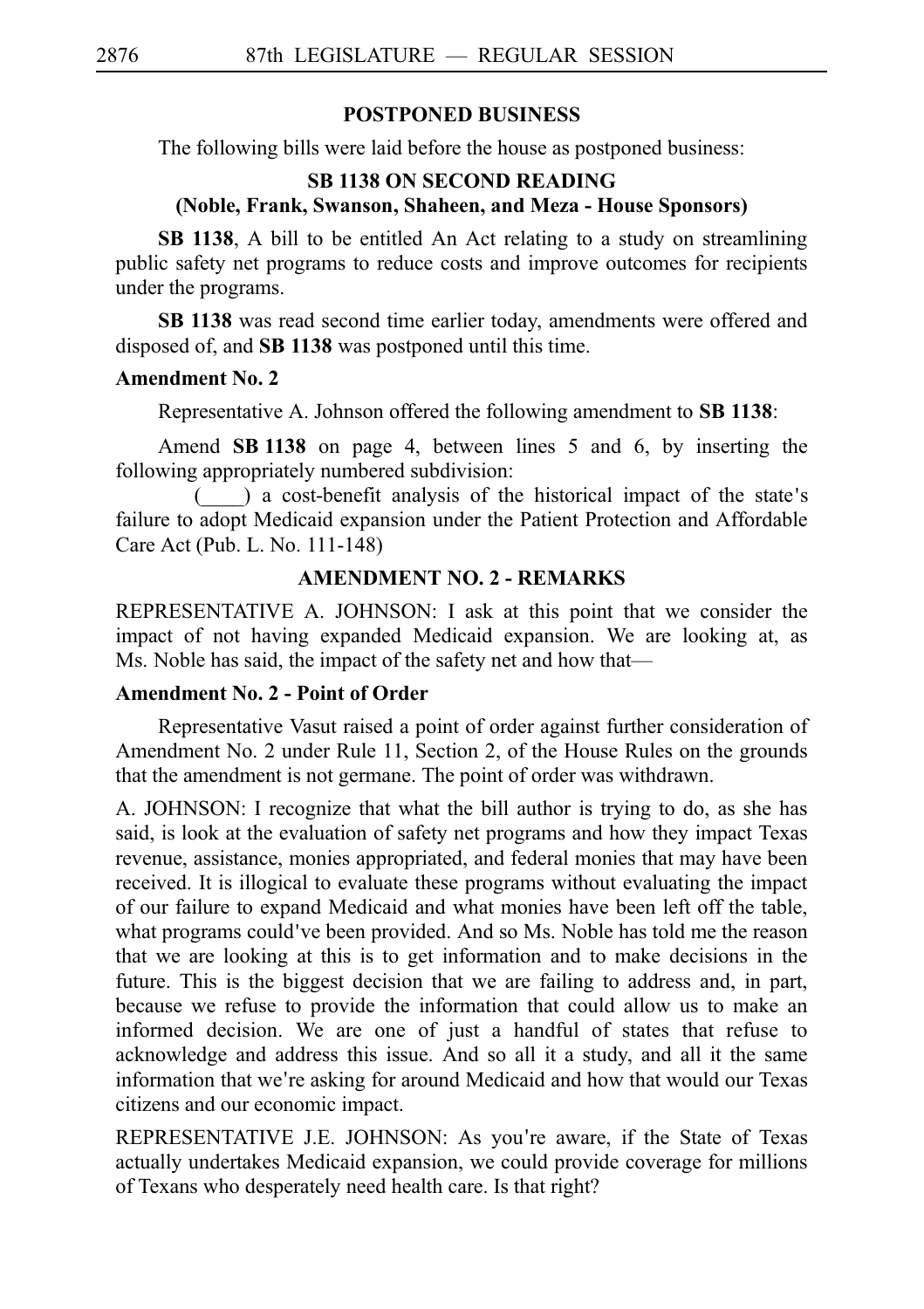A. JOHNSON: Representative Johnson, you're also right, and you bring up a great point. I proudly represent House District 134, which is the Texas Medical Center. And the challenge is that I live in the shadows of the greatest medical center in the world and there are many people around me that can't walk in the door.

J.E. JOHNSON: And it's really important that we undertake this study because one of the issues about expanding coverage for so many millions of Texans that don't have health care is we have the opportunity to draw down almost \$5.5 billion in federal funding that the people of Texas have paid for in our property taxes and our income taxes that we're not getting the benefit of, right?

A. JOHNSON: You're absolutely right. We are one of 11 states that have refused over the last decade to accept our money. I hear all the time this is taxpayer money. You're right. We pay our taxes, and that money goes to D.C. to come back for the needy. But we on a political position have said, I don't want my money back. And so I live in an area where we have high property taxes and I have insurance. And when I had my small business and my insurance, I paid out the nose because we pay for the uncompensated cost one way or another. It's the right thing to do for humans and the economic impact of this state.

J.E. JOHNSON: What your amendment does is we're fulfilling a promise to millions of Texans to at least find out the answer. Don't we owe it to ourselves and the millions of Texans in this state that do not have access to health care and also to the many, many health medical professionals, doctors and nurses, who are providing indigent care without compensation? We owe it to them to do a study to see what it would do to our state. How would it benefit? We're just seeking information so that we as a body can make more informed decisions, hopefully next session, about addressing, finally, the uninsured problems that we have in our state. Is that right?

A. JOHNSON: That's exactly right. And this is a study by the LBB to provide us information. If we're wrong, you'll be able to hold it up and say you guys were wrong.

J.E. JOHNSON: Representative, you have a great amendment. I hope everyone supports it.

REPRESENTATIVE BUCY: Representative, just to be clear, this bill is looking backward. It's looking at different programs to see what the impact has been. And so your goal here with this amendment is to look, since the Affordable Care Act was passed, what would've happened in Texas if we had expanded Medicaid.

A. JOHNSON: That's exactly right, and it tracks where the author says that her intent is to look at the historical impact of our cost in the safety net program. There is no bigger safety net program than Medicaid, and so to not look at that denies us the ability to make an informed decision for our people and our economy going forward.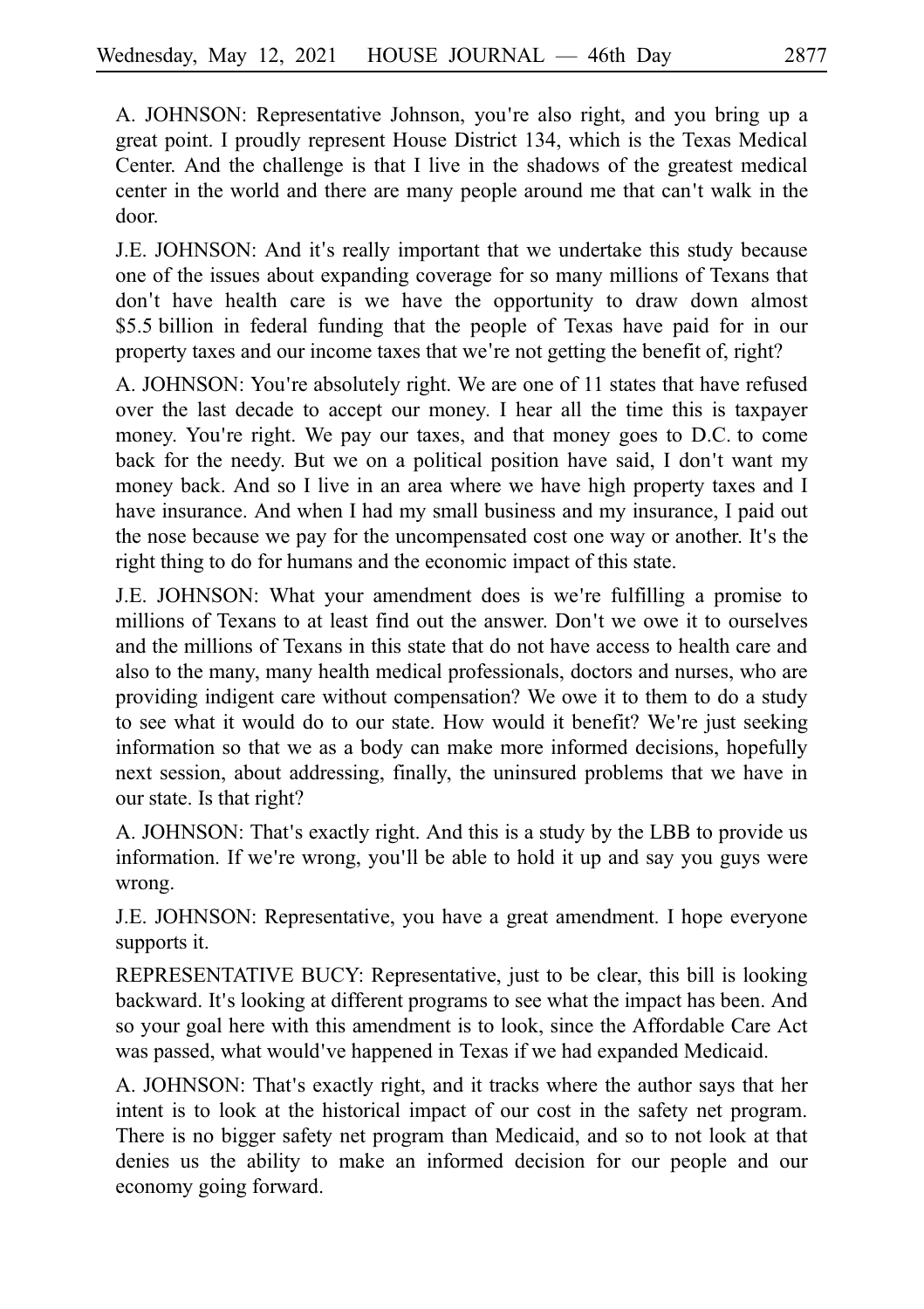BUCY: So I see estimates all the time about the numbers that would've been covered, the number of dollars that we would've brought back home of our tax dollars, and you hear ranges from \$5.5 billion to \$10 billion a year, maybe more in a post-pandemic, and anywhere from 1.9 million Texans, 2.2 million Texans. So you're trying to look back and see what those actual numbers are so when we have a conversation in the future about it, we'll have real data from this study.

A. JOHNSON: That's exactly right. Nonpartisan data. Nonpartisan data so that we can make an informed decision in the future. It is just a study by a nonpartisan organization to look at the actual facts.

REPRESENTATIVE M. GONZÁLEZ: So the bill talks about a cost-benefit analysis. You're doing a cost-benefit analysis on how Medicaid expansion would've impacted Texas over the last five years. Is that accurate?

A. JOHNSON: That's exactly right.

M. GONZÁLEZ: And so all we're saying is we want information and data. Should anybody be against that?

A. JOHNSON: I don't believe so, and that's exactly as the bill author said. This bill has gotten overwhelming support, and as she was talking about what she wanted to review, you couldn't help but think about, "That's right." And if we're going to look at safety net programs, then we ve got to look at Medicaid as well. ' And so I agree with her. Let's look at safety net programs, and this is the biggest one and would have the biggest economic impact on our state, potentially.

M. GONZÁLEZ: That's a key word, "potentially." We hear from some of our colleagues that Medicaid expansion would cost the state, in fact, and if that's the truth, then the cost-benefit analysis will demonstrate that. So people on both sides of the aisle, from all political spectrums, should want to have the accurate data to support what they are saying on this house floor. Is that accurate?

A. JOHNSON: Absolutely right. This amendment would allow us to take out the guessing game. It would allow the Legislative Budget Board to do an independent analysis of the historical aspect of the decision so that we can make a better informed decision when whoever comes back here in 2022. And that's good for Texas.

M. GONZÁLEZ: I appreciate you trying to get us accurate information from a nonbiased source on things that impact Texans, especially on this issue which impacts the most Texans.

REPRESENTATIVE BECKLEY: I think I might have missed it, but is this going to go back five years like the studies in the bill, the other studies that are being done in the bill?

A. JOHNSON: This will track everything that Representative Noble wants to do and just adds an additional element to the safety net structure that she has defined, which specifically references the chapter on Medicaid. And so let's take her at her word. All we want is information, and we're just going to compare apples to apples.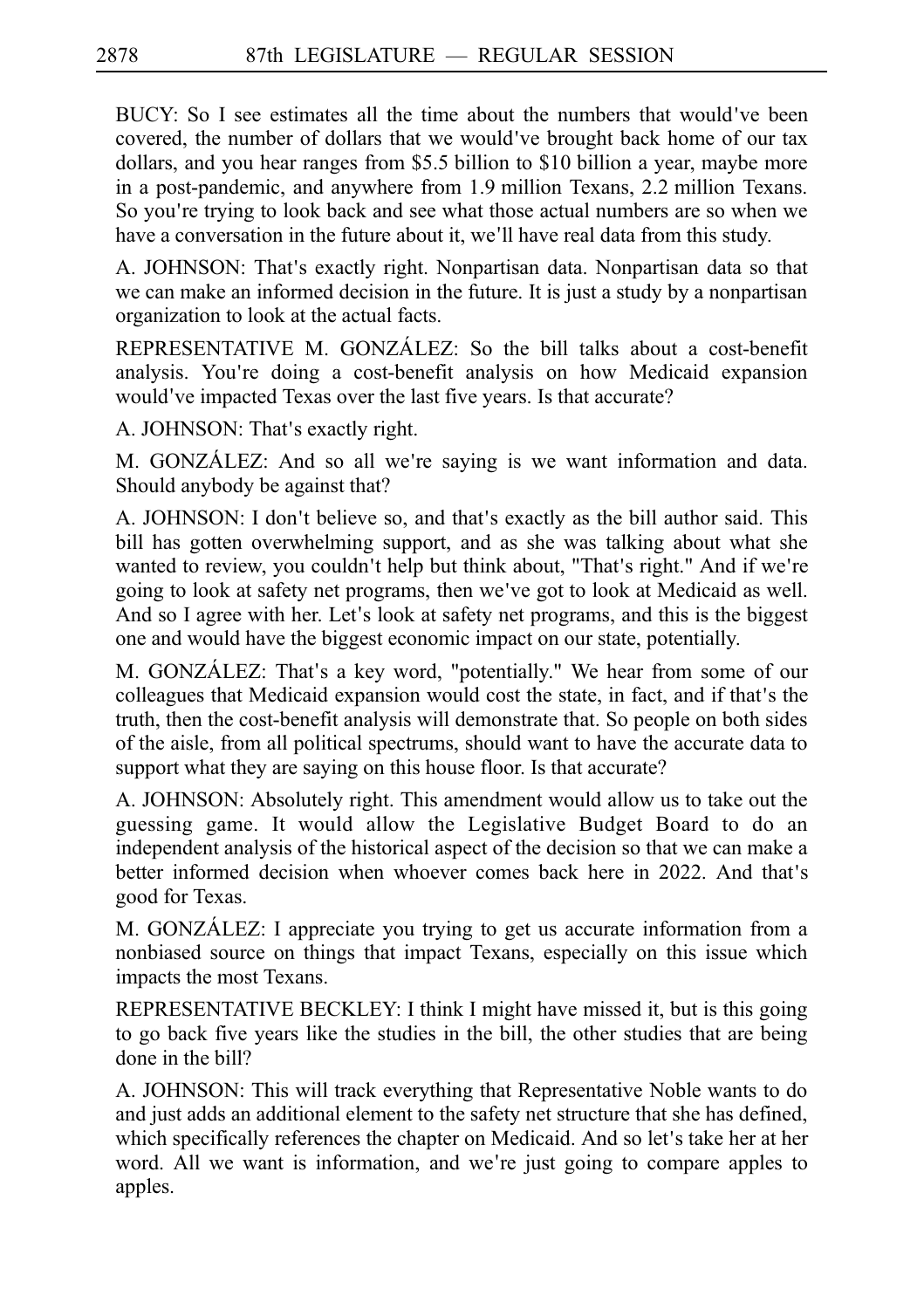BECKLEY: And this is going to go back five years as well?

A. JOHNSON: The exact same amount of time that she wants it.

BECKLEY: So we'll have how much we lost during the pandemic as well as the four years prior to the pandemic?

A. JOHNSON: We will, and I also—

BECKLEY: Well, we're not out of the pandemic.

A. JOHNSON: And I agree with her. We have big policy decisions to make. And when I talk with folks and say: Did you know that we have the highest rate of uninsured children in the nation––Texas is number one. We re number one in the ' highest rate of uninsured children in the nation—they're appalled. And so we, just like she wants to do, let's get all the information that we need to figure out how do we solve that stain on who we are as a state and how we treat our children. When I live next to the medical center—and it's not a question of if they could have access to care where I live—it's a question of if we want to get it to children. And so I agree with her. Let's review, but let's review everything.

BECKLEY: And did you know that one of my hospitals in my district, which I have two of, almost went bankrupt during the pandemic? And one of the main things, when I was talking to them, is because we did not take the Medicaid expansion.

A. JOHNSON: And you raise a great point. Constituents, businesses, doctors, hospitals, they always tell us that. And this study will determine if they're right so that we can make an informed decision that they are begging us to make. But we keep saying we're not sure if that's going to cost us money or if that's going to save us money.

Representative Noble moved to postpone consideration of **SB 1138** until  $7:45$  p.m. today.

The motion prevailed.

### **HB 1927 - HOUSE REFUSES TO CONCUR IN SENATE AMENDMENTS CONFERENCE COMMITTEE APPOINTED**

Representative Schaefer called up with senate amendments for consideration at this time,

**HB 1927**, A bill to be entitled An Act relating to provisions governing the carrying of a firearm by a person who is 21 years of age or older and not otherwise prohibited by state or federal law from possessing the firearm and to other provisions related to the carrying, possessing, transporting, or storing of a firearm or other weapon; creating criminal offenses.

Representative Schaefer moved that the house not concur in the senate amendments and that a conference committee be requested to adjust the differences between the two houses on **HB 1927**.

The motion prevailed.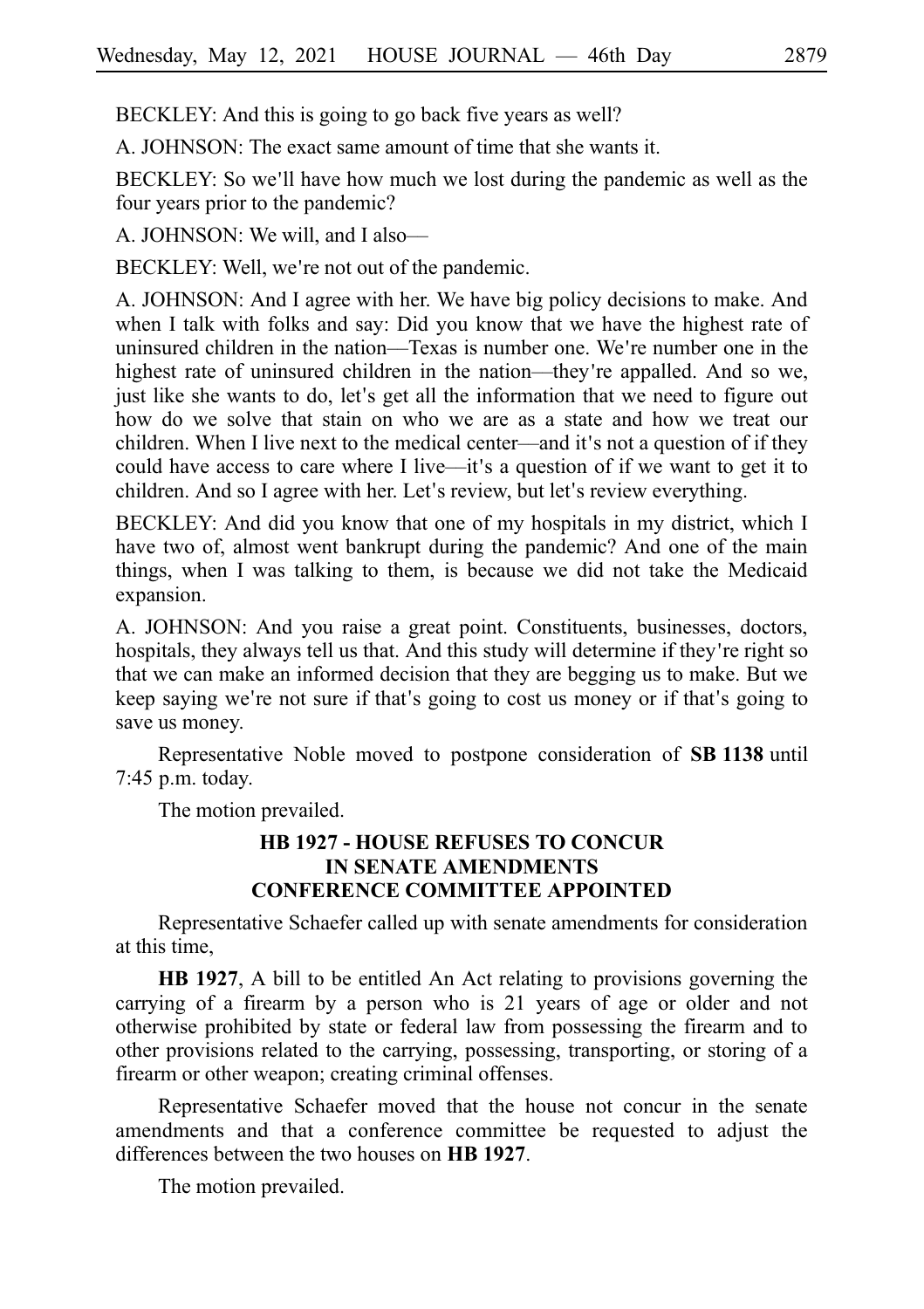The chair announced the appointment of the following conference committee, on the part of the house, on **HB 1927**: Schaefer, chair; White, Canales, Guillen, and Burrows.

#### **REMARKS ORDERED PRINTED**

Representative Goodwin moved to all remarks on Amendment No. 2 on **SBi1138**.

The motion prevailed.

# **GENERAL STATE CALENDAR (consideration continued) HB 2664 ON SECOND READING (by Martinez and Reynolds)**

**HB 2664**, A bill to be entitled An Act relating to the authority of an independent school district to change the date of the general election and terms for officers.

#### **Amendment No. 1**

Representatives Martinez and Schofield offered the following amendment to **HBi2664**:

Amend **HB** 2664 as follows:

On page 1, line 9, between "trustees" and the period, insert "until the date the November election is canvassed"

Amendment No. 1 was adopted.

**HB 2664**, as amended, was passed to engrossment. (Dean recorded voting no.)

## **CSHB 3656 ON SECOND READING (by C. Turner, et al.)**

**CSHB 3656**, A bill to be entitled An Act relating to the classification of certain construction workers and the eligibility of those workers for unemployment benefits; providing penalties.

CSHB 3656 was passed to engrossment. (Anderson and Dean recorded voting no.)

## **CSHB 2742 ON SECOND READING (by Reynolds and Guillen)**

**CSHB 2742**, A bill to be entitled An Act relating to the reentry and reintegration programs provided by the Texas Department of Criminal Justice.

**CSHB 2742** was passed to engrossment. (Anderson, Dean, and Shine recorded voting no.)

### **POSTPONED BUSINESS**

The following bills were laid before the house as postponed business: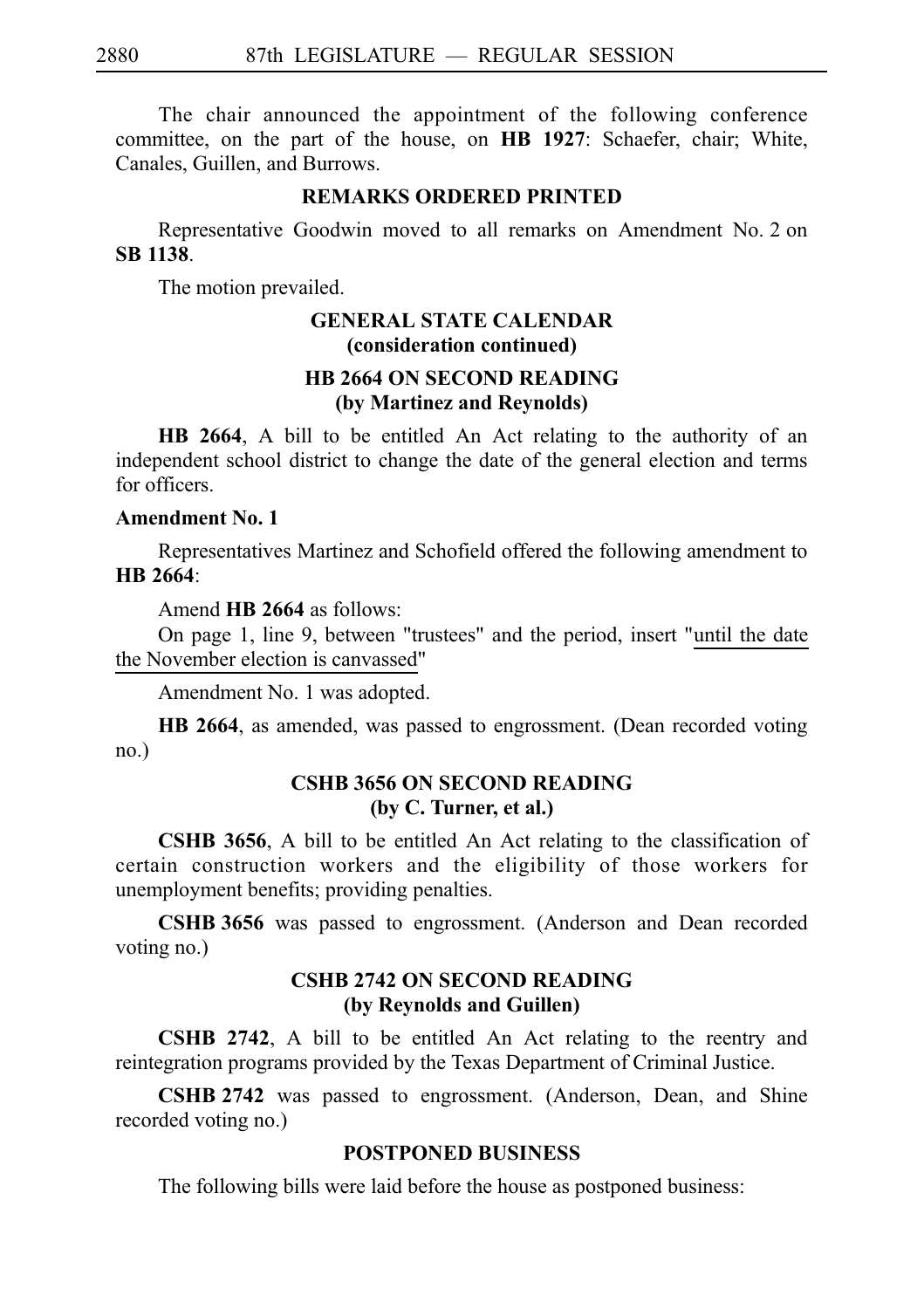## **SB 1138 ON SECOND READING (Noble, Frank, Swanson, Shaheen, and Meza - House Sponsors)**

**SB 1138**, A bill to be entitled An Act relating to a study on streamlining public safety net programs to reduce costs and improve outcomes for recipients under the programs.

**SB 1138** was read second time earlier today, amendments were offered and disposed of, and **SB 1138** was postponed until  $6:30$  p.m., and was again postponed until this time. Amendment No. 2 was pending at the time of postponement.

#### **AMENDMENT NO. 2 - REMARKS**

NOBLE: The purpose of this bill is to look at how our current safety net programs have performed and if those existing programs are efficient and effective. This amendment has nothing to do with the purpose of this study, therefore I will be voting no on this amendment.

J.E. JOHNSON: I m speaking in favor of this amendment because it is time, long ' due, that this body address the horrific state of the uninsured in the State of Texas. We have an opportunity and a responsibility to provide affordable health care to the millions of Texans that do not have it. We are on our way out of the most serious health pandemic that this state and this nation and the world, in fact, has ever faced, and we have done nothing to address health care access to the millions of people that this state needs. This amendment is critical to provide information to guide us. I think many of you have preconceived notions about what expanding Medicaid would do and the consequences, and as a result, you're not supporting a very needed, necessary program that saves Texans' lives. I do not understand how you can be a pro-life conservative and not support this initiative because it is fundamental to the health care of so many people who need it. I strongly urge us to vote yes on this because we deserve the answers that this study will provide us to guide us in the future.

A. JOHNSON: As I said earlier, I m honored to represent the medical center. This ' is about our community. This is about Texas. This is about the fact that we have the highest rate of uninsured children in the nation. This is about the fact that we are losing rural hospitals at a rapid rate. I know you know it because I hear you talking in the hallways about the decision and how it's impacting your constituents. And I know that you know that truth––knowledge is power. And all this amendment asks for is to do a study. And I know you know doctors. And I know you know doctors who recognize that this has an economic impact on them as well. This is a question that is not only something that is inherently the right thing to do for our citizens but it might be the right thing to do for our Texas economy. We'll know if we do the study. And if we don't, we're denying our citizens nonpartisan policy. If we don't study it, we're just digging in on partisanship. And so I beg you, on behalf of the highest rate of uninsured children in the nation, vote yes on this amendment and let's get the knowledge.

A record vote was requested by Representative Herrero.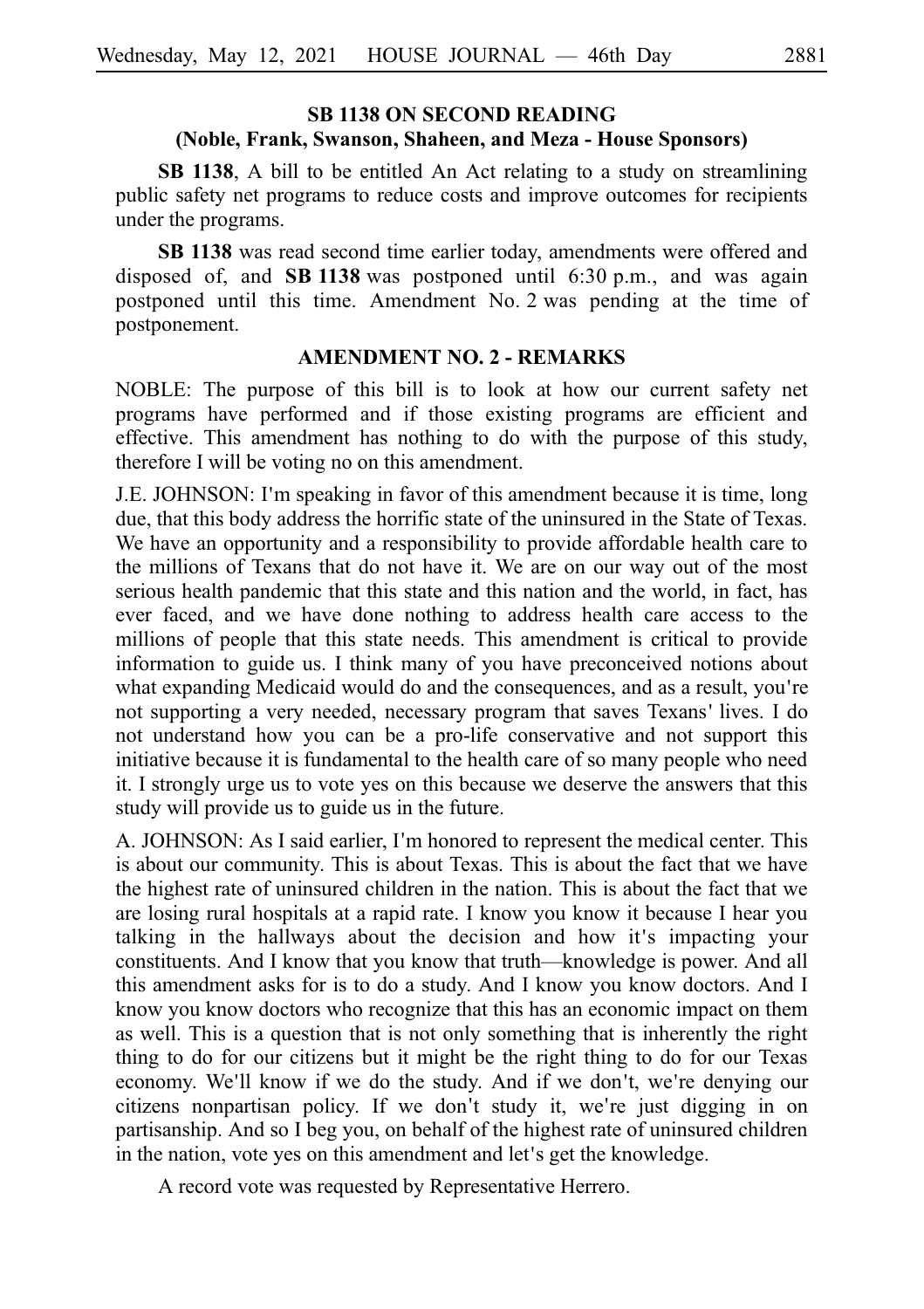Amendment No. 2 failed of adoption by (Record 1005): 70 Yeas, 77 Nays, 1 Present, not voting.

Yeas — Allen; Allison; Anchia; Beckley; Bernal; Bowers; Bucy; Campos; Canales; Cole; Collier; Cortez; Crockett; Davis; Deshotel; Dominguez; Dutton; Fierro; Gervin-Hawkins; González, J.; González, M.; Goodwin; Guerra; Guillen; Hernandez; Herrero; Hinojosa; Howard; Huberty; Israel; Johnson, A.; Johnson, J.D.; Johnson, J.E.; Kacal; King, T.; Larson; Longoria; Lopez; Lucio; Martinez; Martinez Fischer; Meza; Minjarez; Moody; Morales, C.; Morales, E.; Morales Shaw; Muñoz; Neave; Ordaz Perez; Ortega; Pacheco; Perez; Ramos; Raymond; Reynolds; Rodriguez; Romero; Rose; Rosenthal; Sherman; Talarico; Thierry; Thompson, S.; Turner, C.; Turner, J.; Vo; Walle; Wu; Zwiener.

Nays — Anderson; Ashby; Bailes; Bell, C.; Bell, K.; Biedermann; Bonnen; Buckley; Burns; Burrows; Button; Cain; Capriglione; Cason; Clardy; Cook; Craddick; Cyrier; Darby; Dean; Ellzey; Frank; Frullo; Gates; Geren; Goldman; Harless; Harris; Hefner; Holland; Hull; Hunter; Jetton; King, K.; King, P.; Klick; Krause; Kuempel; Lambert; Landgraf; Leach; Leman; Lozano; Metcalf; Meyer; Middleton; Morrison; Murphy; Murr; Noble; Oliverson; Paddie; Parker; Patterson; Paul; Price; Rogers; Sanford; Schaefer; Schofield; Shaheen; Shine; Slaton; Slawson; Smith; Smithee; Spiller; Stephenson; Stucky; Swanson; Thompson, E.; Tinderholt; Toth; VanDeaver; Vasut; White; Wilson.

Present, not voting — Mr. Speaker(C).

Absent, Excused — Coleman; Raney.

#### **Amendment No. 3**

Representative Romero offered the following amendment to **SB 1138**:

Amend **SB 1138** (house committee printing) as follows:

- (1) On page 2, strike lines 11 and 12 and substitute the following:
	- $(2)$  improving outcomes for recipients under the programs, including:
- (A) early childhood outcomes for child recipients or children of recipients;
	- (B) health outcomes for recipients; and
	- $(C)$  reduction in food insecurity for recipients; and
	- (2) On page 3, line 25, strike "and".

(3) Strike page 3, line 27 through page 4, line 3 and substitute the following:

application for benefits and approval under each program; and

 $(K)$  the amount of unspent money available under the Temporary Assistance for Needy Families program that the legislature could appropriate for use under the program by eligible persons in this state and recommendations for the use of that money for the purposes of:

(i) reducing poverty and food insecurity among program recipients;

(ii) making quality and affordable childcare accessible to low-income citizens of this state; and

(iii) improving program recipients' health outcomes;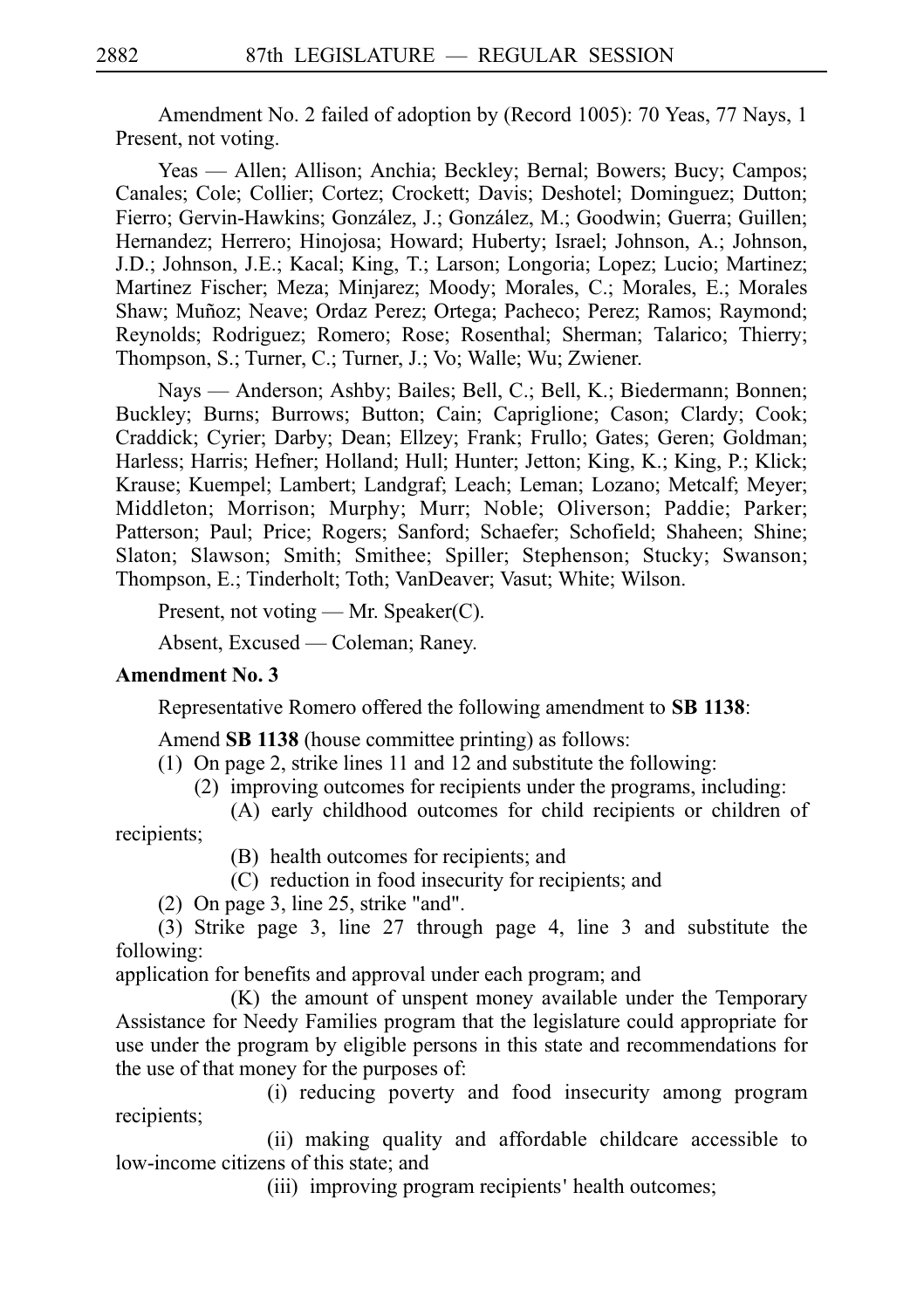$(2)$  a cost-benefit analysis that compares the costs of providing each program with the program's effectiveness at:

 $(A)$  transitioning recipients to self-sufficiency;

(B) achieving positive early childhood outcomes for child recipients or children of recipients;

(C) improving the health outcomes of recipients; and

(D) reducing food insecurity among recipients; and

Amendment No. 3 was adopted.

A record vote was requested by Representative Anchia.

**SB 1138**, as amended, was passed to third reading by (Record 1006): 83 Yeas, 62 Nays, 1 Present, not voting.

Yeas — Allison; Anderson; Ashby; Bailes; Bell, C.; Bell, K.; Biedermann; Bonnen; Buckley; Burns; Burrows; Button; Cain; Capriglione; Cason; Clardy; Cook; Craddick; Cyrier; Darby; Dean; Dutton; Ellzey; Frank; Frullo; Gates; Goldman; Goodwin; Guillen; Harless; Harris; Hefner; Holland; Huberty; Hull; Hunter; Jetton; King, P.; Klick; Krause; Kuempel; Lambert; Landgraf; Leach; Leman; Lozano; Metcalf; Meyer; Middleton; Morrison; Murphy; Murr; Noble; Oliverson; Pacheco; Parker; Patterson; Paul; Raymond; Rogers; Romero; Sanford; Schaefer; Schofield; Shaheen; Shine; Slaton; Slawson; Smith; Smithee; Spiller; Stephenson; Stucky; Swanson; Thierry; Thompson, E.; Tinderholt; Toth; VanDeaver; Vasut; White; Wilson; Zwiener.

Nays — Allen; Anchia; Beckley; Bernal; Bowers; Bucy; Campos; Canales; Cole; Collier; Cortez; Crockett; Davis; Deshotel; Dominguez; Fierro; Geren; Gervin-Hawkins; González, J.; González, M.; Hernandez; Herrero; Hinojosa; Howard; Israel; Johnson, A.; Johnson, J.D.; Johnson, J.E.; Kacal; King, K.; King, T.; Larson; Longoria; Lopez; Lucio; Martinez; Martinez Fischer; Meza; Minjarez; Moody; Morales, C.; Morales, E.; Morales Shaw; Muñoz; Neave; Ordaz Perez; Ortega; Perez; Price; Ramos; Reynolds; Rodriguez; Rose; Rosenthal; Sherman; Talarico; Thompson, S.; Turner, C.; Turner, J.; Vo; Walle; Wu.

Present, not voting — Mr. Speaker(C).

Absent, Excused — Coleman; Raney.

Absent — Guerra; Paddie.

#### **STATEMENTS OF VOTE**

When Record No. 1006 was taken, I was shown voting yes. I intended to vote no.

Dutton

When Record No. 1006 was taken, I was shown voting yes. I intended to vote no.

Zwiener

#### **HB 1886 - LAID ON THE TABLE SUBJECT TO CALL**

Representative Noble moved to lay **HBi1886** on the table subject to call. The motion prevailed.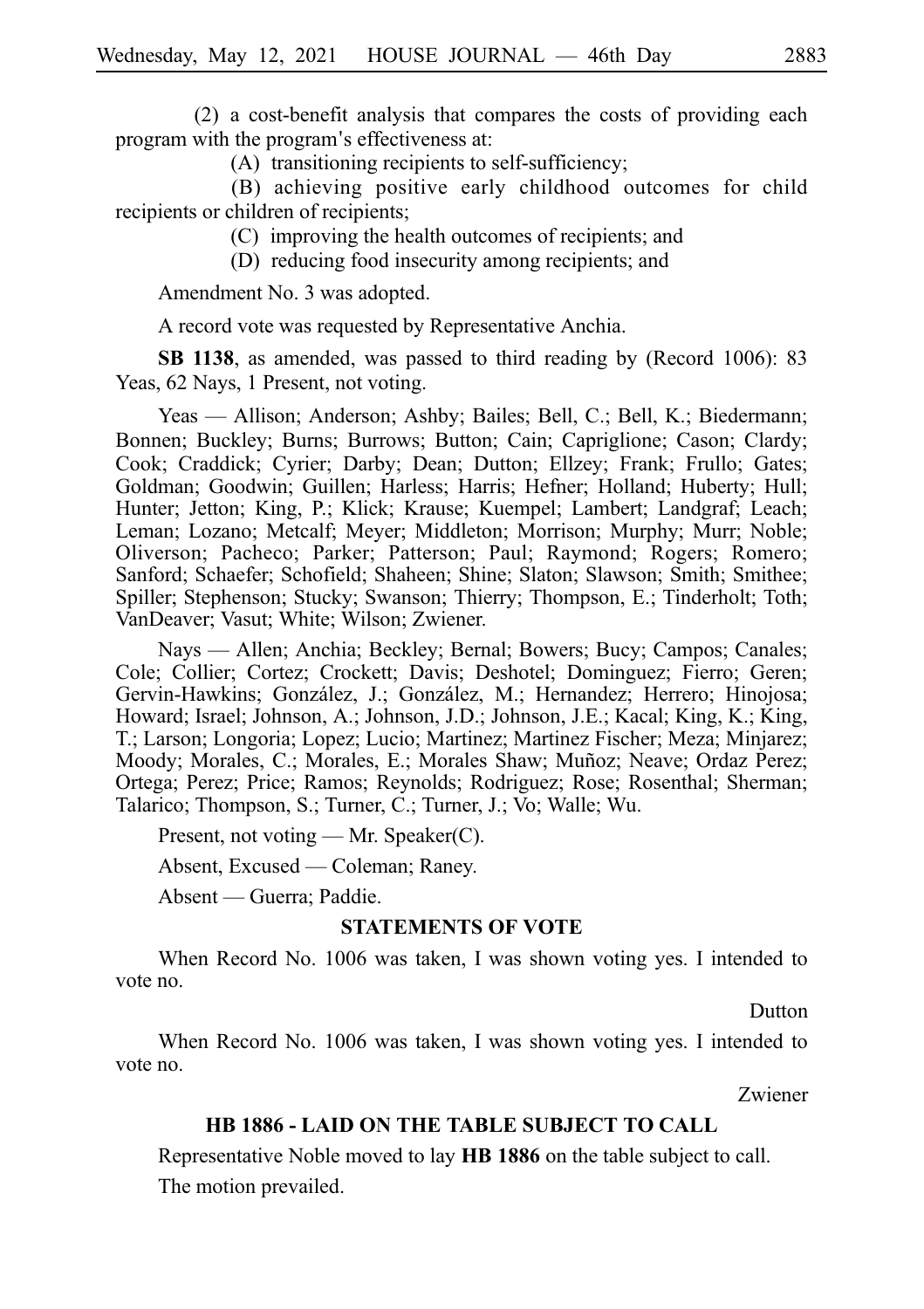# **GENERAL STATE CALENDAR (consideration continued)**

### **HB 3221 ON SECOND READING (by Leach and Holland)**

**HB 3221**, A bill to be entitled An Act relating to the accrual of a cause of action for purposes of certain laws governing certain construction liability claims.

HB 3221 was passed to engrossment.

### **CSHB 2793 ON SECOND READING (by J.D. Johnson, Sherman, Wu, et al.)**

**CSHB 2793**, A bill to be entitled An Act relating to parole determinations and individual treatment plans for inmates.

**CSHB 2793** was passed to engrossment. (Anderson recorded voting no.)

# **CSHB 4212 ON SECOND READING (by Moody and Rose)**

**CSHB 4212**, A bill to be entitled An Act relating to procedures regarding defendants who are or may be persons with a mental illness or intellectual disability.

### **Amendment No. 1**

Representative Moody offered the following amendment to **CSHB 4212**:

Amend **CSHB 4212** (house committee printing) on page 3, line 22, by striking "(a)" and substituting "(b)".

Amendment No. 1 was adopted.

**CSHB 4212**, as amended, was passed to engrossment.

## **HB 2802 ON SECOND READING (by Dean, Guillen, and Lozano)**

**HB 2802**, A bill to be entitled An Act relating to the administration of public school assessment instruments and the temporary suspension of certain accountability determinations for public schools in a school year in which public school operations are disrupted as a result of a declared disaster and the requirement to use those assessment instruments as a criterion for promotion or graduation of a public school student.

**HB** 2802 was passed to engrossment.

## **SB 232 ON SECOND READING (Davis - House Sponsor)**

**SB 232**, A bill to be entitled An Act relating to service of expert reports for health care liability claims.

**SB 232** was considered in lieu of **HB 3984**.

SB 232 was passed to third reading. (Anderson, Ashby, and Dean recorded voting no.)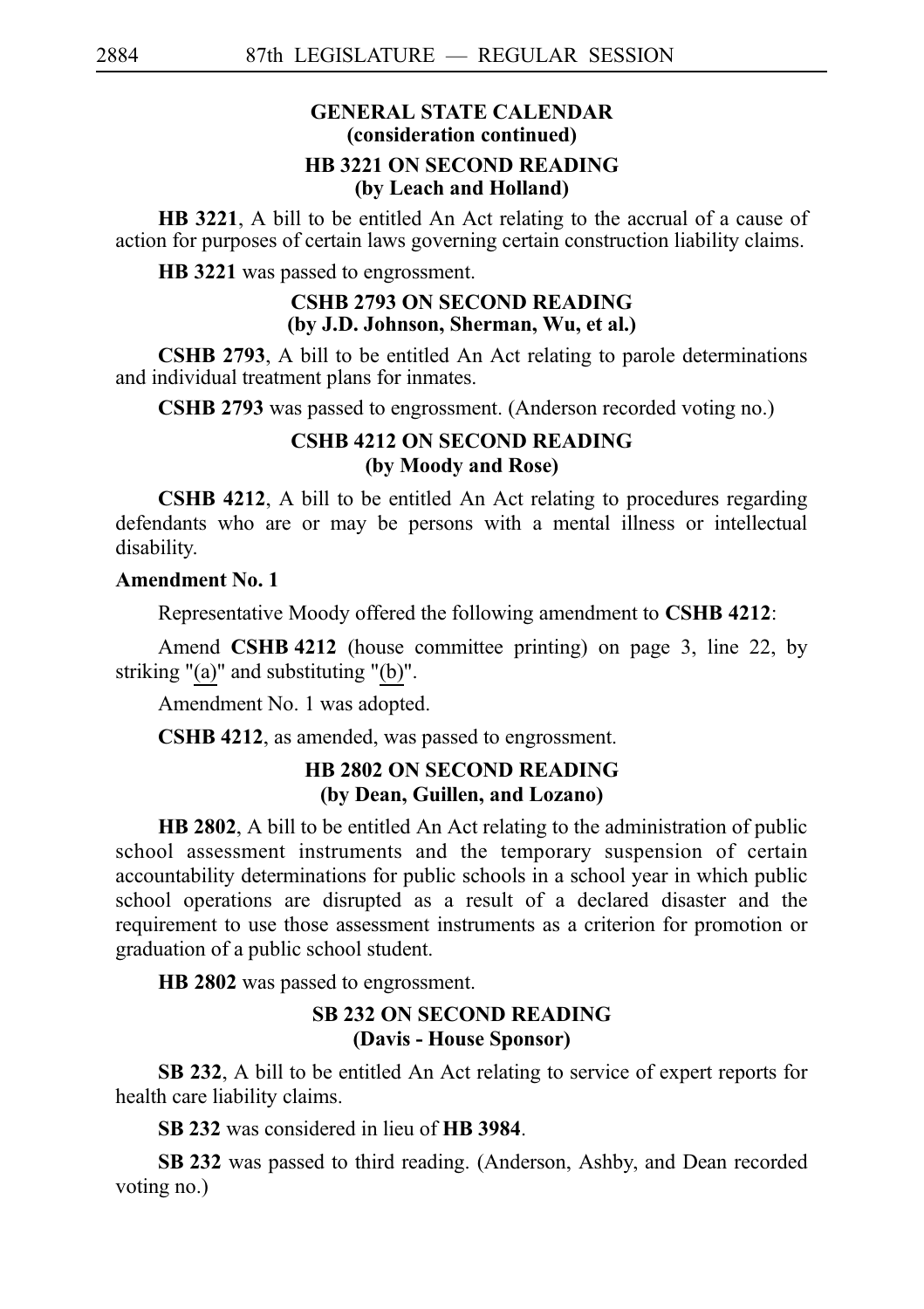### **HB 3984 - LAID ON THE TABLE SUBJECT TO CALL**

Representative Davis moved to lay **HB 3984** on the table subject to call.

The motion prevailed.

## **HB 3388 ON SECOND READING (by E. Thompson)**

**HB 3388**, A bill to be entitled An Act relating to information regarding state agency vehicle fleets.

**HB** 3388 was passed to engrossment.

### **HB 2950 ON SECOND READING (by Smith)**

**HB 2950**, A bill to be entitled An Act relating to the composition of and actions transferred by the judicial panel on multidistrict litigation.

#### **Amendment No. 1**

Representative Smith offered the following amendment to **HBi2950**:

Amend HB 2950 (house committee report) by striking page 1, line 12, through page 2, line 3, and renumbering the SECTIONS of the bill accordingly.

Amendment No. 1 was adopted.

**HB 2950**, as amended, was passed to engrossment.

## **HB 2711 ON SECOND READING (by Hinojosa, Murphy, and Guillen)**

**HB 2711**, A bill to be entitled An Act relating to the continuation of a residence homestead exemption from ad valorem taxation while the owner is temporarily absent because of service outside of the United States as a foreign service officer employed by the United States Department of State.

**HB** 2711 was passed to engrossment.

## **CSHB 2344 ON SECOND READING (by Zwiener, Bernal, VanDeaver, Buckley, Lozano, et al.)**

**CSHB 2344**, A bill to be entitled An Act relating to authorizing the use of a writing portfolio assessment to assess writing performance for public school students.

#### **Amendment No. 1**

Representative Zwiener offered the following amendment to **CSHB 2344**:

Amend **CSHB 2344** (house committee report) on page 2, line 12, by striking "may" and substituting "shall".

Amendment No. 1 was adopted.

A record vote was requested by Representative Biedermann.

**CSHB 2344**, as amended, was passed to engrossment by (Record 1007): 94 Yeas, 49 Nays, 1 Present, not voting.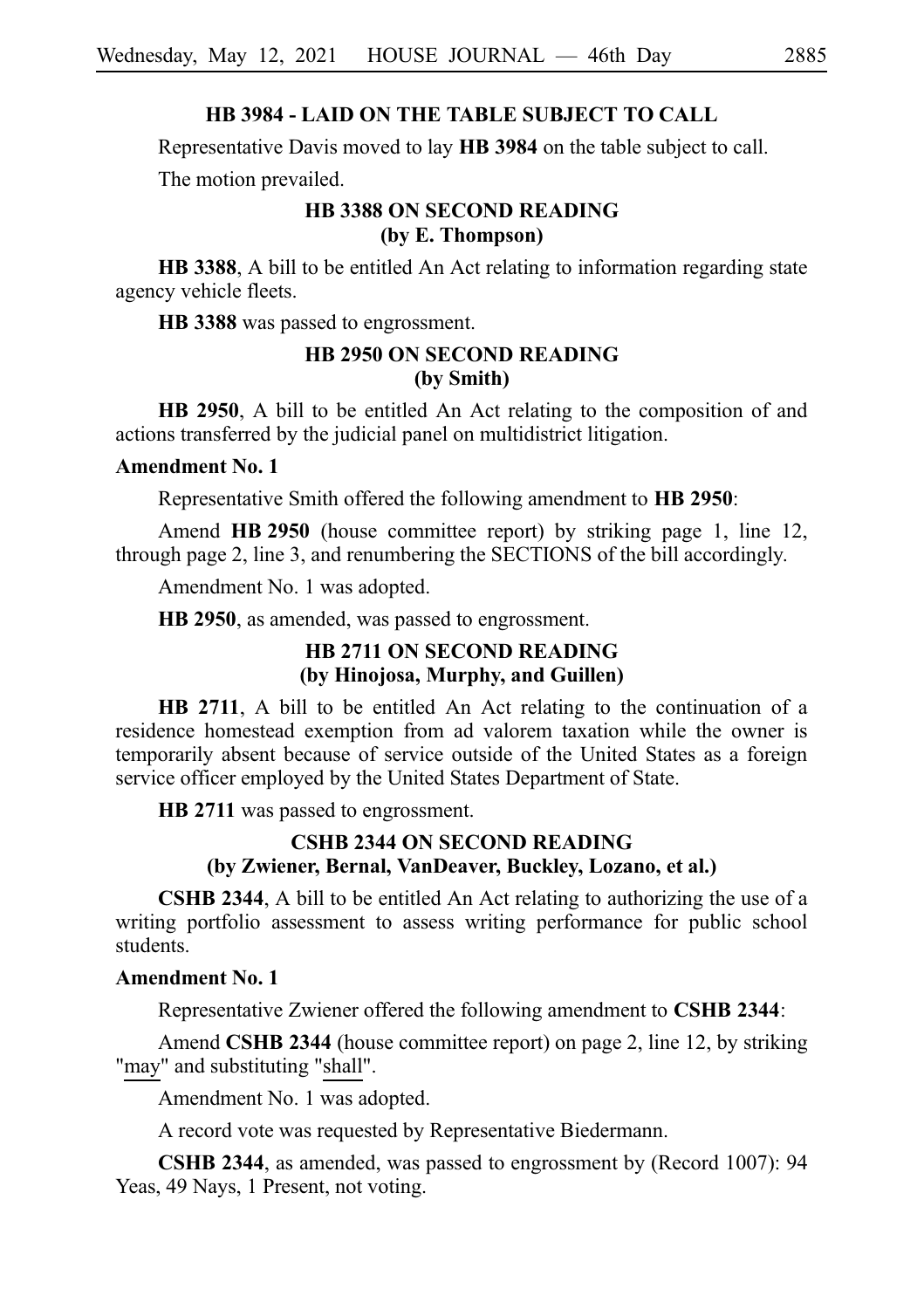Yeas — Allen; Allison; Anchia; Ashby; Bailes; Beckley; Bell, K.; Bernal; Bowers; Buckley; Bucy; Burrows; Button; Cain; Campos; Clardy; Cole; Collier; Cortez; Crockett; Darby; Davis; Dean; Deshotel; Dominguez; Dutton; Fierro; Gates; Geren; González, J.; González, M.; Goodwin; Guerra; Guillen; Hernandez; Herrero; Hinojosa; Howard; Huberty; Israel; Johnson, A.; Johnson, J.E.; Kacal; King, T.; Lambert; Larson; Longoria; Lopez; Lozano; Lucio; Martinez; Martinez Fischer; Meyer; Meza; Minjarez; Morales, C.; Morales, E.; Morales Shaw; Muñoz; Neave; Ordaz Perez; Ortega; Pacheco; Paddie; Patterson; Perez; Price; Ramos; Raymond; Reynolds; Rodriguez; Romero; Rose; Rosenthal; Sherman; Shine; Slawson; Smith; Smithee; Stephenson; Stucky; Talarico; Thierry; Thompson, E.; Thompson, S.; Turner, C.; Turner, J.; VanDeaver; Vasut; Vo; Walle; White; Wu; Zwiener.

Nays — Anderson; Bell, C.; Biedermann; Bonnen; Burns; Capriglione; Cason; Cook; Craddick; Cyrier; Ellzey; Frank; Frullo; Gervin-Hawkins; Goldman; Harless; Harris; Hefner; Holland; Hull; Hunter; Jetton; King, K.; King, P.; Klick; Krause; Kuempel; Landgraf; Leach; Leman; Metcalf; Middleton; Murphy; Murr; Noble; Oliverson; Parker; Paul; Rogers; Sanford; Schaefer; Schofield; Shaheen; Slaton; Spiller; Swanson; Tinderholt; Toth; Wilson.

Present, not voting — Mr. Speaker(C).

Absent, Excused — Coleman; Raney.

Absent — Canales; Johnson, J.D.; Moody; Morrison.

#### **STATEMENTS OF VOTE**

When Record No. 1007 was taken, I was in the house but away from my desk. I would have voted yes.

Canales

When Record No. 1007 was taken, I was shown voting no. I intended to vote yes.

**Harless** 

When Record No. 1007 was taken, I was shown voting no. I intended to vote yes.

Harris

When Record No. 1007 was taken, I was shown voting no. I intended to vote yes.

## Metcalf

When Record No. 1007 was taken, I was shown voting yes. I intended to vote no.

Stucky

When Record No. 1007 was taken, I was shown voting yes. I intended to vote no.

#### E. Thompson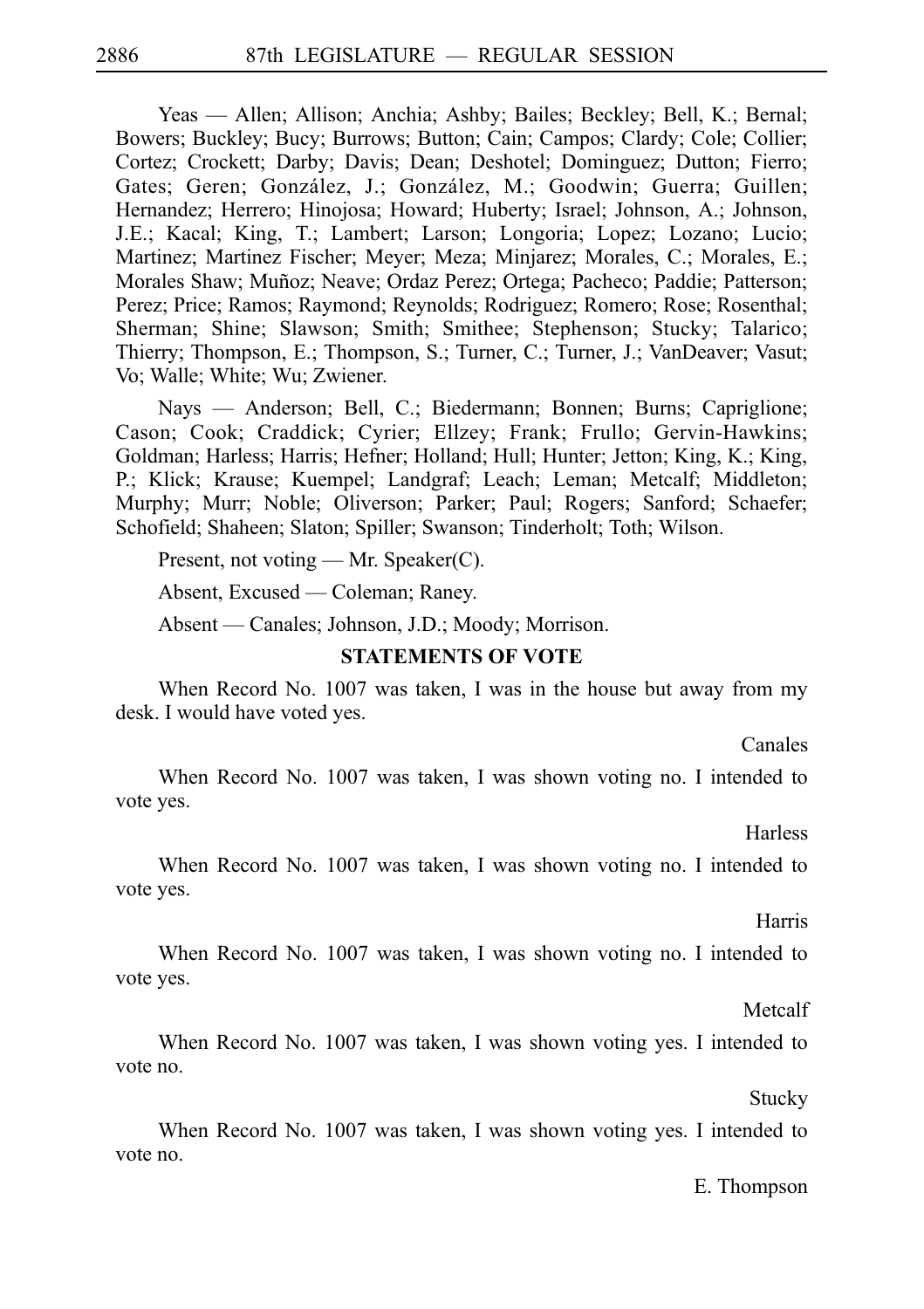## **HB 2821 ON SECOND READING (by White)**

**HB 2821**, A bill to be entitled An Act relating to the diversion of certain foster youth from the juvenile justice system, including through emergency behavior intervention by certain persons providing foster care services.

#### **Amendment No. 1**

Representative White offered the following amendment to **HB 2821**:

Amend **HB 2821** (house committee printing) as follows:

(1) On page 2, lines 3 and 4, strike "Section  $42.0426(b)$ , Human Resources Code, is amended" and substitute "Section 42.0426, Human Resources Code, is amended by amending Subsection (b) and adding Subsection (b-1)".

(2) On page 2, between lines  $15$  and 16, insert the following:

 $(b-1)$  The crisis response training required by Subsection  $(b)(1)$  may be conducted jointly with local law enforcement to maximize the effectiveness of the training.

 $\overline{(3)}$  Add the following appropriately numbered SECTION to the bill and renumber subsequent SECTIONS accordingly:

SECTION \_\_\_\_\_. The change in law made by this Act to Section 42.0426(b), Human Resources Code, is intended to permit a residential child-care facility to supplement existing training requirements in effect before the effective date of this Act and to conduct the training outside of the existing training curricula. Section 42.0426, Human Resources Code, as amended by this Act, may not be construed as requiring the purchase of a new training program or as requiring additional training hours.

Amendment No. 1 was adopted.

**HB 2821**, as amended, was passed to engrossment.

## **CSHB 3121 ON SECOND READING (by J. Turner, Price, and Coleman)**

**CSHB 3121**, A bill to be entitled An Act relating to a voluntary quality standards certification process for certain private residential psychiatric treatment facilities that provide treatments and services to youth; imposing fees; authorizing civil and administrative penalties.

#### **Amendment No. 1**

Representative J. Turner offered the following amendment to **CSHBi3121**:

Amend **CSHB 3121** (house committee report) by adding the following appropriately numbered SECTION to the bill and renumbering subsequent SECTIONS of the bill accordingly:

SECTION . This Act shall be known as Alec's Law.

Amendment No. 1 was adopted.

**CSHB 3121**, as amended, was passed to engrossment. (Anderson, Dean, and Shine recorded voting no.)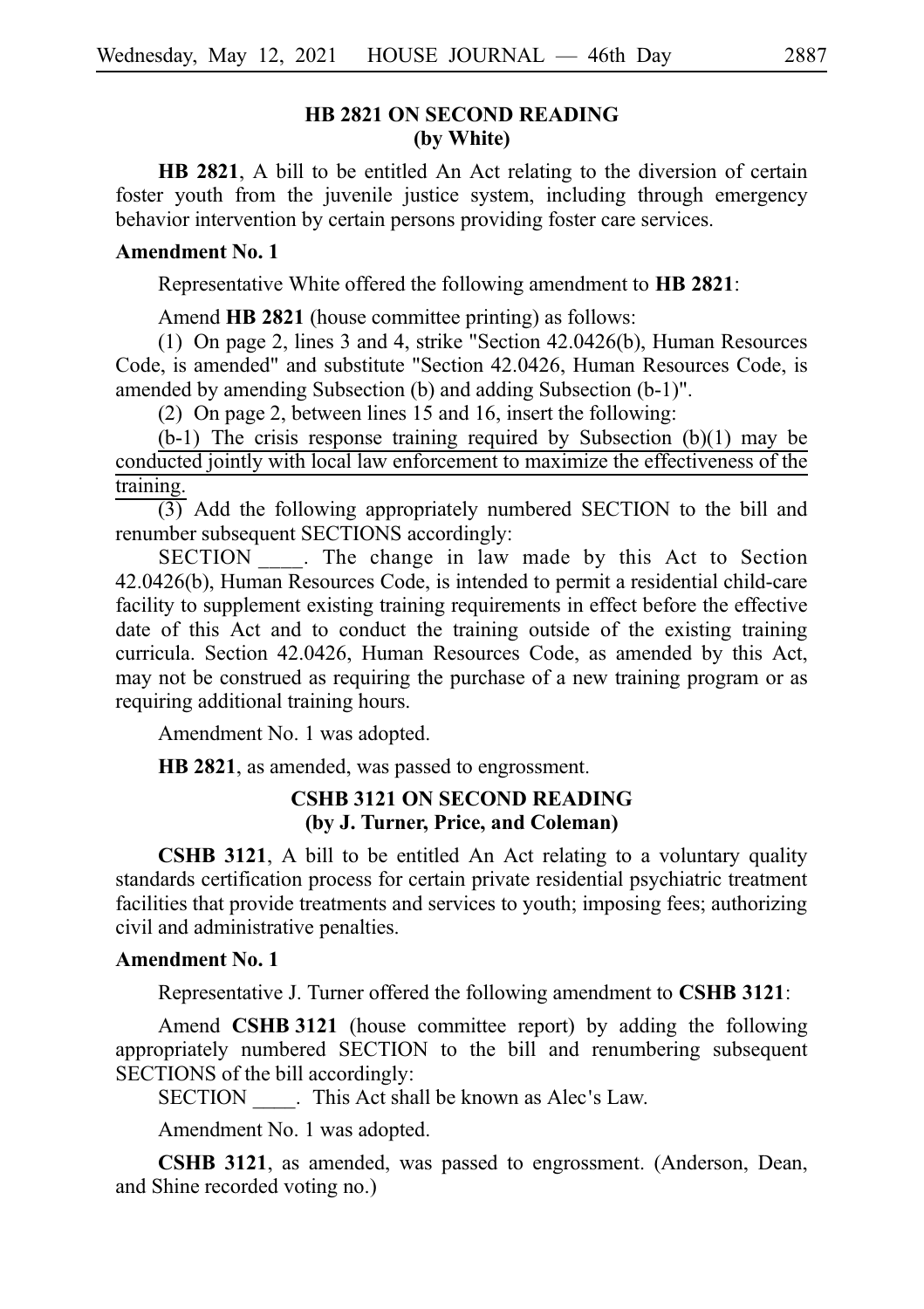## **HB 4355 ON SECOND READING (by Krause and Gates)**

**HB 4355**, A bill to be entitled An Act relating to providing children committed to the Texas Juvenile Justice Department and prisoners serving a sentence in a county jail with certain documents on discharge or release.

## **Amendment No. 1**

Representative Krause offered the following amendment to **HB** 4355:

Amend **HB 4355** (house committee printing) on page 6 as follows:

(1) On line 6, immediately following "certificate" insert "or driver's license".

 $\overline{(2)}$  On line 9, strike "or".

(3) On line 9, between "Government Code," and "is", insert "or Section 521.1421, Transportation Code,".

Amendment No. 1 was adopted.

**HB 4355**, as amended, was passed to engrossment.

### **HB 3141 ON SECOND READING (by Dominguez, Cain, Harris, and Price)**

**HB 3141**, A bill to be entitled An Act relating to requiring the disclosure of fees charged for the sale of concert and other event tickets.

**HB** 3141 was passed to engrossment. (Anderson recorded voting no.)

# **CSHB 1984 ON SECOND READING (by Vasut, Gates, Cook, E. Morales, et al.)**

**CSHB 1984**, A bill to be entitled An Act relating to the duration of a special open hunting season for game animals and certain game birds restricted to persons under 17 years old.

**CSHB 1984** was passed to engrossment.

## **CSHB 3286 ON SECOND READING (by Schofield and Gates)**

**CSHB 3286**, A bill to be entitled An Act relating to the overnight parking of a commercial motor vehicle near certain apartment complexes.

#### **Amendment No. 1**

Representative Schofield offered the following amendment to **CSHB 3286**:

Amend **CSHB 3286** (house committee report) by adding the following language to the bill:

On page 2, line 17, before the beginning of SECTION 2, insert a new Subsection (g) as follows: "(g) Section  $545.3075$  does not apply to public right-of-ways that are part of the state highway system."

Amendment No. 1 was adopted.

**CSHB 3286**, as amended, was passed to engrossment.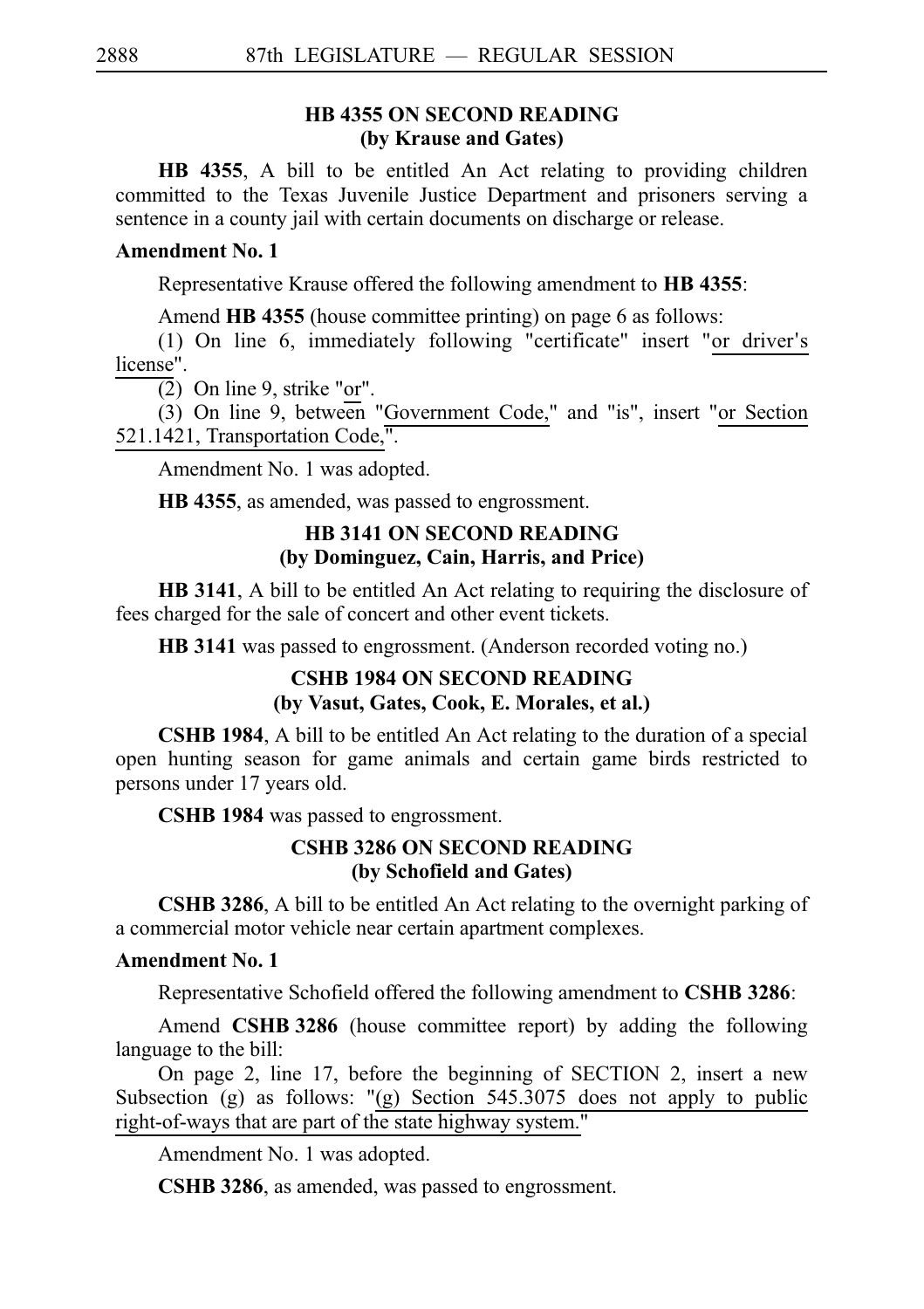## **CSSB 1263 ON SECOND READING (C. Bell - House Sponsor)**

**CSSB 1263**, A bill to be entitled An Act relating to funding for the Texas emissions reduction plan.

**CSSB 1263** was considered in lieu of **HB 3294**.

**CSSBi1263** was passed to third reading.

#### **HB 3294 - LAID ON THE TABLE SUBJECT TO CALL**

Representative C. Bell moved to lay **HBi3294** on the table subject to call.

The motion prevailed.

#### **HB 4545 - NOTICE GIVEN**

Pursuant to the provisions of Rule 7, Section 43, of the House Rules, Representative Dutton gave notice that he would, on the next legislative day, call from the journal the motion to reconsider the vote by which HB 4545 failed to pass on May 11.

# **CSHB 3162 ON SECOND READING (by Martinez)**

**CSHB 3162**, A bill to be entitled An Act relating to a certificate of merit in certain actions against certain licensed or registered professionals.

**CSHB 3162** was passed to engrossment.

# **HB 782 ON SECOND READING (by Swanson, et al.)**

**HB 782**, A bill to be entitled An Act relating to requirements for certain petitions requesting an election and ballot propositions.

#### **HB 782 - POINT OF ORDER**

Representative Anchia raised a point of order against further consideration of **HBi782** under Rule 8, Section 1(a), of the House Rules on the grounds that the bill caption failed to give reasonable notice of the subject of the bill.

(Harris in the chair)

The point of order was withdrawn.

Representative Swanson moved to postpone consideration of **HB** 782 until 10 a.m. Saturday, December 25.

The motion prevailed.

## **CSHB 3298 ON SECOND READING (by Allison and Guillen)**

**CSHB 3298**, A bill to be entitled An Act relating to the establishment of a computer science strategic advisory committee and the essential knowledge and skills of the technology applications curriculum.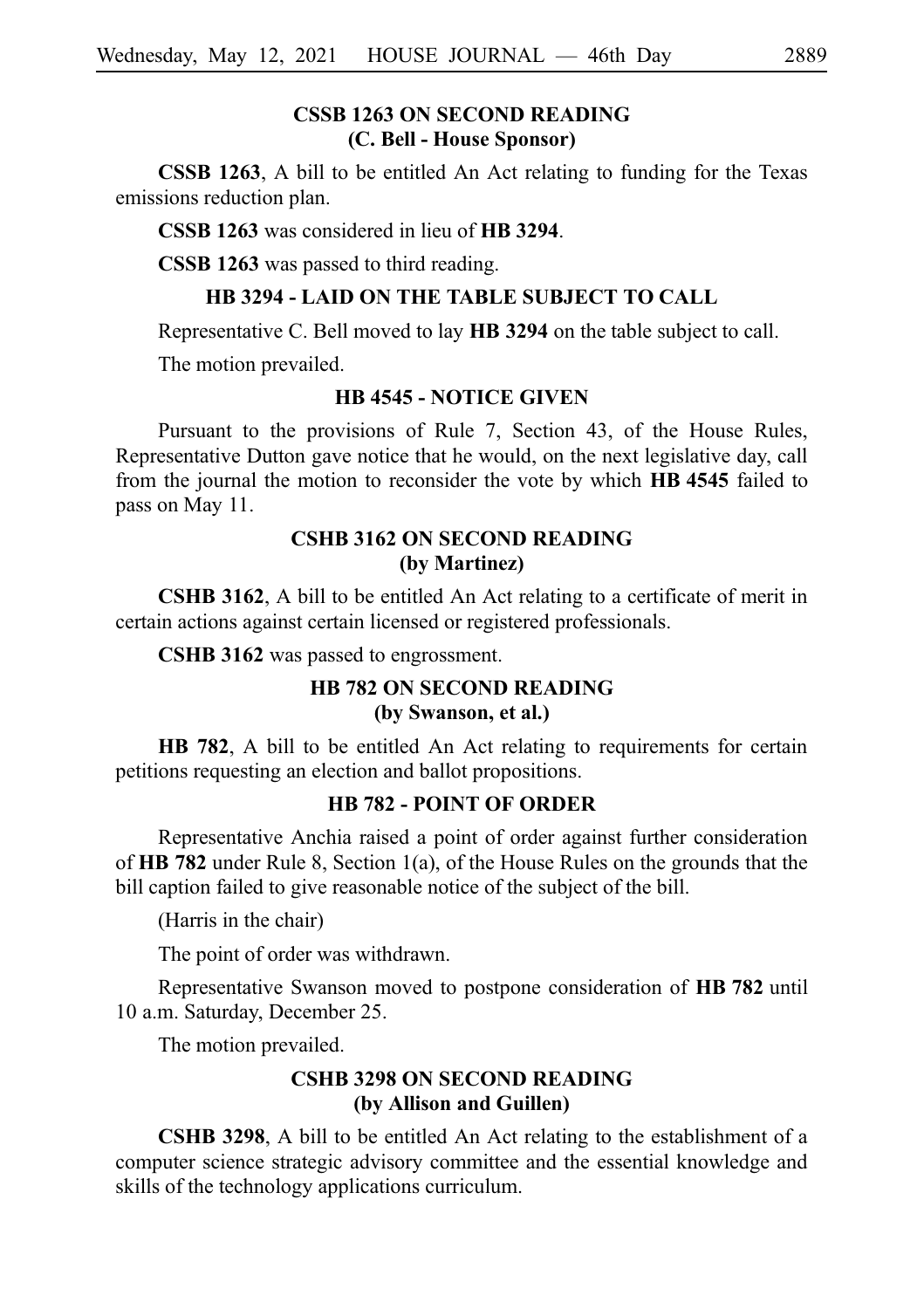#### **Amendment No. 1**

Representative M. González offered the following amendment to **CSHBi3298**:

Amend **CSHB 3298** by adding the following appropriately numbered SECTIONS to the bill and renumbering subsequent SECTIONS of the bill accordingly:

SECTION \_\_\_\_\_. Subchapter J, Chapter 21, Education Code, is amended by adding Section  $21.466$  to read as follows:

Sec. 21.466. COMPUTER SCIENCE AND TECHNOLOGY APPLICATIONS PROFESSIONAL DEVELOPMENT GRANT PROGRAM. (a) In this section, "institution of higher education" has the meaning assigned by Section 61.003.

 $(b)$  The commissioner shall establish a competitive professional development grant program to encourage teachers to:

 $(1)$  obtain computer science certification; and

 $\overline{(2)}$  continue professional development in coding, computational thinking, cybersecurity, and computer science education.

 $(c)$  From money appropriated for the purpose, the commissioner shall make grants to eligible providers that offer:

 $\frac{1}{(1)}$  professional development for classroom teachers to ensure teachers maintain a working knowledge of current computer industry standard tools and resources; and

 $(2)$  training for computer science certification for teachers in accordance with certification requirements adopted by the State Board for Educator Certification.

(d) To be eligible to receive a grant under this section, a provider must:

(1) be an institution of higher education, regional education service center, or school district or partnership of multiple school districts or a nonprofit entity approved by the commissioner that has demonstrated experience in providing professional development through a statewide network; and

 $\overline{c}(2)$  meet eligibility standards established by commissioner rule.

(e)  $\overline{A}$ n eligible provider receiving a grant under this section must:

 $(1)$  provide the training or professional development described by Subsection (c) and establish professional development hubs in each education service center region;

 $(2)$  serve high-need campuses;

 $\overline{(3)}$  have established partnerships with institution of higher education faculty with expertise in cybersecurity, computing, and computer science education; and

 $(4)$  develop partnerships with computer industry professionals.

(f) The commissioner may adopt rules as necessary to implement this section.

SECTION Not later than December 31, 2021, the commissioner of education shall establish the grant program required under Section 21.466, Education Code, as added by this Act.

Amendment No. 1 was adopted.

**CSHB 3298**, as amended, was passed to engrossment.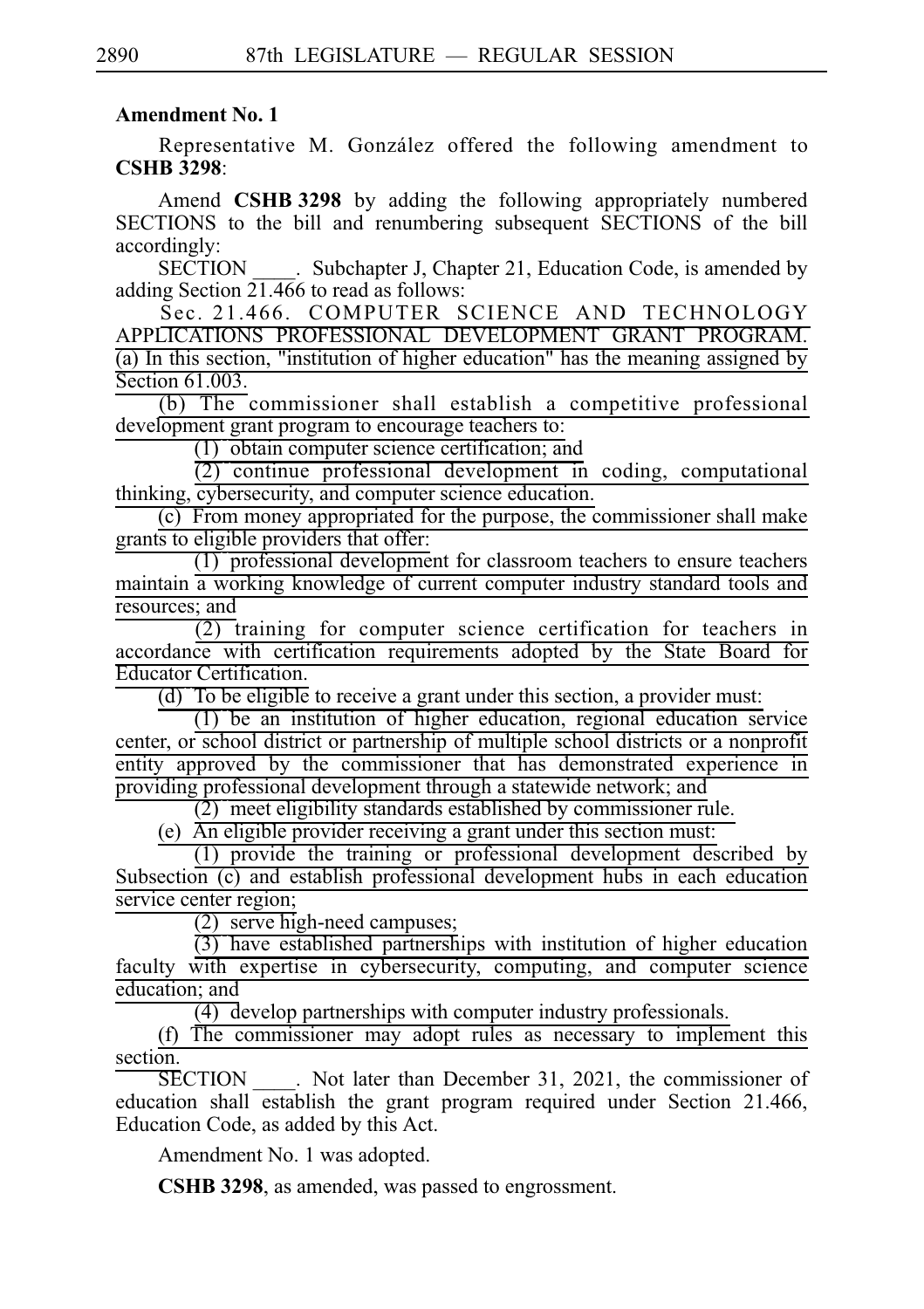## **CSHB 3959 ON SECOND READING (by Buckley, Guillen, Bailes, and Cyrier)**

**CSHB 3959**, A bill to be entitled An Act relating to the establishment of the Texas youth livestock show grant program.

## **Amendment No. 1**

Representative Buckley offered the following amendment to **CSHB 3959**:

Amend **CSHB 3959** (house committee report) as follows:

 $(1)$  Strike "department" in each instance in which the term appears in the bill and substitute "office of the governor".

(2) On page  $\overline{2}$ , line 3, after the underlined period, insert "Not more than 10 percent of the money in the account may be used to promote and encourage donations to the fund."

Amendment No. 1 was adopted.

#### **Amendment No. 2**

Representatives Buckley, Burns, Anderson, Murr, Ellzey, K. Bell, Geren, Cyrier, K. King, Price, Spiller, Smith, Ashby, Kacal, Rogers, Harris, and Leman offered the following amendment to **CSHB 3959**:

Amend **CSHB 3959** (house committee report) as follows:

(1) On page 1, strike lines 19-22, and substitute the following:

this section if the livestock show is part of a county or state youth livestock validation program and has Texas 4-H and Texas FFA engagement or sanction.

 $(2)$  On page 2, line 8, strike "and".

- (3) On page 2, line 10, strike  $\overline{''}$  and substitute "; and".
- (4) On page 2, between lines 10-11, insert the following:

(4) money received from the federal government that may be used for a purpose described by Subsection (a) and that is transferred or deposited to the credit of the fund by the legislature.

 $(5)$  Strike page 2, line, 15, and substitute the following appropriately numbered SECTION:

SECTION This Act takes effect immediately if it receives a vote of two-thirds of all the members elected to each house, as provided by Section 39, Article III, Texas Constitution. If this Act does not receive the vote necessary for immediate effect, this Act takes effect September 1, 2021.

Amendment No. 2 was adopted.

**CSHB 3959**, as amended, was passed to engrossment. (Dean recorded voting no.)

## **CSHB 1156 ON SECOND READING (by Thierry, Leach, K. Bell, Crockett, et al.)**

**CSHB 1156**, A bill to be entitled An Act relating to creating the criminal offense of financial abuse of an elderly individual.

**CSHB 1156** was passed to engrossment.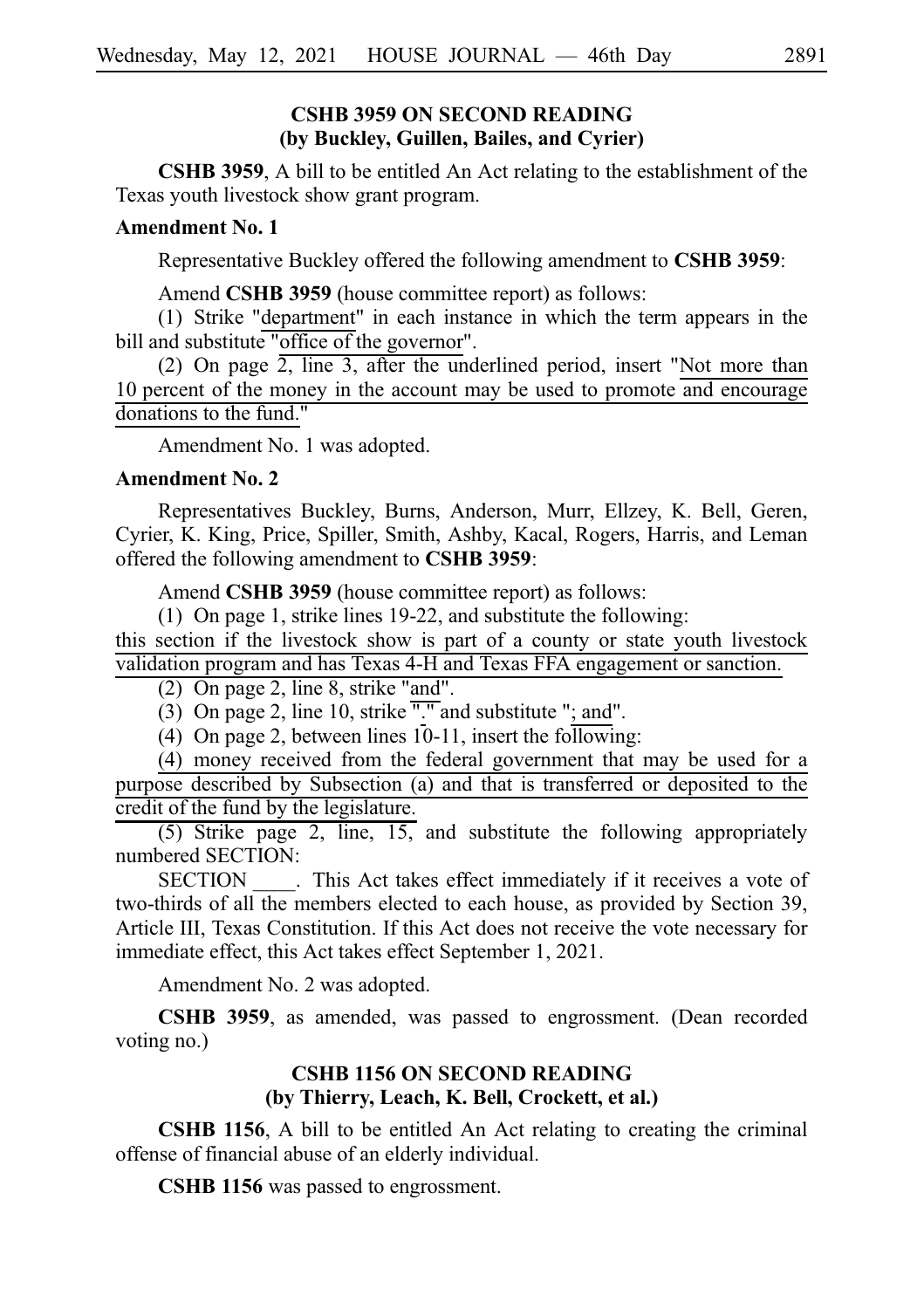## **CSSB 19 ON SECOND READING (Capriglione - House Sponsor)**

**CSSB 19**, A bill to be entitled An Act relating to prohibited contracts with companies that discriminate against the firearm or ammunition industries.

**CSSB 19** was considered in lieu of **HB 2558**.

## **Amendment No. 1**

Representative Capriglione offered the following amendment to **CSSBi19**:

Amend **CSSB 19** (house committee report) as follows:

(1) On page 1, line 17, after the underlined period, insert "The term does not include a sole proprietorship."

(2) Strike page 1, line 22, through page 2, line 9, and substitute the following:

(i) refuse to engage in the trade of any goods or services with the entity or association based solely on its status as a firearm entity or firearm trade association;

(ii) refrain from continuing an existing business relationship with the entity or association based solely on its status as a firearm entity or firearm trade association; or

(iii) terminate an existing business relationship with the entity or association based solely on its status as a firearm entity or firearm trade association; and

(B) does not include:

(i) the established policies of a merchant, retail seller, or platform that restrict or prohibit the listing or selling of ammunition, firearms, or firearm accessories; and

(ii) a company's refusal to engage in the trade of any goods or services, decision to refrain from continuing an existing business relationship, or decision to terminate an existing business relationship:

 $(aa)$  to comply with federal, state, or local law, policy, or regulations or a directive by a regulatory agency; or

(bb) for any traditional business reason that is specific to the customer or potential customer and not based solely on an entity's or association's status as a firearm entity or firearm trade association.

(3) On page 3, strike lines 9-12, and substitute the following:

Sec. 2274.002. PROVISION REQUIRED IN CONTRACT. (a) This section applies only to a contract that:

 $(1)$  is between a governmental entity and a company with at least 10 full-time employees; and

 $(2)$  has a value of at least \$100,000 that is paid wholly or partly from public funds of the governmental entity.

(4) On page 3, line 13, between "by" and "Section", insert "Subsection  $(c)$ and".

 $(5)$  On page 3, strike lines 17-24, and substitute the following: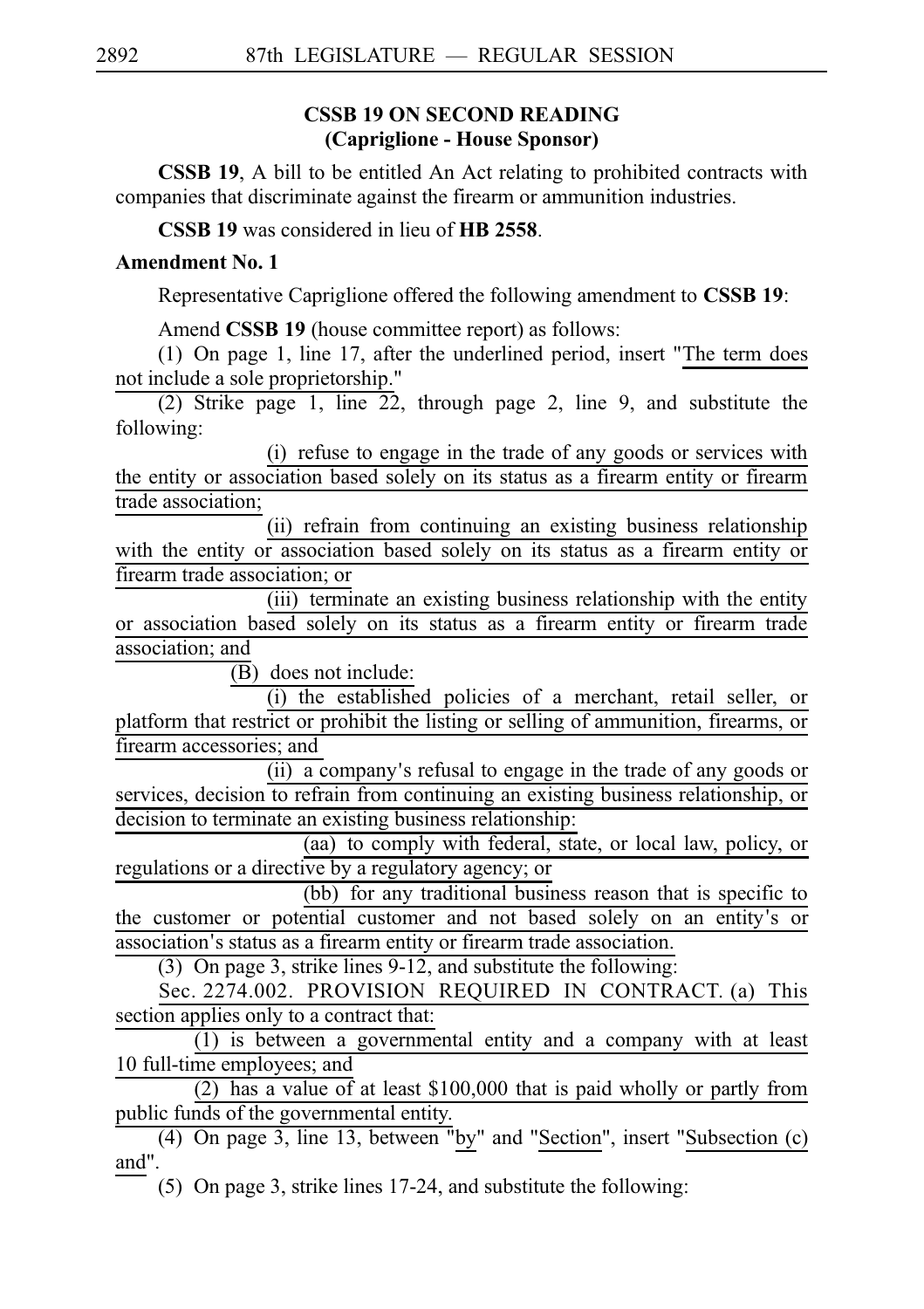$(1)$  does not have a practice, policy, guidance, or directive that discriminates against a firearm entity or firearm trade association; and

 $(2)$  will not discriminate during the term of the contract against a firearm entity or firearm trade association.

(c) Subsection (b) does not apply to a governmental entity that:

 $(1)$  contracts with a sole-source provider; or

 $(2)$  does not receive any bids from a company that is able to provide the written verification required by that subsection.

Amendment No. 1 was adopted.

#### **Amendment No. 2**

Representative Beckley offered the following amendment to **CSSB 19**:

Amend **CSSB<sub>19</sub>** (house committee report) by adding the following appropriately numbered SECTION to the bill and renumbering subsequent SECTIONS of the bill accordingly:

SECTION Fils Act may be cited as the Snowflake Protection Act.

A record vote was requested by Representative Cain.

Amendment No. 2 failed of adoption by (Record 1008): 62 Yeas, 80 Nays, 2 Present, not voting.

Yeas — Allen; Beckley; Bernal; Bowers; Bucy; Campos; Canales; Cole; Collier; Cortez; Crockett; Davis; Deshotel; Dominguez; Fierro; Gervin-Hawkins; González, J.; González, M.; Goodwin; Guerra; Guillen; Hernandez; Herrero; Hinojosa; Howard; Israel; Johnson, A.; Johnson, J.D.; Johnson, J.E.; King, T.; Longoria; Lopez; Lucio; Martinez; Martinez Fischer; Meza; Minjarez; Moody; Morales, C.; Morales, E.; Morales Shaw; Muñoz; Neave; Ordaz Perez; Ortega; Pacheco; Ramos; Raymond; Reynolds; Rodriguez; Romero; Rose; Rosenthal; Sherman; Smithee; Talarico; Thierry; Thompson, S.; Turner, C.; Vo; Wu; Zwiener.

Nays — Allison; Anderson; Ashby; Bailes; Bell, C.; Bell, K.; Biedermann; Bonnen; Buckley; Burns; Burrows; Button; Cain; Capriglione; Cason; Clardy; Cook; Craddick; Cyrier; Darby; Dutton; Ellzey; Frank; Frullo; Gates; Geren; Goldman; Harless; Hefner; Holland; Huberty; Hull; Hunter; Jetton; Kacal; King, K.; King, P.; Klick; Krause; Kuempel; Lambert; Landgraf; Larson; Leach; Leman; Lozano; Metcalf; Meyer; Middleton; Morrison; Murphy; Murr; Noble; Oliverson; Paddie; Parker; Patterson; Paul; Price; Rogers; Sanford; Schaefer; Schofield; Shaheen; Shine; Slaton; Slawson; Smith; Spiller; Stephenson; Stucky; Swanson; Thompson, E.; Tinderholt; Toth; Turner, J.; VanDeaver; Vasut; White; Wilson.

Present, not voting — Mr. Speaker; Harris(C).

Absent, Excused — Coleman; Raney.

Absent — Anchia; Dean; Perez; Walle.

**CSSB 19**, as amended, was passed to third reading.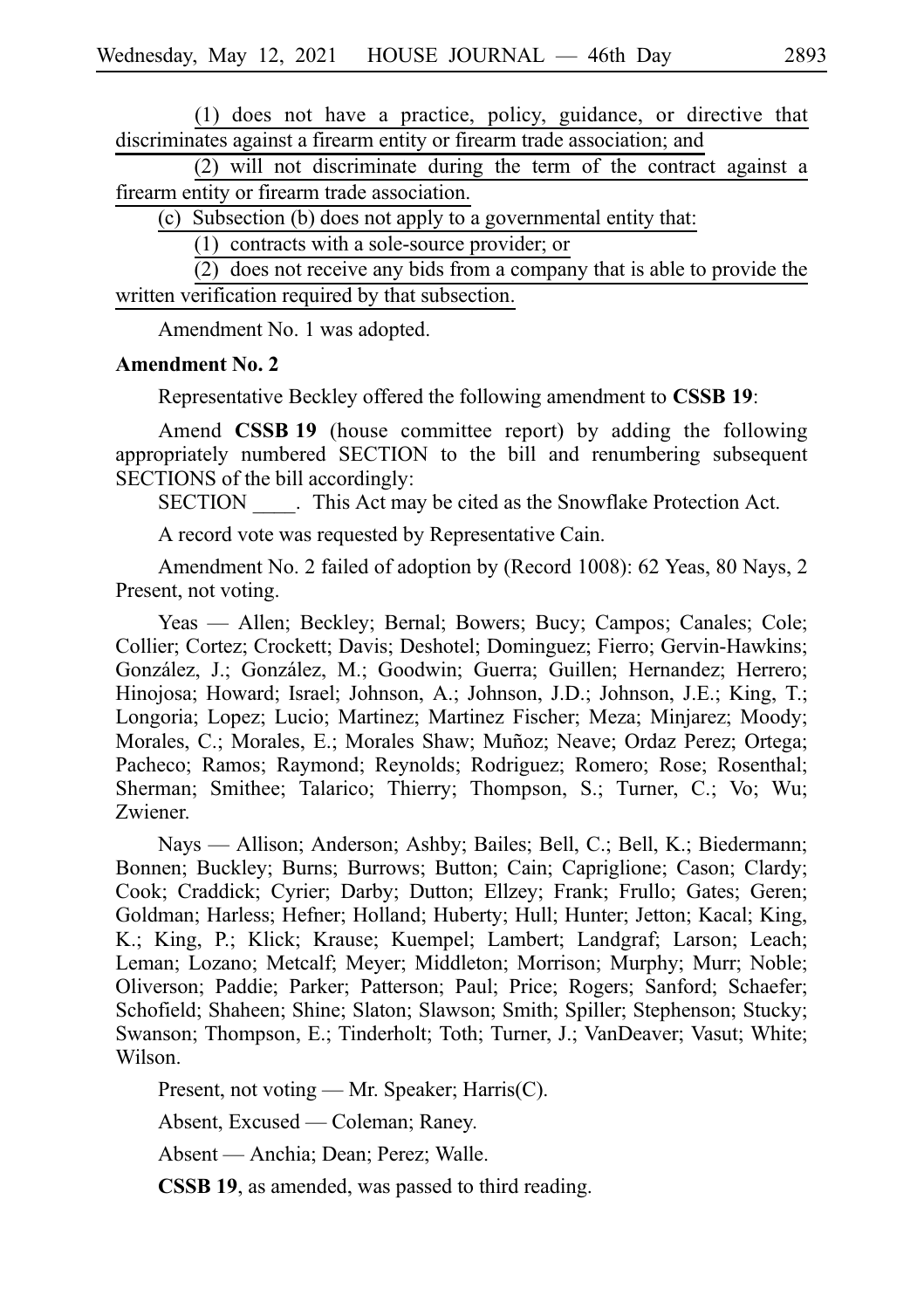# **HB 2558 - LAID ON THE TABLE SUBJECT TO CALL**

Representative Capriglione moved to lay **HB 2558** on the table subject to call.

The motion prevailed.

## **HB 3673 ON SECOND READING (by J.D. Johnson, S. Thompson, Klick, Oliverson, et al.)**

**HB 3673**, A bill to be entitled An Act relating to the establishment of a sickle cell disease registry.

**HB** 3673 was passed to engrossment. (Ashby, Dean, and Shine recorded voting no.)

## **SB 804 ON SECOND READING (Cortez - House Sponsor)**

**SB 804**, A bill to be entitled An Act relating to the authority of a municipality to add property to a common characteristic public improvement district.

**SB 804** was considered in lieu of **HB 3546**.

#### **Amendment No. 1**

Representative Schofield offered the following amendment to **SB 804**:

Amend **SB 804** as follows:

On page 1, line 23, insert the following and renumber subsequent sections accordingly:

(b) Notwithstanding Subsection (a), no newly constructed hotel property may be added to the district unless the record owner of the property consents to its inclusion.

Amendment No. 1 was adopted.

**SB 804**, as amended, was passed to third reading.

### **HB 3546 - LAID ON THE TABLE SUBJECT TO CALL**

Representative Cortez moved to lay **HB 3546** on the table subject to call.

The motion prevailed.

## **CSHB 100 ON SECOND READING (by Gervin-Hawkins)**

**CSHB 100**, A bill to be entitled An Act relating to a notarized affidavit requesting a municipal animal control authority to manage dangerous dogs and aggressive dogs in the municipality's extraterritorial jurisdiction.

**CSHB 100** was passed to engrossment.

# **CSHB 2095 ON SECOND READING (by Wilson)**

**CSHB 2095**, A bill to be entitled An Act relating to water research conducted by The University of Texas Bureau of Economic Geology.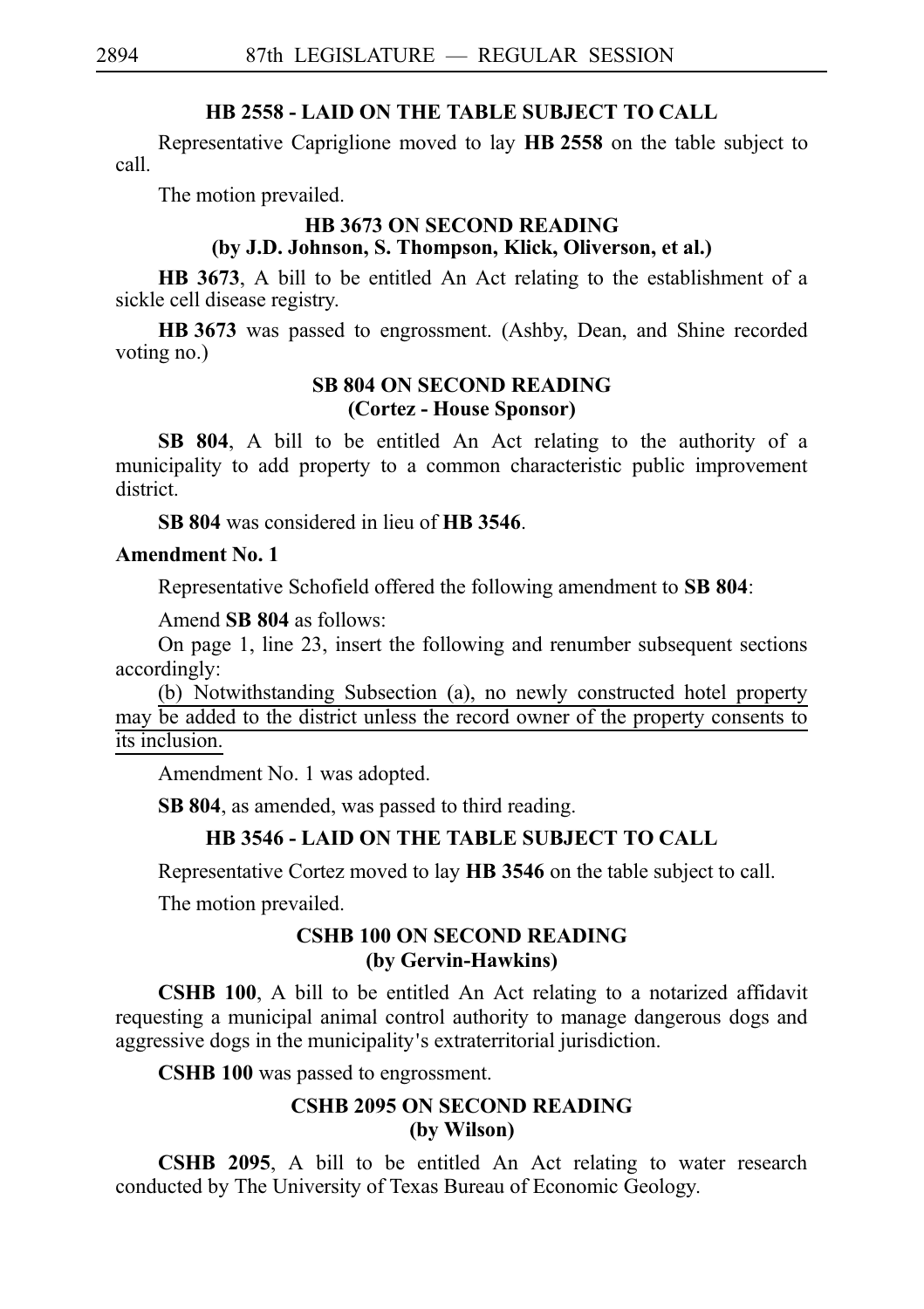#### **Amendment No. 1**

Representative Wilson offered the following amendment to **CSHB 2095**:

Amend **CSHB 2095** (house committee report) on page 1, between lines 8 and 9, by inserting the following:

Sec. 39.0100. SHORT TITLE. This chapter may be cited as the Texas Water Information Network Exchange program.

Amendment No. 1 was adopted.

**CSHB 2095**, as amended, was passed to engrossment.

## **HB 156 ON SECOND READING (by Ortega, Moody, M. Gonza´lez, Fierro, and Ordaz Perez)**

**HB 156**, A bill to be entitled An Act relating to the authorization by referendum of an optional county fee on vehicle registration in certain counties.

HB 156 was passed to engrossment. (Ashby, Dean, and Shine recorded voting no.)

## **HB 3598 ON SECOND READING (by Leach and Rodriguez)**

**HB 3598**, A bill to be entitled An Act relating to increasing the minimum term of imprisonment and changing the eligibility for community supervision, mandatory supervision, and parole for persons convicted of intoxication manslaughter.

Representative Goldman moved to postpone consideration of **HB 3598** until 10:25 p.m. today.

The motion prevailed.

#### **SB 337 ON SECOND READING (Dominguez - House Sponsor)**

**SB 337**, A bill to be entitled An Act relating to the award of grants by the Texas Workforce Commission to facilitate the participation of certain veterans and military personnel in apprenticeship training programs.

**SB 337** was considered in lieu of **HB 1884**.

**SB 337** was passed to third reading.

#### **HB 1884 - LAID ON THE TABLE SUBJECT TO CALL**

Representative Dominguez moved to lay **HBi1884** on the table subject to call.

The motion prevailed.

#### **HB 1781 ON SECOND READING (by Krause and Martinez)**

**HB 1781**, A bill to be entitled An Act relating to the propagation of breeder deer by cloning.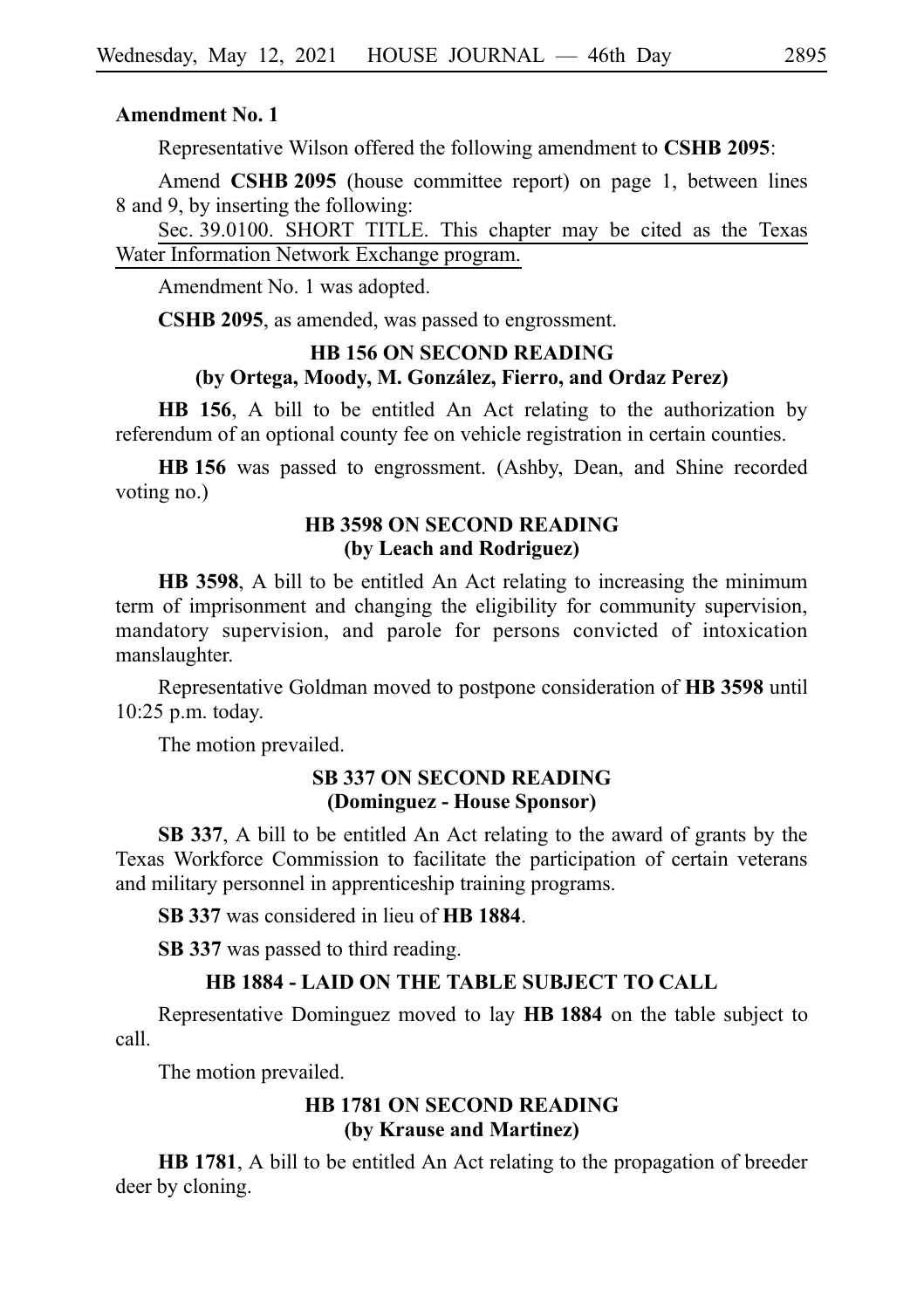### **HB 1781 - POINT OF ORDER**

Representative Cyrier raised a point of order against further consideration of **HBi1781** under Rule 8, Section 1(d), of the House Rules on the grounds that the bill caption is inaccurate. The point of order was withdrawn.

Representative Krause moved to postpone consideration of **HB 1781** until 10 a.m. Sunday, November 7.

The motion prevailed.

# **HB 4293 ON SECOND READING (by Hinojosa, Krause, Moody, Leach, and J. Gonza´lez)**

**HB 4293**, A bill to be entitled An Act relating to the creation of a court reminder program for criminal defendants.

**HB** 4293 was passed to engrossment.

## **CSHB 1568 ON SECOND READING (by Middleton, Buckley, K. Bell, Krause, et al.)**

**CSHB 1568**, A bill to be entitled An Act relating to the school district property value study conducted by the comptroller of public accounts.

# **CSHB 1568 - REMARKS**

REPRESENTATIVE BERNAL: It seems that sometimes my role here is to make sure we all understand what we're doing. And so I wanted, if you could, to talk about the fiscal note of the bill. And not just to schools, although I appreciate that, but what it would mean to all the other taxing jurisdictions.

REPRESENTATIVE MIDDLETON: Right, fiscal note is an estimate, obviously, because the state, doesn't really--I mean there are grants, of course. But for other political subdivisions besides school districts, like cities, counties, special purpose districts, that's just an estimate by the comptroller's office.

BERNAL: What's the estimate?

MIDDLETON: It's quite large. I've got the updated one right here, and it's based on one assumption that I do not think is entirely accurate, that values would decrease at a half percent per year. We don't know that. We haven't seen that, at least in my area, except for once after a hurricane when there's a large amount of damage to improvements, where the improvement value goes down. It's rare for values to go down. This bill really is addressing when values are going up and when our local CADs disagree with how much the comptroller is saying they should go up.

BERNAL: Okay, I appreciate the explanation, and I actually like the spirit of the bill. But as with all of our other bills, there is a fiscal note that's associated with it, not just for schools but for the other taxing jurisdictions. And I'm wondering if you could tell us what that is.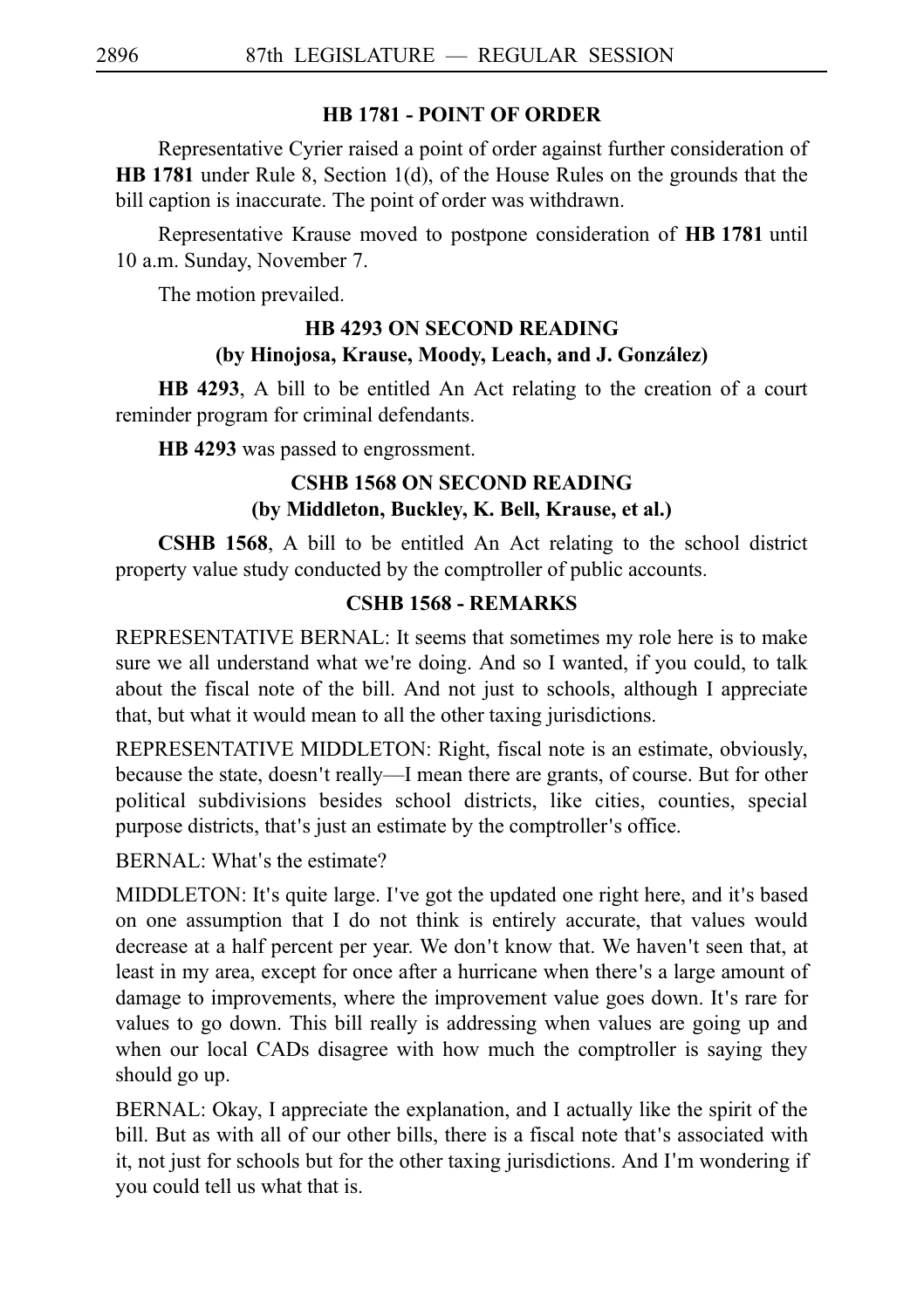MIDDLETON: Right, so it's estimated for counties at \$59 million,  $$64$  million for cities, and \$51 million for special purpose districts. But that's an estimate that I don't think is, frankly, accurate because one, it's assuming a half percent decrease per year. That's also assuming that they keep the tax rate the same as the valuations go down, which I don't believe they'll go down either.

BERNAL: And so what was it for schools?

MIDDLETON: For schools it was \$197 million.

BERNAL: And that's per year?

MIDDLETON: Per year estimate, yes.

BERNAL: Okay, so at least according to the comptroller––despite your objections and your dispute over the assumptions and the way that it was calculated—the comptroller says that this bill will cost close to \$2 billion a year? Is that fair?

MIDDLETON: Well, that's over a number of years. That's only in values, too. So here's the issue that they're not building in here is what we've done with the two and a half percent limit for M&O for school districts and then also the three and a half percent limit for the large cities and counties. So that doesn't build that into this equation. Because what would happen, say, for example, in a large city, right, say the value went down that half a percent, which I disagree with, but let's assume that they're right. Then that means with that three and a half percent, you could actually raise the tax rate four percent, right, under what we passed with **SB 2** last session.

BERNAL: Did you register your objections to the assumptions with—

MIDDLETON: I brought it up in committee. My tax assessor mentioned it as well that she strongly disagreed. I mean, we know there's some tax savings, but these numbers are based on estimates that we really can't project on that half a percent because I don't believe that's accurate. I mean, we haven't seen values go down like that, and I don't believe our CADs are going to artificially do that.

BERNAL: Well, let's go to what we're asking the body to do. Because here we are on the floor about to vote, and so we have a decision to make. Right now, your bill as estimated by the comptroller has a fiscal note of close to \$2 billion a year. You disagree with the assumptions that have been made in the calculations. However, if this bill passes out of here and becomes law, what assurances––what guardrails––exist to make sure that we haven t made some kind of mistake? How ' are we supposed to know that we're not doing something that would result exactly as the comptroller has predicted or calculated? Because you want our support, and I understand that. But you understand that this leap of faith is a very, very expensive leap of faith. Would you agree?

MIDDLETON: I'll tell you what is expensive is when the values go up every year and our school districts object and our CAD objects but they can't do anything because of the five percent margin of error. So they're stuck with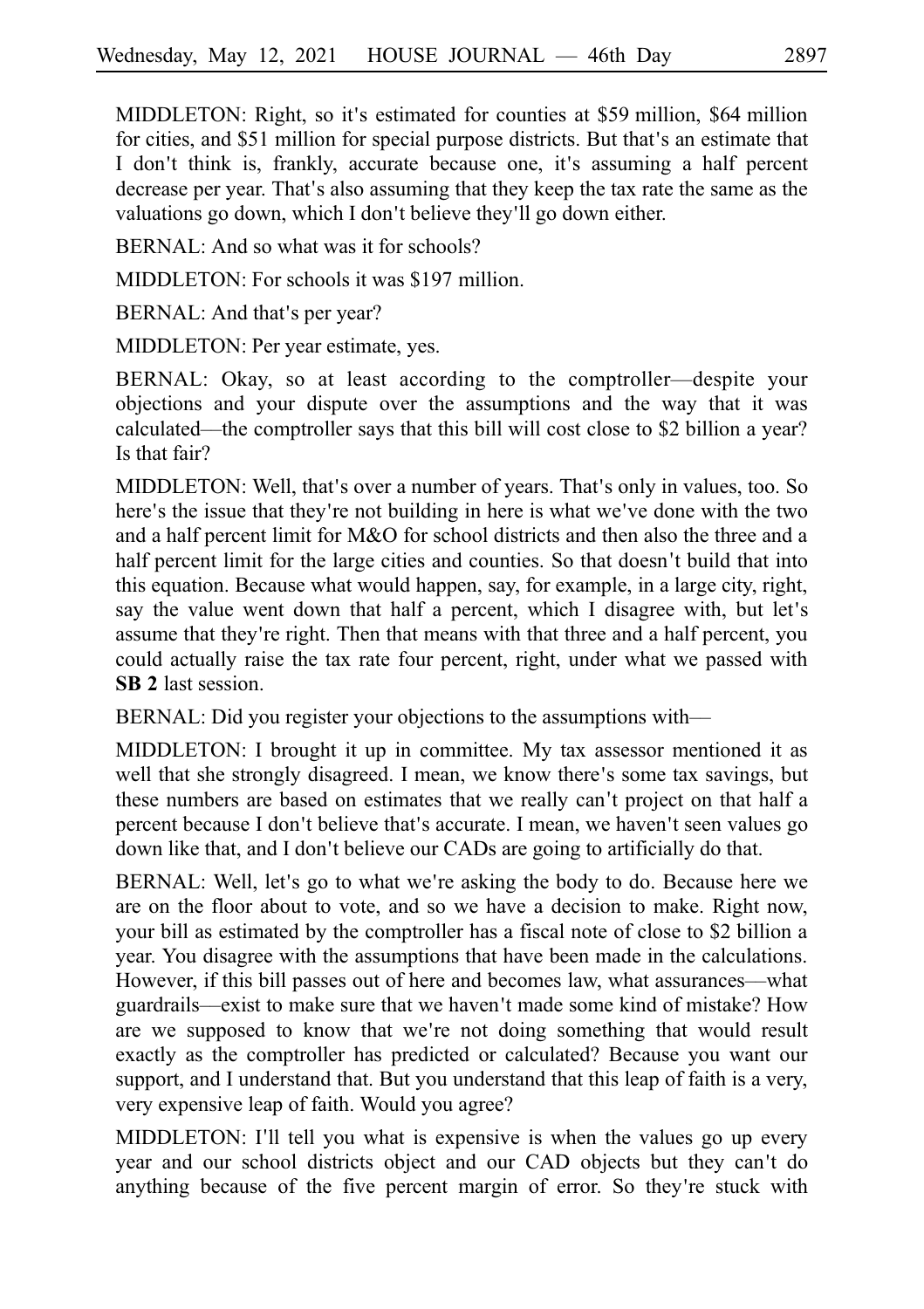imputing that higher value, and they're punished because of that, and a lot of them have to sue. This doesn't even build into account all of the legal fees that have to go into that.

BERNAL: I don't disagree with anything you're saying, but I am saying that the comptroller has said that you've got close to a \$2 billion fiscal note. You disagree with that, I understand, but you're still asking for us to vote not knowing what it's going to look like or what's going to happen. And by the way, \$2 billion in this building is both not a lot and quite a bit. I had a bill where I got a fiscal note of a million and a half dollars and that prevented me from getting it here. So here you are with a bill that has a fiscal note of close to \$2 billion. You disagree with the calculation, but you haven't given us any assurances that were we to vote for it and pass it, that that won't end up being what's happening. So I'm asking you in a real way to tell all these folks how we know we're not going to be depleting our cash funds by \$2 billion a year, which would be about \$4 billion a biennium, which is greater, by the way, than the deficit we were facing after COVID.

MIDDLETON: This doesn't lower funding. This increases the funding to our schools \$21 million a year and they are still able to raise the tax rate. The only result that this could have is it could possibly lower the increase in values, but they still have the tool to raise the tax rate. This doesn't take away that tool. So the fiscal note for them if they chose to raise the tax rate is nothing. It's up to each local city. It's up to each local county. It's up to each local special purpose district to decide that. They can choose to raise the rate or they can choose not to. It is up to them.

BERNAL: But Representative, you understand what I'm saying. You understand––and I mean this in the most sincere way––you understand my point, which is there is no way for us to know or verify that because all we have to go on is the statement and testimony you're giving now. There's literally nothing for us to go on to know that that's the case. How would you suggest we go about being responsible and voting for this where all we have to go on is the one body that's responsible for costing out these bills saying it's going to cost \$2 billion a year and \$4 billion over a biennium?

MIDDLETON: Because we're leaving the decision on whether or not this has a fiscal impact on each city, county, school district, and special purpose district. We're leaving that to them. They are welcome to raise the rates if they want to or not. It is up to them. It is their decision. They could vote tomorrow to lower rates without this bill and would lower their revenue. That's up to them.

BERNAL: I understand. You understand what I'm saying—

# **Amendment No. 1**

Representative P. King offered the following amendment to **CSHB 1568**:

Amend **CSHB 1568** (house committee printing) on page 2 as follows:

(1) On line 1, strike "Section  $403.302(c)$ " and substitute "Sections 403.302(c) and (d)".

(2) Between lines 16 and 17, insert the following: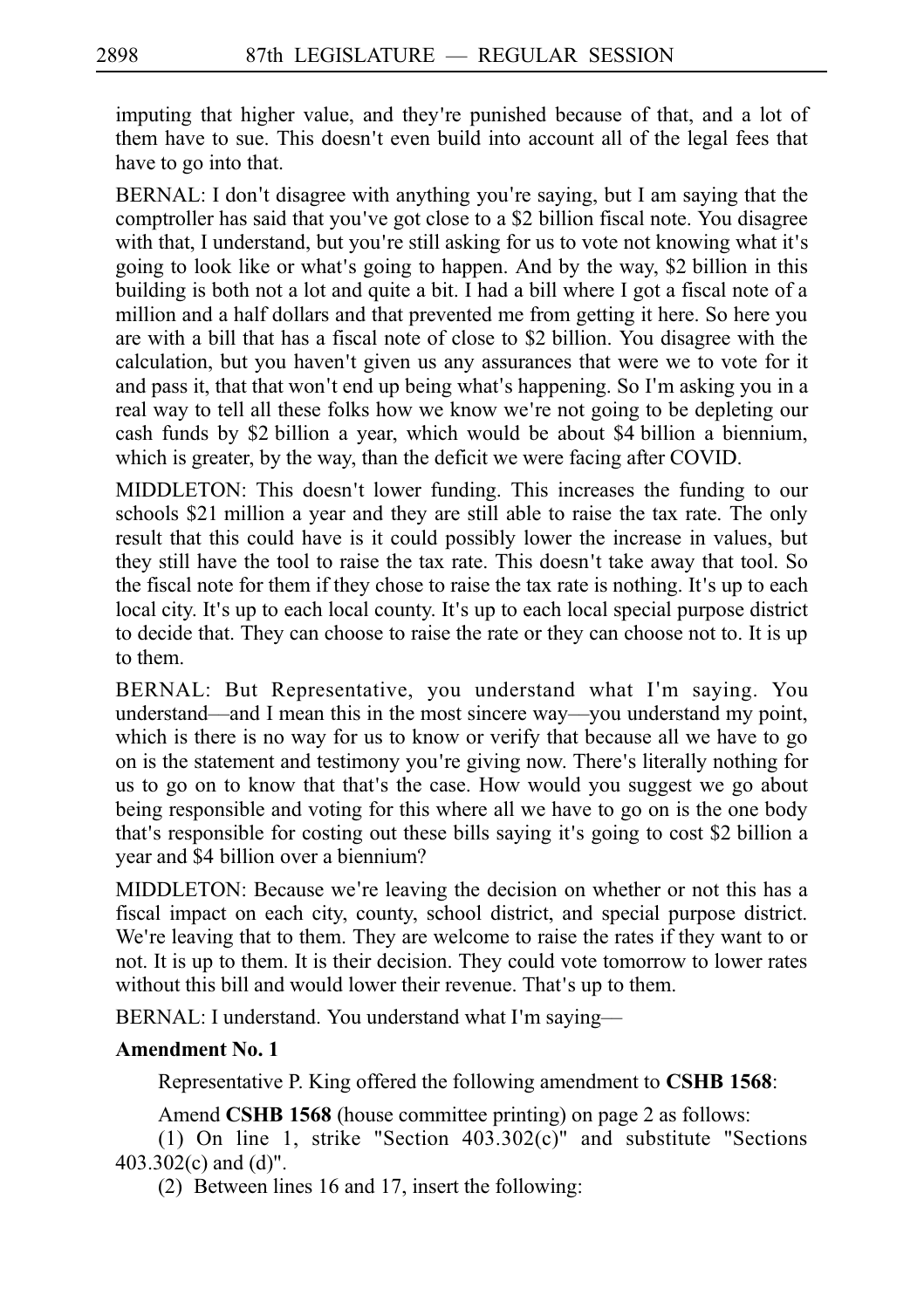(d) For the purposes of this section, "taxable value" means the market value of all taxable property less:

 $(1)$  the total dollar amount of any residence homestead exemptions lawfully granted under Section 11.13(b) or (c), Tax Code, in the year that is the subject of the study for each school district;

 $(2)$  one-half of the total dollar amount of any residence homestead exemptions granted under Section 11.13(n), Tax Code, in the year that is the subject of the study for each school district;

(3) the total dollar amount of any exemptions granted before May  $31$ , 1993, within a reinvestment zone under agreements authorized by Chapter 312, Tax Code;

(4) subject to Subsection (e), the total dollar amount of any captured appraised value of property that:

 $(A)$  is within a reinvestment zone created on or before May 31, 1999, or is proposed to be included within the boundaries of a reinvestment zone as the boundaries of the zone and the proposed portion of tax increment paid into the tax increment fund by a school district are described in a written notification provided by the municipality or the board of directors of the zone to the governing bodies of the other taxing units in the manner provided by former Section 311.003(e), Tax Code, before May 31, 1999, and within the boundaries of the zone as those boundaries existed on September 1, 1999, including subsequent improvements to the property regardless of when made;

(B) generates taxes paid into a tax increment fund created under Chapter 311, Tax Code, under a reinvestment zone financing plan approved under Section 311.011(d), Tax Code, on or before September 1, 1999; and

 $(C)$  is eligible for tax increment financing under Chapter 311, Tax

Code;

 $(5)$  the total dollar amount of any captured appraised value of property that:

 $(A)$  is within a reinvestment zone:

(i) created on or before December 31, 2008, by a municipality with a population of less than 18,000; and

(ii) the project plan for which includes the alteration, remodeling, repair, or reconstruction of a structure that is included on the National Register of Historic Places and requires that a portion of the tax increment of the zone be used for the improvement or construction of related facilities or for affordable housing;

(B) generates school district taxes that are paid into a tax increment fund created under Chapter 311, Tax Code; and

 $(C)$  is eligible for tax increment financing under Chapter 311, Tax Code;

 $(6)$  the total dollar amount of any exemptions granted under Section 11.251 or 11.253, Tax Code;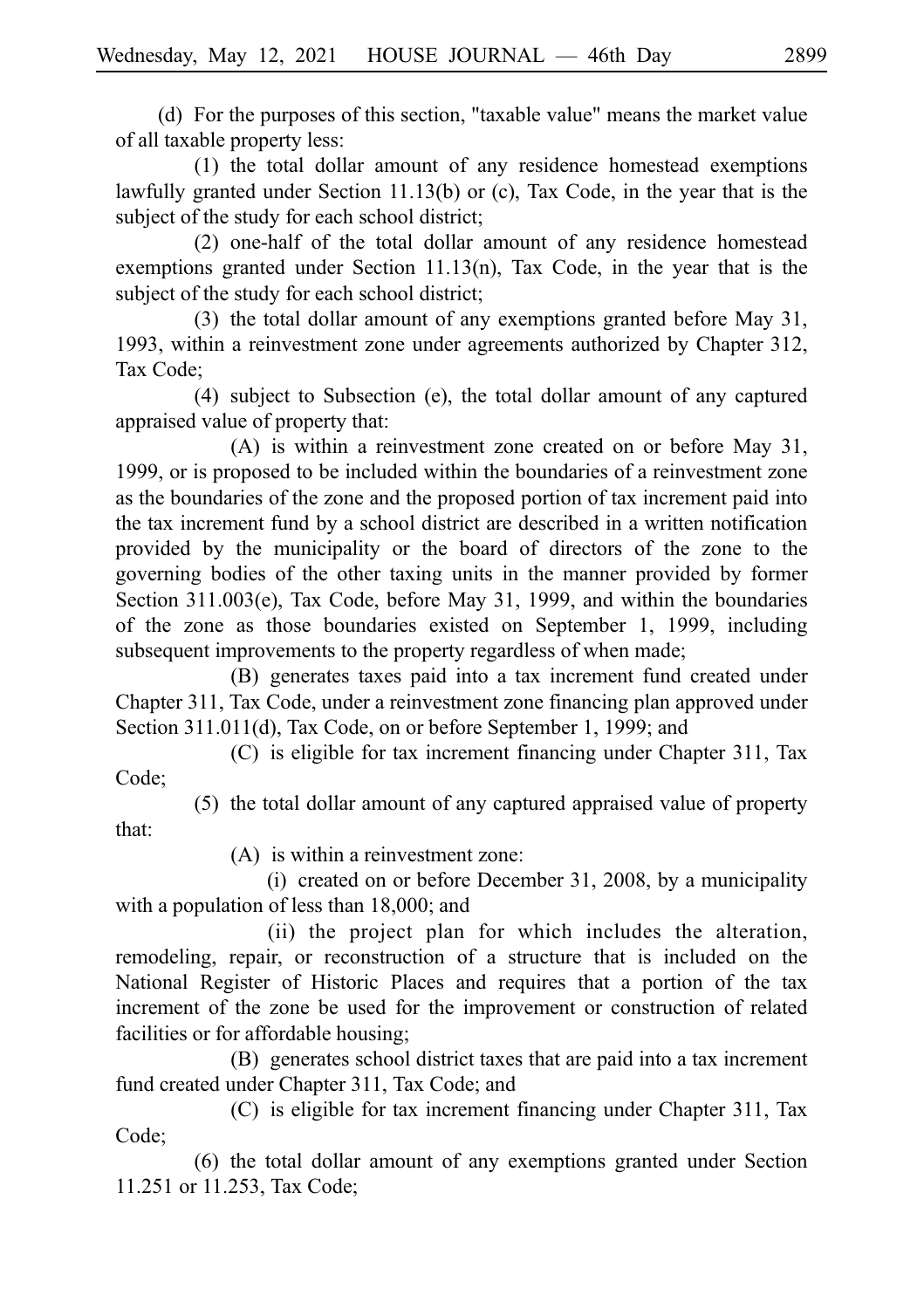$(7)$  the difference between the comptroller's estimate of the market value and the productivity value of land that qualifies for appraisal on the basis of its productive capacity, except that the productivity value estimated by the comptroller may not exceed the fair market value of the land;

 $(8)$  the portion of the appraised value of residence homesteads of individuals who receive a tax limitation under Section 11.26, Tax Code, on which school district taxes are not imposed in the year that is the subject of the study, calculated as if the residence homesteads were appraised at the full value required by law;

 $(9)$  a portion of the market value of property not otherwise fully taxable by the district at market value because of action required by statute, including Section 23.01(e), Tax Code, or the constitution of this state, other than Section 11.311, Tax Code, that, if the tax rate adopted by the district is applied to it, produces an amount equal to the difference between the tax that the district would have imposed on the property if the property were fully taxable at market value and the tax that the district is actually authorized to impose on the property, if this subsection does not otherwise require that portion to be deducted;

 $(10)$  the market value of all tangible personal property, other than manufactured homes, owned by a family or individual and not held or used for the production of income;

 $(11)$  the appraised value of property the collection of delinquent taxes on which is deferred under Section 33.06, Tax Code;

 $(12)$  the portion of the appraised value of property the collection of delinquent taxes on which is deferred under Section 33.065, Tax Code;

 $(13)$  the amount by which the market value of a residence homestead to which Section 23.23, Tax Code, applies exceeds the appraised value of that property as calculated under that section; and

 $(14)$  the total dollar amount of any exemptions granted under Section 11.35, Tax Code.

(Speaker in the chair)

### **REMARKS ORDERED PRINTED**

Representative Walle moved to print remarks between Representative Bernal and Representative Middleton on CSHB 1568.

The motion prevailed.

Amendment No. 1 was adopted.

**CSHB 1568**, as amended, was passed to engrossment.

# **HB 16 - HOUSE CONCURS IN SENATE AMENDMENTS TEXT OF SENATE AMENDMENTS**

Representative Hernandez called up with senate amendments for consideration at this time,

**HB 16**, A bill to be entitled An Act relating to the sale of wholesale indexed products by retail electric providers.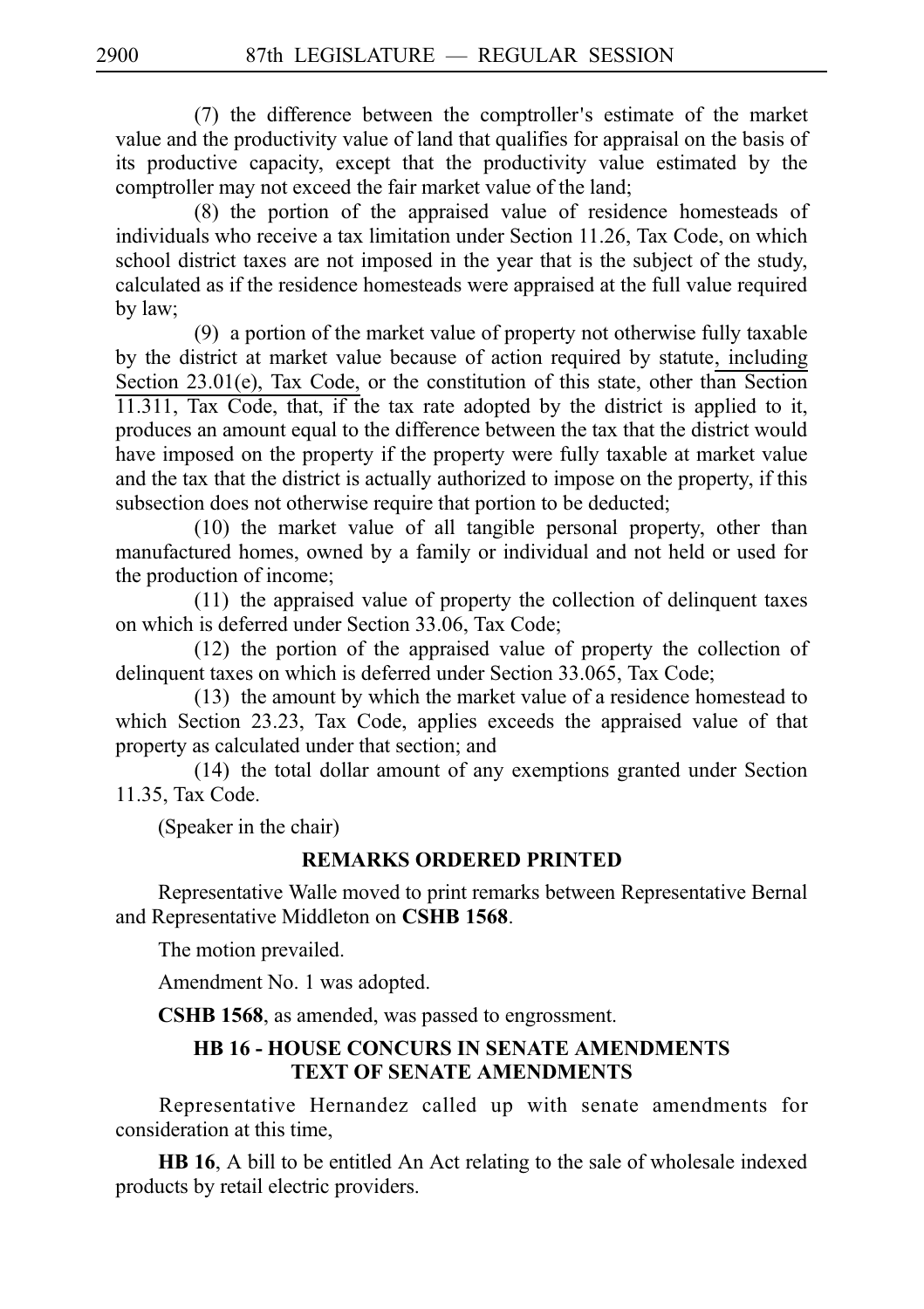Representative Hernandez moved to concur in the senate amendments to **HB** 16.

The motion to concur in the senate amendments to **HB 16** prevailed by (Record 1009): 123 Yeas, 24 Nays, 1 Present, not voting.

Yeas — Allen; Allison; Anchia; Anderson; Ashby; Bailes; Beckley; Bell, K.; Bernal; Bonnen; Bowers; Buckley; Bucy; Burns; Burrows; Button; Campos; Canales; Capriglione; Clardy; Cole; Collier; Cortez; Craddick; Crockett; Cyrier; Darby; Davis; Deshotel; Dominguez; Dutton; Ellzey; Fierro; Frank; Frullo; Geren; Gervin-Hawkins; Goldman; González, J.; González, M.; Goodwin; Guerra; Guillen; Harless; Hernandez; Herrero; Hinojosa; Holland; Howard; Huberty; Hunter; Israel; Jetton; Johnson, A.; Johnson, J.D.; Johnson, J.E.; Kacal; King, K.; King, T.; Klick; Kuempel; Lambert; Landgraf; Larson; Leach; Leman; Longoria; Lopez; Lozano; Lucio; Martinez; Martinez Fischer; Metcalf; Meyer; Meza; Middleton; Minjarez; Moody; Morales, C.; Morales, E.; Morales Shaw; Morrison; Muñoz; Murphy; Murr; Neave; Oliverson; Ordaz Perez; Ortega; Pacheco; Paddie; Parker; Paul; Perez; Price; Ramos; Raymond; Reynolds; Rodriguez; Rogers; Romero; Rose; Rosenthal; Schofield; Shaheen; Sherman; Shine; Smith; Spiller; Stephenson; Stucky; Swanson; Talarico; Thierry; Thompson, E.; Thompson, S.; Turner, C.; Turner, J.; VanDeaver; Vo; Walle; Wu; Zwiener.

Nays — Bell, C.; Biedermann; Cain; Cason; Cook; Dean; Gates; Harris; Hefner; Hull; King, P.; Krause; Noble; Patterson; Sanford; Schaefer; Slaton; Slawson; Smithee; Tinderholt; Toth; Vasut; White; Wilson.

Present, not voting — Mr. Speaker(C).

Absent, Excused — Coleman; Raney.

#### **STATEMENTS OF VOTE**

When Record No. 1009 was taken, I was shown voting yes. I intended to vote no.

Capriglione

When Record No. 1009 was taken, I was shown voting yes. I intended to vote no.

Holland

When Record No. 1009 was taken, I was shown voting yes. I intended to vote no.

Middleton

#### **Senate Committee Substitute**

**CSHB 16**, A bill to be entitled An Act relating to the regulation of certain retail electric products.

BE IT ENACTED BY THE LEGISLATURE OF THE STATE OF TEXAS:

SECTION 1. Subchapter C, Chapter 39, Utilities Code, is amended by adding Section 39.110 to read as follows: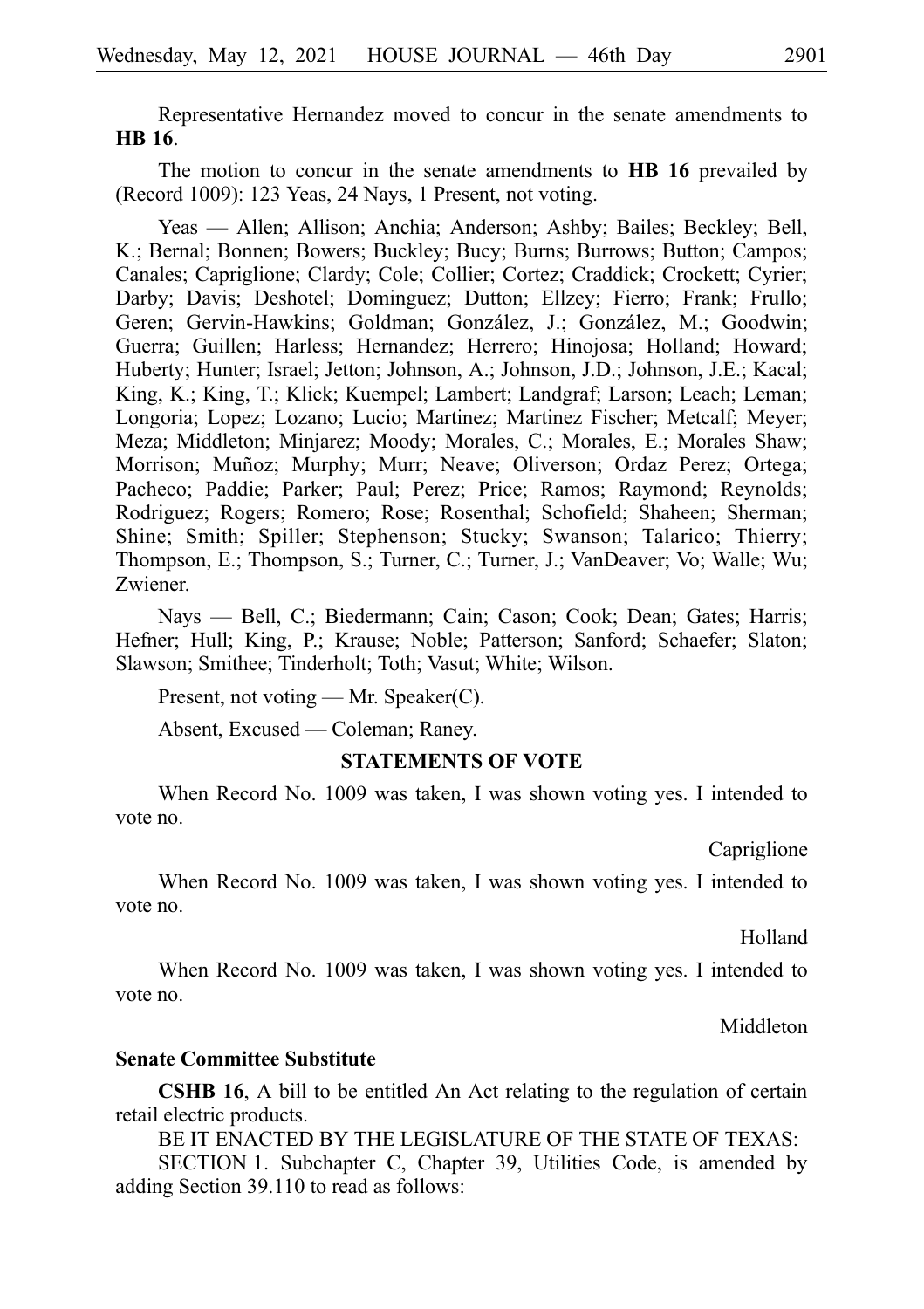Sec. 39.110. WHOLESALE INDEXED PRODUCTS PROHIBITED. (a) In this section, "wholesale indexed product" means a retail electric product in which the price a customer pays for electricity includes a direct pass-through of real-time settlement point prices determined by the independent organization certified under Section 39.151 for the ERCOT power region.

(b) An aggregator, a broker, or a retail electric provider may not offer a wholesale indexed product to a residential or small commercial customer.

(c) An aggregator, a broker, or a retail electric provider may enroll a customer other than a residential and small commercial customer in a wholesale indexed product only if the provider, aggregator, or broker obtains before the customer's enrollment an acknowledgment signed by the customer that the customer accepts the potential price risks associated with a wholesale indexed product.

 $\overline{(d)}$  An acknowledgment required by Subsection (c) must include the following statement, in clear, boldfaced text:

"I understand that the volatility and fluctuation of wholesale energy pricing may cause my energy bill to be multiple times higher in a month in which wholesale energy prices are high. I understand that I will be responsible for charges caused by fluctuations in wholesale energy prices."

 $(e)$  An acknowledgment required by Subsection (c) may be included as an addendum to a contract.

(f) A retail electric provider that provides a wholesale indexed product to a customer must keep on file the acknowledgment required by Subsection (c) for each customer while the customer is enrolled with the retail electric provider in the wholesale indexed product.

SECTION 2. Section 39.112, Utilities Code, is amended to read as follows:

Sec. 39.112. NOTICE OF EXPIRATION AND PRICE CHANGE. (a) In this section, "fixed rate product" means a retail electric product with a term of at least three months for which the price for each billing period, including recurring charges, does not change throughout the term of the contract, except that the price may vary to reflect actual changes in transmission and distribution utility charges, changes to ERCOT or Texas Regional Entity administrative fees charged to loads, or changes to federal, state, or local laws that result in new or modified fees or costs that are not within the retail electric provider's control.

(b) A retail electric provider shall provide a residential customer who has a fixed rate product with at least three [one] written notices [notice] of the date the fixed rate product will expire. The notices [notice] must be provided during the last third of the contract period and in intervals that allow for, as practicable, even distribution of the notices throughout the last third of the contract period. The final notice for a contract with a period of more than four months must be provided at least 30 days before the date that the contract will expire. The final notice for a contract with a period of less than four months must be provided at least 15 days before the date that the contract will expire.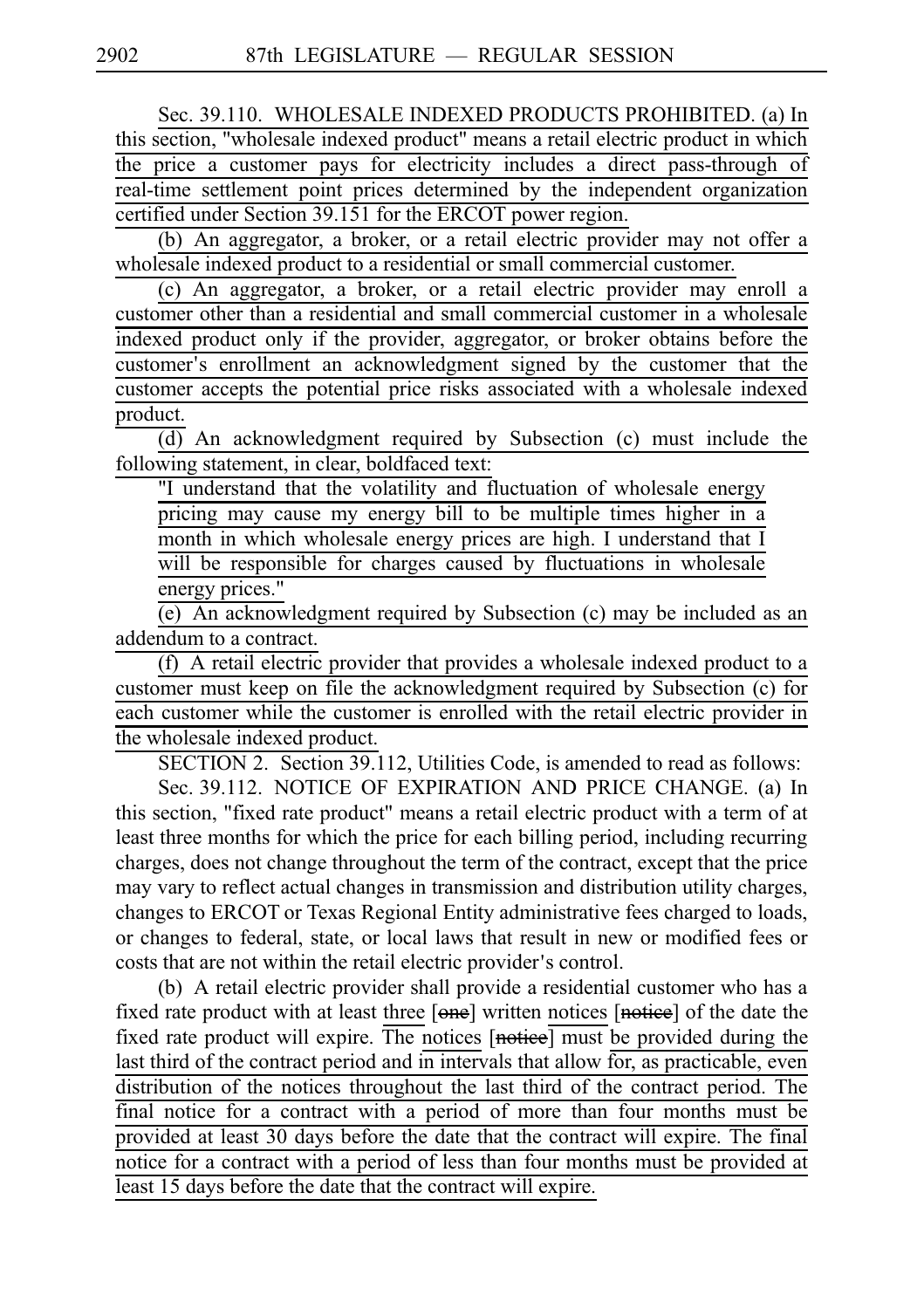(c) The retail electric provider must provide each notice required by Subsection (b) to the customer by mail at the customer's billing address, unless the customer has opted to receive communications electronically from the retail electric provider.

(d) If the retail electric provider has access to customer contact information that allows the provider to send the customer a text message or call the customer, and the customer has agreed to receive notices by text message or call, the retail electric provider may provide additional notice to the customer by text message or call of the date the fixed rate product will expire. Notice provided by text message or call does not constitute notice under Subsection (b).

(e) A notice required by Subsection (b) must:

(1) for a notice provided by mail,  $[**be** sent to the customer's billing]$ address by mail at least 30, but not more than 60, days preceding the date the contract will expire;

 $(2)$  be sent to the customer's e-mail address, if available to the provider and if the customer has agreed to receive notices electronically, at least 30, but not more than 60, days preceding the date the contract will expire;

 $[\frac{1}{2}]$  include in a manner visible from  $[\Theta_n]$  the outside of the envelope in which the notice is sent, a statement that reads: "Contract Expiration Notice. See Enclosed.";

(2)  $[$ (4)] if included with a customer's bill, be printed on a separate page or included as a separate document; [and]

 $(3)$  [ $(5)$ ] include a description of any fees or charges associated with the early termination of the customer's fixed rate product; and

(4) describe any renewal offers the retail electric provider chooses to make available to the customer and identify methods by which the customer may obtain the contract documents for each of the offered products.

(f) The final notice provided under Subsection  $(b)$  must include the pricing terms for the default renewal product required by Subsection (h).

(g)  $[\Theta]$  A retail electric provider shall include on each billing statement, in boldfaced and underlined text, the end date of the fixed rate product.

(h) Except as provided by Subsection (j), if a customer does not select another retail electric product before the expiration of the customer's contract term with a retail electric provider, the provider shall automatically serve the customer through a default renewal product that the customer may cancel at any time without a fee. The default renewal product must be:

 $(1)$  a month-to-month product in which the price the customer pays for electricity may vary between billing cycles; and

 $(2)$  based on clear terms designed to be easily understood by the average customer.

 $(i)$  A retail electric provider shall include in each contract for service the terms of the default renewal product that the customer will automatically be enrolled in under Subsection (h) if the customer does not select another retail electric product before the expiration of the contract term.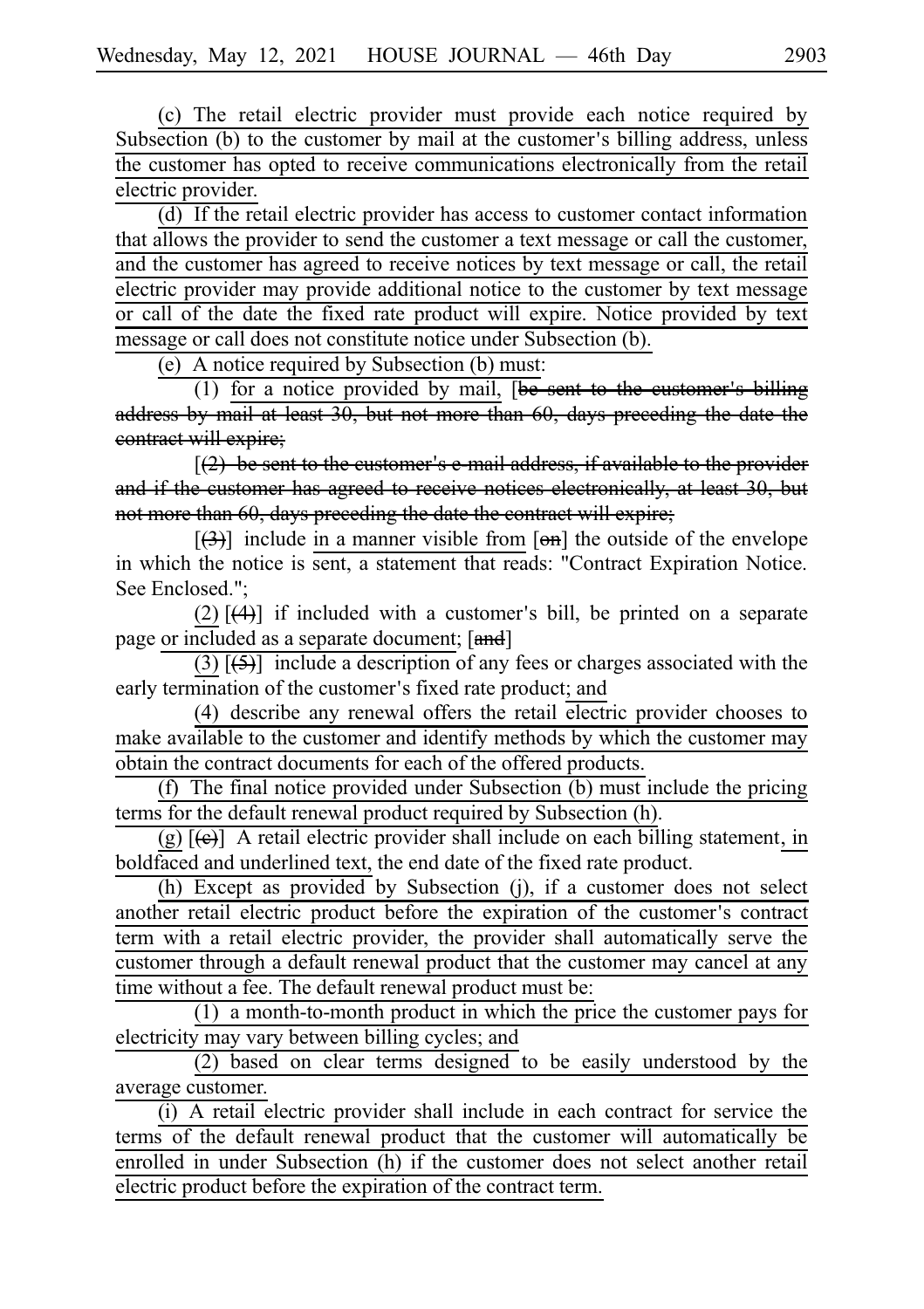(j) If a retail electric provider does not provide notice of the expiration of a customer's contract with the provider in accordance with this section and the customer does not select another retail electric product before the expiration of the customer's contract term with the provider, the retail electric provider must continue to serve the customer under the pricing terms of the fixed rate product contract until:

 $\overline{(1)}$  the provider provides notice of the expiration of the contract in accordance with this section; or

 $(2)$  the customer selects another retail electric product.

(k)  $\overline{(\overline{d})}$  No provision in this section shall be construed to prohibit the commission from adopting rules that would provide a greater degree of customer protection.

SECTION 3. The changes in law made by this Act apply only to an enrollment or re-enrollment of a customer in a retail electric product that is executed on or after the effective date of this Act. An enrollment or re-enrollment of a customer in a retail electric product that is executed before the effective date of this Act is governed by the law as it existed immediately before the effective date of this Act, and that law is continued in effect for that purpose.

SECTION 4. This Act takes effect September 1, 2021.

# **HB 1585 - HOUSE CONCURS IN SENATE AMENDMENTS TEXT OF SENATE AMENDMENTS**

Representative Cyrier called up with senate amendments for consideration at this time,

**HB 1585**, A bill to be entitled An Act relating to the operations and functions of the Teacher Retirement System of Texas.

Representative Cyrier moved to concur in the senate amendments to **HBi1585**.

The motion to concur in the senate amendments to **HB 1585** prevailed by (Record 1010): 146 Yeas, 0 Nays, 1 Present, not voting.

Yeas — Allen; Allison; Anchia; Anderson; Ashby; Bailes; Beckley; Bell, C.; Bell, K.; Bernal; Biedermann; Bonnen; Bowers; Buckley; Bucy; Burns; Burrows; Button; Cain; Campos; Canales; Capriglione; Cason; Clardy; Cole; Collier; Cook; Cortez; Craddick; Crockett; Cyrier; Darby; Davis; Dean; Deshotel; Dominguez; Dutton; Ellzey; Fierro; Frank; Frullo; Gates; Geren; Gervin-Hawkins; Goldman; González, J.; González, M.; Goodwin; Guerra; Guillen; Harless; Harris; Hefner; Hernandez; Herrero; Hinojosa; Holland; Howard; Huberty; Hull; Hunter; Israel; Jetton; Johnson, A.; Johnson, J.D.; Johnson, J.E.; Kacal; King, K.; King, P.; King, T.; Klick; Krause; Kuempel; Lambert; Landgraf; Larson; Leach; Leman; Longoria; Lopez; Lozano; Lucio; Martinez; Martinez Fischer; Metcalf; Meyer; Meza; Middleton; Minjarez; Moody; Morales, C.; Morales, E.; Morales Shaw; Morrison; Muñoz; Murphy; Murr; Neave; Noble; Oliverson; Ordaz Perez; Ortega; Pacheco; Paddie; Parker; Patterson; Paul; Perez; Price; Ramos; Raymond; Reynolds; Rodriguez; Rogers; Romero; Rose; Rosenthal; Sanford; Schaefer; Schofield; Shaheen; Sherman;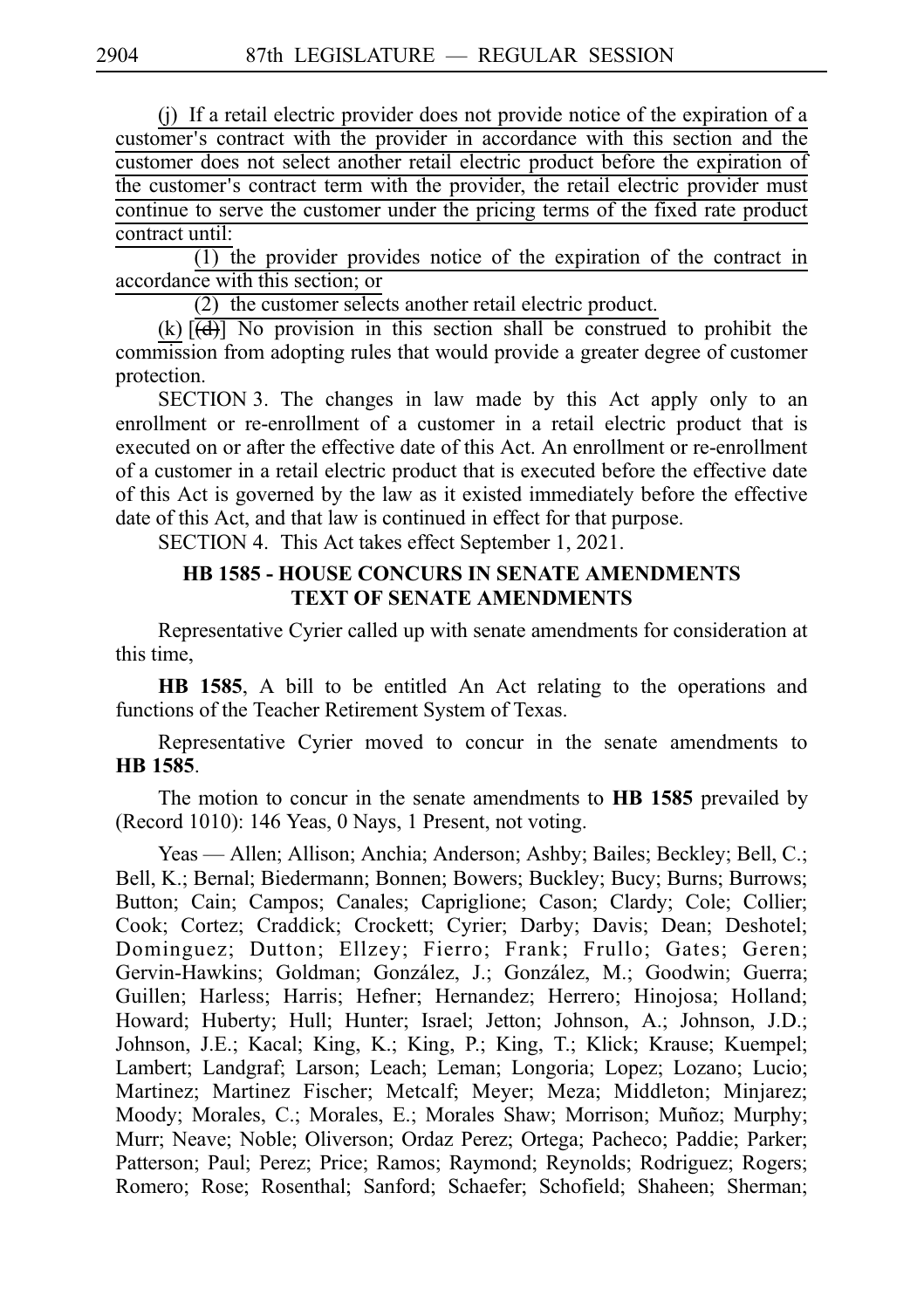Shine; Slaton; Slawson; Smith; Smithee; Spiller; Stephenson; Stucky; Swanson; Talarico; Thierry; Thompson, E.; Thompson, S.; Tinderholt; Toth; Turner, C.; Turner, J.; VanDeaver; Vasut; Vo; White; Wilson; Wu; Zwiener.

Present, not voting — Mr. Speaker(C).

Absent, Excused — Coleman; Raney.

Absent — Walle.

# **Senate Amendment No. 1 (Senate Floor Amendment No. 1)**

Amend **HB 1585** (senate committee printing) as follows:

 $(1)$  Strike the following SECTIONS of the bill:

- (A) SECTION 1 (page 1, lines 20 through 29);
- (B) SECTIONS 3 and 4 (page 1, lines 55 through 61); and
- (C) SECTION 6 (page 2, line 33, through page 3, line 18).

(2) In the recital to SECTION  $5$  of the bill (page 2, line 2), strike "Subsections (b) and (e)" and substitute "Subsection (b)".

(3) In SECTION 5 of the bill, strike amended Section 824.601(b), Government Code (page 2, lines 4 through 17), and substitute the following:

(b) Except as provided by Subsection  $(b-1)$  or  $(b-4)$ , or Section 824.602 and subject to Subsection (b-2) and, if applicable, Subsection (b-3), a retiree is not entitled to service or disability retirement benefit payments, as applicable, for any month in which the retiree is employed in any position by a Texas public educational institution.

(4) In SECTION 5 of the bill, strike added Section 824.601(b-3), Government Code (page 2, lines 18 through 22), and substitute the following:

 $(b-3)$  A retiree under Section 824.202 is subject to Subsection (b) only if the retirement system first issues the following notices to the retiree:

 $(1)$  with respect to the first occurrence of the retiree's employment that does not qualify for an exception under Section 824.602, the system issued a written warning notifying the retiree of that fact; and

 $(2)$  in a month following the month in which the system issued the warning described by Subdivision (1) and with respect to a subsequent occurrence of the retiree's continued employment that does not qualify for an exception under Section 824.602, the system issued a written notice:

 $(A)$  warning the retiree of the fact described by this subdivision; and

(B) requiring the retiree to pay to the system, in a form and manner prescribed by the system, an amount, as elected by the retiree, that equals the total sum the retiree:

(i) earned for all employment by Texas public educational institutions for each month occurring after the issuance of the warning under Subdivision (1) for which the retiree did not qualify for an exception under Section 824.602 and before the month the system issued the written notice described by this subdivision; or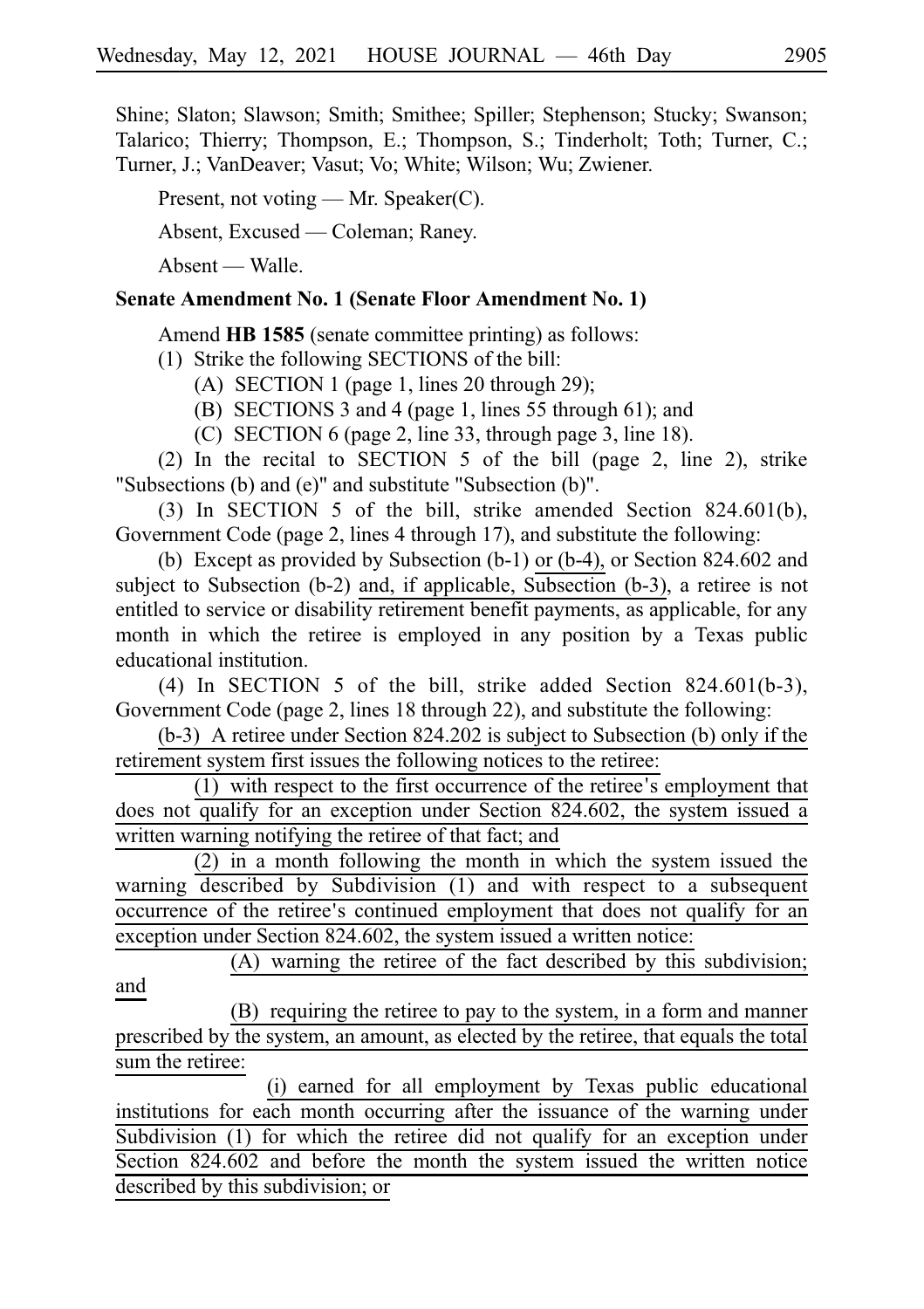(ii) received in retirement benefit payments for each month occurring after the issuance of the warning under Subdivision (1) for which the retiree did not qualify for an exception under Section 824.602 and before the month the system issued the written notice described by this subdivision.

(5) In SECTION 5 of the bill, strike amended Section 824.601(e), Government Code (page 2, lines 30 through 32).

(6) In SECTION 11 of the bill, strike amended Section 825.308(3), Government Code (page 4, lines 22 through 24), and substitute the following:

(3) retirement annuities waived or forfeited in accordance with Section 824.601 or 824.004;

(3-a) retiree earnings described by Section 824.601(b-3)(2)(B)(i) that have been paid to the system;

 $(7)$  In SECTION 25 of the bill (page 7, lines 35 through 38), strike the transition language and substitute the following:

SECTION 25. Section 824.601, Government Code, as amended by this Act, applies only to employment by a retiree of the Teacher Retirement System of Texas that occurs on or after the effective date of this Act.

(8) Renumber the SECTIONS of the bill accordingly.

# **Senate Amendment No. 2 (Senate Floor Amendment No. 2)**

Amend **HB 1585** (senate committee printing) as follows:

(1) In SECTION 5 of the bill, in the recital (page 2, line 2), between  $"({\rm b})"$ and "and (e)", add ", (b-1),".

(2) In SECTION 5 of the bill, in amended Section 824.601, Government Code (page 2, between lines 17 and 18), insert the following:

 $(b-1)$  Subsection (b) does not apply to a retiree under Section  $824.202$  whose effective date of retirement is on or before January 1, 2021 [2011].

 $(3)$  Strike SECTION 25 of the bill (page 7, lines 35 through 38) and substitute the following:

SECTION 25. Sections 824.601 and 824.602, Government Code, as amended by this Act, apply only to employment by a retiree of the Teacher Retirement System of Texas that occurs on or after the effective date of this Act.

# **HB 33 - HOUSE CONCURS IN SENATE AMENDMENTS TEXT OF SENATE AMENDMENTS**

Representative Dominguez called up with senate amendments for consideration at this time,

**HB 33**, A bill to be entitled An Act relating to measures to facilitate the award of postsecondary course credit leading to workforce credentialing based on military experience, education, and training.

Representative Dominguez moved to concur in the senate amendments to **HB** 33.

The motion to concur in the senate amendments to **HB 33** prevailed by (Record 1011): 144 Yeas, 1 Nays, 1 Present, not voting.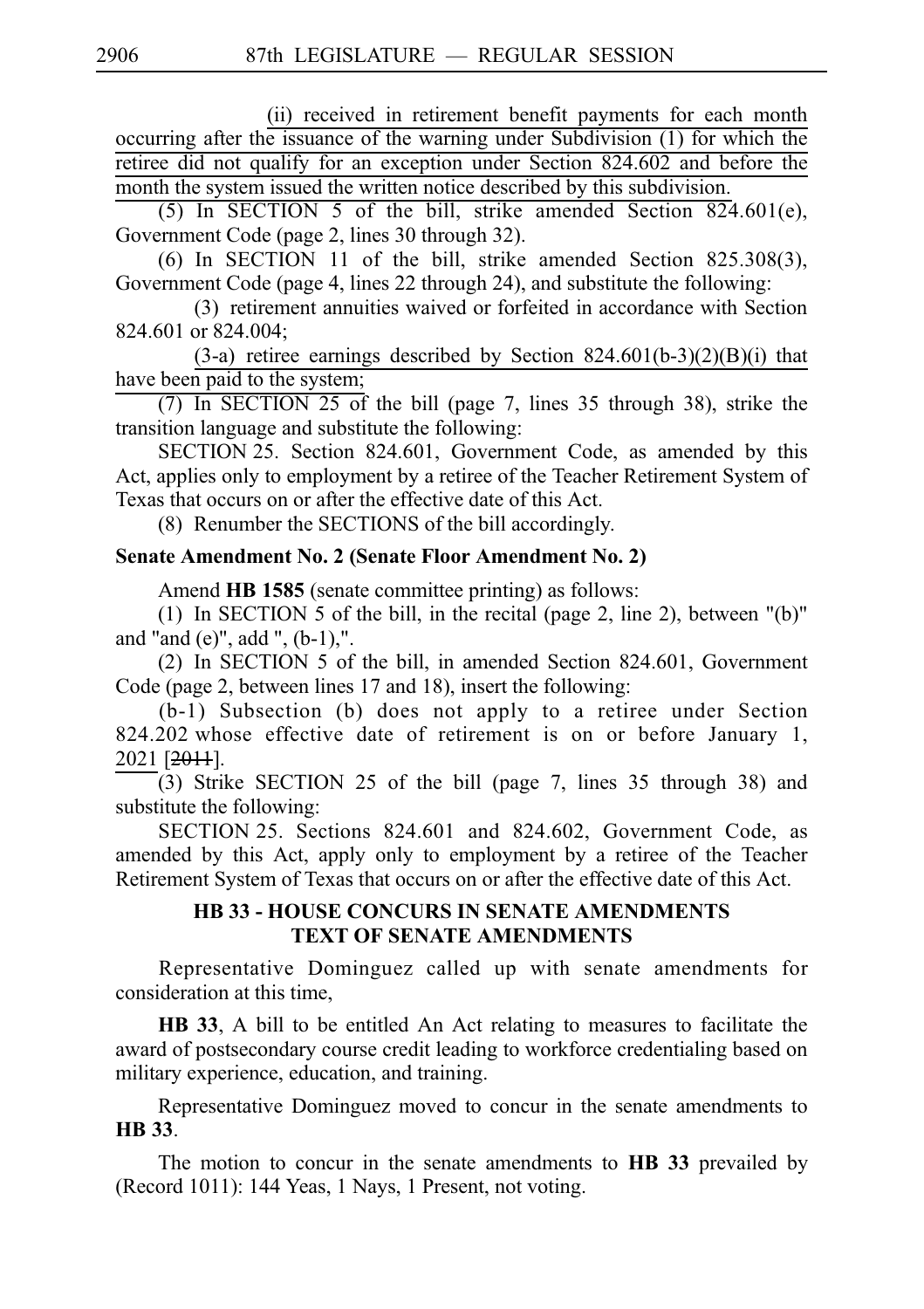Yeas — Allen; Allison; Anchia; Anderson; Ashby; Bailes; Beckley; Bell, C.; Bell, K.; Bernal; Biedermann; Bonnen; Bowers; Buckley; Bucy; Burns; Burrows; Button; Cain; Campos; Canales; Capriglione; Cason; Clardy; Cole; Collier; Cook; Cortez; Craddick; Crockett; Cyrier; Darby; Davis; Dean; Deshotel; Dominguez; Dutton; Ellzey; Fierro; Frank; Frullo; Gates; Geren; Gervin-Hawkins; Goldman; González, J.; Goodwin; Guerra; Guillen; Harless; Harris; Hefner; Hernandez; Herrero; Hinojosa; Holland; Howard; Huberty; Hull; Hunter; Israel; Jetton; Johnson, A.; Johnson, J.D.; Johnson, J.E.; Kacal; King, K.; King, P.; King, T.; Klick; Krause; Kuempel; Lambert; Landgraf; Larson; Leach; Leman; Longoria; Lopez; Lozano; Lucio; Martinez; Martinez Fischer; Metcalf; Meyer; Meza; Middleton; Minjarez; Moody; Morales, C.; Morales, E.; Morales Shaw; Morrison; Muñoz; Murphy; Murr; Neave; Noble; Oliverson; Ordaz Perez; Ortega; Pacheco; Paddie; Parker; Patterson; Paul; Perez; Price; Ramos; Raymond; Reynolds; Rodriguez; Rogers; Romero; Rose; Rosenthal; Sanford; Schaefer; Schofield; Shaheen; Sherman; Shine; Slaton; Slawson; Smith; Smithee; Spiller; Stephenson; Stucky; Swanson; Talarico; Thierry; Thompson, E.; Thompson, S.; Toth; Turner, C.; Turner, J.; VanDeaver; Vasut; Vo; Walle; White; Wu; Zwiener.

Nays — Wilson.

Present, not voting — Mr. Speaker(C).

Absent, Excused — Coleman; Raney.

Absent — González, M.; Tinderholt.

# **STATEMENT OF VOTE**

When Record No. 1011 was taken, I was in the house but away from my desk. I would have voted yes.

Tinderholt

### **Senate Amendment No. 1 (Senate Floor Amendment No. 1)**

Amend **HB 33** (senate committee report) by adding the following appropriately numbered SECTION to the bill and renumbering the SECTIONS of the bill accordingly:

SECTION . Subchapter A, Chapter 434, Government Code, is amended by adding Section 434.027 to read as follows:

Sec. 434.027. ENERGY INDUSTRY PROGRAM FOR VETERAN PROFESSIONAL DEVELOPMENT. (a) The Texas Veterans Commission shall develop and administer a program to provide assistance to veterans seeking a certification or training to prepare for employment in the energy industry.

(b) The commission, in coordination with the General Land Office and Veterans' Land Board, shall conduct an outreach campaign to encourage veterans to participate in the program established under this section.

(c) The commission shall adopt rules to implement the program established under this section.

# **ADJOURNMENT**

Representative Paddie moved that the house adjourn until 10 a.m. tomorrow.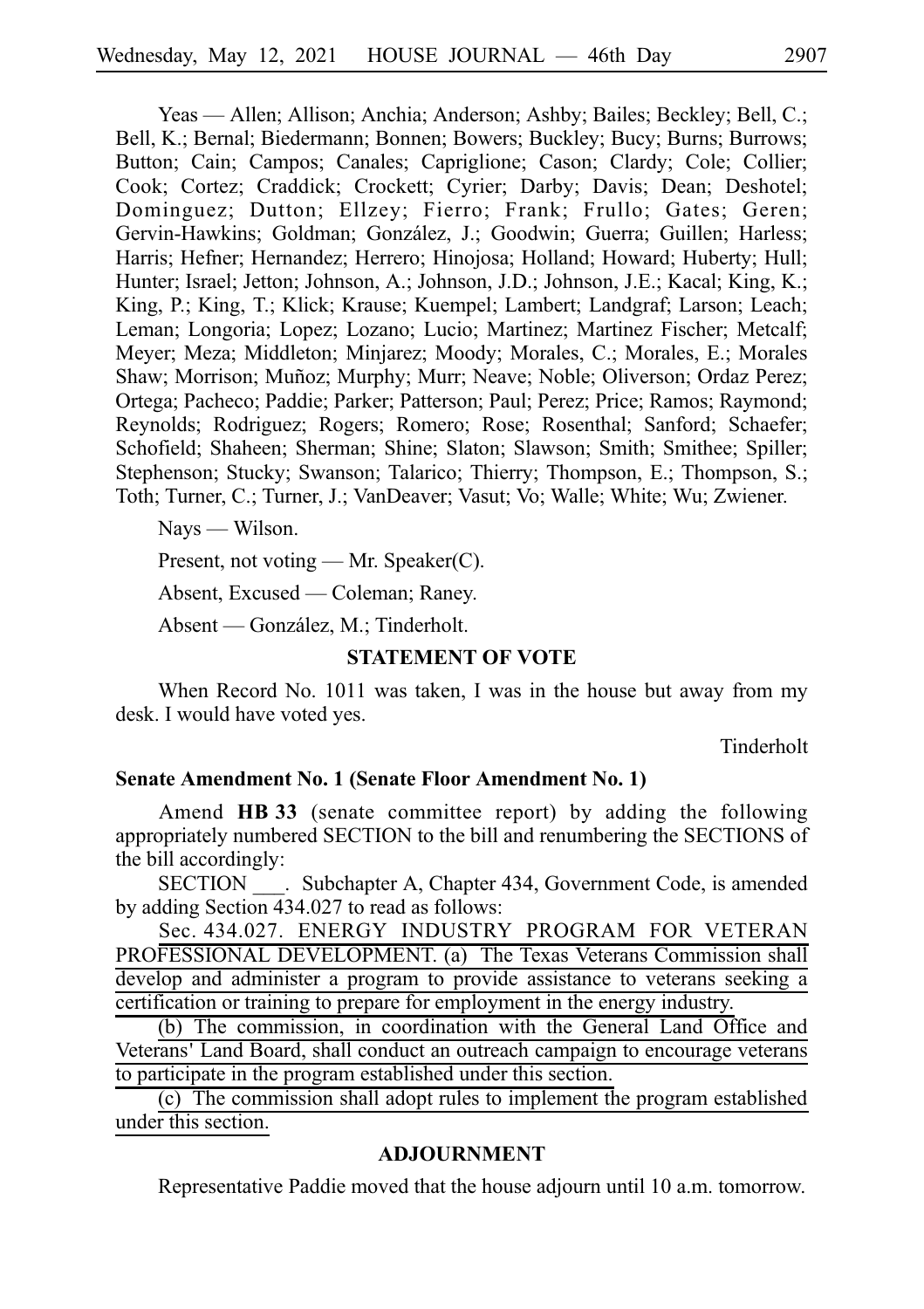A record vote was requested by Representative Slaton.

The motion to adjourn prevailed by (Record 1012): 116 Yeas, 19 Nays, 1 Present, not voting.

Yeas — Allen; Allison; Anchia; Ashby; Bailes; Beckley; Bell, C.; Bell, K.; Bernal; Bonnen; Bowers; Buckley; Bucy; Burns; Burrows; Button; Campos; Canales; Capriglione; Clardy; Cole; Cortez; Craddick; Crockett; Cyrier; Darby; Davis; Dean; Deshotel; Dominguez; Dutton; Ellzey; Fierro; Frank; Frullo; Geren; Gervin-Hawkins; Goldman; González, J.; González, M.; Goodwin; Guerra; Guillen; Harless; Harris; Hefner; Hernandez; Herrero; Hinojosa; Holland; Howard; Huberty; Hunter; Israel; Johnson, A.; Johnson, J.D.; Johnson, J.E.; Kacal; King, K.; King, P.; King, T.; Klick; Kuempel; Lambert; Landgraf; Larson; Leach; Leman; Longoria; Lopez; Lucio; Martinez Fischer; Metcalf; Meyer; Minjarez; Morales, C.; Morales, E.; Morales Shaw; Morrison; Muñoz; Murphy; Murr; Neave; Oliverson; Ordaz Perez; Ortega; Paddie; Paul; Perez; Price; Ramos; Raymond; Reynolds; Rodriguez; Romero; Rose; Rosenthal; Schaefer; Shaheen; Sherman; Shine; Smith; Smithee; Spiller; Stephenson; Talarico; Thierry; Thompson, E.; Thompson, S.; Turner, C.; Turner, J.; VanDeaver; Vo; Walle; Wu; Zwiener.

Nays — Biedermann; Cason; Cook; Gates; Jetton; Meza; Noble; Pacheco; Parker; Patterson; Schofield; Slaton; Slawson; Stucky; Swanson; Tinderholt; Toth; Vasut; Wilson.

Present, not voting — Mr. Speaker(C).

Absent, Excused — Coleman; Raney.

Absent — Anderson; Cain; Collier; Hull; Krause; Lozano; Martinez; Middleton; Moody; Rogers; Sanford; White.

#### **STATEMENTS OF VOTE**

When Record No. 1012 was taken, I was shown voting yes. I intended to vote no.

K. Bell

When Record No. 1012 was taken, I was shown voting yes. I intended to vote no.

Hefner

When Record No. 1012 was taken, I was shown voting yes. I intended to vote no.

Holland

When Record No. 1012 was taken, I was in the house but away from my desk. I would have voted no.

Hull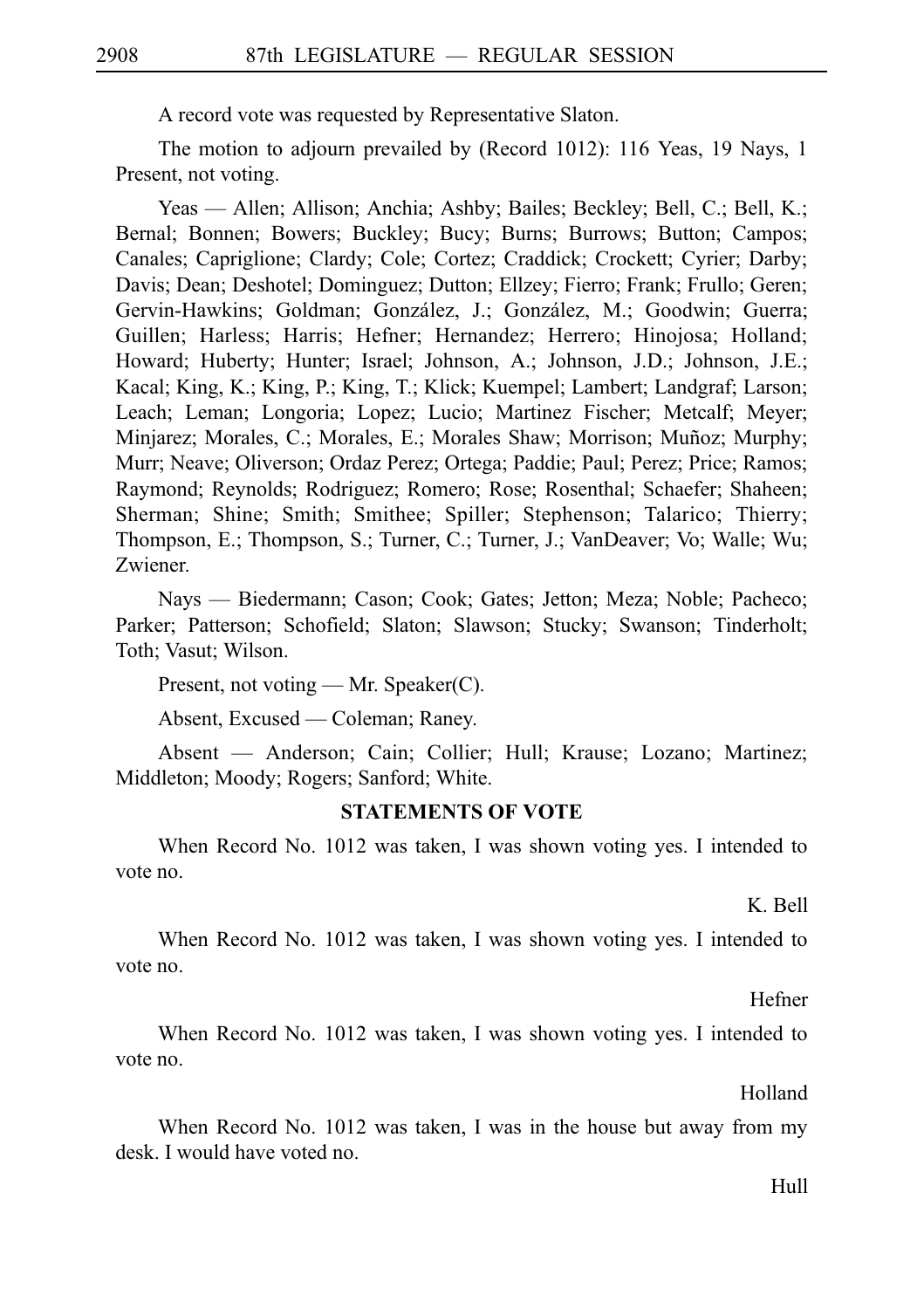When Record No. 1012 was taken, I was in the house but away from my desk. I would have voted no.

Middleton

When Record No. 1012 was taken, my vote failed to register. I would have voted no.

White

The house accordingly, at 10:39 p.m., adjourned until 10 a.m. tomorrow.

#### ADDENDUM

### **REFERRED TO COMMITTEES**

The following bills and joint resolutions were today laid before the house, read first time, and referred to committees, and the following resolutions were today laid before the house and referred to committees. If indicated, the chair today corrected the referral of the following measures:

## **List No. 1**

**HR 1001** (By Jetton), Commending Sitara Seth for her service as a legislative intern in the office of State Representative Jacey Jetton.

To Resolutions Calendars.

**HR 1002** (By Jetton), Commending Thomas Le for his service as a legislative intern in the office of State Representative Jacey Jetton.

To Resolutions Calendars.

**HR 1003** (By Jetton), Commending Grace Beecroft for her service as a legislative intern in the office of State Representative Jacey Jetton.

To Resolutions Calendars.

**HR 1004** (By Jetton), Commending Rea Motiwala for her service as a legislative intern in the office of State Representative Jacey Jetton.

To Resolutions Calendars.

**HR 1005** (By Jetton), Commending Rahil Motiwala for his service as a legislative intern in the office of State Representative Jacey Jetton.

To Resolutions Calendars.

**HR 1006** (By Jetton), Congratulating Albon Wu, Laaiqa Muhammad, Unna Ramanathan, Gabriel Rodriguez, Brenda Frye, and Ted Lieb on being named 2020 Volunteers of the Year by the City of Sugar Land.

To Resolutions Calendars.

**HR 1007** (By Jetton), Congratulating Jakob Jones on graduating as salutatorian of the Fort Bend Christian Academy Class of 2021.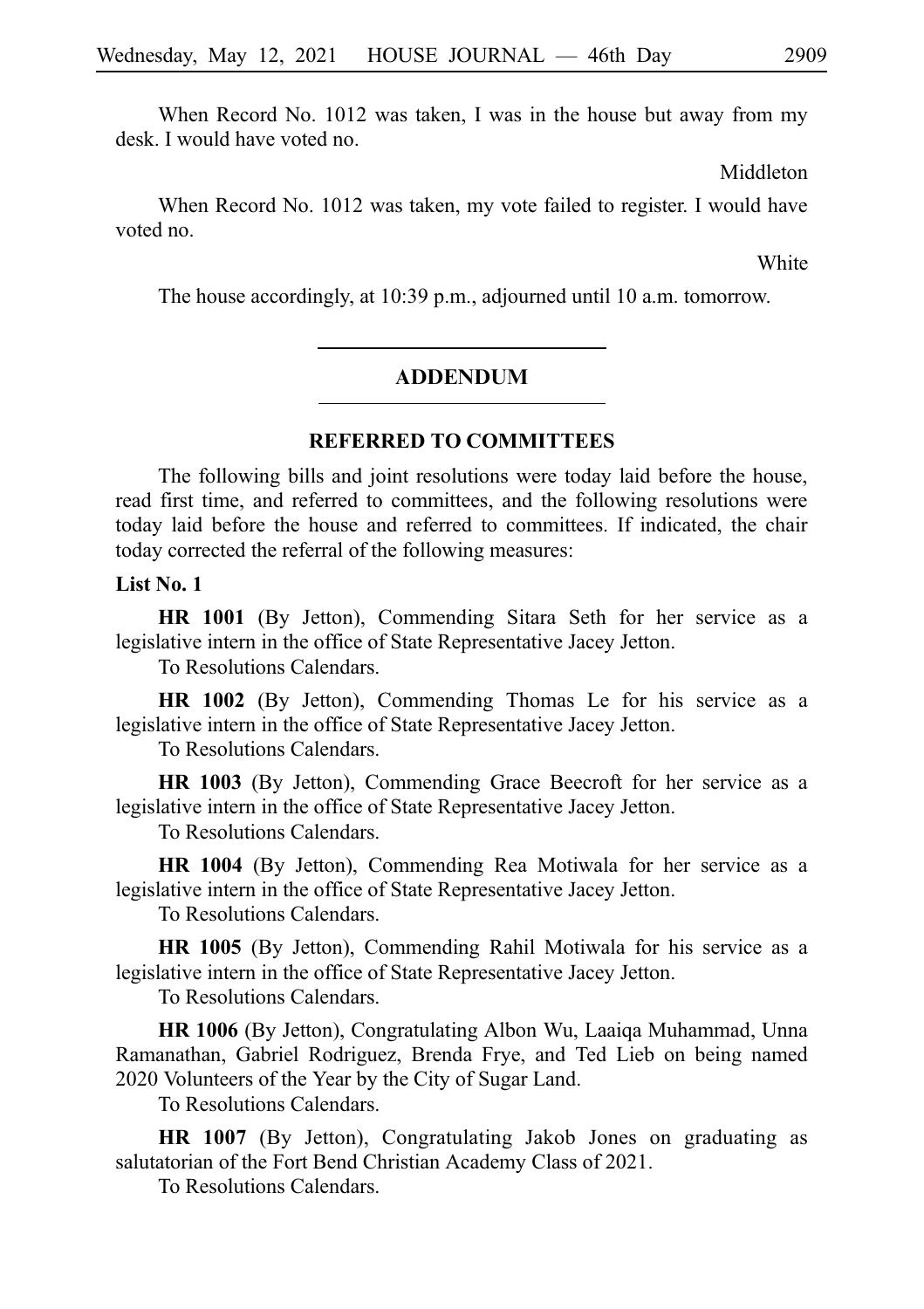**HR 1008** (By Jetton), Congratulating Sam Wadlington on graduating as valedictorian of the Class of 2021 at Fort Bend Christian Academy in Sugar Land.

To Resolutions Calendars.

**HR 1009** (By Jetton), Congratulating the Sugar Land Skeeters baseball team on its acquisition as the Triple A affiliate of the Houston Astros.

To Resolutions Calendars.

**HR 1010** (By Jetton), Congratulating Dr. Gildardo Andres Ceballos on being honored as the 2020 Physician of the Year at OakBend Medical Center.

To Resolutions Calendars.

**HR 1011** (By Jetton), Commending Raymond Freeman American Legion Post 942 for its service to its members and to the Sugar Land community.

To Resolutions Calendars.

**HR 1012** (By Jetton, Shaheen, and Oliverson), Recognizing the festival of Diwali 2021.

To Resolutions Calendars.

**HR 1013** (By Jetton), Honoring Manish Seth for his service during Winter Storm Uri.

To Resolutions Calendars.

**HR 1014** (By Frullo), Congratulating Zach Casias of Lubbock High School on winning the 2021 UIL 5A wrestling state championship in the 120-pound division.

To Resolutions Calendars.

**HR 1015** (By Stucky), Congratulating Caitlin Elise Nowlin on graduating from the University of North Texas in Denton.

To Resolutions Calendars.

**HR 1016** (By Frullo), Congratulating the Lubbock High School girls' swimming  $&$  diving team on winning the 2021 UIL 5A state championship. To Resolutions Calendars.

**HR 1017** (By Murr), In memory of Lorelei Hankins of Rocksprings. To Resolutions Calendars.

**HR 1018** (By Morales Shaw), In memory of Linda Lelia Susan "Muffie"Moroney of Houston.

To Resolutions Calendars.

**HR 1020** (By A. Johnson), Congratulating Alkiviades Boukas on graduating as valedictorian of the Class of 2021 at Bellaire High School.

To Resolutions Calendars.

**HR 1021** (By A. Johnson), Congratulating Daniel Chen on graduating as valedictorian of the Class of 2021 at Bellaire High School.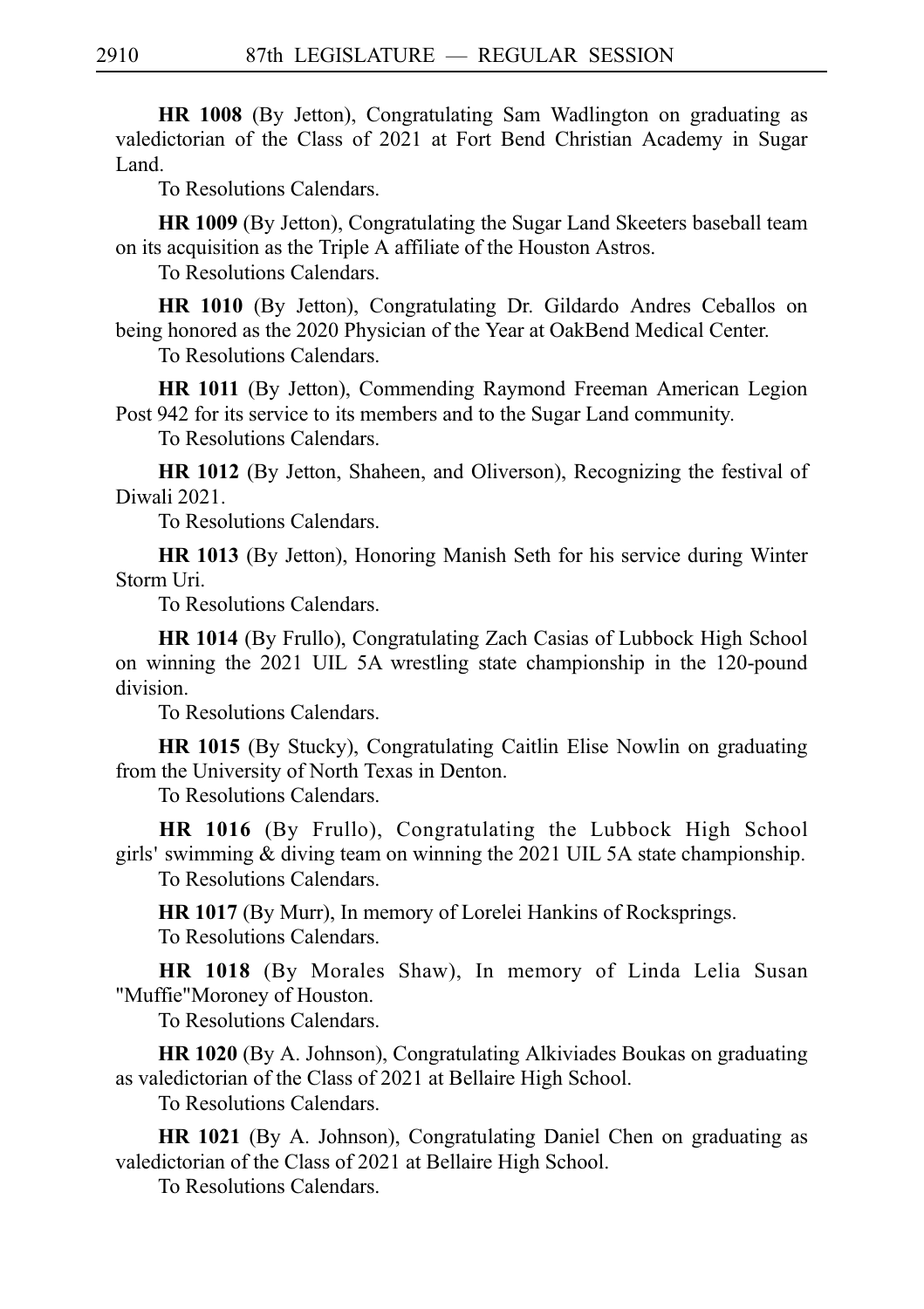**HR 1022** (By A. Johnson), Congratulating Evie Tsen-Ying Kao on graduating as valedictorian of the Class of 2021 at Bellaire High School. To Resolutions Calendars.

**HR 1023** (By A. Johnson), Congratulating Angela Ling on graduating as valedictorian of the Class of 2021 at Bellaire High School.

To Resolutions Calendars.

**HR 1024** (By A. Johnson), Congratulating Miles Mackenzie on graduating as valedictorian of the Class of 2021 at Bellaire High School.

To Resolutions Calendars.

**HR 1025** (By A. Johnson), Congratulating Wenson Tsiah-Hao Tang on graduating as valedictorian of the Class of 2021 at Bellaire High School. To Resolutions Calendars.

**HR 1026** (By A. Johnson), Congratulating Christopher Zhou on graduating as valedictorian of the Class of 2021 at Bellaire High School.

To Resolutions Calendars.

**HR 1027** (By A. Johnson), Congratulating Annie Zhu on graduating as valedictorian of the Class of 2021 at Bellaire High School.

To Resolutions Calendars.

**HR 1028** (By A. Johnson), Congratulating Shirley Zhu on graduating as valedictorian of the Class of 2021 at Bellaire High School.

To Resolutions Calendars.

**HR 1029** (By J. González), Congratulating Nancy Pelosi on her election to a fourth term as speaker of the U.S. House of Representatives.

To State Affairs.

**HR 1030** (By J. González), Congratulating President Joe Biden and Vice President Kamala Harris on their achievements during their first 100 days in office.

To State Affairs.

**HR 1031** (By Hinojosa), Honoring the participants in the 2021 Texas Folklife Apprenticeship in the Folk and Traditional Arts Program.

To Resolutions Calendars.

**HR 1032** (By Herrero), Congratulating Ruben Perez on his retirement as Fire Chief of Naval Air Station Corpus Christi.

To Resolutions Calendars.

HR 1033 (By A. Johnson), Congratulating the Rice University women's basketball team on winning the 2021 Women's National Invitation Tournament.

To Resolutions Calendars.

**HR 1035** (By Ordaz Perez), Congratulating Norma Myers, principal of Capistrano Elementary School in El Paso, on being honored as the 2021 Region 19 TEPSAN of the Year by the Texas Elementary Principals and Supervisors Association.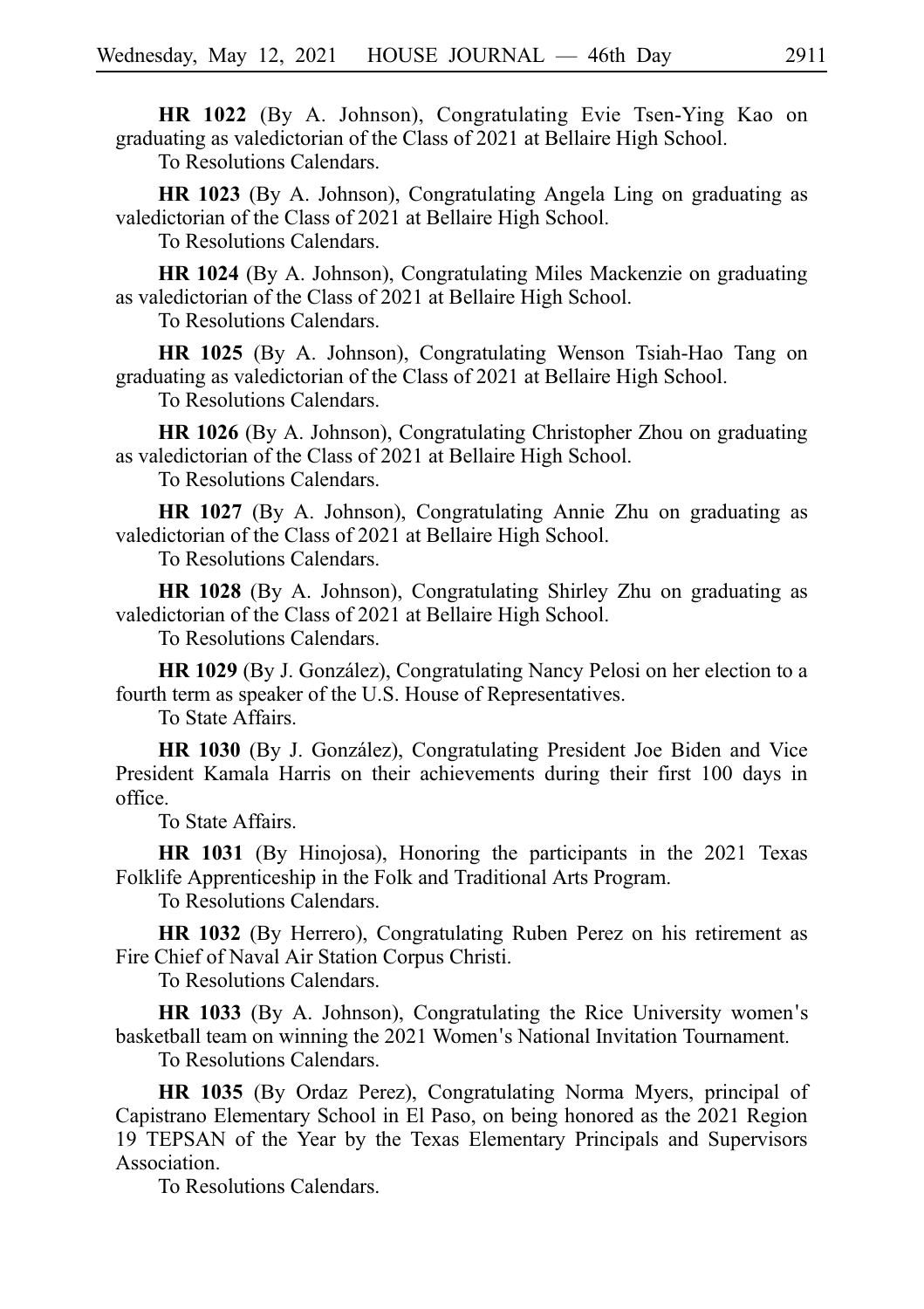**HR 1036** (By Ordaz Perez), Commending YWCA El Paso del Norte Region for its service to the community during the COVID-19 pandemic.

To Resolutions Calendars.

**HR 1037** (By Ordaz Perez), Congratulating the El Paso Chapter of Credit Unions for receiving a 2020 Chapter of the Year Award from the Cornerstone Credit Union League.

To Resolutions Calendars.

**HR 1038** (By Ordaz Perez), Commending Astro the pit bull terrier mix for heroically assisting his owner during a medical emergency.

To Resolutions Calendars.

**HR 1039** (By Ordaz Perez), Congratulating Amanda Martinez of Bel Air High School in El Paso for placing third in the combined all-around competition at the 2021 Texas High School State Gymnastics Championship.

To Resolutions Calendars.

**HR 1040** (By White), Honoring Mayor Floyd Petri of Chester for his achievements in military and public service.

To Resolutions Calendars.

**HR 1041** (By E. Morales), Congratulating Joe Morales on his retirement as assistant principal of Memorial Junior High in Eagle Pass ISD.

To Resolutions Calendars.

**HR 1042** (By Fierro), Commending Estine Davis of El Paso for her contributions to the community.

To Resolutions Calendars.

**HR 1043** (By Fierro), Congratulating Vincent Sheffield on his appointment as interim superintendent of El Paso ISD.

To Resolutions Calendars.

**HR 1044** (By Darby), Commending the Texas Department of Public Safety for protecting the Capitol Complex in Austin and extending appreciation to all members of the agency.

To Resolutions Calendars.

**HR 1045** (By A. Johnson), Honoring historians Betty Trapp Chapman and Anne Hulme Sloan for curating The Heritage Society exhibit "Houston Women Cast Their Ballots: Celebrating 100 Years of the Right to Vote."

To Resolutions Calendars.

**HR 1046** (By Cason), In memory of former Bedford Fire Chief James Lauren Tindell.

To Resolutions Calendars.

**HR 1047** (By Buckley), Honoring Clifton Park Elementary School on the occasion of its farewell ceremony at the Trimmier Road campus in Killeen.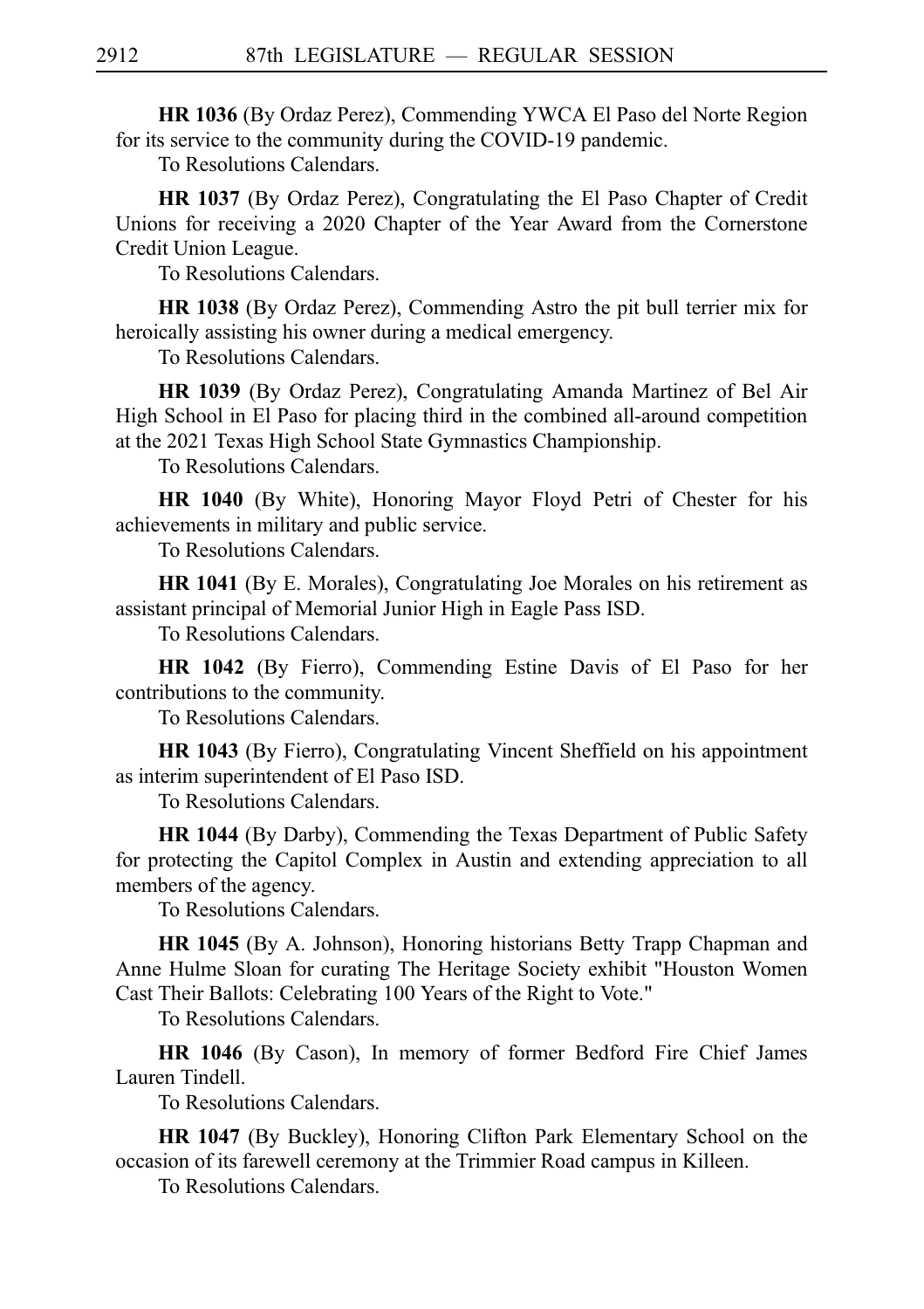**HR 1048** (By White), Congratulating Cameron Thomas on helping the Stephen F. Austin State University coed cheer squad win second place at the 2021 College Cheer and Dance National Championship.

To Resolutions Calendars.

**HR 1049** (By Davis), In memory of Opal M. Allen of San Angelo. To Resolutions Calendars.

**HR 1050** (By Sherman), Congratulating Megan Rios on her selection as the 2020-2021 Teacher of the Year at Plummer Elementary in Cedar Hill ISD. To Resolutions Calendars.

**HR 1051** (By Raymond), Congratulating former Dallas Cowboys head coach Jimmy Johnson on his induction into the Pro Football Hall of Fame.

To Resolutions Calendars.

**HR 1052** (By Sanford), In memory of Linda Fincher Nevil of Anna. To Resolutions Calendars.

**HR 1053** (By Holland), Recognizing June 12, 2021, as Texas Pie Fest Day. To Resolutions Calendars.

**HR 1054** (By Neave), In memory of Pamela Christine Brandes Tackett of Austin.

To Resolutions Calendars.

**HR 1055** (By Herrero), Congratulating Mike Markle on his retirement as chief of the Corpus Christi Police Department.

To Resolutions Calendars.

**HR 1056** (By Herrero), Commending Senior Officer Alex Labatto of the Corpus Christi Police Department for saving the life of a fellow citizen.

To Resolutions Calendars.

**HR 1057** (By Herrero), Commending Captain Denny Asbury for 35 years of service to the Corpus Christi Police Department.

To Resolutions Calendars.

**HR 1058** (By Herrero), Congratulating Senior Officer Edward Kearney on his retirement from the Corpus Christi Police Department.

To Resolutions Calendars.

**HR 1059** (By Herrero), Congratulating Senior Officer Karl Wright on his retirement from the Corpus Christi Police Department.

To Resolutions Calendars.

**HR 1060** (By Herrero), Congratulating Senior Officer David Gonzalez on his retirement from the Corpus Christi Police Department.

To Resolutions Calendars.

**HR 1061** (By Herrero), Congratulating Senior Officer Richard Olden on his retirement from the Corpus Christi Police Department.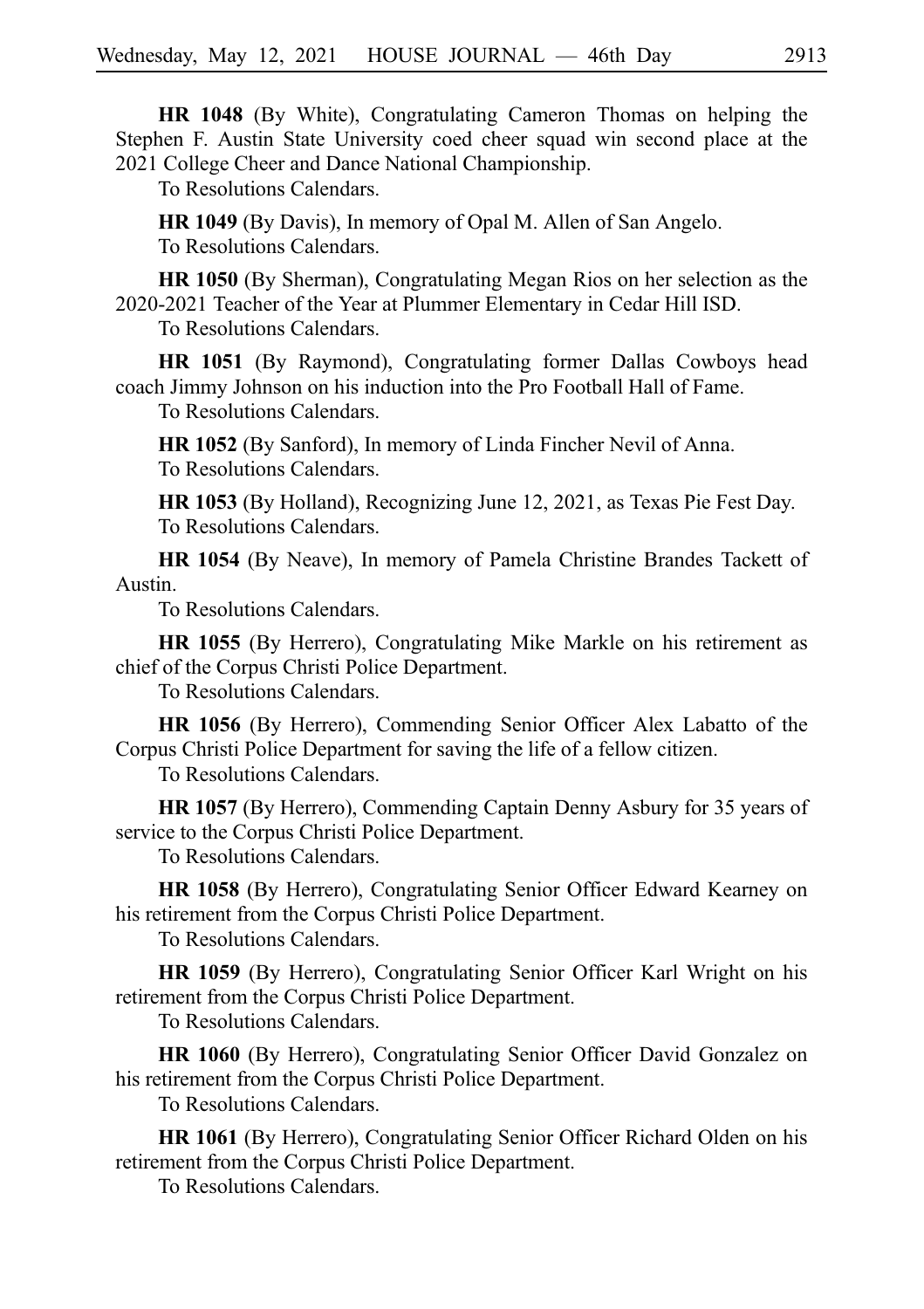**HR 1062** (By Herrero), Congratulating Senior Officer Tracy Roberts on his retirement from the Corpus Christi Police Department.

To Resolutions Calendars.

**HR 1063** (By Herrero), Congratulating Senior Officer Jeffrey Mills on his retirement from the Corpus Christi Police Department.

To Resolutions Calendars.

**HR 1064** (By Herrero), Congratulating Detective Joe Garza on his retirement from the Corpus Christi Police Department.

To Resolutions Calendars.

**HR 1065** (By Herrero), Congratulating Senior Officer Shawn Kleven on his retirement from the Corpus Christi Police Department.

To Resolutions Calendars.

**HR 1066** (By Herrero), In memory of Senior Officer Charlie "Chuck" Williams Jr. of the Corpus Christi Police Department.

To Resolutions Calendars.

**HR 1067** (By Dean), Congratulating Monsignor Xavier Pappu of St. Matthew Catholic Church in Longview on the 40th anniversary of his ordination as a priest.

To Resolutions Calendars.

**HR 1068** (By Fierro), Congratulating Brayden Davis of Lincoln Middle School in El Paso for his outstanding performance in the 2021 Texas Math and Science Coaches Association Middle School State Meet.

To Resolutions Calendars.

**HR 1069** (By P. King), In memory of Christopher Ray Vardy of Fort Worth. To Resolutions Calendars.

**HR 1070** (By J.D. Johnson), Congratulating Dr. Ruth Simmons, president of Prairie View A&M University, on her selection as principal speaker for the 2021 Harvard University commencement celebration.

To Resolutions Calendars.

**HR 1071** (By Parker), Congratulating the Argyle High School band on winning the UIL 4A State Open Class Marching Band Contest.

To Resolutions Calendars.

**HR 1072** (By Parker), Congratulating the Flower Mound High School girls' soccer team on winning the 2021 UIL 6A state championship.

To Resolutions Calendars.

**HR 1073** (By Parker), Congratulating the Ponder High School girls' basketball team on advancing to the semifinals of the 2021 3A state playoffs.

To Resolutions Calendars.

**HR 1074** (By Parker), In memory of Vincent Michael Jones of Justin. To Resolutions Calendars.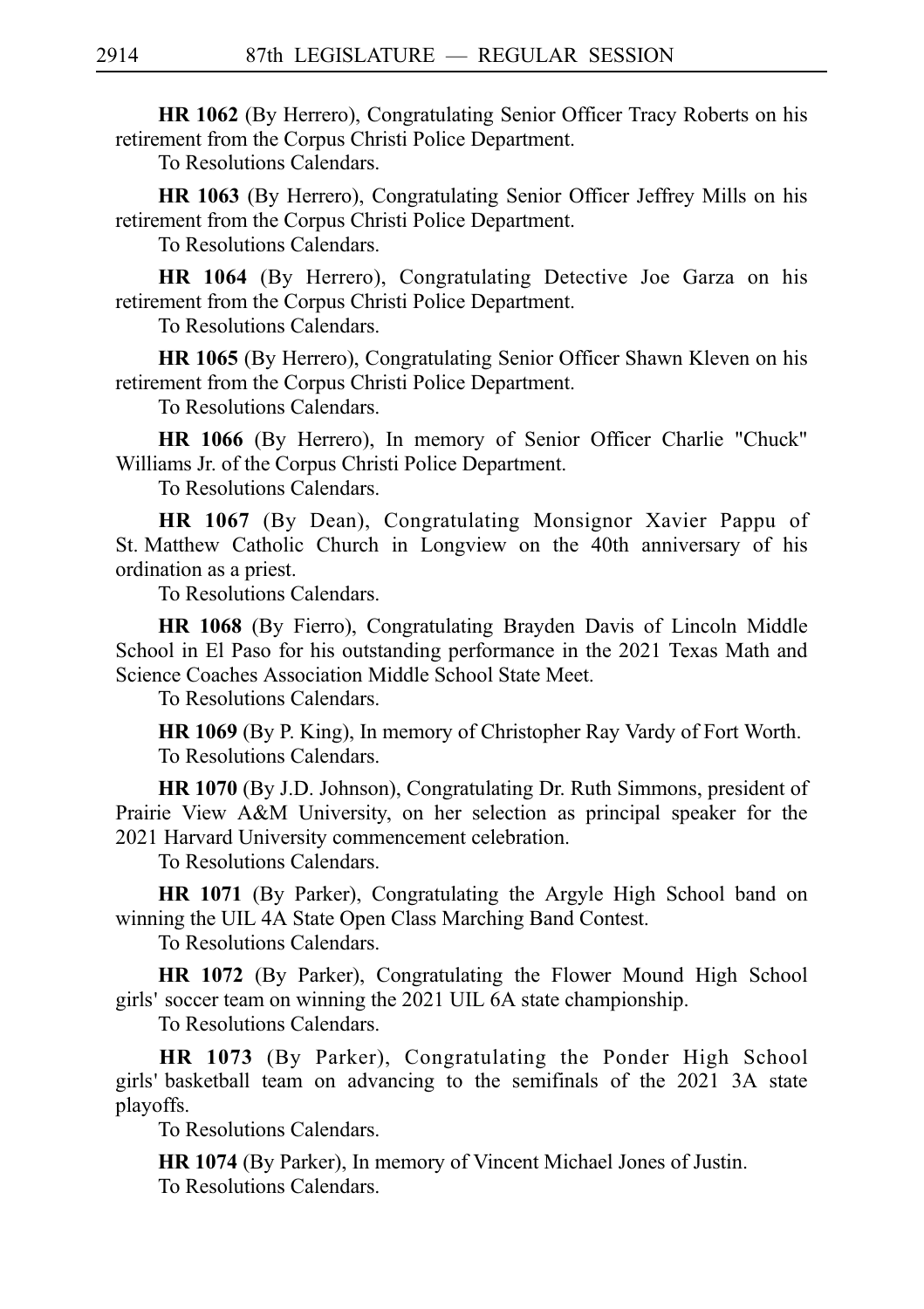**HR 1075** (By Parker), In memory of Roanoke City Council member Steven Heath.

To Resolutions Calendars.

**HR 1076** (By Parker), In memory of U.S. Navy Midshipman Duke Anthony Carrillo.

To Resolutions Calendars.

**HR 1077** (By Parker), In memory of Denton County Chief Deputy Constable Wayne Rhodes.

To Resolutions Calendars.

**HR 1078** (By Parker), In memory of Jessica Courtney Duke. To Resolutions Calendars.

**HR 1079** (By Parker), In memory of Dylan Dorrell of Denton. To Resolutions Calendars.

**HR 1080** (By Kacal), Congratulating Joseph Frazier Radcliffe of Waco on his 100th birthday and recognizing him as an honorary Texan.

To Resolutions Calendars.

**HR 1081** (By K. King), Commemorating the 100th anniversary of First National Bank of Quitaque.

To Resolutions Calendars.

**HR 1082** (By Meza), Honoring Dr. Yuba Raj Khatiwada, Nepal ' s ambassador to the United States, on the occasion of his visit to Irving.

To Resolutions Calendars.

**HR 1083** (By Wu), In memory of Leonard F. LaNoue of Houston. To Resolutions Calendars.

**HR 1084** (By Neave), Congratulating the Lakehill Preparatory School football team on winning the 2020 TAPPS Six-Man Division II state championship.

To Resolutions Calendars.

**HR 1085** (By Sanford), In memory of John Edward Gay, former mayor of McKinney.

To Resolutions Calendars.

**HR 1086** (By Jetton), Recognizing May 2021 as ALS Awareness Month. To Resolutions Calendars.

**HR 1087** (By Jetton), In memory of John William "Bill" Hartman of Richmond.

To Resolutions Calendars.

**HR 1088** (By Jetton), Commending the Chinese American business owners of Fort Bend County for their service to their communities.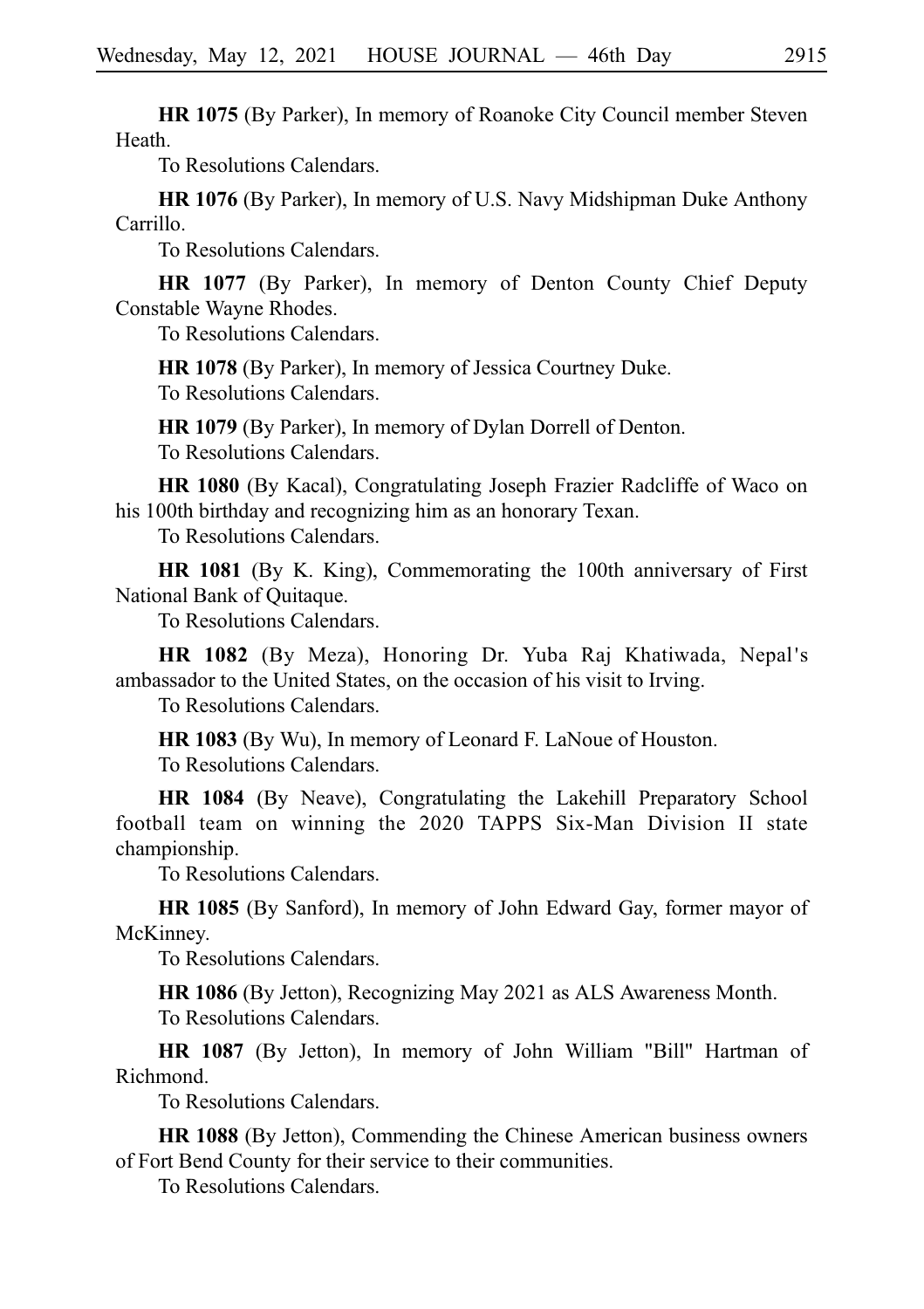**HR 1089** (By Kacal), Commemorating the 35th anniversary of Brookhaven Youth Ranch.

To Resolutions Calendars.

**HR 1090** (By Murr), In memory of retired Kerr County judge Spencer Whitewood Brown.

To Resolutions Calendars.

**HR 1091** (By Murr), In memory of G. Stanley Toeppich of Mason County. To Resolutions Calendars.

**HR 1092** (By Murr), Congratulating Rebecca Lange for her service as Llano County attorney.

To Resolutions Calendars.

**HR 1093** (By Huberty), Commending Matthew Lair for his service as an intern in the office of State Representative Dan Huberty.

To Resolutions Calendars.

**HR 1094** (By Murr), Congratulating Johnny Mayo on his retirement as Schleicher County Precinct 1 commissioner.

To Resolutions Calendars.

**HR 1095** (By Murr), Congratulating Scott Monroe on his retirement as the district attorney for the 198th Judicial District of Texas.

To Resolutions Calendars.

**HR 1096** (By Murr), Congratulating David R. Doran on his retirement as sheriff of Schleicher County.

To Resolutions Calendars.

**HR 1097** (By Murr), Commending the Honorable Keith Williams on his service as judge of the 216th District Court.

To Resolutions Calendars.

**HR 1098** (By Murr), Commending Bob Reeves for his service as Kerr County tax assessor-collector.

To Resolutions Calendars.

**HR 1099** (By Raymond), Commending the work of El Camino Real de los Tejas National Historic Trail Association.

To Resolutions Calendars.

**HR 1100** (By Herrero), Congratulating Dr. Max Thompson on his retirement as superintendent of the Banquete Independent School District.

To Resolutions Calendars.

**HR 1101** (By Frullo), Commemorating the 100th anniversary of the Rotary Club of Lubbock.

To Resolutions Calendars.

**HR 1102** (By C. Morales), Honoring the Houston-based band the Fab 5 for its accomplishments.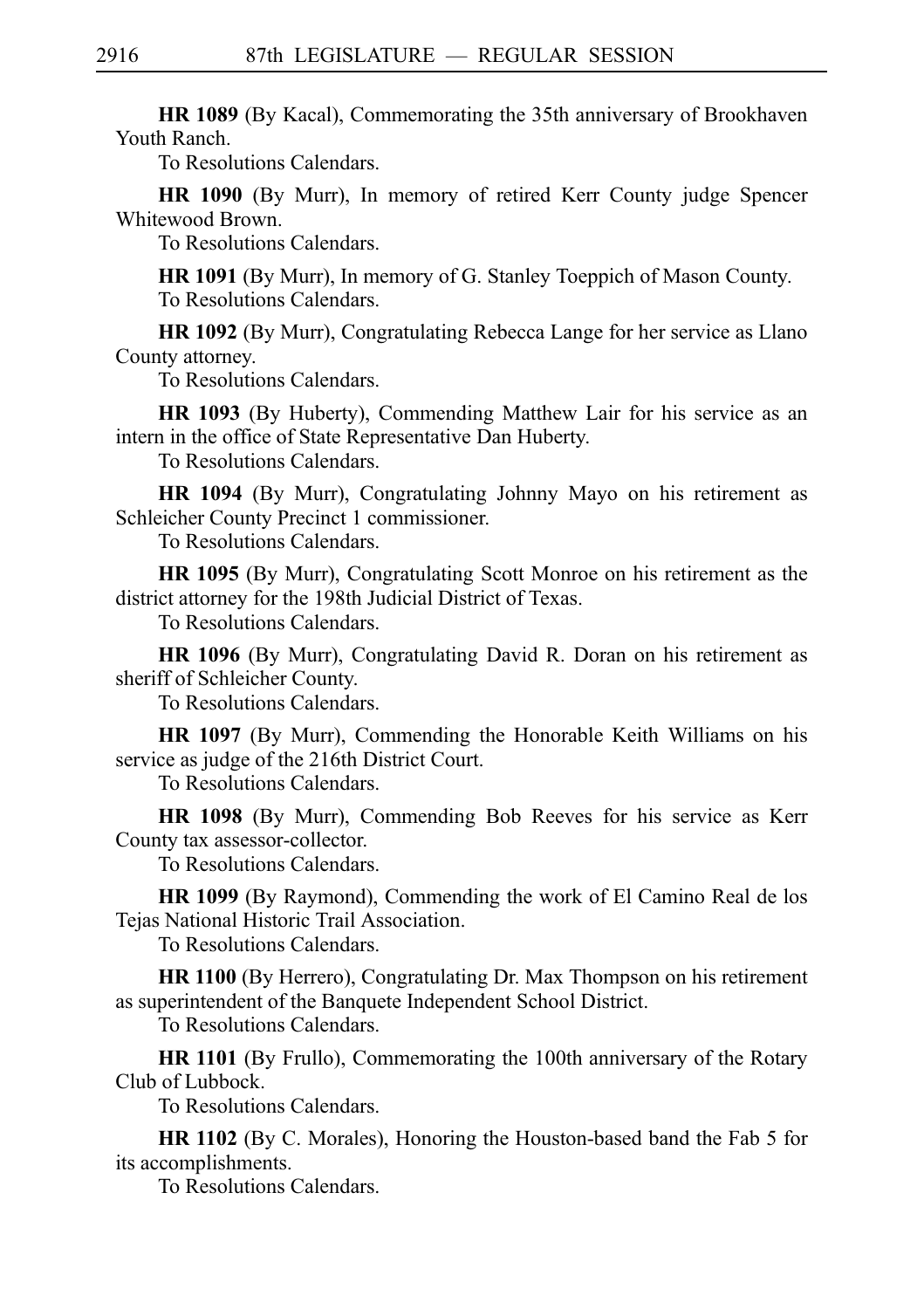**HR 1103** (By Ortega), Congratulating Austin High School in El Paso ISD on receiving the Texas Purple Star Campus Designation from the Texas Education Agency.

To Resolutions Calendars.

**HR 1104** (By Ortega), Congratulating Logan Elementary School in El Paso ISD on receiving the Texas Purple Star Campus Designation from the Texas Education Agency.

To Resolutions Calendars.

**HR 1105** (By Ortega), Congratulating Colin L. Powell Elementary School in El Paso ISD on receiving the Texas Purple Star Campus Designation from the Texas Education Agency.

To Resolutions Calendars.

**HR 1106** (By Morrison), In memory of Earley Elton Calhoun Jr. of Victoria. To Resolutions Calendars.

**HR 1107** (By Lopez), In memory of Raul Basaldua Medrano of San Antonio.

To Resolutions Calendars.

**HR 1108** (By Lopez), In memory of Cosmo Frank Guido of San Antonio. To Resolutions Calendars.

**HR 1109** (By Lopez), In memory of Epifanio "Prieto" Quiroga Jr. of San Antonio.

To Resolutions Calendars.

**HR 1110** (By Lopez), In memory of John P. "Jack" Riegel III. To Resolutions Calendars.

**HR 1111** (By Lopez), In memory of Daniel B. Markson of San Antonio. To Resolutions Calendars.

**HR 1112** (By Lopez), Congratulating Katie N. Reed on her retirement from the Northside ISD school board.

To Resolutions Calendars.

**HR 1113** (By Oliverson), Honoring the Texas Pediatric Society on the occasion of its 100th anniversary.

To Resolutions Calendars.

**HR 1114** (By E. Morales), In memory of Jeff Davis County Judge Kerith Risa Sproul-Hurley.

To Resolutions Calendars.

**HR 1115** (By Sherman), Commending Candace Quarles for her service to the DeSoto City Council.

To Resolutions Calendars.

**HR 1116** (By Sherman), Congratulating Patricia A. Davis on her retirement from the Dallas College Cedar Valley Campus.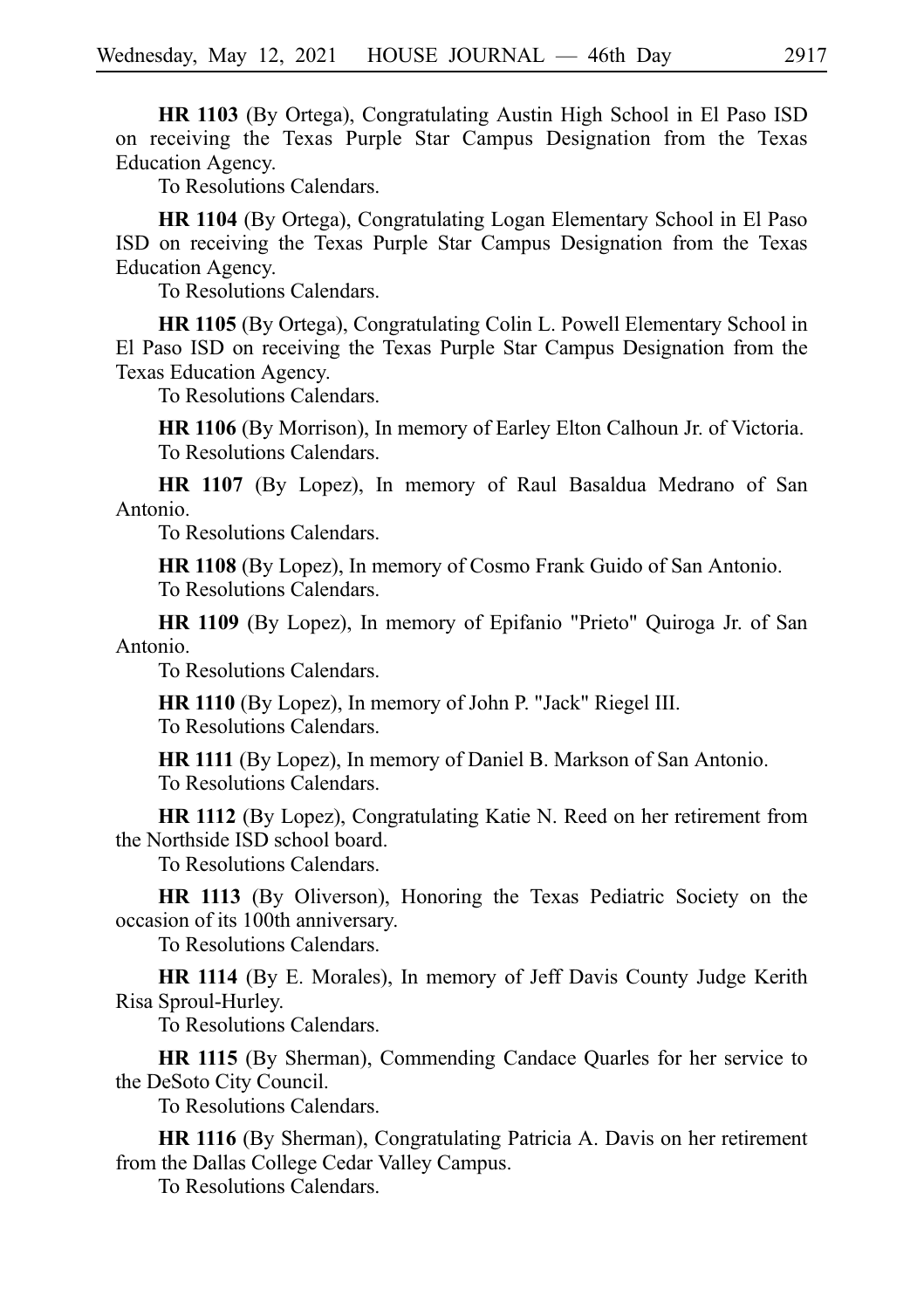**HR 1117** (By Lopez), In memory of Vidal Castillo of San Antonio. To Resolutions Calendars.

**HR 1118** (By Slaton), Honoring entrepreneur and explorer Victor L. Vescovo of Dallas for his accomplishments.

To Resolutions Calendars.

**HR 1119** (By Price), Congratulating the Panhandle High School girls' basketball team on advancing to the UIL 2A semifinals.

To Resolutions Calendars.

**HR 1120** (By Price), Recognizing the Stanley Lamb farm for more than a century of operation in the Texas Panhandle.

To Resolutions Calendars.

HR 1121 (By E. Morales), In memory of Ricardo Treviño of Eagle Pass. To Resolutions Calendars.

**HR 1122** (By Ordaz Perez), Congratulating Bliss Elementary School in El Paso ISD on receiving the Texas Purple Star Campus Designation from the Texas Education Agency.

To Resolutions Calendars.

**HR 1123** (By Ordaz Perez), Congratulating Ross Middle School in El Paso ISD on receiving the Texas Purple Star Campus Designation from the Texas Education Agency.

To Resolutions Calendars.

**HR 1124** (By Ordaz Perez), Congratulating Hughey Elementary School in El Paso ISD on receiving the Texas Purple Star Campus Designation from the Texas Education Agency.

To Resolutions Calendars.

**HR 1125** (By A. Johnson), Honoring Baylor College of Medicine for its service during the COVID-19 pandemic.

To Resolutions Calendars.

**HR 1126** (By Cook), Congratulating Tamera J. Bounds on her election to the Mansfield City Council.

To Resolutions Calendars.

**HR 1127** (By Cook), Congratulating Todd Tonore on his election to the Mansfield City Council.

To Resolutions Calendars.

**HR 1128** (By Cook), Congratulating Glenn Mayer of Arlington on his 90th birthday.

To Resolutions Calendars.

HR 1129 (By Dean), Congratulating Jasmyne Nelms of St. Mary's Catholic School in Longview on participating in the 2021 TAPPS Track and Field State Championships.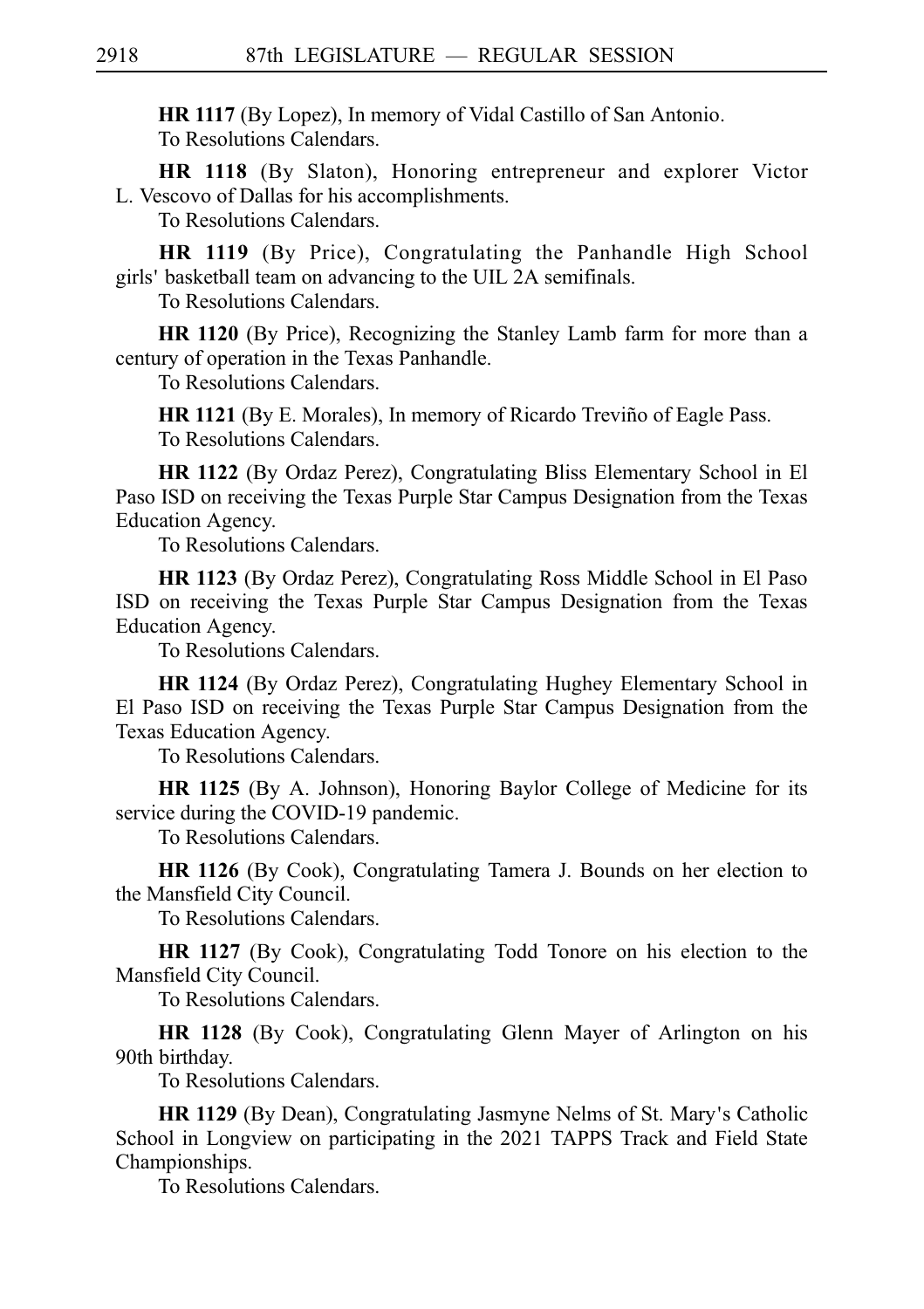**HR 1130** (By Dean), Congratulating Rebecca Dunn of St. Mary's Catholic School in Longview on participating in the 2021 TAPPS Track and Field State Championships.

To Resolutions Calendars.

**HR 1131** (By Dean), Congratulating Kassidy McCullough of St. Mary's Catholic School in Longview for winning the bronze medal in the 1A women's shot put at the 2021 TAPPS Track and Field State Championships.

To Resolutions Calendars.

**HR 1132** (By Dean), Congratulating Dominic Tucker of St. Mary's Catholic School in Longview on participating in the 2021 TAPPS Track and Field State Championships.

To Resolutions Calendars.

**HR 1133** (By Dean), Congratulating Dewey Nelms of St. Mary's Catholic School in Longview on participating in the 2021 TAPPS Track and Field State Championships.

To Resolutions Calendars.

**HR 1134** (By Dean), Congratulating Marlin Reeves of Trinity School of Texas in Longview on his participation in the 2021 TAPPS Track and Field State Championships.

To Resolutions Calendars.

**HR 1135** (By Dean), Congratulating T. J. Daniels of Longview Christian School on participating in the 2021 TAPPS Track and Field State Championships.

To Resolutions Calendars.

**HR 1136** (By Dean), Congratulating Raven East of Longview Christian School on participating in the 2021 TAPPS Track and Field State Championships.

To Resolutions Calendars.

**HR 1137** (By Dean), Congratulating Evan Hodge of St. Mary's Catholic School in Longview on winning two medals at the 2021 TAPPS Track and Field State Championships.

To Resolutions Calendars.

**HR 1138** (By Dean), Congratulating Georgia Scott of Trinity School of Texas on winning four medals at the 2021 TAPPS Track and Field State Championships.

To Resolutions Calendars.

**SB 957** to Appropriations.

**SB 1020** to State Affairs.

**SCR 43** to Resolutions Calendars.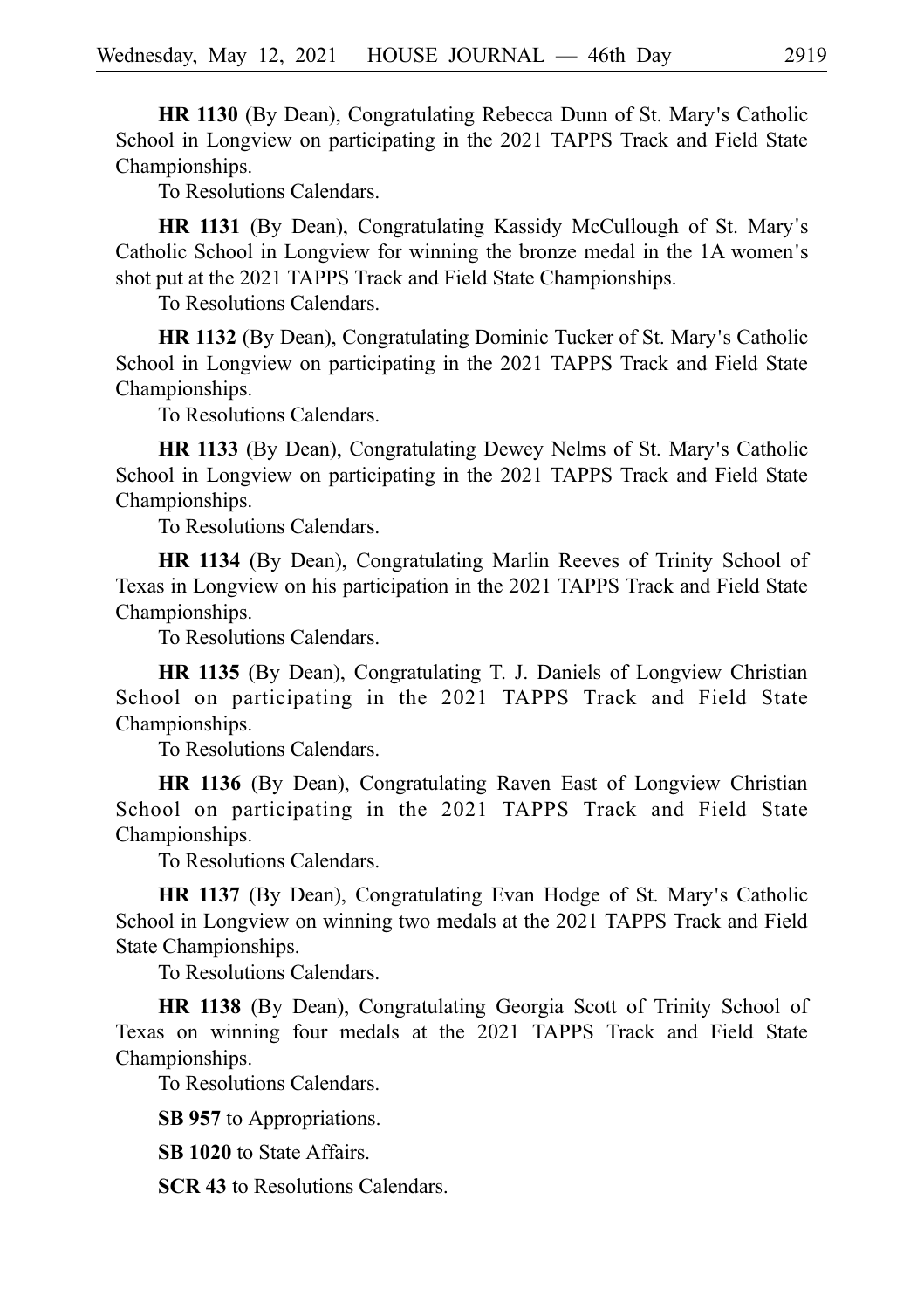## **SIGNED BY THE SPEAKER**

The following bills and resolutions were today signed in the presence of the house by the speaker:

#### **House List No. 19**

### **HB**i**317**, **HB**i**1759**, **HB**i**2494**, **HB**i**2586**, **HB**i**2749**, **HB**i**3067**

**Senate List No. 10**

**SB**i**43**, **SB**i**44**, **SB**i**195**, **SB**i**315**, **SB**i**346**, **SB**i**390**, **SB**i**511**, **SB**i**538**, **SB**i**609**, **SB**i**633**, **SB**i**726**, **SB**i**730**, **SB**i**770**, **SB**i**780**, **SB**i**785**, **SB**i**788**, **SB**i**792**, **SB**i**813**, **SB**i**879**, **SB**i**885**, **SB**i**930**, **SB**i**1118**, **SB**i**1124**, **SB**i**1156**, **SB**i**1181**, **SB**i**1210**, **SB**i**1216**, **SB**i**1259**, **SB**i**1265**, **SB**i**1338**, **SB**i**1339**, **SB**i**1343**, **SB**i**1355**, **SB**i**1373**, **SB**i**1643**, **SB**i**1890**, **SB**i**1986**, **SB**i**1987**, **SB**i**2145**, **SB**i**2146**, **SB**i**2147**, **SB**i**2163**, **SB**i**2171**, **SB**i**2172**, **SB**i**2174**, **SB**i**2175**, **SB**i**2180**, **SB**i**2182**, **SB**i**2197**, **SB**i**2205**, **SB**i**2208**, **SB**i**2217**, **SCR**i**9**, **SCR**i**20**, **SCR**i**33**, **SCR**i**46**, **SCR**i**47**

# **MESSAGES FROM THE SENATE**

The following messages from the senate were today received by the house:

**Message No. 1**

# MESSAGE FROM THE SENATE SENATE CHAMBER Austin, Texas Wednesday, May 12, 2021

The Honorable Speaker of the House House Chamber Austin, Texas

Mr. Speaker:

I am directed by the senate to inform the house that the senate has taken the following action:

THE SENATE HAS PASSED THE FOLLOWING MEASURES:

**HB 103** Landgraf SPONSOR: Zaffirini Relating to establishment of the Texas Active Shooter Alert System.

**HB 574** Bonnen SPONSOR: Taylor Relating to the creation of criminal offenses involving elections. (Committee Substitute/Amended)

**HB 719** White SPONSOR: Whitmire Relating to Texas Department of Criminal Justice transfer facilities.

**HB 788** Geren SPONSOR: Zaffirini Relating to the eligibility of emergency service dispatchers to participate in a public safety employees treatment court program.

**HB 918** Leman SPONSOR: Hughes Relating to a license to carry a handgun for certain young adults who are protected under certain court orders related to family violence.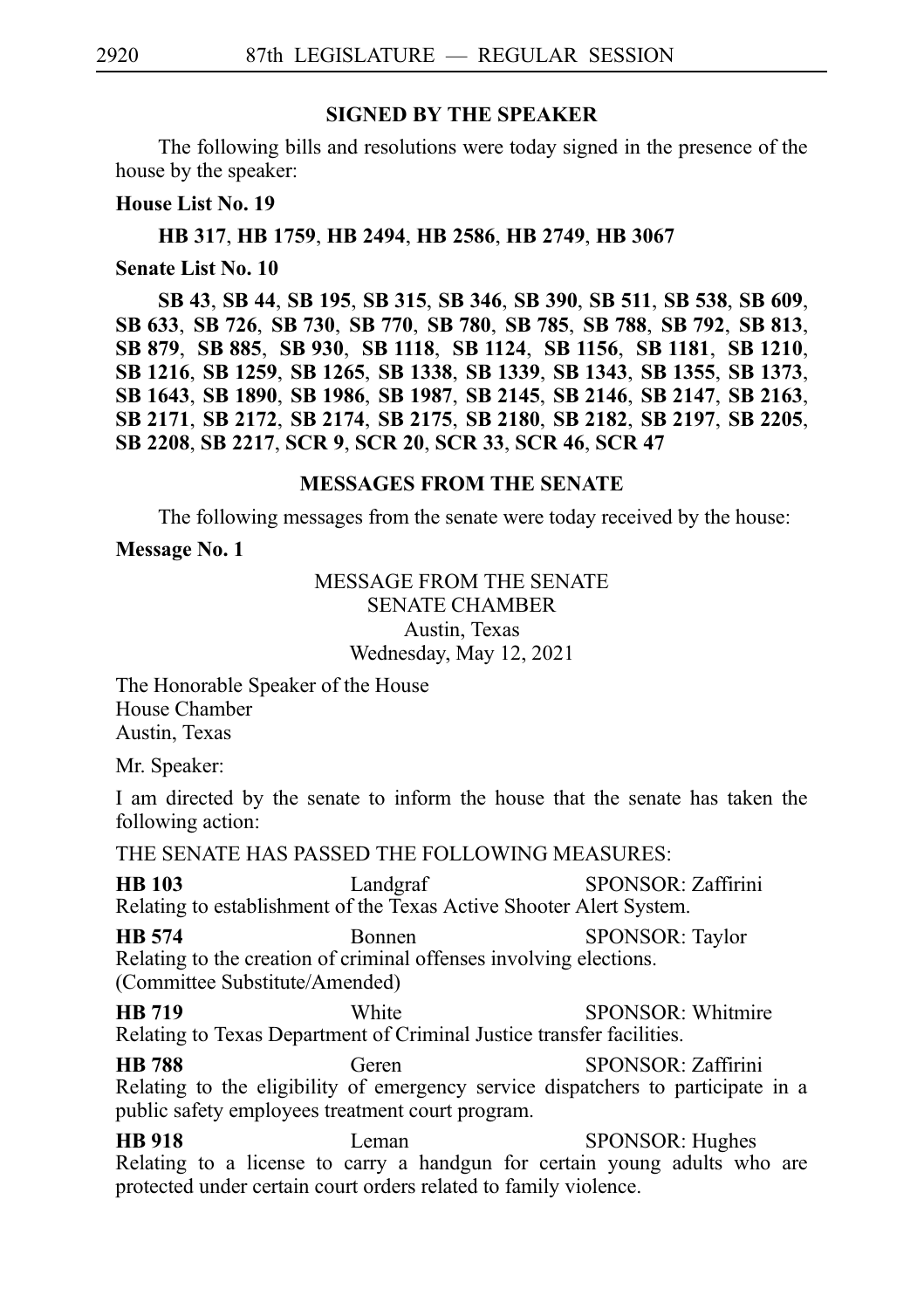(Amended) **HB 1071** Harris Harris SPONSOR: Whitmire Relating to the presence of a qualified facility dog in certain court proceedings. (Committee Substitute/Amended) **HB 2152** Meyer SPONSOR: Nichols Relating to the online renewal of vehicle registration. (Committee Substitute) **HB 3390** Thompson, Ed SPONSOR: Blanco Relating to the purchase of cybersecurity insurance coverage by the Texas Department of Transportation. **HB 3401** Price SPONSOR: Blanco Relating to the issuance of specialty license plates to honor members of the United States Navy SEALs. **SB 402** Johnson Relating to the municipal sales and use tax for street maintenance. **SB 1648** Perry Relating to the provision of benefits to certain Medicaid recipients with complex medical needs. **SB 2051** Menéndez Relating to step therapy protocols required by health benefit plans for coverage of prescription drugs for serious mental illnesses. **SB 2181** West Relating to the use of hotel occupancy tax revenue by certain municipalities for certain projects. THE SENATE HAS REFUSED TO CONCUR IN THE HOUSE AMENDMENTS TO THE FOLLOWING MEASURES AND REQUESTS THE APPOINTMENT OF A CONFERENCE COMMITTEE TO ADJUST THE DIFFERENCES BETWEEN THE TWO HOUSES: **SB 13** Senate Conferees: Birdwell - Chair/Hughes/Kolkhorst/Lucio/Seliger Respectfully,

Patsy Spaw Secretary of the Senate

### **Message No. 2**

# MESSAGE FROM THE SENATE SENATE CHAMBER Austin, Texas Wednesday, May 12, 2021 - 2

The Honorable Speaker of the House House Chamber Austin, Texas

Mr. Speaker: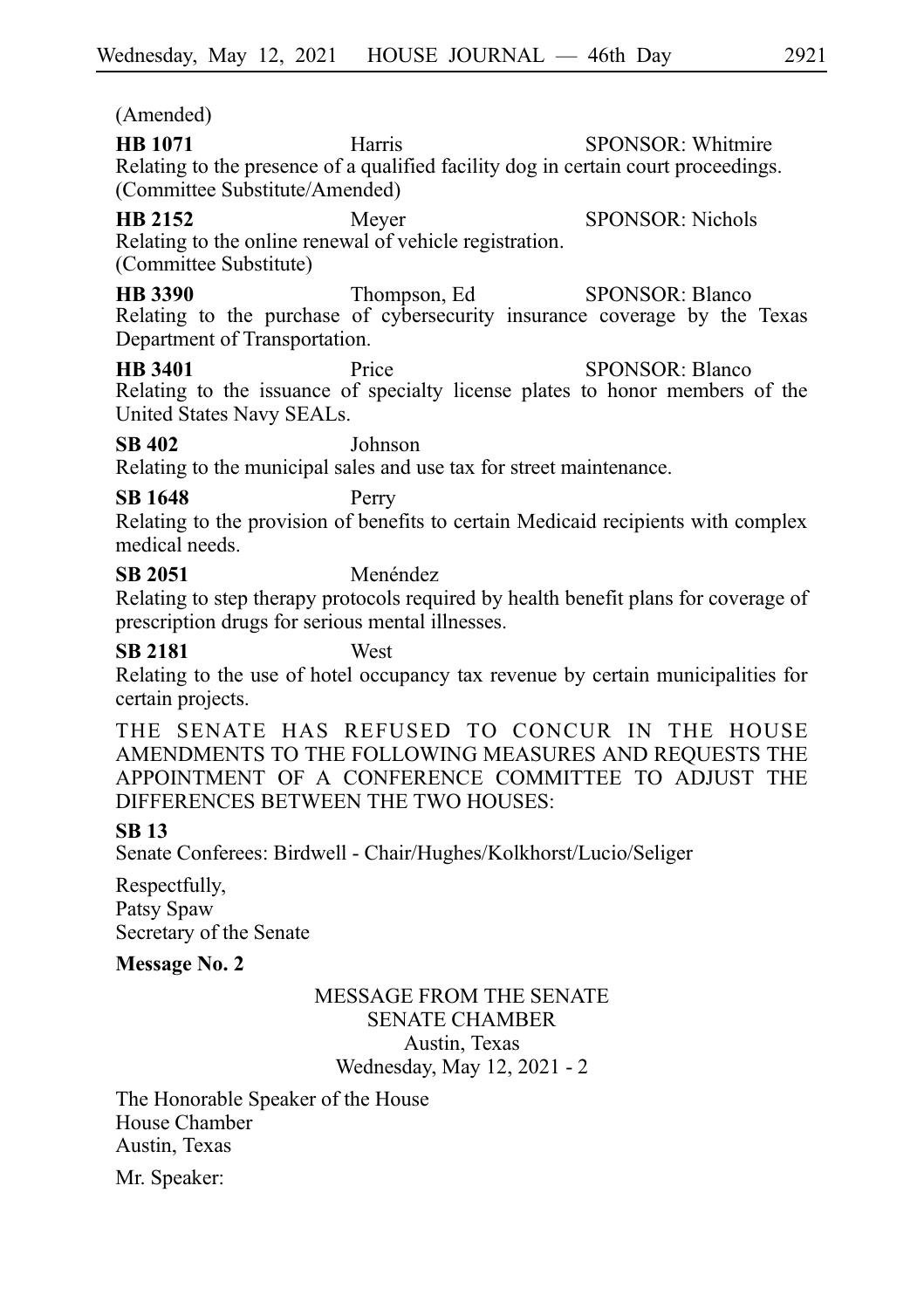I am directed by the senate to inform the house that the senate has taken the following action:

THE SENATE HAS PASSED THE FOLLOWING MEASURES:

#### **SB 1254** Hall

Relating to an interstate compact on border security and immigration enforcement.

# **SB 1606** Hall

Relating to the resilience of the electric grid and certain municipalities.

**SB 2081** Menéndez

Relating to class size limits for prekindergarten classes provided by or on behalf of public schools.

Respectfully, Patsy Spaw Secretary of the Senate

# **APPENDIX**

# **STANDING COMMITTEE REPORTS**

Favorable reports have been filed by committees as follows:

**May 11**

Corrections - **SB**i**48**, **SB**i**49**

Criminal Jurisprudence - **SB**i**280**, **SB**i**1354**

Defense and Veterans' Affairs - **SB 1185** 

Elections - **HB**i**46**, **HB**i**4555**

Higher Education - **SB**i**937**, **SB**i**1102**, **SB**i**1371**, **SB**i**1385**, **SB**i**1467**, **SB**i**1490**, **SB**i**1677**

Homeland Security and Public Safety - **SB**i**69**, **SB**i**922**, **SB**i**2212**

# Insurance - **SB**i**827**, **SB**i**2124**

Judiciary and Civil Jurisprudence - **SB**i**484**, **SB**i**808**, **SB**i**1134**, **SCR**i**41**, **SJR**i**47**

Land and Resource Management - **SB**i**2173**

Natural Resources - **SB**i**526**, **SB**i**997**

Pensions, Investments, and Financial Services - **SB**i**288**, **SB**i**1105**

Public Education - **HB**i**97**

Public Health - **HB**i**784**, **HB**i**881**, **HB**i**2313**, **HB**i**2609**, **HB**i**3701**, **HB**i**3760**, **HCR**i**29**, **HCR**i**86**, **SB**i**1137**, **SB**i**1534**